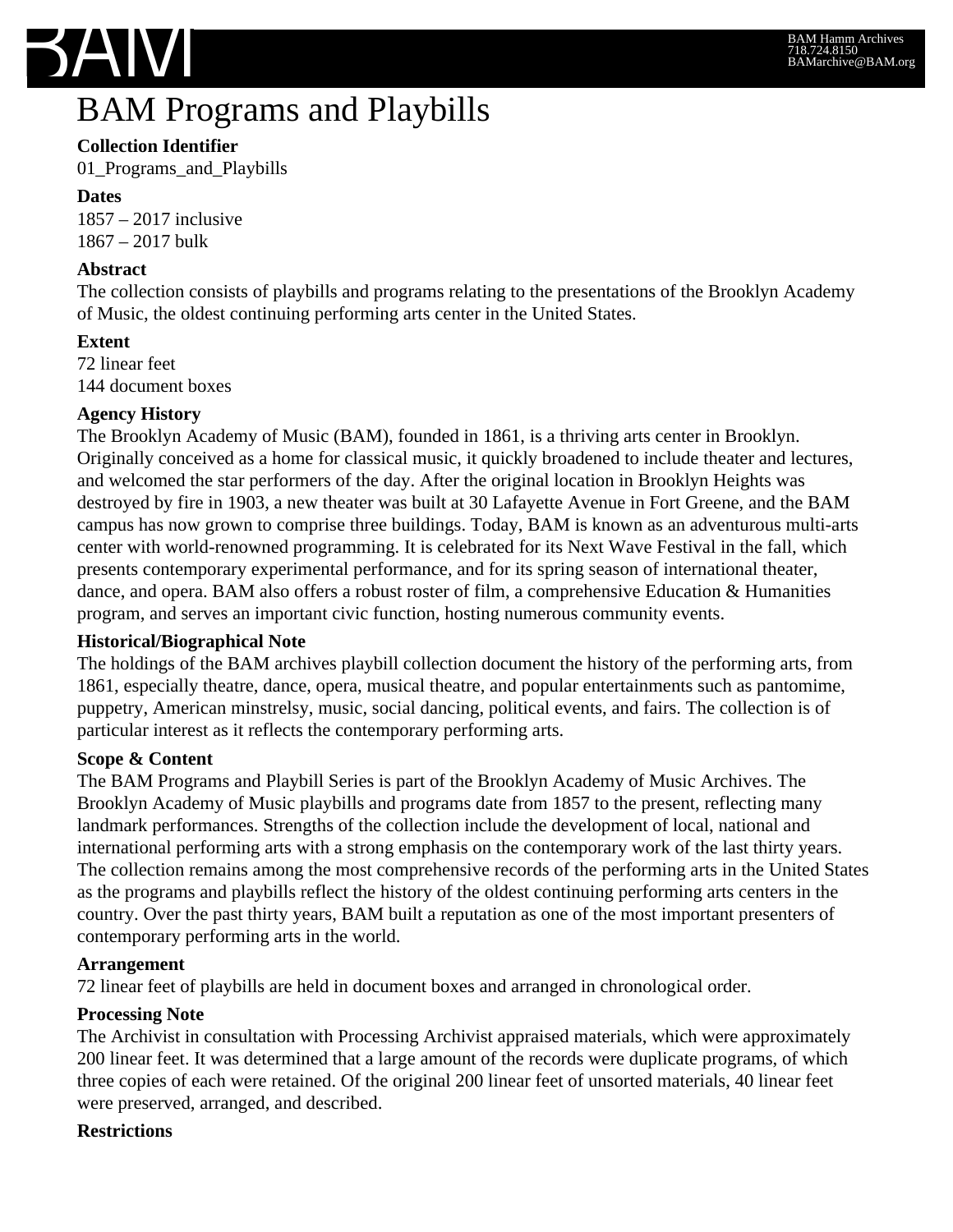

Open to researchers. Appointments are necessary for the use of archival collections.

#### **Use Restrictions**

Collection use is subject to all copyright laws. Permission to publish materials must be obtained in writing from the Director of the BAM Hamm Archives. For more information, contact BAM Hamm Archives 1000 Dean Street Brooklyn, NY 11238 Phone: 718.724.8151 Email: slehner@bam.org

#### **Preferred Citation**

Published citations should take the following form: Identification of item, date (if known); BAM Programs and Playbills, box number, BAM Hamm Archives, Brooklyn Academy of Music.

## Collection Contents

BAM Programs and Playbills Programs and Playbills 1861 - 1903 (422 records) Hamlet, March 30 – April 4, 1891 Our Boys, April 18, 1888 The Fool's Revenge, February 23, 1878 Seidl Society Concert: Ignace J. Paderewski, November 11, 1895 Way Down East, November 23 – 29, 1903 David Bispham and Olive Mead, January 23, 1902 Quo Vadis, May 17, 1900 Ignacy Jan Paderewski, January 8, 1900 Seidl Society Memorial Concert, May 2, 1898 Arion: Grand Public Concert, November 17, 1897 Anton Seidl and the Metropolitan Opera, February 5, 1892 Josef Hofmann, January 13, 1888 Philharmonic Society of Brooklyn: Fifth Public Rehearsal, March 2, 1886 Much Ado About Nothing, April 23, 1884 Philharmonic Society of Brooklyn: Fifth Concert, February 2, 1884 Frou-Frou/Camille, April 30, 1881 Cinderella, May 27, 1879 The Grand Philharmonic Orchestra: Second Concert of the Twenty-first Season, January 18, 1879 The Grand Philharmonic Orchestra: Second Concert--Nineteenth Season, January 20, 1877 Confusion, February 7, 1902 L.A. Benjamin's World's Fair Children's Carnival, May 25 – 27, 1893 Parsifal , March 31, 1890 Brooklyn Collegiate and Polytechnic Institute Commencement, June 14, 1887 Entertainment in Aid of Training School for Nurses - Brooklyn City Hospital , November 17, 1884 Apollo Club of Brooklyn - Third Season, First Private Concert, December 7, 1880 Il Trovatore, October 6, 1864 The Grand Philharmonic Orchestra: Third Concert--Nineteenth Season, February 17, 1877 [Advertisement for the Boston Ideal Opera Company production "H. M. S. Pinafore" during Fall Season, 1879], December 27, 1879 The Merchant of Venice/The Taming of the Shrew, May 8, 1880 Coriolanus, December 25, 1885 The New York State Teachers Association 44th Annual Meeting, July  $2 - 3$ , 1889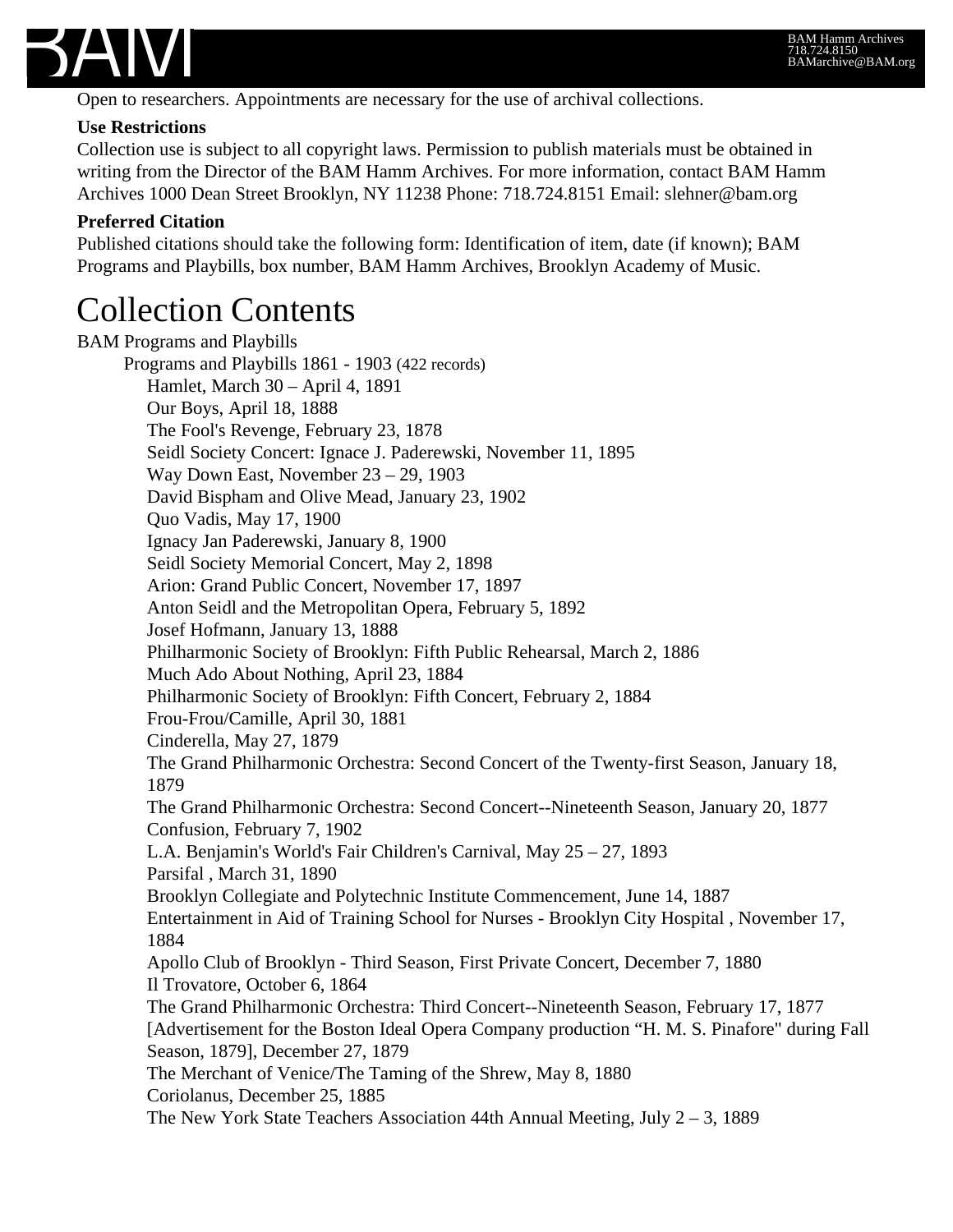

America, February  $1 - 2$ , 1895 Ignacy Jan Paderewski, March 31, 1902 Decoration Day Celebration, May 30, 1877 Kneisel String Quartette and Katharine Pelton, December 5, 1900 Grand Concert in Aid of the Brooklyn Home for Consumptives, January 16, 1900 Grand Orchestra Concert, January 4, 1900 Charity Ball, January 11, 1881 The Tar and the Tartar, November 28, 1891 Company of Comedians , May 23, 1892 Grand Organ Concert: M. Alexandre Guilmant, October 18, 1893 Lieutenant Robert E. Peary: Lecture, January 21 – 29, 1893 Seidl Society Concert, November 11, 1895 Falstaff, February 14, 1895 Company of Comedians, April 27, 1895 Song and Violin Recitals, November 1, 1899 Song and Violin Recitals, November 22, 1899 Midwinter Concerts, March 16, 1899 The Lenten Lectures on Famous Lands and Nation-Makers, February 22 – March 29, 1899 Song and Violin Recitals, November 21, 1900 Dramatic Readings: The Tale of Two Cities, November 30 – December 1, 1900 Boston Symphony Orchestra, December 14, 1900 The Choral Art Society, May 5, 1900 Martha, September 30, 1903 Kneisel String Quartette, February 5, 1903 Channing Centennial Meeting, April 7, 1880 Don Giovanni/Il Rigoletto, March 2 – 5, 1861 Benjamin F. Butler: Lecture, November 24, 1866 Third Re-Union of Clinton Association: Dramatic and Social, April 6, 1876 Ole Bull , March 1, 1877 Philharmonic Society of Brooklyn: First Concert of the Twenty-First Season, December 13, 1878 Chaplain Henry Ward Beecher and Grand Concert, December 6, 1878 Complimentary Concert to Mr. David Taylor, October 22, 1879 Joseffy, October 28, 1879 Faust, November 8, 1879 Il Trovatore, November 15, 1879 Philharmonic Society of Brooklyn: First Concert of the Twenty-Second Season, November 18, 1879 Carmen, November 26, 1879 Aida, December 6, 1879 Apollo Club of Brooklyn, December 9, 1879 Philharmonic Society of Brooklyn: Second Concert of the Twenty-Second Season, December 16, 1879 Aida, December 20, 1879 Evening of English Glees, December 22, 1879 Faust, December 27, 1879 Apollo Club of Brooklyn: Private Concert, February 24, 1879 The Grand Philharmonic Orchestra: Third Concert of the Twenty-first Season, February 15, 1879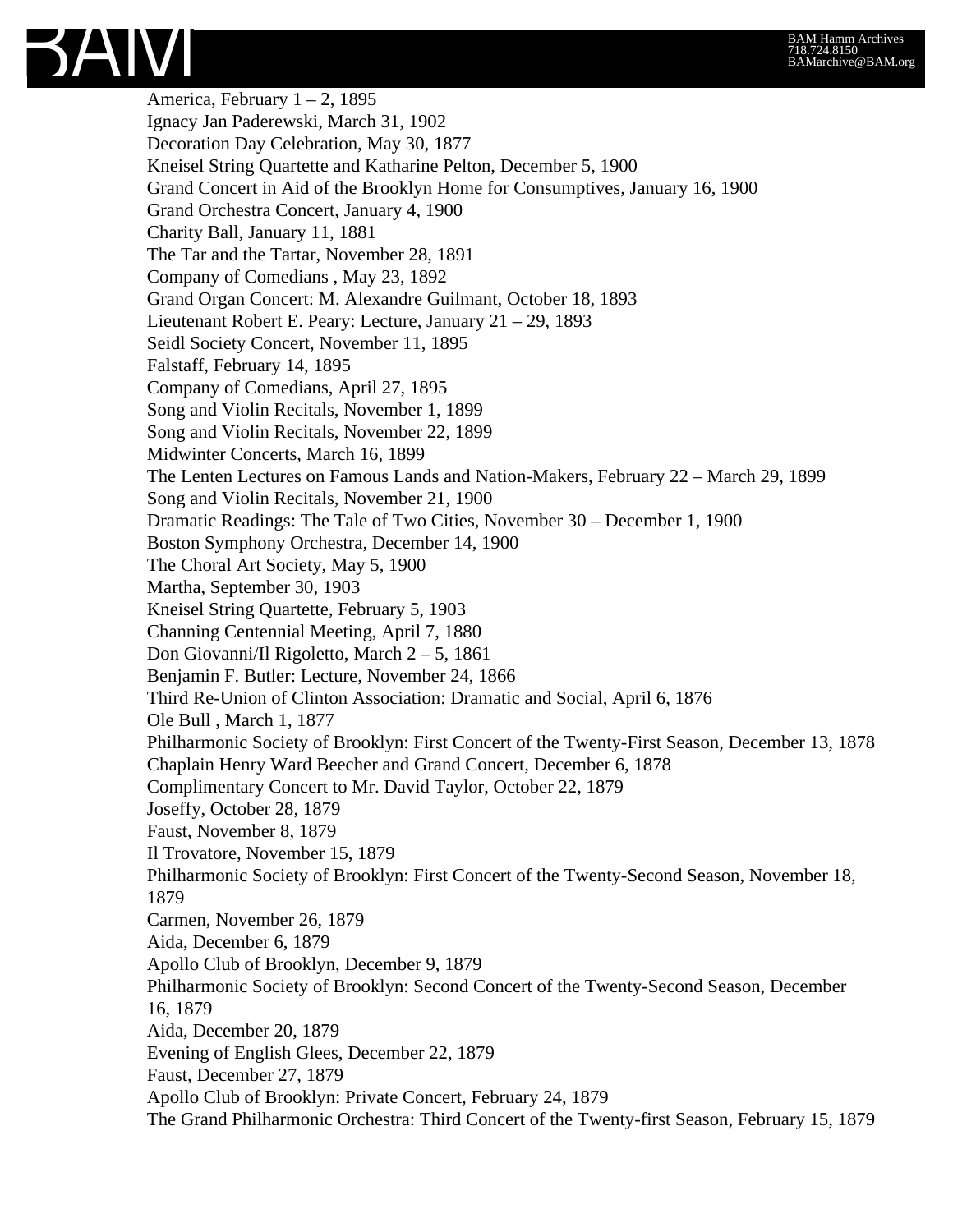August Wilhelmj, January 31, 1879 St. Cecilia Vocal Society: Second Concert of the Fifth Season, February 25, 1879 The Grand Philharmonic Orchestra: Fourth Concert of the Twenty-first Season, March 15, 1879 Ballad Concert, March 31, 1879 Mr. E. J. Fitzhugh's Annual Concert, April 24, 1879 Apollo Club of Brooklyn: Private Concert , April 28, 1879 The Grand Philharmonic Orchestra: Fifth Concert of the Twenty-first Season , May 10, 1879 Greate Concerte in Aid of the Sea-Side Home for Children, May 13, 1879 Patti Concerts, October 2, 1879 Les Huguenots, April 17, 1880 The Pirates of Penzance, January 9, 1880 Philharmonic Society of Brooklyn: Third Concert of the Twenty-Second Season, January 20, 1880 Philharmonic Society of Brooklyn: Fifth Concert of the Twenty-Second Season, March 16, 1880 Philharmonic Society of Brooklyn: Fourth Concert of the Twenty-Second Season, February 17, 1880 Apollo Club of Brooklyn: Second Private Concert of the Second Season, February 10, 1880 H.M.S. Pinafore, February 23 – 24, 1880 H.M.S. Pinafore, February 23 – 24, 1880 Faust, March 13, 1880 Carmen, March 20, 1880 La Forza del Destino, March 23, 1880 Aida, March 27, 1880 Lucia di Lammermoor, April 3, 1880 Ole Bull Grand Concert, April 5, 1880 Rafael Joseffy, April 6, 1880 La Favorita, April 10, 1880 Philharmonic Society of Brooklyn: Sixth Concert of the Twenty-Second Season , April 20, 1880 Charles H. Rivers Annual Exhibition of Fancy Dances, February 2, 1881 David the Son of Jesse, April 16, 1883 Euterpe Society/Philharmonic Society of Brooklyn: Second Orchestral Matinee, December 8 – 10, 1884 Amphion Musical Society: First Concert, December 2, 1884 Apollo Club of Brooklyn, December 9, 1884 Amphion Musical Society: Third Concert, February 28, 1884 Philharmonic Society of Brooklyn: Fourth Concert of the Twenty-Seventh Season, January 12, 1884 Second Private Concert, February 26, 1884 Philharmonic Society of Brooklyn: Third Orchestral Matinee, February 6, 1884 Philharmonic Society of Brooklyn: First Concert of the Twenty-Seventh Season, March 29, 1884 Philharmonic Society of Brooklyn: Fifth Concert, February 2, 1884 Philharmonic Society of Brooklyn: Sixth Concert, March 1, 1884 Philharmonic Society of Brooklyn: Eighth Concert, April 26, 1884 Amphion Musical Society: Fourth Concert , March 4, 1884 Apollo Club of Brooklyn: Third Private Concert , April 22, 1884 Philharmonic Society of Brooklyn: First Concert, November 21, 1885 Philharmonic Society of Brooklyn: The Messiah, December 19, 1885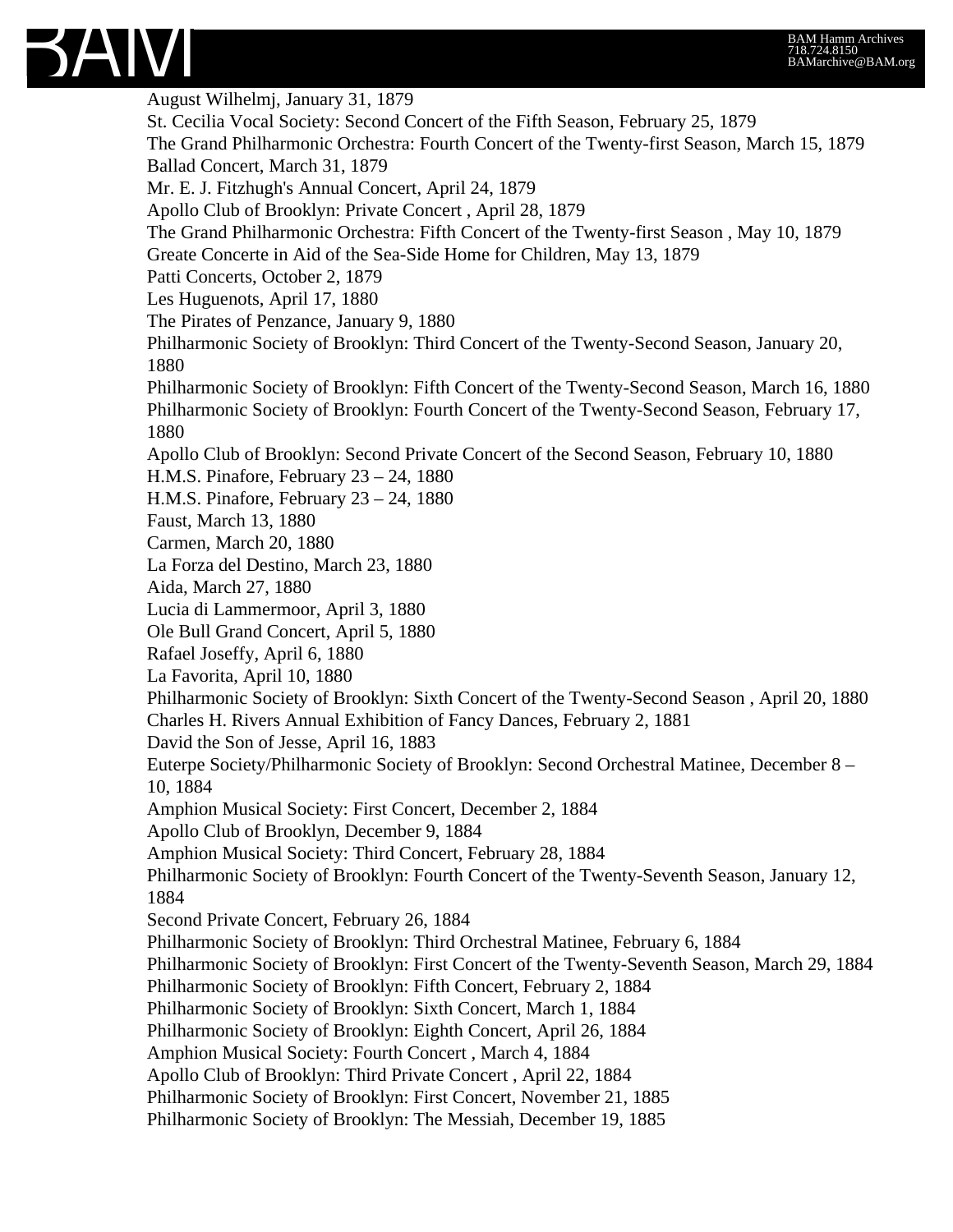

Philharmonic Society of Brooklyn: First Orchestral Matinee, December 1, 1885 Apollo Club: First Private Concert, December 8, 1885 Amphion Musical Society: First Concert, December 14, 1885 Coriolanus, December 25, 1885 Philharmonic Society of Brooklyn: Sixth Concert of the Twenty-Seventh Season, February 28, 1884 Philharmonic Society of Brooklyn: Third Orchestra Matinee, January 7, 1885 Musin Testimonial Concert, January 10, 1885 Philharmonic Society of Brooklyn: Fourth Concert of the Twenty-Seventh Season, January 17, 1885 Philharmonic Society of Brooklyn: Fifth Orchestral Matinee, March 11, 1885 Philharmonic Society of Brooklyn: Fourth Orchestral Manitee, February 11, 1885 Philharmonic Society of Brooklyn: Seventh Concert of the Twenty-Seventh Season, March 21, 1885 Grand Debut Concert: Miss Laura B. Phelps, March 26, 1885 Philharmonic Society of Brooklyn: Sixth Orchestral Matinee , April 8, 1885 Apollo Club: Third Private Concert, April 7, 1885 Amphion Musical Society: Third Concert, April 13, 1885 Philharmonic Society of Brooklyn: Eighth Concert of the Twenty-Seventh Season , April 18, 1885 Annual Reunion of Junior Classes, November 16, 1886 Iolanthe, December 16, 1886 Philharmonic Society of Brooklyn: First Concert, October 30, 1886 Philharmonic Society of Brooklyn: Second Orchestral Matinee, January 5, 1886 Philharmonic Society of Brooklyn: Fourth Orchestral Matinee , February 9, 1886 Lohengrin, February 8, 1886 Philharmonic Society of Brooklyn: Third Orchestral Matinee , January 19, 1886 Philharmonic Society of Brooklyn: Mors Et Vita, February 6, 1886 Apollo Club: Second Private Concert, February 9, 1886 Philharmonic Society of Brooklyn: Fifth Orchestral Matinee , February 16, 1886 Philharmonic Society of Brooklyn: Fifth Concert , February 27, 1886 Philharmonic Society of Brooklyn: Sixth Orchestral Matinee, March 2, 1886 Amphion Musical Society: Second Concert, March 2, 1886 Philharmonic Society of Brooklyn: Sixth Concert , March 20, 1886 Philharmonic Society of Brooklyn: Seventh Orchestral Matinee , March 25, 1886 Philharmonic Society of Brooklyn: Eighth Orchestral Matinee, April 6, 1886 Grand Novelty Concert, April 12, 1886 Lohengrin, April 15, 1886 Philharmonic Society of Brooklyn: Seventh Concert, April 17, 1886 Philharmonic Society of Brooklyn: Eighth Concert , May 1, 1886 Amphion Musical Society: Third Concert , May 6, 1886 Memorial Exercises of the Grand Army of the Republic: Decoration Day, May 31, 1886 Josef Hofmann, December 16, 1887 Josef Hofmann, December 21, 1887 Josef Hofmann, January 13, 1888 The Philharmonic Society of Brooklyn: Second Concert of the Thirty-Second Season, December 14, 1889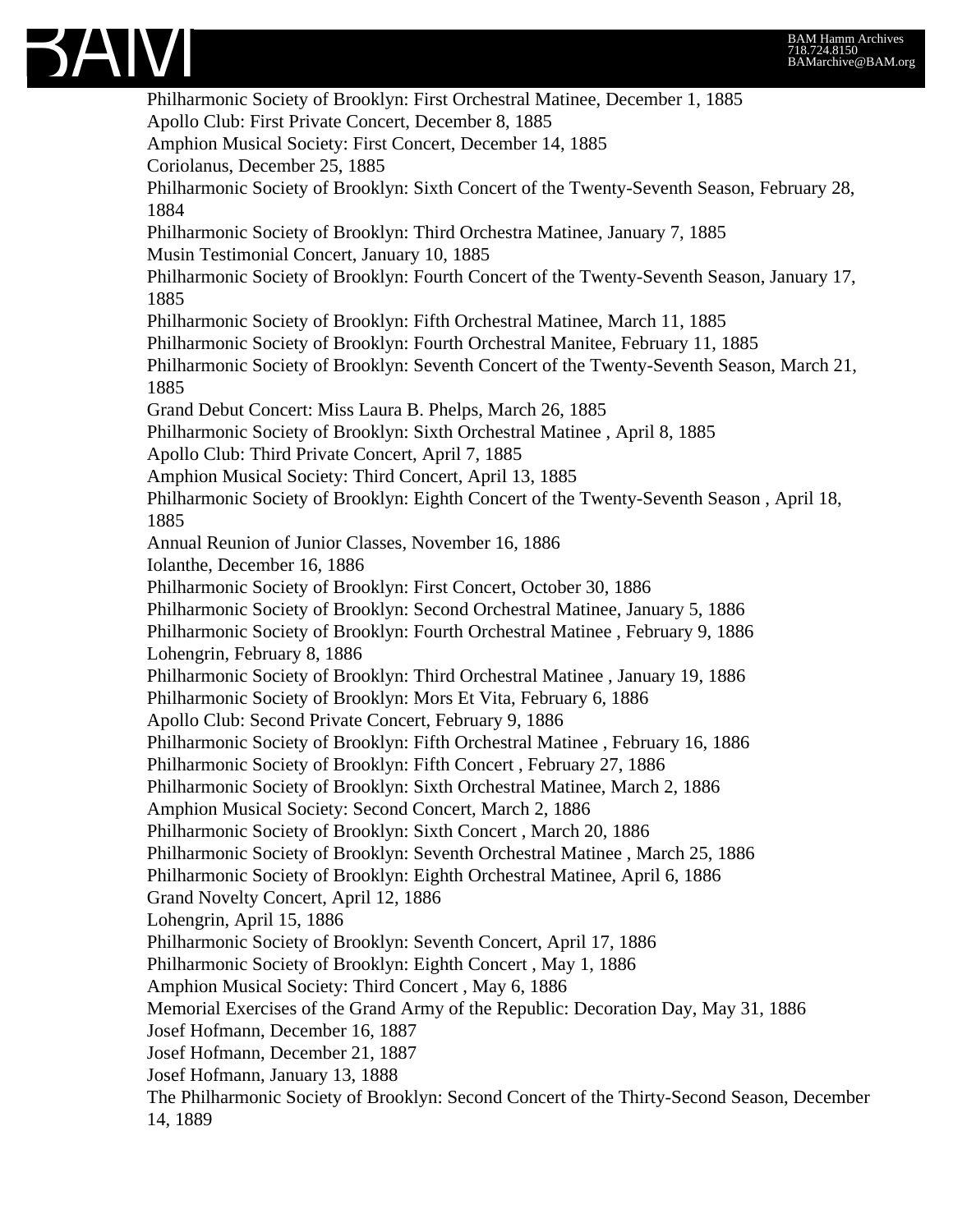

Anton Seidl Metropolitan Orchestra, December 15, 1891 The Brooklyn Institute of Arts and Sciences Department of Music Concert, December 30, 1891 The Tar and the Tartar, November 26 – 28, 1891 Anton Seidl Metropolitan Orchestra: Sixth Concert, January 22, 1891 The Old Homestead, January 26, 1891 Long Island College Hospital Thirty-Second Annual Commencement, March 12, 1891 Company of Comedians , May 23, 1892 Don Giovanni, March 1, 1892 M. Alexandre Guilmant: Grand Organ Concert, October 18, 1893 Lieutenant Robert E. Peary: Lecture, January 21 – 28, 1893 Arion: Grand Public Concert, November 17, 1897 The Little Corporal, November 21, 1898 Boston Symphony Orchestra, November 11, 1898 Moriz Rosenthal, December 5, 1898 Spiering String Quartette, December 7, 1898 Boston Symphony Orchestra , December 16 – 17, 1898 Adamowski String Quartette, December 29, 1898 The Country Girl, April  $14 - 15$ , 1898 The Taming of the Shrew, April 16, 1898 Third Private Concert of the Apollo Club of Brooklyn, April 12, 1898 Boston Symphony Orchestra, March 25, 1898 The Kneisel String Quartette, March 26, 1898 The Arion Singing Society, December 6, 1899 Rafael Joseffy, November 14, 1899 The Kneisel Quartette, November 8, 1899 The Kneisel Quartette, November 29, 1899 The Messiah, December 20, 1899 A Runaway Girl, April 10, 1899 Midwinter Concerts, March 16, 1899 Il Barbiere di Siviglia, January 3, 1899 Boston Symphony Orchestra, January 20, 1899 Popular Mid-Winter Concerts, January 25, 1899 Boston Symphony Orchestra, February 24, 1899 Boston Symphony Orchestra, February 25, 1899 Song and Violin Recitals, November 21, 1900 Dramatic Readings: The Tale of Two Cities, November 30 – December 1, 1900 Boston Symphony Orchestra, December 14, 1900 Ignacy Jan Paderewski, January 8, 1900 Ignacy Jan Paderewski, May 3, 1900 The Choral Art Society, May 5, 1900 Grand Orchestra Concert, January 4, 1900 Grand Concert in Aid of the Brooklyn Home for Consumptives, January 16, 1900 Song and Violin Recitals, March 15, 1900 Chamber Music Concerts, March 8, 1900 Macbeth, April 19, 1900 Quo Vadis, May 17, 1900 Midwinter Concerts, January 24, 1900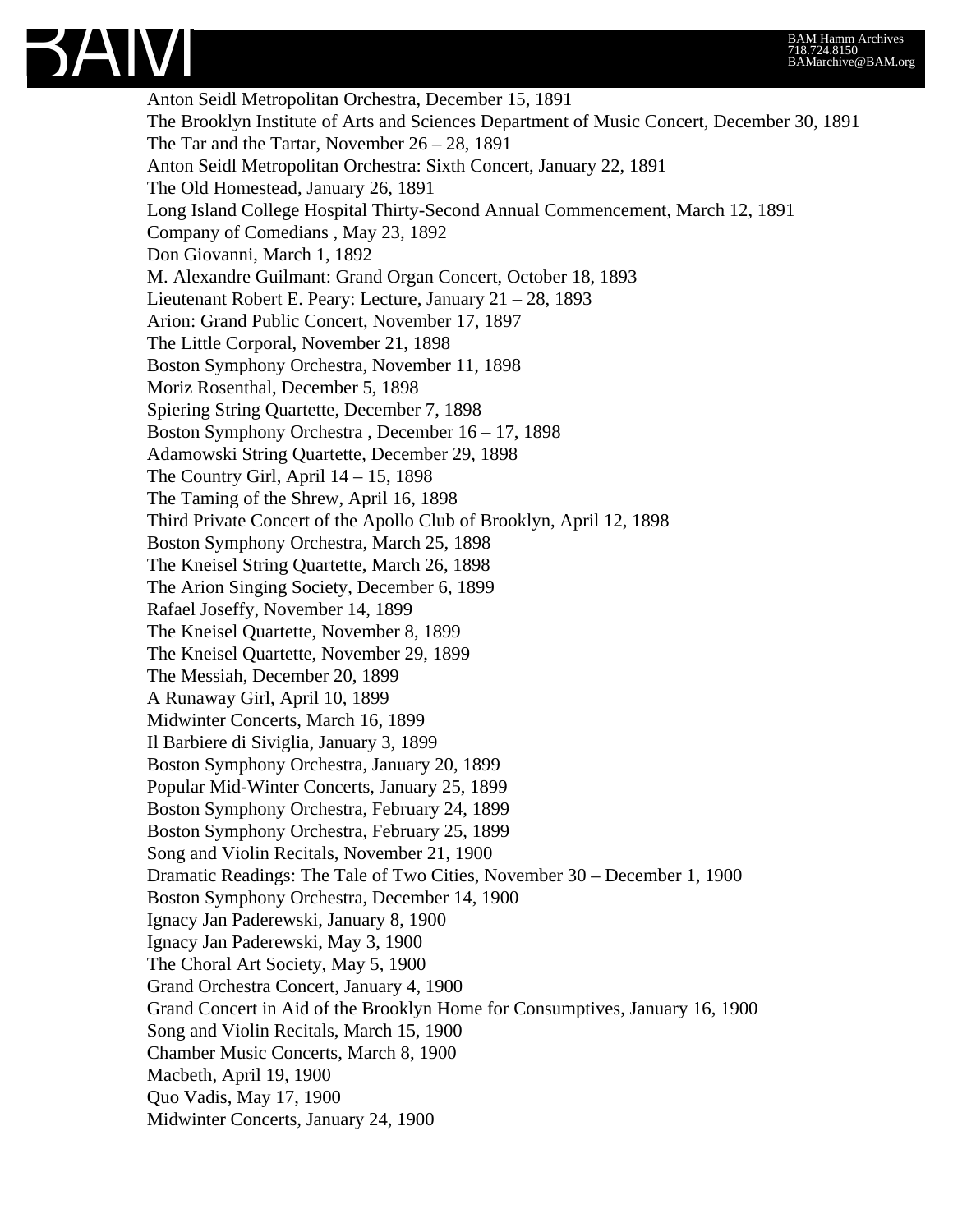Song and Violin Recitals, February 7, 1900 Boston Symphony Orchestra, February 23, 1900 Midwinter Concerts, March 1, 1900 Lillian Nordica and Marie Brema, March 19, 1900 Chamber Music Concerts , March 29, 1900 The Creation, April 4, 1900 Burton Holmes Travelogue: Japan Revisited, January 5 – 6, 1900 Kneisel String Quartette, October 30, 1901 Kneisel String Quartette and Helen Niebuhr, November 20, 1901 Kneisel String Quartette and Arthur Whiting, December 4, 1901 Josef Hofmann, April 15, 1901 The Weber & Fields' All-Star Company, May  $1 - 3$ , 1901 The Apollo Club of Brooklyn, April 16, 1901 Kneisel String Quartette, October 23, 1902 Suzanne Adams and David Bispham, October 30, 1902 Kneisel String Quartette, November 13, 1902 Jan Kubelik, January 6, 1902 Kneisel String Quartette, January 18, 1902 David Bispham and Olive Mead, January 23, 1902 Song, Violin, and Piano Recitals, February 6, 1902 Kneisel String Quartette, October 29, 1903 Adelina Patti, November 17, 1903 Kneisel String Quartette, November 19, 1903 Kneisel String Quartette, December 17, 1903 Martha, September 30, 1903 The Little Minister, December 19, 1903 Kneisel String Quartette, February 5, 1903 Edward MacDowell, February 12, 1903 The Twelfth Annual Exhibition of the American Carnation Society, February 19 – 20, 1903 Joseffy Concert, December 30, 1879 Inauguration of the Brooklyn Institute of Arts and Sciences Department of Music , November 27, 1891 Company of Comedians, April 27, 1895 Percy Williams' Vaudeville Carnival, November 7, 1899 Song and Violin Recitals, November 1, 1899 Song and Violin Recitals, November 22, 1899 Boston Symphony Orchestra, December 14, 1900 Boston Symphony Orchestra, February 23, 1900 The Second Alter Ego Concert, May 16, 1900 Philharmonic Society of Brooklyn: Fifth Concert of the Twenty Eighth Season, February 27, 1886 Orpheus and Eurydice, January 18, 1886 Brooklyn Choral Society: First Private Concert of the Fifth Season, December 2, 1890 Philharmonic Society of Brooklyn: Fifth Concert, May 6, 1865 Defeated, January 25, 1882 Philharmonic Society of Brooklyn: First Concert of the Ninth Season, October 28, 1865 Philharmonic Society of Brooklyn: Second Concert of the Ninth Season, December 9, 1865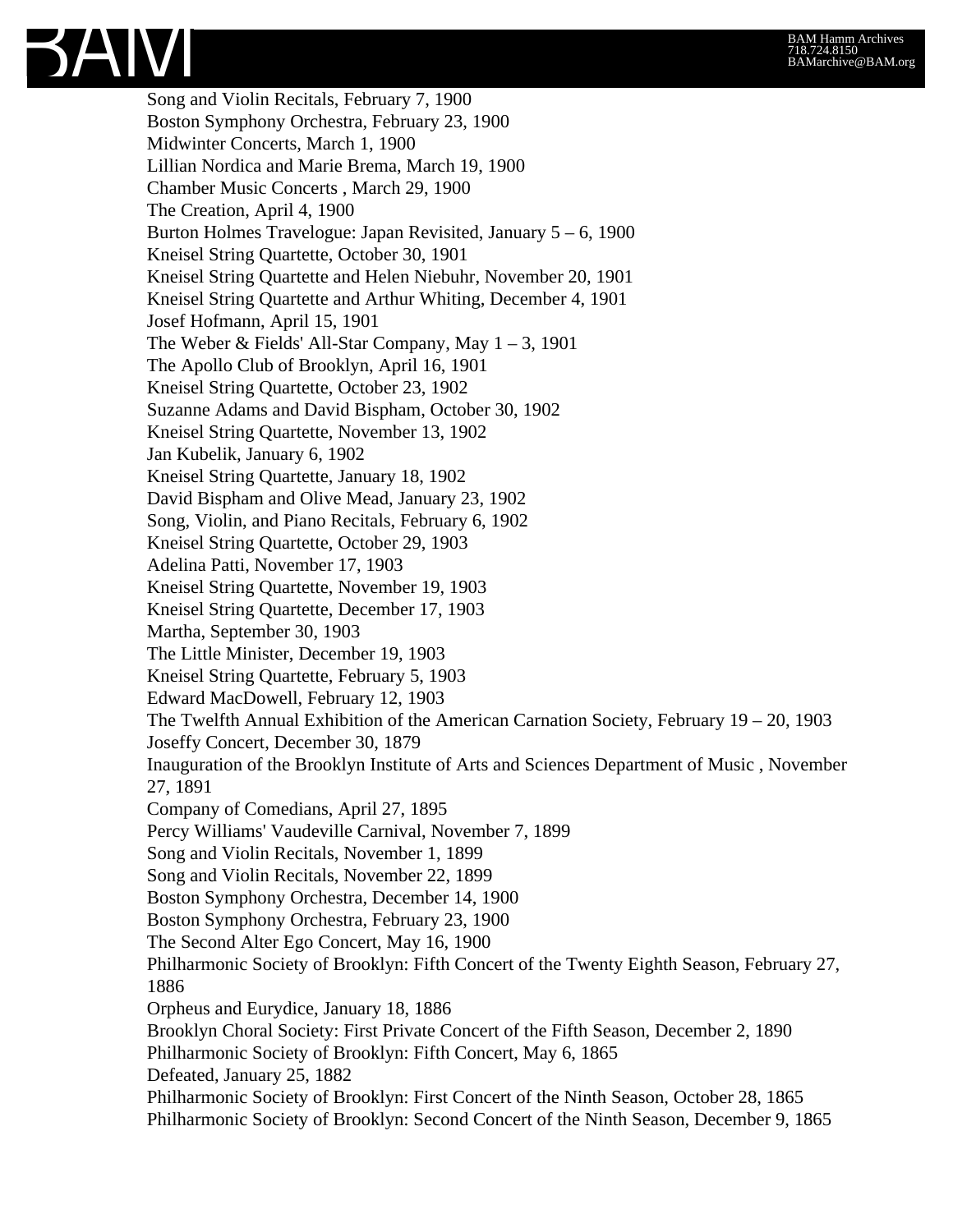

Philharmonic Society of Brooklyn: Fifth Concert of the Eighth Season, April 15, 1865 Philharmonic Society of Brooklyn: Fifth Concert of the Ninth Season, April 14, 1866 Philharmonic Society of Brooklyn: First Concert of the Sixteenth Season, December 20, 1873 Philharmonic Society of Brooklyn: Fourth Concert of the Sixteenth Season, March 7, 1874 Philharmonic Society of Brooklyn: Third Concert of the Sixteenth Season, February 7, 1874 Philharmonic Society of Brooklyn: Fifth Concert of the Sixteenth Season, April 11, 1874 Philharmonic Society of Brooklyn: Second Concert of the Twenty-Second Season, December 16, 1879

Philharmonic Society of Brooklyn: First Concert of the Twenty-Third Season, November 20, 1880

Philharmonic Society of Brooklyn: Sixth Concert of the Twenty-Second Season, April 20, 1880 Her Majesty's Opera Company 1881-1882 Season, November 29 – December 3, 1881

Philharmonic Society of Brooklyn: Second Concert of the Twenty-Fourth Season, December 17, 1881

Philharmonic Society of Brooklyn: Third Concert of the Twenty-Third Season, January 22, 1881 Philharmonic Society of Brooklyn: Fourth Concert of the Twenty-Third Season, February 19, 1881

Philharmonic Society of Brooklyn: Fifth Concert of the Twenty-Third Season, March 19, 1881 Philharmonic Society of Brooklyn: Sixth Concert of the Twenty-Third Season, April 23, 1881 Philharmonic Society of Brooklyn: First Concert of the Twenty-Fifth Season, November 24 – 25, 1882

Philharmonic Society of Brooklyn: Fifth Concert of the Twenty-Fourth Season, March 17 – 18, 1882

Philharmonic Society of Brooklyn: Rehearsal for the Sixth Concert of the Twenty-Fourth Season, April 12, 1882

Philharmonic Society of Brooklyn: Second Concert of the Twenty-Sixth Season, November 24, 1883

Philharmonic Society of Brooklyn: Second Orchestral Matinee, February 12, 1883

Philharmonic Society of Brooklyn: Christmas Concert, December 21 – 22, 1883

Philharmonic Society of Brooklyn: Fifth Concert of the Twenty-Fifth Season, February  $2-3$ , 1883

Philharmonic Society of Brooklyn: Sixth Concert of the Twenty-Fifth Season, March 2 – 3, 1883 Philharmonic Society of Brooklyn: Seventh Concert of the Twenty-Fifth Season, March 30 – 31, 1883

La Traviata, March 29, 1883

Philharmonic Society of Brooklyn: Seventh Concert of the Twenty-Sixth Season, March 28 – 29, 1884

Philharmonic Society of Brooklyn: Sixth Concert of the Twenty-Ninth Season, April 1 – 2, 1887 Boston Symphony Orchestra, April 1, 1889

Boston Symphony Orchestra, November 6 – 7, 1891

Boston Symphony Orchestra, December 11 – 12, 1892

Boston Symphony Orchestra, November 4 – 5, 1892

Boston Symphony Orchestra, December 9 – 10, 1892

Boston Symphony Orchestra, February 12 – 13, 1892

Boston Symphony Orchestra, January 15 – 16, 1892

Boston Symphony Orchestra, March 18 – 19, 1892

Boston Symphony Orchestra, April 29 – 30, 1892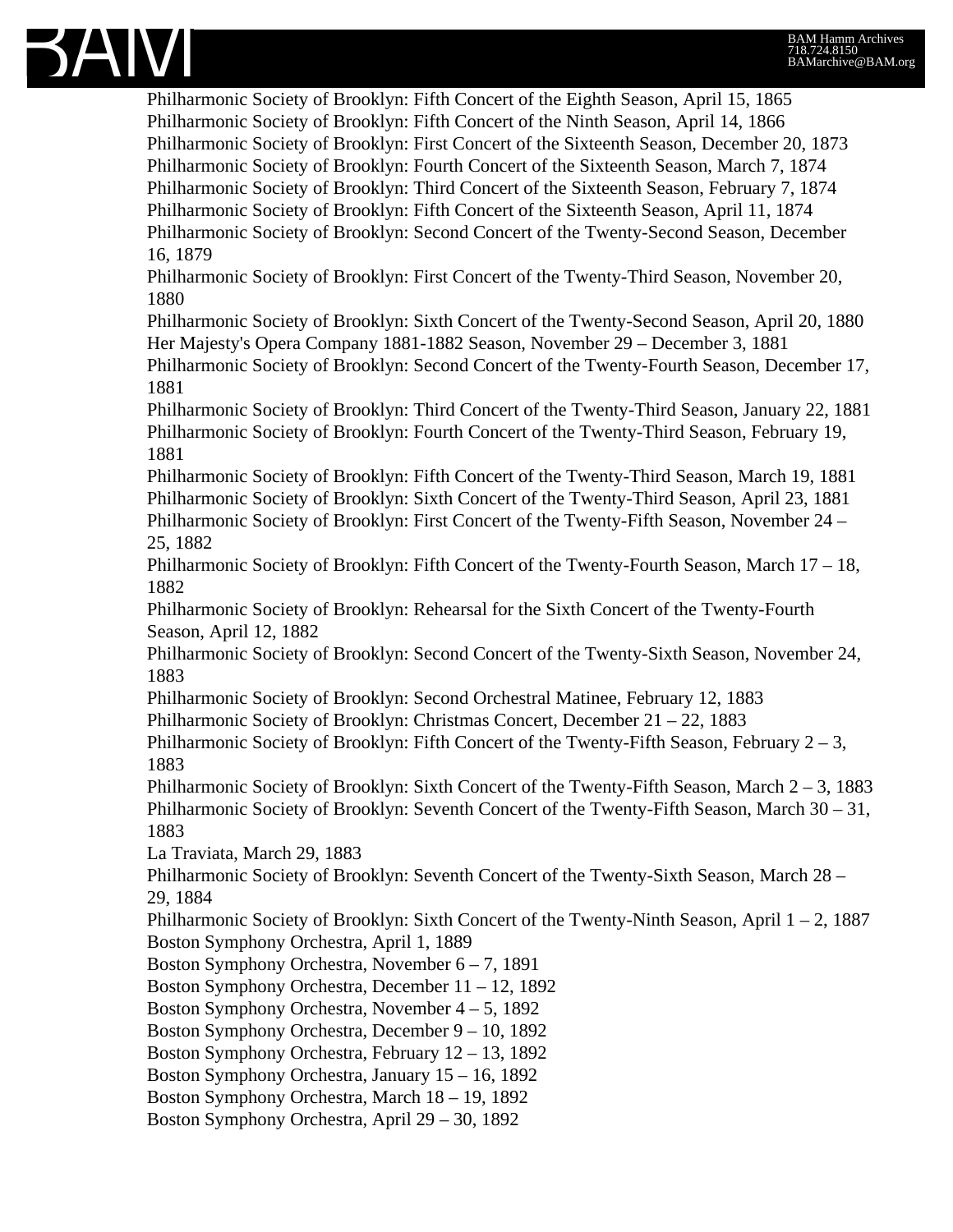

Boston Symphony Orchestra, November 10 – 11, 1893 Boston Symphony Orchestra, December 15 – 16, 1893 Boston Symphony Orchestra, January 13 – 14, 1893 Boston Symphony Orchestra, February 10 – 11, 1893 Boston Symphony Orchestra, March 17 – 18, 1893 Boston Symphony Orchestra, January 12 – 13, 1894 Boston Symphony Orchestra, March 30 – 31, 1894 Boston Symphony Orchestra, February 9 – 10, 1894 Boston Symphony Orchestra, November 12, 1895 Boston Symphony Orchestra, January 11 – 12, 1895 Boston Symphony Orchestra, February 8 – 9, 1895 Boston Symphony Orchestra, March 15 – 16, 1895 Boston Symphony Orchestra, November 9, 1896 Boston Symphony Orchestra, December 11, 1896 Boston Symphony Orchestra, January 24, 1896 Boston Symphony Orchestra, February 28, 1896 Boston Symphony Orchestra, March 27, 1896 Boston Symphony Orchestra, November 13, 1897 Boston Symphony Orchestra, November 13, 1897 Boston Symphony Orchestra, December 18, 1897 Boston Symphony Orchestra, January 22, 1897 Boston Symphony Orchestra, February 26, 1897 Boston Symphony Orchestra, March 26, 1897 Boston Symphony Orchestra, January 22, 1897 Boston Symphony Orchestra, March 26, 1897 Boston Symphony Orchestra, February 26, 1898 Boston Symphony Orchestra, November 11, 1898 Boston Symphony Orchestra, December 16, 1898 Boston Symphony Orchestra, March 25, 1898 Boston Symphony Orchestra, March 25, 1898 Boston Symphony Orchestra, January 22, 1899 Boston Symphony Orchestra, January 22, 1898 Boston Symphony Orchestra, January 20, 1899 Boston Symphony Orchestra, February 24, 1899 Boston Symphony Orchestra, February 24, 1899 Boston Symphony Orchestra, March 24, 1900 Boston Symphony Orchestra, December 14, 1900 Boston Symphony Orchestra, February 23, 1900 Boston Symphony Orchestra, November 8, 1901 Boston Symphony Orchestra, December 13, 1901 Boston Symphony Orchestra, February 18, 1901 Boston Symphony Orchestra, November 7, 1902 Boston Symphony Orchestra, January 17, 1902 Boston Symphony Orchestra, February 17, 1902 Boston Symphony Orchestra, January 16, 1903 Boston Symphony Orchestra, February 20, 1903 Boston Symphony Orchestra, March 20, 1903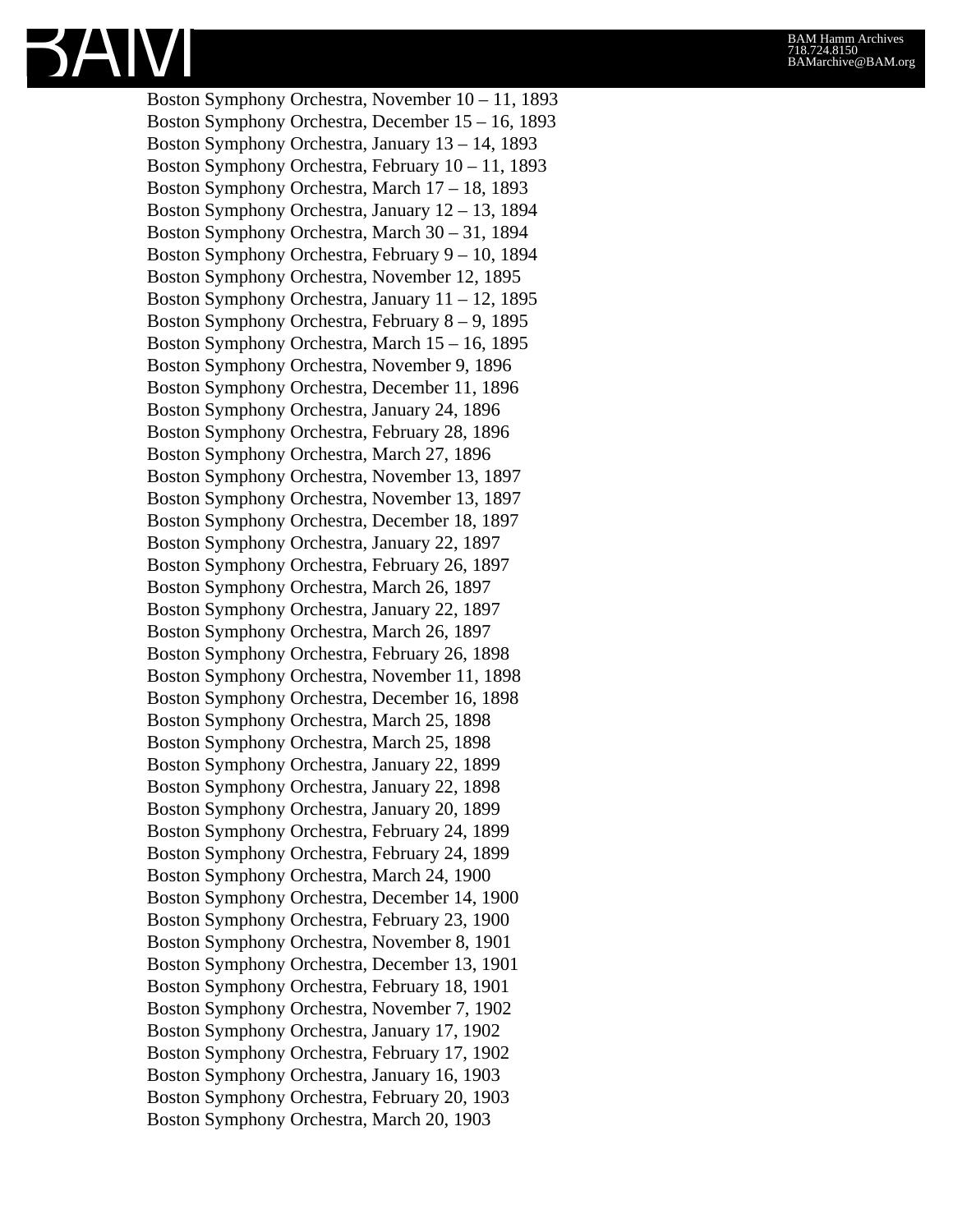

The Messiah, March 4, 1867 American Copyright Council: Authors' Readings, December 16, 1889 Boston Symphony Orchestra, November 2 – 3, 1894 Boston Symphony Orchestra, December 20, 1895 Boston Symphony Orchestra, December 18, 1897 Boston Symphony Orchestra, November 11, 1898 Boston Symphony Orchestra, February 19, 1898 Boston Symphony Orchestra, February 19, 1898 Boston Symphony Orchestra, November 10, 1899 Boston Symphony Orchestra, December 16, 1899 Boston Symphony Orchestra, January 20, 1899 Boston Symphony Orchestra, March 24, 1899 Boston Symphony Orchestra, November 9, 1900 Boston Symphony Orchestra, January 20, 1900 Boston Symphony Orchestra, March 24, 1900 Boston Symphony Orchestra, January 18, 1901 Boston Symphony Orchestra, March 22, 1901 Boston Symphony Orchestra, March 21, 1901 Boston Symphony Orchestra, November 6, 1903 The Amaranth: Twenty-Fifth Year: Romeo and Juliet/Confusion, February 15, 1896 The Jilt, November 12, 1888 Seidl Society Concerts: Fifth/Sixth, February 1893 Collegiate and Polytechnic Institute, Annual Exhibition, June 25, 1866 Philharmonic Society of Brooklyn: Third Concert of the Twenty-Eighth Season, January 16, 1886 Seidl Society Concert, December 19, 1892 The Princess: A Medley by Alfred Tennyson, April 2, 1897 Popular Midwinter Concerts, February 8, 1899 Boston Symphony Orchestra, March 24, 1899 [Percy G. Williams Vaudeville during Spring Season, 1900], February 19, 1900 Benefit to the Actors' Fund of America, October 11, 1889 Falstaff, February 14, 1895 Grand Testimonial Concert to Theodore Thomas, April 22, 1874 Amphion Musical Society: Third Private Concert, April 21, 1887 Bateman Concerts, January 11, 1866 [Excerpt from scrapbook of newspaper clippings and programs, circa 1900], circa 1900 [Excerpt from scrapbook of newspaper clippings and programs featuring the Metropolitan Opera Company's production of "Carmen," circa 1902], April 22, 1902 [Invitation to the Opening Entertainment of the Brooklyn Academy of Music, 1861], January 15 – 17, 1861 Tommaso Salvini and Edwin Booth / The Mikado , 1886 The Amaranth Fifth Season: Third Reception #2, January 19, 1876 Bob, September 16 – 17, 1882 [Handbill for the production "Frog Opera with Pollywog Chorus" during Fall Season, 1879], November 7 – 8, 1879 Becky Sharp, December 25, 1899 Thursby-Ole Bull Concert, April 26, 1880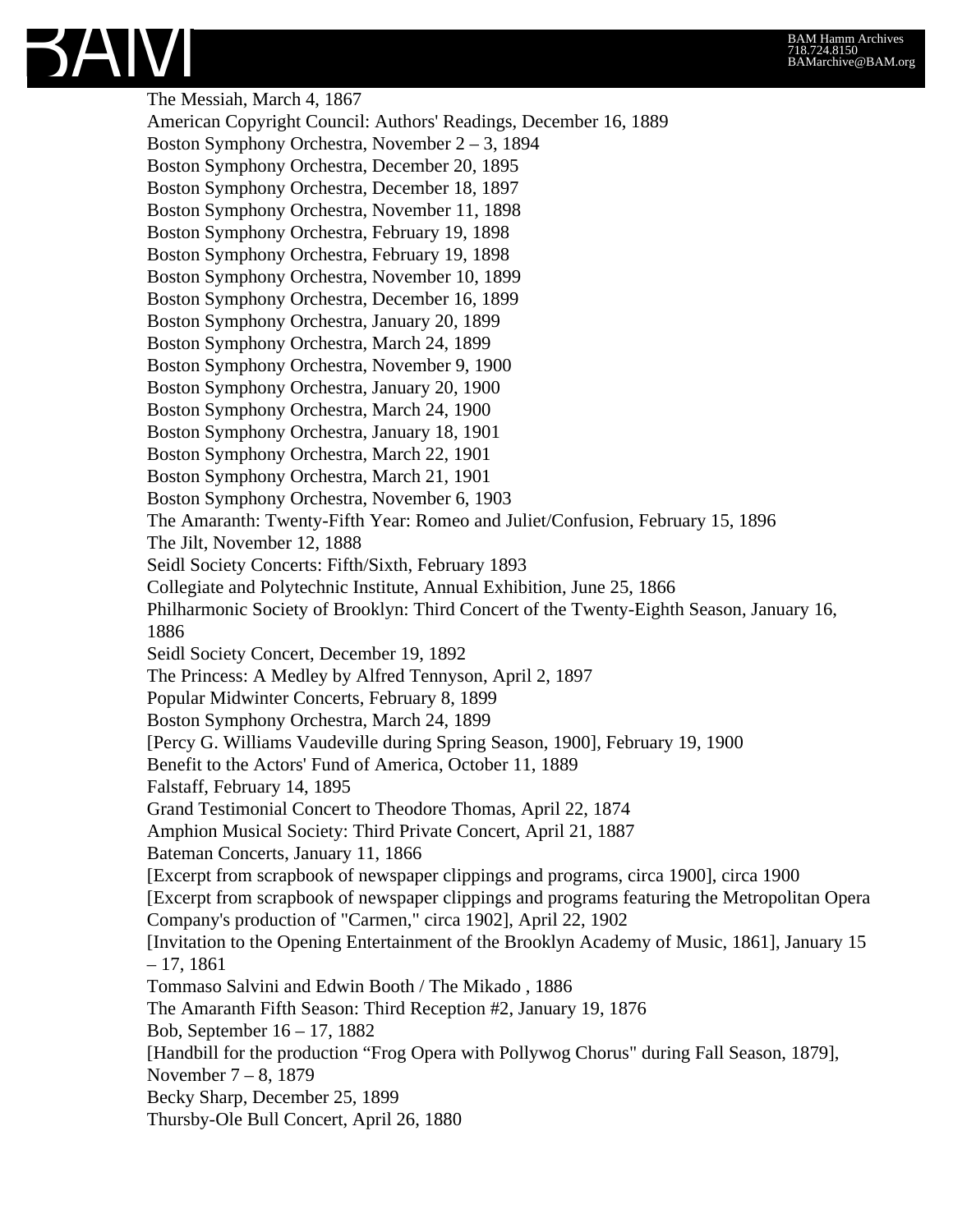Single Life, April 25, 1883 Musicale, November 8, 1886 Amphion Musical Society: First Private Concert of the Seventh Season, December 14, 1886 Faust, December 28, 1886 Aida, December 29, 1886 Galatea / Bal Costumé, December 30, 1886 Lohengrin, December 31, 1886 The Marriage of Jeanette / Sylvia, January 1, 1887 Sixth Appearance in America of Josef Hofmann, December 9, 1887 Boston Symphony Society, December 12, 1887 The Flying Dutchman, January 1, 1887 Ovide Musin's Concert, January 25, 1887 Lakme / Grand Ballet of the Bayaderes, March 24, 1887 Brooklyn Choral Society, May 31, 1887 Martha, March 3, 1887 The Flying Dutchman, March 17, 1887 Apollo Club,Third Concert, April 10, 1888 Damrosh Symphony, January 31, 1888 Brooklyn Choral Society, February 27, 1889 H.M.S. Pinafore, February 13, 1890 Amaranth / Caprice, March 12, 1890 Gretchen / Orchestral Program, March 16, 1892 Complimentary Concert Tendered to Mr. Oscar J. Murray, April 29, 1893 The Theosophist, March  $1 - 3$ , 1894 Augustin Daly's Company of Comedians, May 23 – 28, 1892 First Grand Concert of Miss Emma Thursby, October 6, 1882 Chamber Music Concerts, March 8, 1900 The Last Word, May 1, 1891 A Night Off, May 2, 1891 The Prodigal Daughter, January 1, 1894 Cupid and Psyche, March  $7 - 9$ , 1895 Sarah Bernhardt / L'Aiglon / La Dame aux Camelias, April 5 – 6, 1901 Debate Between John F. Clarke and Timothy L. Woodruff, October 24, 1899 Brooklyn Art Association: Spring Exhibition, March 12, 1872 Charity Warblers, January 8, 1894 Twirly Whirly, April 30 – May 2, 1903 1926s.00208\_Frank\_Speaight\_program.JPG, February 8, 1926 [Illustration of Mark Twain riding a frog to advertise his lecture at Brooklyn Academy of Music, Feb. 7th 1873], February 7, 1873 Apollo Club of Brooklyn, December 6, 1881 Apollo Club of Brooklyn, February 14, 1882 Brooklyn Choral Society: Second Private Concert of the Fifth Season, February 3, 1891 Hunchback!, June 10, 1862 The Wife's Secret, January 12, 1886 Programs and Playbills 1904 - 1967 (2460 records) Parsifal, March 25, 1904 Parsifal, March 25, 1904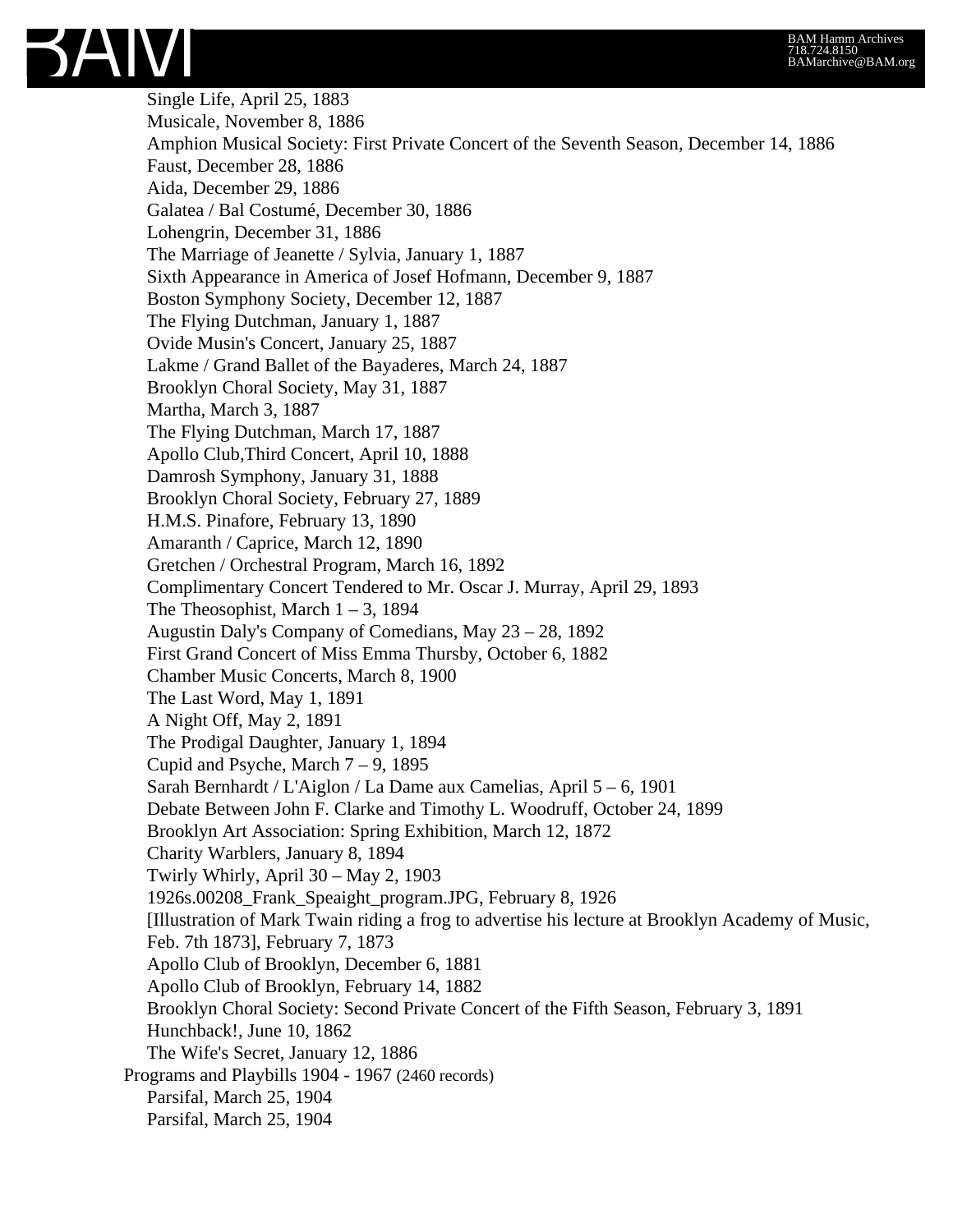

Parsifal, March 25, 1904 Parsifal, March 25, 1904 Eugen d'Albert, January 26, 1905 Charles-Camille Saint-Saëns: Piano Recital, December 3, 1906 Kneisel Quartette, November 22, 1906 Kneisel String Quartette and Katharine Goodson, February 28, 1907 Geraldine Farrar and Willy Hess, November 11, 1908 Madame Butterfly, December 22, 1908 The Twenty-third Regiment Band, September 16, 1908 Boston Symphony Orchestra, December 4, 1908 Rigoletto, November 15, 1908 Boston Symphony Orchestra, November 6, 1908 Girls, December 28, 1908 Opening Banquet of the Brooklyn Academy of Music given by The Brooklyn League, November 13, 1908 Demonstration of The Memorial Organ, September 16, 1908 Faust, November 14, 1908 [Souvenir program featuring a reprint of the 1861 inaugural week at the Brooklyn Academy of Music, 1908-1909], September 16, 1908 Ernestine Schumann-Heink, October 1, 1908 David Bispham, October 14, 1908 Cécile Chaminade, October 29, 1908 Die Walkure, December 2, 1908 The Merchant of Venice, December 5, 1908 Macbeth, December 7, 1908 Tiefland, December 14, 1908 Isadora Duncan and New York Symphony Orchestra, December 15, 1908 Madame Butterfly, December 22, 1908 Boston Symphony Orchestra , December 4, 1908 Die Raeuber, November 12, 1908 The Warrens of Virginia, October 24, 1908 Philadelphia Orchestra , October 20, 1908 Der Teufel, October 17, 1908 The Twenty-third Regiment Band, September 16, 1908 Gemeinschaftliche Feier des Reformations-Festes, October 25, 1908 The Legend of Marietta/The Respectability of Edgemere, December 3, 1908 Apollo Club of Brooklyn: First Private Concert, December 8, 1908 Reception to Ireland's Envoys, November 1, 1908 Kneisel String Quartette, January 17, 1908 New York Symphony Orchestra, January 25, 1908 Vocal Quartette Special Concert, January 30, 1908 Kneisel String Quartette, February 6, 1908 Kneisel String Quartette, April 9, 1908 Diamond Festival Ball, January 25, 1908 Geraldine Farrar and Willy Hess, November 11, 1908 Boston Symphony Orchestra, January 8, 1909 Way Down East, February 8, 1909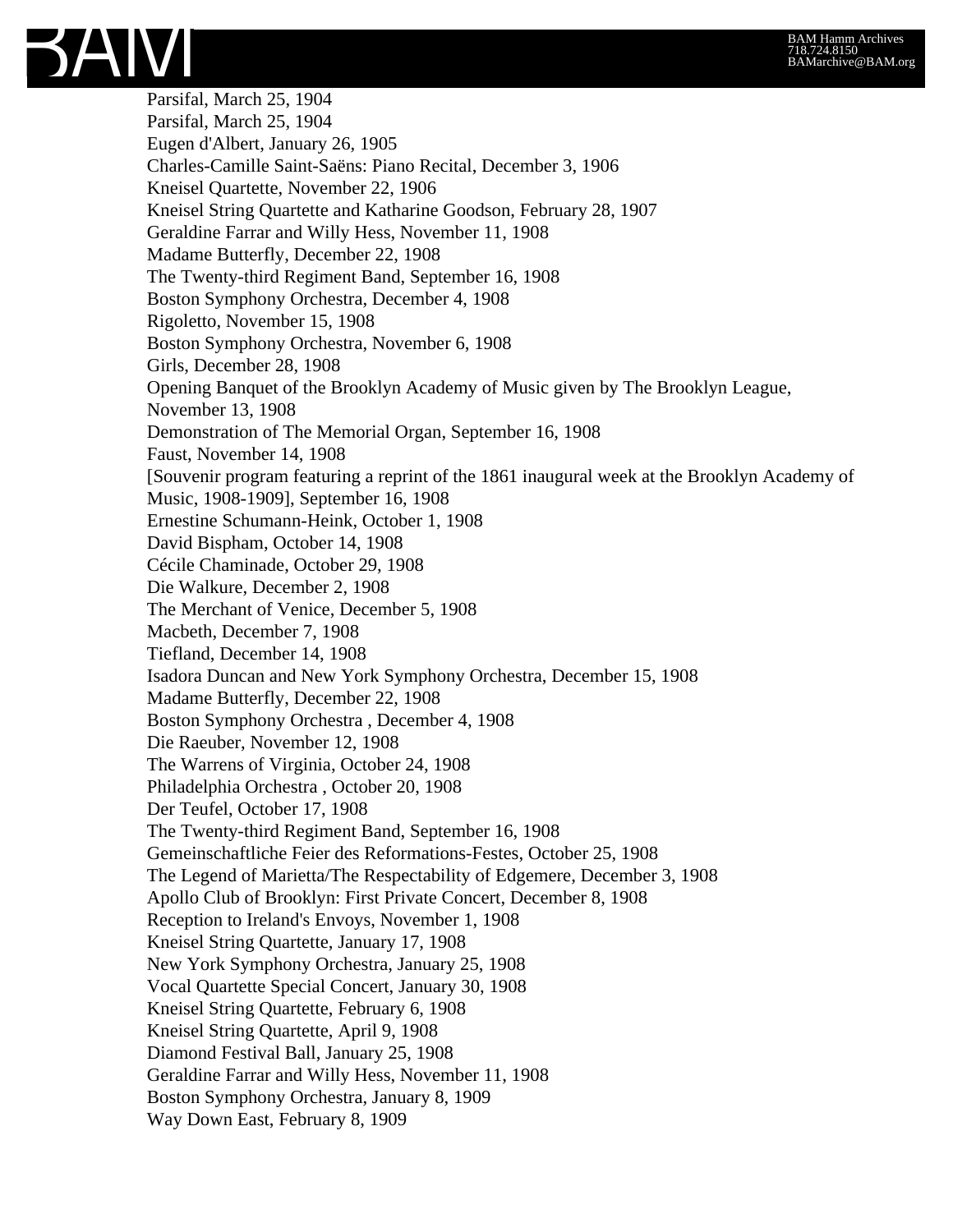The Chaminade, February 10, 1909 Mischa Elman, March 31, 1909 Boston Symphony Orchestra , March 19, 1909 The University Glee Club of Brooklyn, January 29, 1909 The Presbyterian Social Union Third Annual Benefit, February 25, 1909 The Crescent Athlete Club Minstrel Show, February 20, 1909 Amherst Musical Club Concert, March 26, 1909 Grand Concert by the Brooklyn Philharmonic Club, March 31, 1909 Woodman Choral Club, April 1, 1909 Drittes Grosses Vokal- und Instrumental- Concert des Deutsch-Amerikanischen Knabenchor, April 25, 1909 The Legend of Marietta/The Respectability of Edgemere, May 22, 1909 Annual Song Recital by Pupils of Arthur Claassen, April 21, 1909 New York Symphony Orchestra, April 3, 1909 Concert for the benefit of St. Giles' Home and Hospital for Crippled Children, May 3, 1909 The University Glee Club of Brooklyn, May 5, 1909 The Girl I Left Behind Me, June 4, 1909 Anti-Profanity League, January 11, 1909 Association of Master Plumbers Reception, January 20, 1909 60th Anniversary of the St. Patrick Society of Brooklyn, March 17, 1909 Testimonial Dinner to Herman A. Metz, April 15, 1909 Grand Concert Benefit for The Italian Earthquake Sufferers, February 6, 1909 Sixteenth Annual Banquet for Manufacturers' Association of New York , January 28, 1909 Organ Concert by Hugo Troetschel, March 25, 1909 Governor Charles E. Hughes Banquet, February 20, 1909 King Rene's Daughter, October 29, 1909 Tosca, November 29, 1909 Tannhauser, November 15, 1909 Lohengrin, December 9, 1909 Il Trovatore, December 20, 1909 Concert by the Yale Glee, Banjo, and Mandolin Clubs, December 22, 1909 The Princeton Musical Clubs, December 17, 1909 Apollo Club of Brooklyn: First Private Concert, December 7, 1909 The Philharmonic Society of New York, December 3, 1909 The House with the Green Sign, December 2, 1909 Annual Fair of the Brooklyn Methodist Episcopal Church Home, November 18 – 20, 1909 Gemeinschaftliche Feier des Reformations-Festes, November 14, 1909 Die Meistersinger Von Nurnberg, February 17, 1909 Aida, March 24, 1909 The Little Princess, March 20, 1909 Le Nozze di Figaro, February 4, 1909 Hudson-Fulton Celebration Reception and Ball, September 30, 1909 Council of Jewish Women Concert, October 21, 1909 Manon, October 8, 1909 The Hudson-Fulton Centennial Celebration, September 24, 1909 The Hudson-Fulton Centennial Celebration: Official Literary Exercises in Brooklyn, September 28, 1909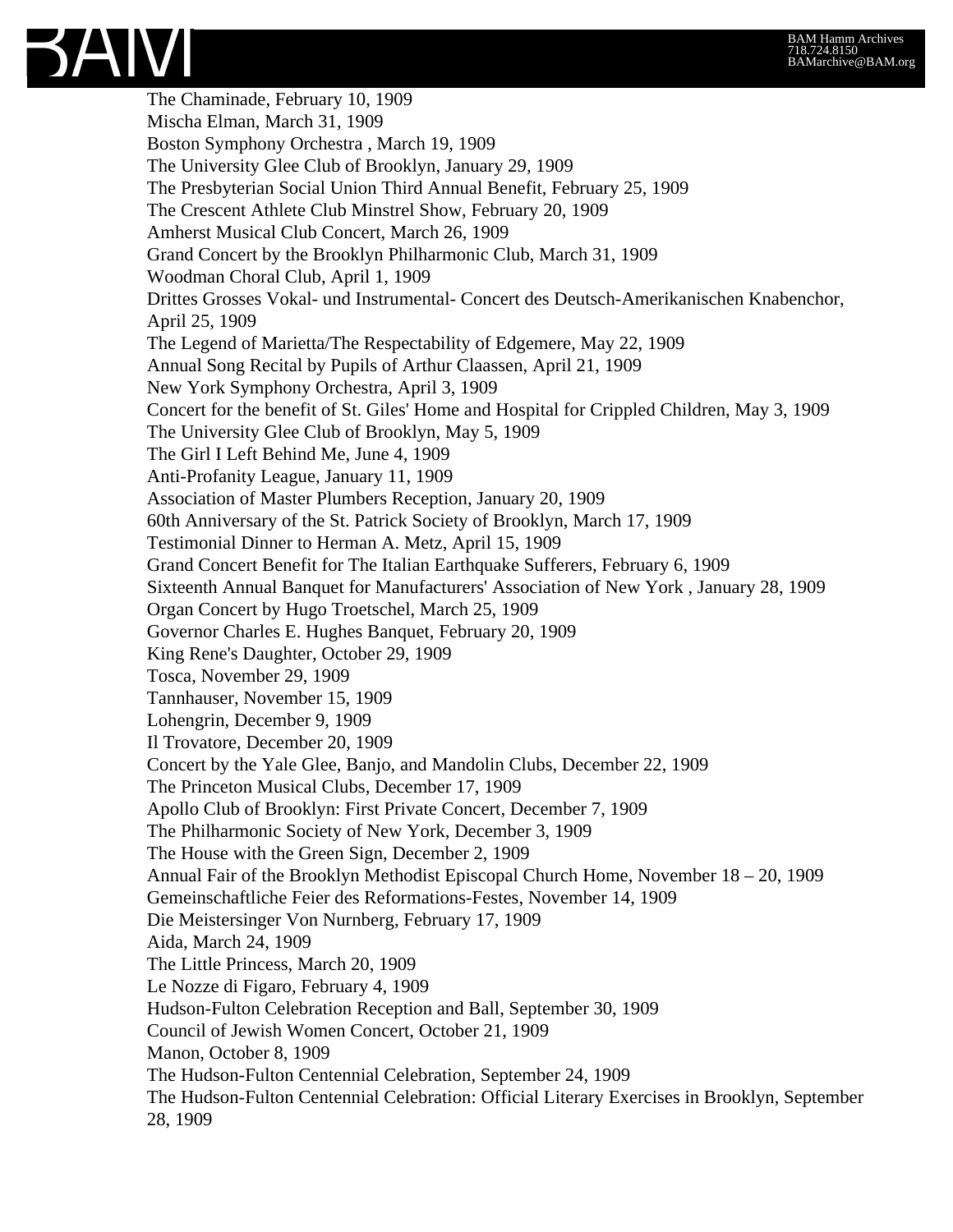

New England Society in Brooklyn Annual Dinner, December 21, 1909 Banquet in honor of Colonel Andrew D. Baird , October 14, 1909 Il Trovatore, January 4, 1909 Cavalleria Rusticana/Pagliacci, January 26, 1909 Die Meistersinger Von Nurnberg, February 17, 1909 La Boheme, April 5 – 7, 1909 Hardman Autotone Recital, February 4, 1909 Haensel und Gretel, February 6, 1909 Haensel und Gretel, February 6, 1909 The Little Princess, March 20, 1909 Columbia University Glee and Mandolin Clubs Concert, February 15, 1909 Le Nozze di Figaro, February 4, 1909 Jaegerblut, March 10, 1909 Beatrice Herford: Original Monologues, March 12, 1909 Die Doppel-Ehe, January 6, 1909 Honest Abe, February 22, 1909 The Bartered Bride, March 15, 1909 Aida, March 24, 1909 Boston Symphony Orchestra, March 19, 1909 Boston Symphony Orchestra, January 8, 1909 Boston Symphony Orchestra, March 25, 1909 Boston Symphony Orchestra, December 10, 1909 Boston Symphony Orchestra, February 19, 1909 Boston Symphony Orchestra, November 11, 1909 Marta, December 13, 1909 Madama Butterfly, November 22, 1909 La Traviata, March 5, 1909 L'Attaque du Moulin, February 14, 1910 Entangled, January 15, 1910 Boston Symphony Orchestra, December 9, 1910 Celebration of the One Hundred and Thirty-Second Anniversary of the Birth of Robert Emmet, February 27, 1910 Aïda, January 17, 1910 Il Trovatore, November 19, 1910 Orfeo ed Euridice, November 26, 1910 Tannhäuser, December 3, 1910 R. Huntington Woodman and The Kneisel String Quartette , October 24 – December 1, 1910 Boston Symphony Orchestra, December 9, 1910 Grace Cleveland Porter: Reading and Recital , October 26, 1910 Anna Pavlowa and Mikail Mordkin, October 15, 1910 Miss Muffet's Birthday Party, November 5, 1910 Romeo and Juliet, November 12, 1910 Concert: Amherst Glee, Mandolin, and Banjo Clubs, November 25, 1910 Concert: Amherst Glee, Mandolin, and Banjo Clubs, November 25, 1910 The Retreat of the Genii, December 10, 1910 The Chaminade, December 14, 1910 The Brooklyn Amateur Musical Club: Christmas Concert, December 19, 1910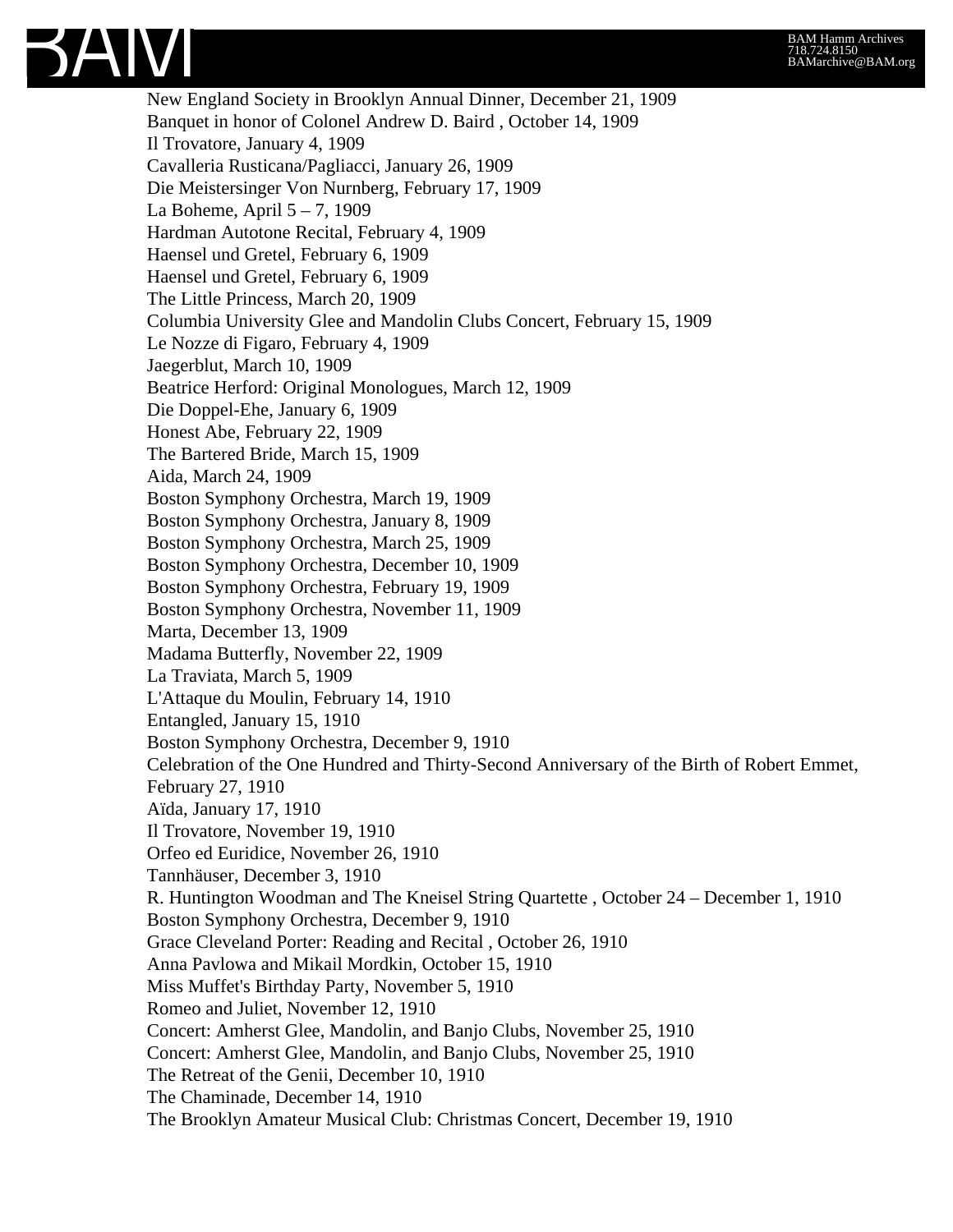

The Messiah, December 22, 1910 The Butterflies, December 26, 1910 The Lost Pleiad, December 29, 1910 K.F.C. Vaudeville Company, December 1, 1910 Celebration Commemorating the 418th Anniversary of the Discovery of America, October 12, 1910 Grand Benefit Concert for the New Rectory of Our Lady of Lourdes Church, October 20, 1910 Dwight L. Elmendorf: Five Illustrated Lectures, November 15 – December 13, 1910 Third Annual Kirmess Church Charity Foundation, November 15 – 16, 1910 St. Charles Borromeo Holy Name Society: Minstrel Show and Reception, November 22, 1910 The Guild of the Long Island College Hospital: Tableaux, December 16, 1910 A Marriage of Attainment, February 4, 1910 La Gioconda, March 7, 1910 La Boheme, February 21, 1910 Otello, February 28, 1910 Il Barbiere di Siviglia, March 14, 1910 The Ice Maidens, April 9, 1910 Il Maestro di Cappella / Rita Sachetto / Pagliacci, January 3, 1910 L'Attaque du Moulin, February 14, 1910 Alessandro Stradella, February 7, 1910 Mordkine and Pavlowa Add Amazing Dance to Opera, April 5, 1910 Mignon/My Niece from New York, January 10, 1910 The Concert of the Cornell Glee Banjo and Mandolin Clubs, January 4, 1910 Annual Banquet, Theater Party, And Reception of the Celtic Club, March 17, 1910 Church of Our Lady of Angels Promenade Concert, February 4, 1910 King Highball, January 20, 1910 Woodman Choral Club, January 18, 1910 Annual Concert of the Brooklyn Saengerbund, March 25, 1910 Genevieve, March 26, 1910 Woodman Choral Club, April 7, 1910 Third Private Concert of the Apollo Club of Brooklyn, April 26, 1910 In the Shadow of the Cross, April 28, 1910 Love and Intrigue, May 7, 1910 Arthur Whiting: Explanatory Recital, May 9, 1910 Annual Concert of the Pupils of O.T. Westlin, May 14, 1910 Choral Concert by the Brooklyn Institute Sight Singing Class, May 17, 1910 Jubilee Music Festival: Louis Mollenhauer's Conservatory of Music , May 21, 1910 Stabat Mater, May 22, 1910 Apollo Club: Second Private Concert, February 15, 1910 Association of Master Plumbers Brooklyn Branch Annual Entertainment and Reception, January 19, 1910 Concert for the Benefit of the Endowment Fund of the Packer Collegiate Institute, March 11, 1910 Twenty-first Concert Dance of the University Glee Club of Brooklyn, January 26, 1910 Concert and Reception of the Knights of Columbus, April 12, 1910 The Alumni Association of the Polytechnic Institute of Brooklyn Annual Banquet, April 14, 1910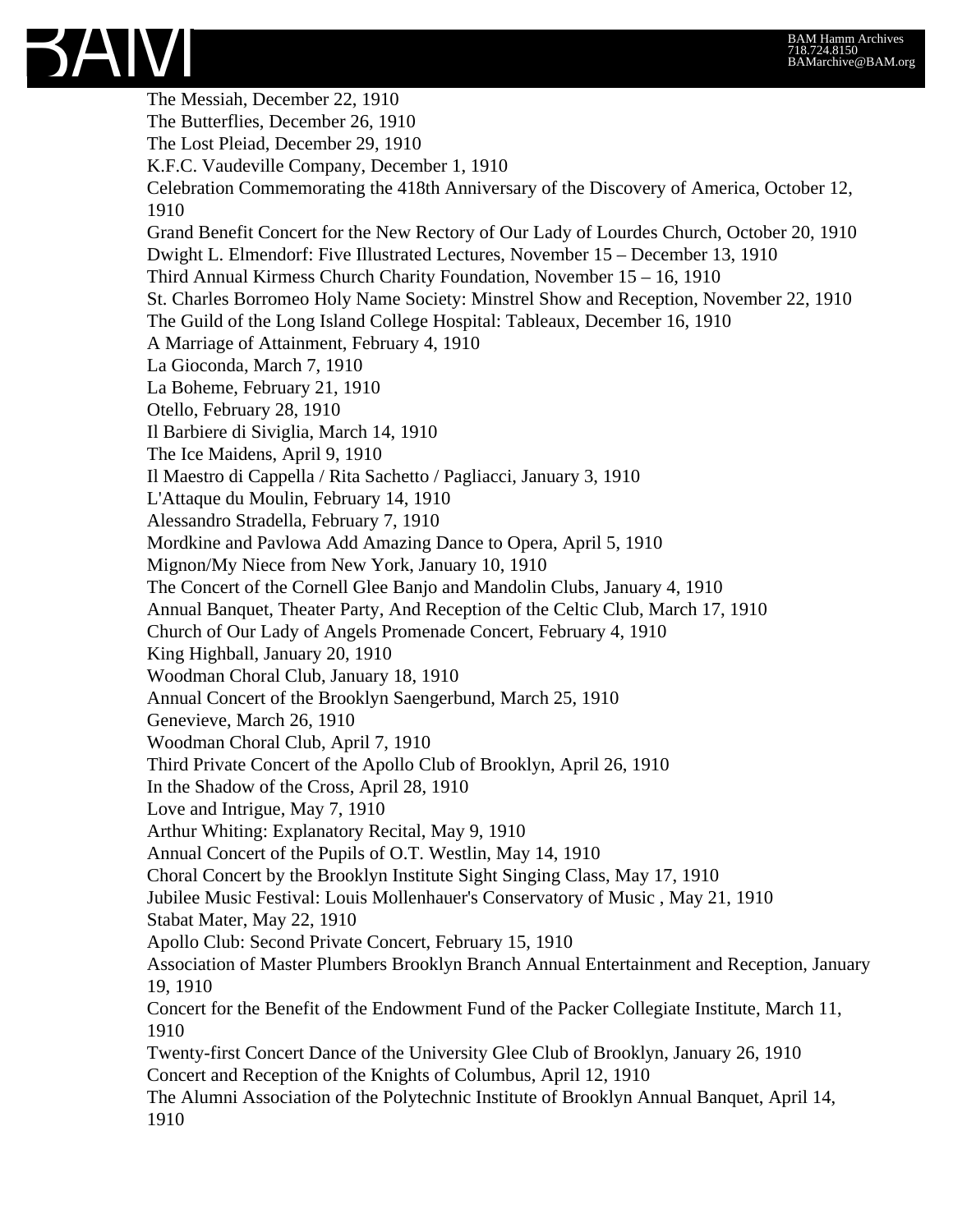

Social Union of the Long Island Baptist Association, April 25, 1910 Twenty-second Concert Dance of the Brooklyn University Glee Club, April 27, 1910 Twenty-second Concert Dance of the Brooklyn University Glee Club, April 27, 1910 Rally Service: Seventeenth Annual Convention of the Luther League of New York State, May 19, 1910 Thirtieth Annual Banquet of the Alumni Association of the Long Island College Hospital, June 2, 1910 Boston Symphony Orchestra, January 14, 1910 Boston Symphony Orchestra, February 25, 1910 Thaïs, November 14, 1911 Martha/Weeping Women/The Vision/Sherlock Holmes, February 16, 1911 Grand Italian Conservatory of Music, May 25, 1911 The University Glee Club of Brooklyn, January 25, 1911 A Safe and Sane 4th, January 27, 1911 The Scrub Lady, February 18, 1911 As You Like It, February 25, 1911 The Strange Adventures of Miss Brown, March 11, 1911 The Chaminade, April 26, 1911 Pantomines: Brooklyn Heights Seminary Club, April 28, 1911 Cavalleria Rusticana/Pagliacci, January 3, 1911 Lohengrin, January 17, 1911 Königskinder, January 24, 1911 La Bohème, January 31, 1911 Ruth St. Denis , February 4, 1911 Rigoletto, February 7, 1911 Tosca, February 28, 1911 Madame Butterfly, February 21, 1911 Aida, March 7, 1911 Otello, March 14, 1911 Symphony Concert, February 1, 1911 The Wildness of Mr. Peters, January 6, 1911 The Woodman Choral Club , January 12, 1911 Fanchon, the Cricket, January 30, 1911 Brooklyn Oratorio Society, February 9, 1911 Brooklyn Amateur Musical Club, February 27, 1911 Grand Concert: Brooklyn Philharmonic Club, March 8, 1911 Brooklyn Amateur Musical Club, April 24, 1911 Apollo Club: Third Private Concert, April 25, 1911 Apollo Club: Second Private Concert, February 14, 1911 Annual Dance of the Nautilus Boat Club, February 3, 1911 Subscription New Year Ball and Country Circus, January 10, 1911 Charity Ball of the Knights of Columbus, February 16, 1911 Made in India, March 17, 1911 Boston Symphony Orchestra, November 10, 1911 Boston Symphony Orchestra, December 8, 1911 Boston Symphony Orchestra, January 13, 1911 Boston Symphony Orchestra, February 24, 1911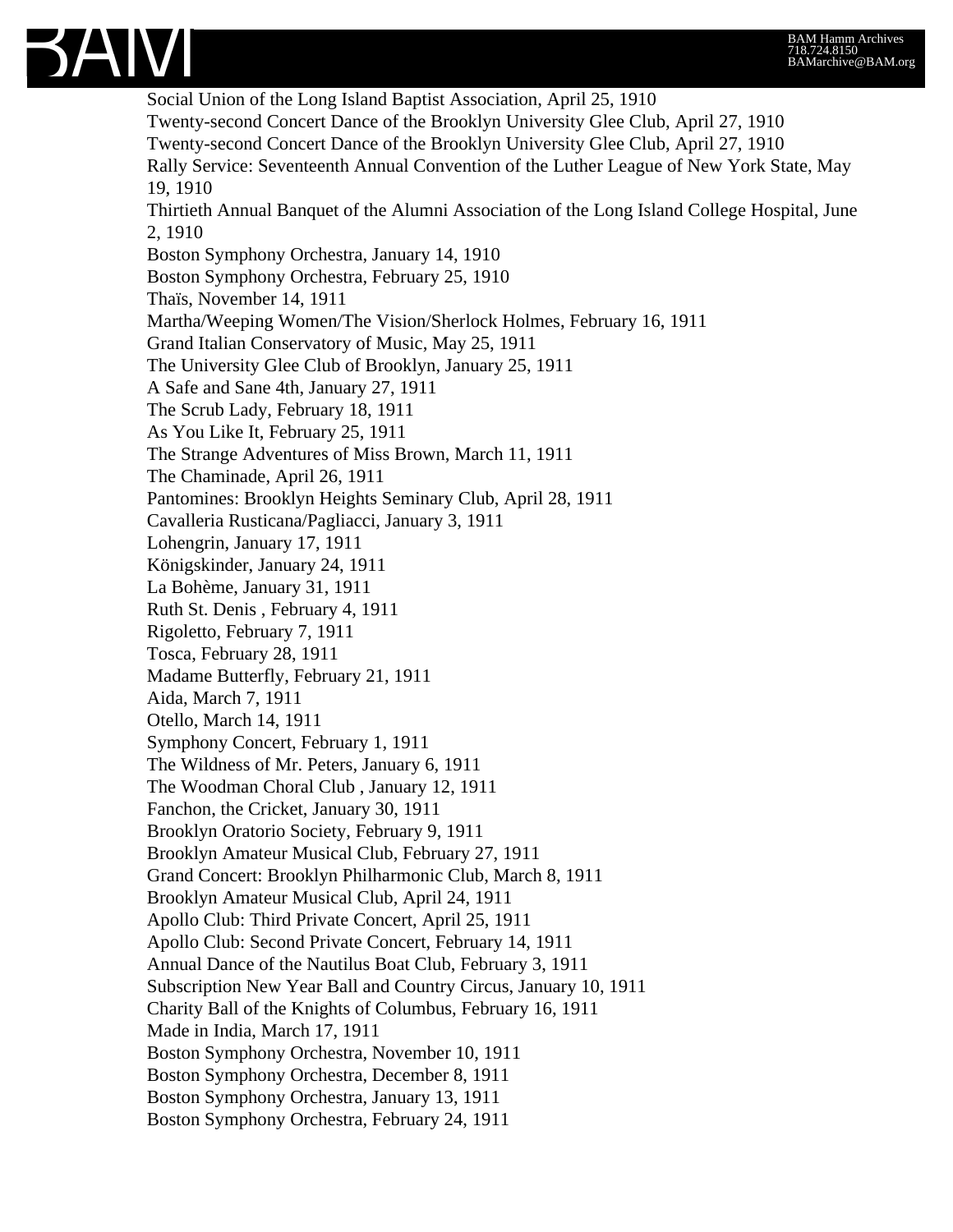Boston Symphony Orchestra, March 24, 1911 Brooklyn Daily Eagle Seventieth Anniversary Celebration, October 26, 1911 Otello, February 27, 1912 La Boheme, November 23, 1912 Boston Symphony Orchestra , February 23, 1912 Boston Symphony Orchestra, February 23, 1912 The Tales of Hoffman, April 22, 1912 Boston Symphony Orchestra, November 8, 1912 Boston Symphony Orchestra, December 6, 1912 Boston Symphony Orchestra, January 12, 1912 Boston Symphony Orchestra, March 22, 1912 Boston Symphony Orchestra, November 7, 1913 Boston Symphony Orchestra, December 5, 1913 When Dreams Come True, October 27, 1913 Boston Symphony Orchestra, January 10, 1913 Boston Symphony Orchestra, February 21, 1913 Boston Symphony Orchestra, March 21, 1913 Die Walküre, April 7, 1914 Celebration of the 350th Anniversary of the Birthday of William Shakespeare, April 23, 1914 Boston Symphony Orchestra, February 20, 1914 Boston Symphony Orchestra, March 20, 1914 Boston Symphony Orchestra, January 9, 1919 Boston Symphony Orchestra, November 6, 1914 Boston Symphony Orchestra, December 4, 1914 High Jinks, December 21, 1914 Paul J. Rainey's African Hunt Pictures Series 1914, August 24, 1914 Yvonne de Tréville in Three Centuries of Prime-Donne, November 4, 1914 Frank Speaight: Dickens Recitals, February 6 – 27, 1915 Boston Symphony Orchestra, November 5, 1915 Boston Symphony Orchestra, December 3, 1915 Boston Symphony Orchestra, January 8, 1915 Boston Symphony Orchestra, February 19, 1915 Boston Symphony Orchestra, March 19, 1915 Sarah Bernhardt, February 22 – 24, 1917 Madam Butterfly/Lucia di Lammermoor/Haensel and Gretel, April 10 – 15, 1916 Harold Bauer, October 25, 1916 The Chaminade, December 19, 1916 The Philharmonic Society of New York , January 19 – February 16, 1916 Cantata Flower Queen , April 24 – 25, 1916 Boston Symphony Orchestra, November 3, 1916 Boston Symphony Orchestra, December 1, 1916 Boston Symphony Orchestra, January 7, 1916 Boston Symphony Orchestra, February 18, 1916 Boston Symphony Orchestra, March 17, 1916 Sarah Bernhardt, February 22 – 24, 1917 Aida, April 16 – 18, 1917 Le Nozze di Figaro , November 24, 1917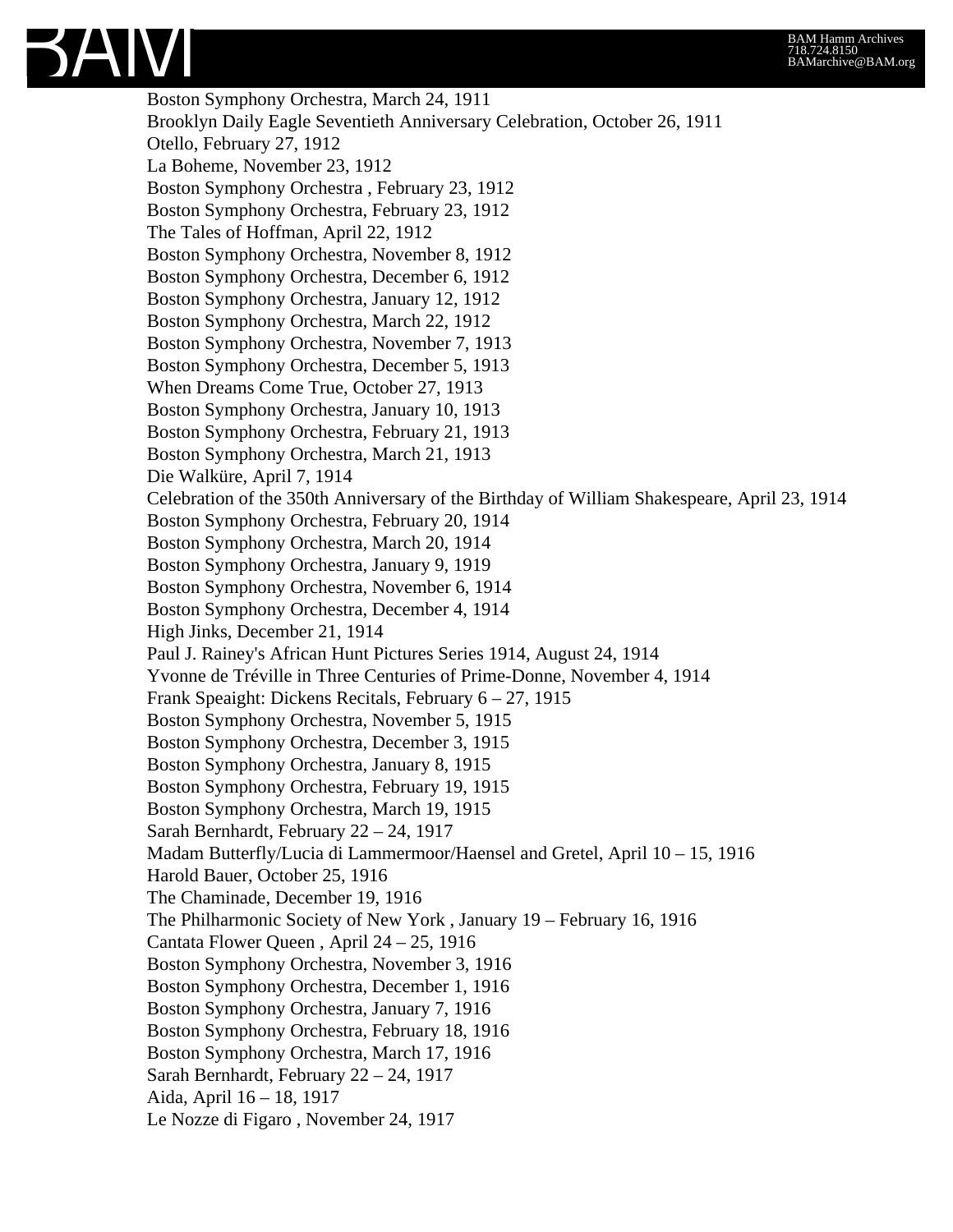

Boston Symphony Orchestra, November 9, 1917 Boston Symphony Orchestra, December 6, 1917 Boston Symphony Orchestra, January 5, 1917 Boston Symphony Orchestra, February 16, 1917 Boston Symphony Orchestra, March 16, 1917 First Meeting and Concert of the Humanitarian Cult, March 16, 1918 Boston Symphony Orchestra, November 8, 1918 Boston Symphony Orchestra, December 6, 1918 Boston Symphony Orchestra, January 11, 1918 Boston Symphony Orchestra, February 15, 1918 Boston Symphony Orchestra, March 15, 1918 The Paullist Choristers of New York, November 21, 1919 The Pirates of Penzance, April 28, 1919 Boston Symphony Orchestra, November 7, 1919 Boston Symphony Orchestra, December 5, 1919 Victory Loan Mass Meeting and Concert, May 5, 1919 Boston Symphony Orchestra, January 10, 1919 Boston Symphony Orchestra, February 7, 1919 Boston Symphony Orchestra, March 21, 1919 The Singers Club, April 19, 1920 Combined Dance of Adelphi College and Technology, December 27, 1920 Grand Symphonic Concert of the Italian Lyric Federation, May 23, 1920 Sergei Rachmaninoff: Piano Recital, January 5, 1920 New York Symphony Orchestra , February 14, 1920 Boston Symphony Orchestra, January 9, 1920 Boston Symphony Orchestra, February 6, 1920 Boston Symphony Orchestra, March 19, 1920 Sir Harry Lauder, February 19 – 20, 1920 Boston Symphony Orchestra, December 3, 1920 Boston Symphony Orchestra, December 3, 1920 Samson et Dalila, February 19, 1921 Lohengrin, March 5, 1921 Glimpses of Beautiful Norway, November 6 – December 3, 1921 Carmen, November 15, 1921 Aïda, November 22, 1921 La Boheme, December 10, 1921 Rigoletto, December 20, 1921 The Philharmonic Society of New York, February 6, 1921 Samson et Dalila, February 19, 1921 The Florence School: Eight Annual Performance, May 21, 1921 Boston Symphony Orchestra, November 4, 1921 Boston Symphony Orchestra, December 2, 1921 Boston Symphony Orchestra, January 7, 1921 Boston Symphony Orchestra, February 4, 1921 Boston Symphony Orchestra, March 18, 1921 New York Symphony Orchestra, November 4, 1922 La Traviata, November 14, 1922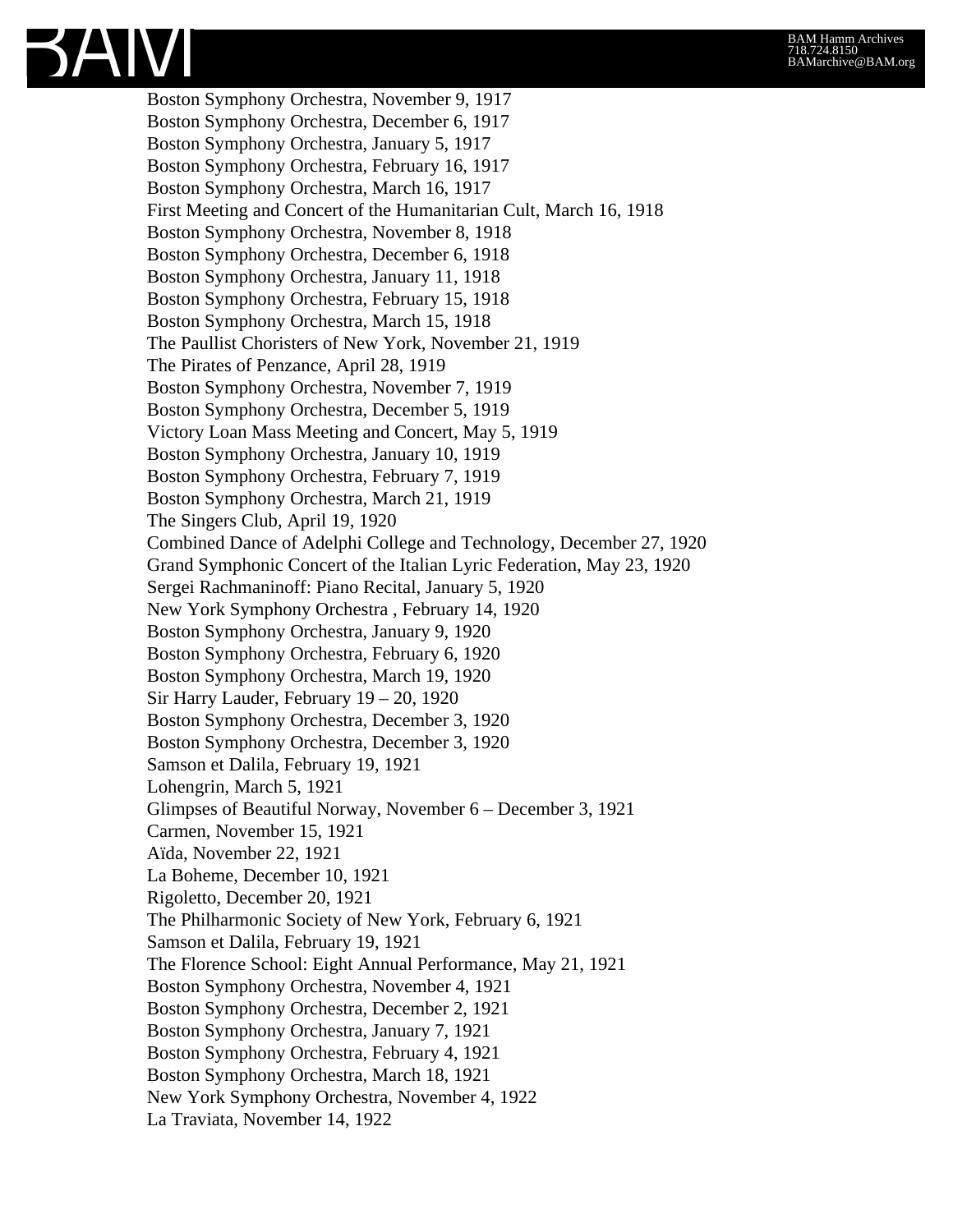New York Symphony Orchestra, November 4, 1922 Der Rosenkavalier, November 21, 1922 Madama Butterfly, December 9, 1922 Cavalleria Rusticana/Pagliacci, December 19, 1922 Die tote Stadt, January 3, 1922 Louise, January 17, 1922 Il Barbiere di Siviglia, January 31, 1922 The Secret of Suzanne/Pagliacci, March 18, 1922 I Told You So, May 5 – 6, 1922 Madama Butterfly, February 21, 1922 Boston Symphony Orchestra, December 1, 1922 Boston Symphony Orchestra, February 3, 1922 Boston Symphony Orchestra, March 17, 1922 Boston Symphony Orchestra, November 30, 1922 Anima Allegra, February 27, 1923 Anna Pavlowa, November 10, 1923 Andrea Chenier , November 6, 1923 L'Oracolo/L'Amico Fritz, November 20, 1923 Romeo et Juliette, December 18, 1923 Ernani, December 25, 1923 Sergei Rachmaninoff, March 5, 1923 Romeo et Juliette , January 2, 1923 Tristan und Isolade, January 16, 1923 William Tell, January 30, 1923 Anima Allegra, February 27, 1923 La Boheme, March 13, 1923 Paderewski, May 2, 1923 Shall a Labor Party Be Formed in America?, April 15, 1923 Boston Symphony Orchestra, January 5, 1923 Boston Symphony Orchestra, February 2, 1923 Boston Symphony Orchestra, March 16, 1923 Boston Symphony Orchestra, April 6, 1923 Ruth St. Denis and Ted Shawn and the Denishawn Dancers, October 22, 1923 The Brooklyn Orchestral Society Concert, December 5, 1923 Brooklyn Orchestral Society Concert, December 5, 1923 Lohengrin, November 18, 1924 John McCormack, January 3, 1924 Anna Pavlova and the Ballet Russes, October 16, 1924 John McCormack, January 3, 1924 Marta, November 11, 1924 Tales of Hoffmann, December 16, 1924 La Gioconda, December 23, 1924 Die Meistersinger von Nürnberg, December 30, 1924 Tannhäuser, January 15, 1924 Rigoletto, January 29, 1924 La Boheme, February 12, 1924 May Korb and Alma Kitchell, February 20, 1924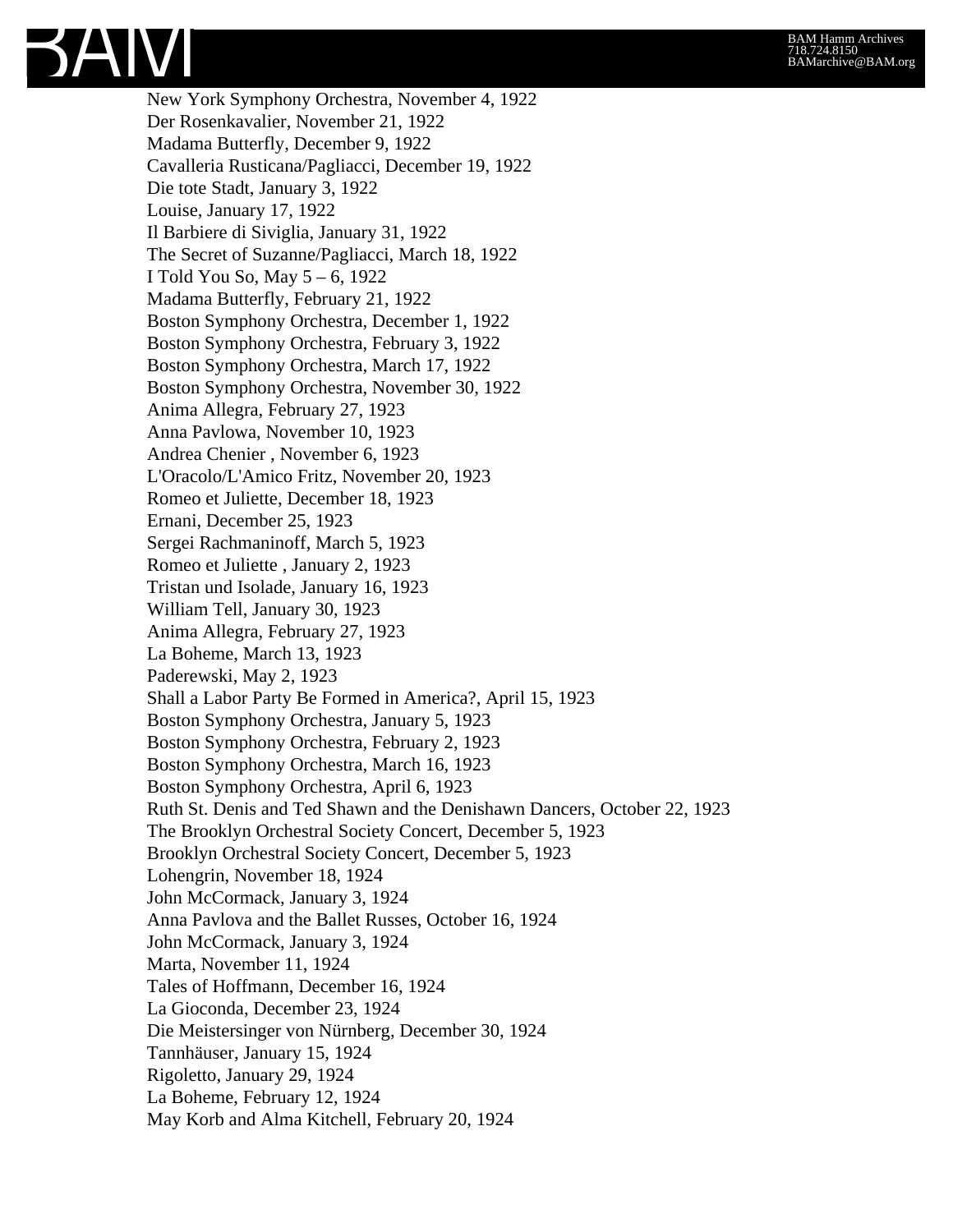

Aida, February 26, 1924 Boris Godunov, November 29, 1924 Faust, January 1, 1924 John McCormack, January 3, 1924 Boston Symphony Orchestra, November 28, 1924 Boston Symphony Orchestra, January 4, 1924 Boston Symphony Orchestra, February 1, 1924 Boston Symphony Orchestra, March 14, 1924 Boston Symphony Orchestra, April 4, 1924 Frank Sheridan and Mrs. Frank Sheridan, February 20, 1925 Die Walkure, January 27, 1925 Aida, November 3, 1925 Tosca, November 17, 1925 Faust, November 28, 1925 Fedora, December 15, 1925 Cavalleria Rusticana, December 22, 1925 Rigoletto, December 29, 1925 Die Walkure, January 27, 1925 Lucia di Lammermoor, February 10, 1925 Falstaff, February 24, 1925 Boston Symphony Orchestra, November 27, 1925 Boston Symphony Orchestra, January 2, 1925 Boston Symphony Orchestra, January 30, 1925 Boston Symphony Orchestra, March 13, 1925 Boston Symphony Orchestra, April 10, 1925 La Cena Delle Beffe, November 27, 1926 Don Quichotte, December 21, 1926 Tannhäuser, January 12, 1926 Modern School of Music, May 14, 1926 Ruth Draper: Character Sketches, November 5, 1926 Roland Hayes, November 9, 1926 Roland Hayes, November 9, 1926 La Boheme, February 9, 1926 Lucia di Lammermoor, November 2, 1926 Cavalleria Rusticana , December 28, 1926 Boston Symphony Orchestra, November 26, 1926 Boston Symphony Orchestra, January 8, 1926 Boston Symphony Orchestra, February 5, 1926 Boston Symphony Orchestra, March 12, 1926 Boston Symphony Orchestra, April 9, 1926 L'Africana, March 5, 1927 Les Contes D'Hoffman, March 15, 1927 Vernon Dancing Studio, May 25, 1927 Madama Butterfly, November 1, 1927 Norma, November 26, 1927 Tosca, December 6, 1927 Branson DeCou: Lecture, October 5 – 6, 1927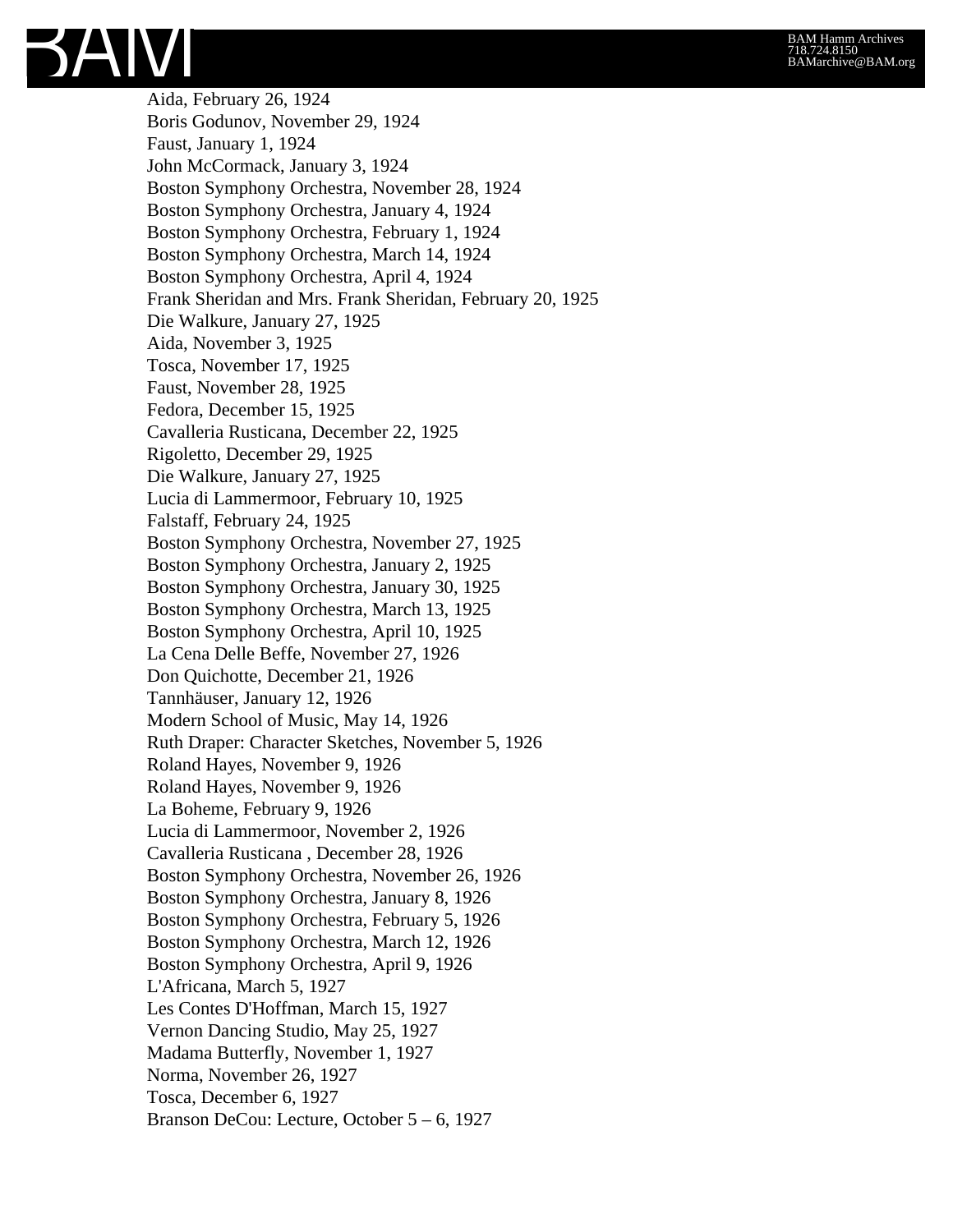

Il Trovatore, January 11, 1927 Rigoletto, January 25, 1927 Woelber School of Music, June 24, 1927 Romeo et Juliette, February 2, 1927 Boston Symphony Orchestra, November 25, 1927 Boston Symphony Orchestra, January 7, 1927 Boston Symphony Orchestra, February 4, 1927 Boston Symphony Orchestra, March 11, 1927 Boston Symphony Orchestra, April 8, 1927 Catholic Diocesan Choristers, January 19, 1928 The Florence School of Dancing and Dramatic Art: Annual Recital, May 5, 1928 Rigoletto, October 30, 1928 Madama Butterfly, November 6, 1928 Faust, December 25, 1928 Turnadot, January 3, 1928 La Boheme, January 31, 1928 Hänsel und Gretel, February 7, 1928 Il Trovatore, February 21, 1928 The King's Henchman, March 3, 1928 Mignon, March 13, 1928 Faust, March 31, 1928 Training School for Nurses Graduating Exercises of Class of 1928, November 22, 1928 The Philharmonic Society of New York, February 26 – March 25, 1928 Boston Symphony Orchestra, November 23, 1928 Boston Symphony Orchestra, January 6, 1928 Boston Symphony Orchestra, February 3, 1928 Boston Symphony Orchestra, March 9, 1928 Boston Symphony Orchestra, April 13, 1928 The Philharmonic Symphony Society of New York, February 24, 1929 Boston Symphony Orchestra, February 1, 1929 Concert by Artist Pupils of Misha Portnoff and Wesley Portnoff, February 19, 1929 Aida, April 22, 1929 Boston Symphony Orchestra, February 1, 1930 La Argentina: Dance Performance, November 20, 1929 Boston Symphony Orchestra, November 22, 1929 Boston Symphony Orchestra, January 4, 1929 Boston Symphony Orchestra, March 8, 1929 Boston Symphony Orchestra, April 12, 1929 William Lyon Phelps: Lecture, October 12, 1930 Boston Symphony Orchestra, April 11, 1930 Boston Symphony Orchestra, April 11, 1930 Macy's Red Star Revue of 1930, February 8, 1930 Boston Symphony Orchestra, November 21, 1930 Boston Symphony Orchestra, January 10, 1930 Boston Symphony Orchestra, February 6, 1930 Boston Symphony Orchestra, March 7, 1930 La Gioconda, November 17, 1931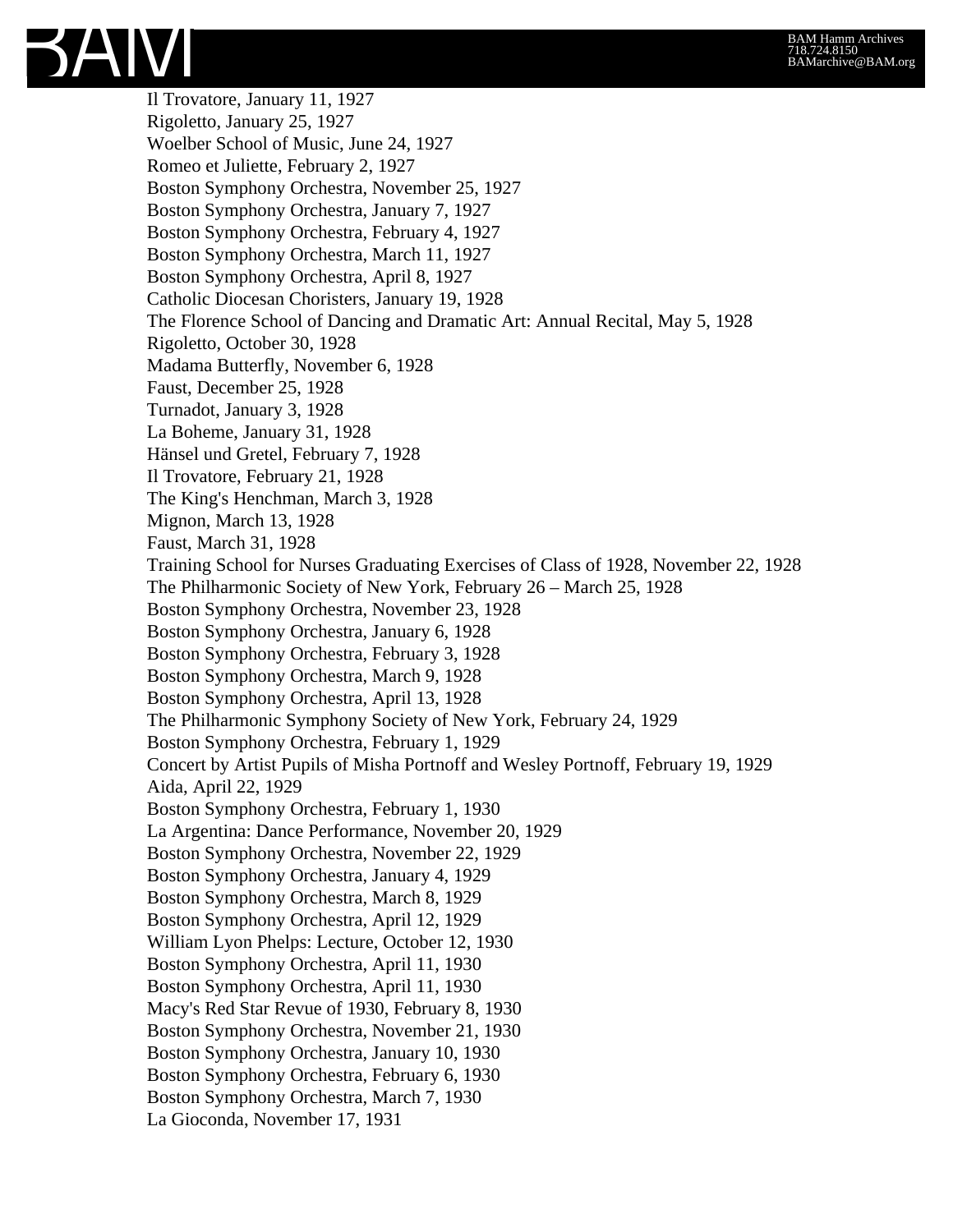## BAM Hamm Archives 718.724.8150 BAMarchive@BAM.org



Rigoletto, January 13, 1931 Gilbert K. Chesterton lecture: The Curse of Psychology, January 6, 1931 Boston Symphony Orchestra, November 20, 1931 Boston Symphony Orchestra, January 9, 1931 Boston Symphony Orchestra, February 5, 1931 Boston Symphony Orchestra, March 6, 1931 Boston Symphony Orchestra, April 10, 1931 Paderewski, January 3, 1931 Cyrano de Bergerac, November 28, 1932 Fritz Kreisler: Violin Recital, November 1, 1932 Olin Downes and Lotte Lehmann, November 30, 1932 Olin Downes and Lawrence Tibbett, October 17, 1932 Olin Downes and Albert Spalding, November 25, 1932 Olin Downes and Georges Barrère, November 9, 1932 Olin Downes and José Iturbi, November 22, 1932 Olin Downes and The Schola Cantorum, December 20, 1932 Mr. and Mrs. A. J. Weber's School of Dancing: Annual Dance Recital , May 6, 1932 Apollo Club of Brooklyn: First Private Concert, November 29, 1932 Boston Symphony Orchestra, November 18, 1932 Boston Symphony Orchestra, January 8, 1932 Boston Symphony Orchestra, February 4, 1932 Boston Symphony Orchestra, March 4, 1932 Boston Symphony Orchestra, April 8, 1932 The Brooklyn Hospital School of Nursing, May 4, 1933 Boston Symphony Orchestra, March 3, 1933 Olin Downes and Walter Gieseking, January 23, 1933 Olin Downes and The Roth Quartet, February 8, 1933 Olin Downes and Harold Bauer , February 16, 1933 Pinocchio, February 18, 1933 Olin Downes and Lily Pons, February 28, 1933 Olin Downes and London String Quartet , March 7, 1933 Olin Downes, Ernest Schelling, and Harold Samuel, March 21, 1933 Olin Downes and Goeta Ljungberg, March 27, 1933 Boston Symphony Orchestra, April 5, 1933 Boston Symphony Orchestra, March 3, 1933 Apollo Club of Brooklyn, November 28, 1933 Apollo Club of Brooklyn, February 14, 1933 Boston Symphony Orchestra, November 17, 1933 Boston Symphony Orchestra, January 6, 1933 Boston Symphony Orchestra, February 2, 1933 Boston Symphony Orchestra, April 7, 1933 The Chaminade, November 8, 1933 The Barretts of Wimpole Street, June 18 – 20, 1934 Boston Symphony Orchestra, November 16, 1934 Boston Symphony Orchestra, February 28, 1934 Boston Symphony Orchestra, March 2, 1934 Boston Symphony Orchestra, April 6, 1934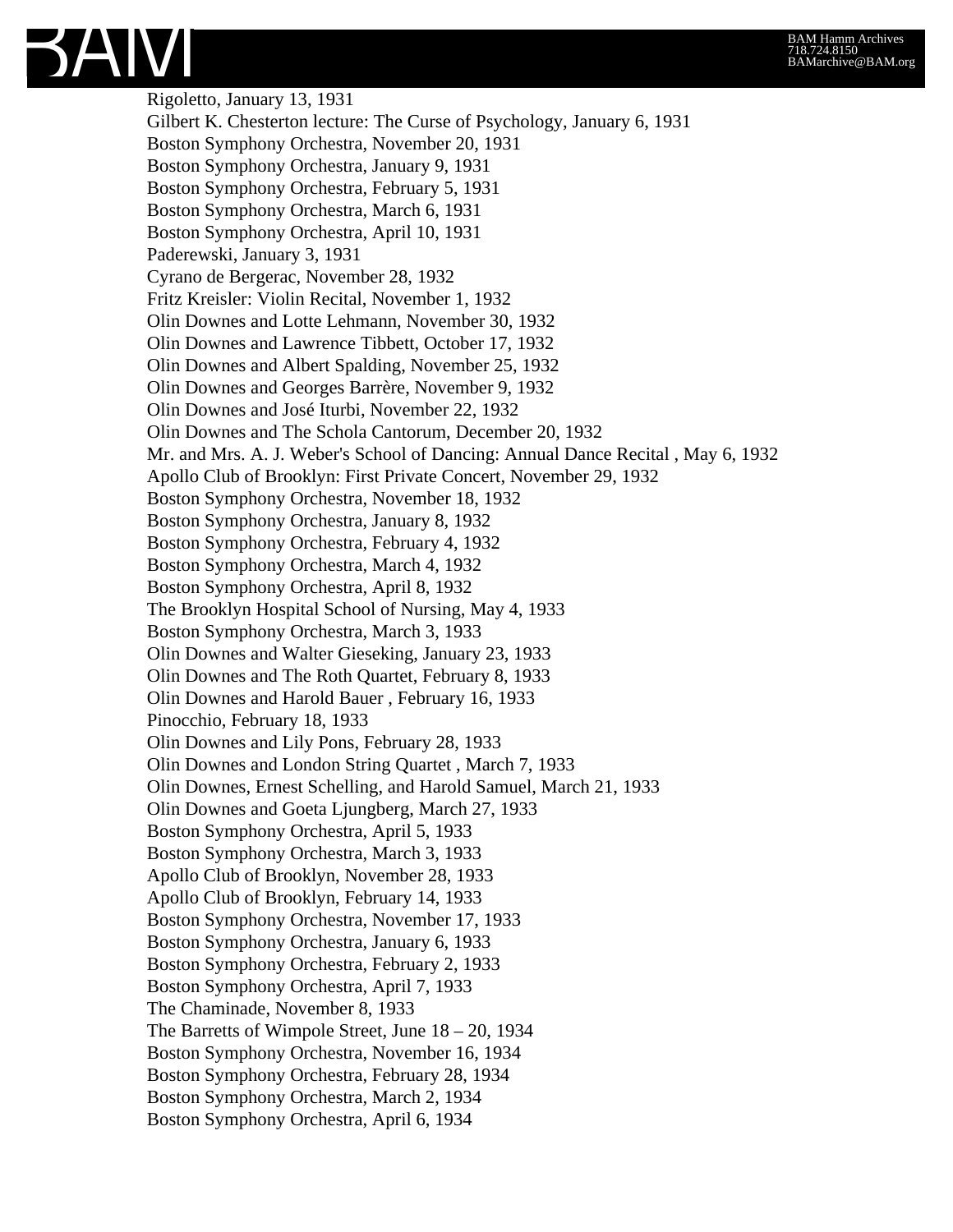

Boston Symphony Orchestra, January 5, 1934 Boston Symphony Orchestra, February 1, 1934 Merry Mount, March 6, 1934 Richelieu, May 21 – 23, 1934 Dance Recital: Pupils of Florence Anderson , May 17, 1935 Olin Downes with Ballet Russe De Monte Carlo, March 19, 1935 Ted Shawn and his Men Dancers, January 11, 1935 Burton Holmes Travelogue: What I Saw in Soviet Russia, January 10, 1935 Aïda, January 29, 1935 Boston Symphony Orchestra, November 22, 1935 Boston Symphony Orchestra, January 31, 1935 Boston Symphony Orchestra, January 4, 1935 Boston Symphony Orchestra, March 1, 1935 Boston Symphony Orchestra, April 5, 1935 The Belle of Barcelona, November 21, 1935 Old Time Minstrel Show and Modern Revue, May 2, 1936 Nino Martini, November 12, 1936 Jascha Heifetz, December 10, 1936 Boston Symphony Orchestra , November 20, 1936 Boston Symphony Orchestra , November 20, 1936 Old Time Minstrel Show and Modern Revue, May 2, 1936 Boston Symphony Orchestra, February 13, 1936 La Traviata, January 21, 1936 Lucia di Lammermoor, February 11, 1936 Episodes/Compositions in Dance Form, December 7, 1936 Josef Hofmann, March 18, 1936 La Traviata, January 21, 1936 Boston Symphony Orchestra, January 10, 1936 Boston Symphony Orchestra, March 13, 1936 Boston Symphony Orchestra, April 3, 1936 La Traviata/Aïda/Lucia di Lammermoor/Tosca/Carmen/Rigoletto, April 13 – 18, 1936 Golgotha , February 9 – 12, 1937 The Don Cossack Chorus, November 17, 1937 Golgotha, February 9 – 12, 1937 Glenn L. Morris: Popular Science Demonstration/The Devil is a Sissy, February 27, 1937 Frederick Jagel and Rosa Tentoni, March 2, 1937 Doris Humphrey and Charles Weidman Dance Company, January 6, 1937 Lauritz Melchior, January 19, 1937 Boston Symphony Orchestra , January 8, 1937 Boston Symphony Orchestra , February 11, 1937 Boston Symphony Orchestra , February 11, 1937 Pupils of Jane's Dance Studios, June 19, 1937 Cavalleria Rusticana/Pagliacci, February 23, 1937 Robin Hood/Stowaway, March 6, 1937 Georges Enesco, March 9, 1937 Edwin Strawbridge - Lisa Parnova and Their Ballet Intime, March 31, 1937 Peter Rabbit , April 3, 1937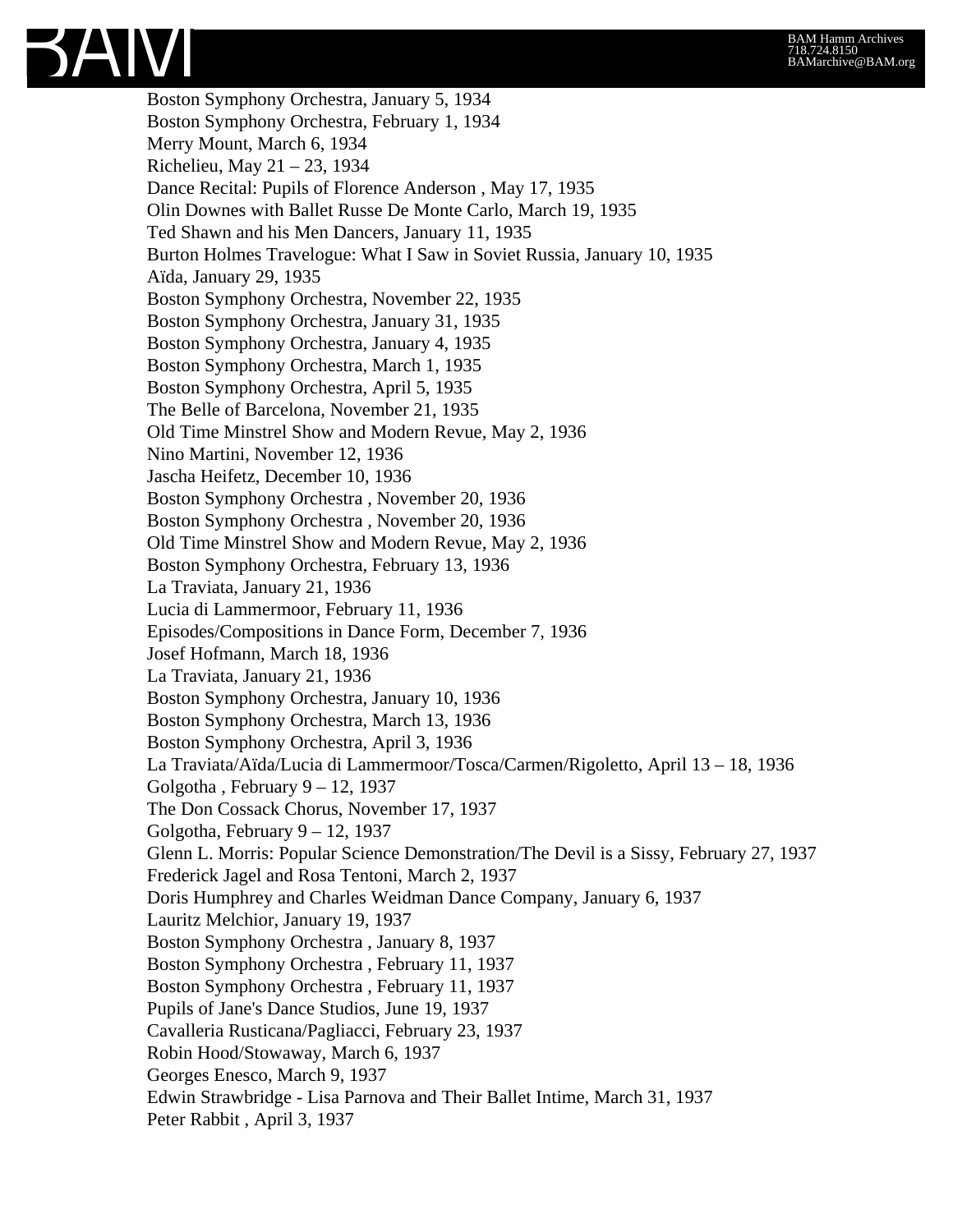

Debate: Does German National Socialism Endanger the Security of the World? , March 1, 1937 Father Bernard R. Hubbard: Lecture, March 4, 1937 Edward Howard Griggs: Lecture, March 8, 1937 Carl Akeley: Lecture, March 3, 1937 Igor Stravinsky and Samuel Dushkin: Piano and Violin Recital, February 16, 1937 An Hour with Tony Sarg and His Marionettes, October 16, 1937 Ballet Russe de Monte Carlo, November 1, 1937 Hamlet, September 23, 1937 Julien Bryan: Lecture, November 4, 1937 Wilfrid Walter: Dramatic Program, October 19, 1937 The Wagnerian Festival Singers, October 20, 1937 Elyse Joy, October 28, 1937 Daddy Long Legs, October 30, 1937 Barrère-Britt Concertino, November 5, 1937 Alice in Wonderland, November 13, 1937 Boston Symphony Orchestra, November 19, 1937 Boston Symphony Orchestra, November 19, 1937 The White-Headed Boy, November 20, 1937 Scandinavian Golden Jubilee Concert, November 21, 1937 Sinclair Lewis: Lecture, November 22, 1937 Gala Program, October 14, 1937 Eric Mann: Lecture, October 15, 1937 Dr. William Lyon Phelps: Lecture, October 17, 1937 Edward Howard Griggs: Lecture, October 18, 1937 John Martin Lecture: Why We Dance, and How, October 21, 1937 Marjorie Hillis: Lecture, October 22, 1937 Illustrated Lecture: Captain George T. Plummer/Way Out West, October 23, 1937 Edward Weeks: Lecture, October 24, 1937 Edward Howard Griggs: Lecture, October 25, 1937 Henry C. McComas: Lecture, October 26, 1937 General Victor A. Yakhontoff: Lecture, October 27, 1937 H. V. Kaltenborn: Lecture, October 29, 1937 Open Forum: The Promise of American Politics, October 30, 1937 Dr. William Lyon Phelps: Lecture, October 31, 1937 Edward Howard Griggs: Lecture, November 1, 1937 Branson DeCou: Lecture, November 3, 1937 Julien Bryan: Lecture, November 4, 1937 Edward Alden Jewell: Lecture, November 5, 1937 Dr. Horace M. Kallen: Lecture, November 7, 1937 Professor H. A. Overstreet: Lecture, November 9, 1937 Branson DeCou: Lecture, November 10, 1937 Herbert Agar: Lecture, November 11, 1937 Julien Bryan: Lecture, November 12, 1937 Olga V. Katenborn: Lecture, November 12, 1937 William Lyon Phelps: Lecture, November 14, 1937 Professor H. A. Overstreet: Lecture, November 16, 1937 Branson DeCou: Lecture, November 17, 1937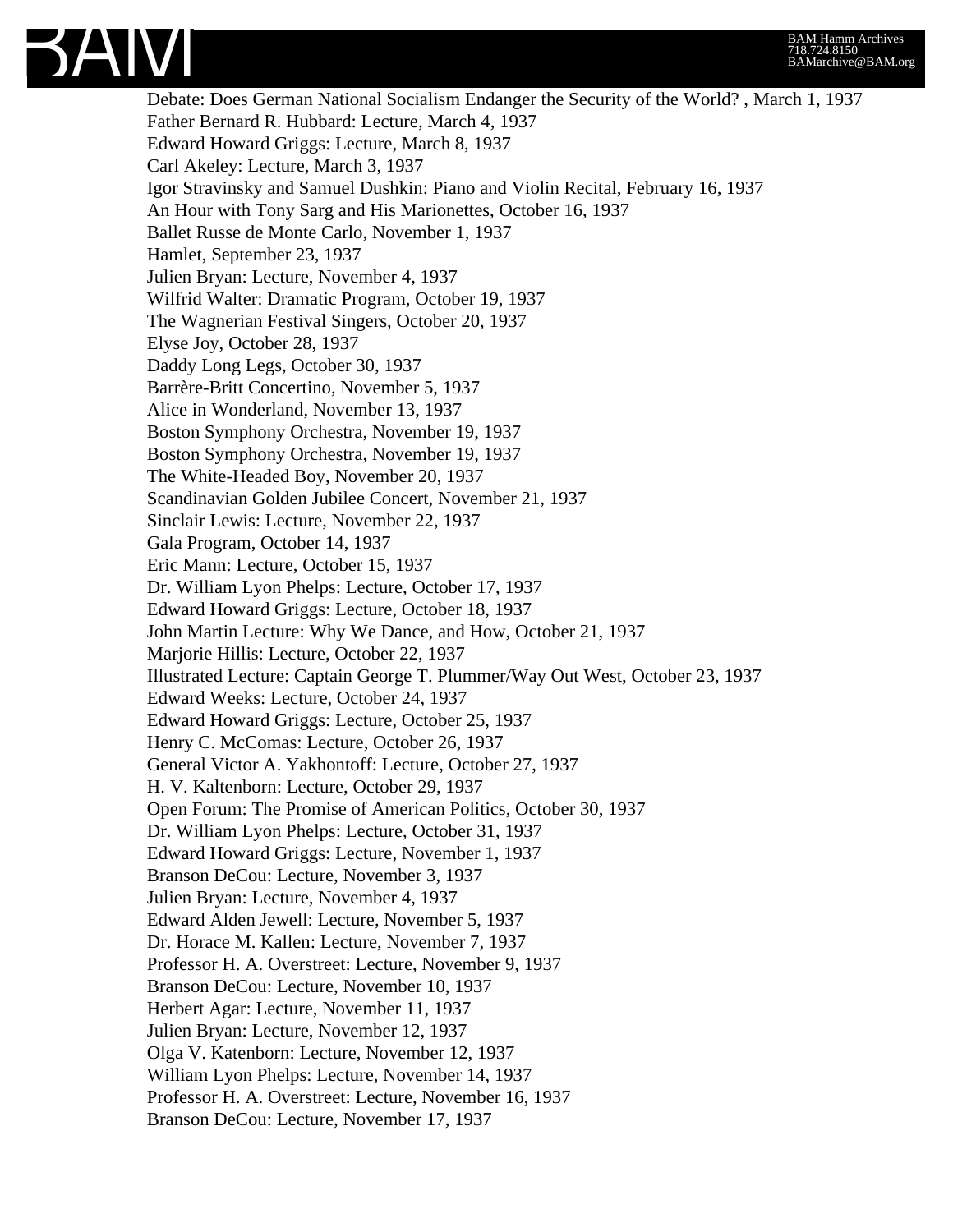

John Martin: Lecture-Demonstration, November 18, 1937 Edward Alden Jewell: Lecture, November 19, 1937 Nathaniel Peffer: Lecture, November 21, 1937 Professor H. A. Overstreet: Lecture, November 23, 1937 Boston Symphony Orchestra, March 12, 1937 Boston Symphony Orchestra, April 2, 1937 Yeichi Nimura and Lisan Kay, January 25, 1937 Igor Stravinsky and Samuel Dushkin: Piano and Violin Recital, February 16, 1937 Boston Symphony Orchestra , January 8, 1937 Il Trovatore, February 2, 1937 Julien Bryan: Lecture, November 4, 1937 Hamlet, September 23, 1937 Raymond L. Ditmars: Lecture, November 26, 1937 Boston Symphony Orchestra, March 12, 1937 Boston Symphony Orchestra, March 12, 1937 At A Certain Hour, January 17 – 18, 1938 Boston Symphony Orchestra, November 18, 1938 Boston Symphony Orchestra, January 7, 1938 George Sokolsky: Lecture, December 15, 1938 Sydney R. Montague: Lecture, December 19, 1938 Julien Bryan: The Documentary Film, November 14, 1938 Variety Show for Young Members, October 15, 1938 Ernst Victor Wolff and Ralph Kirkpatrick, October 19, 1938 Animals in Music/Sinbad the Sailor, October 22, 1938 Prince Igor, October 24, 1938 Little Red Riding Hood , November 5, 1938 The Philharmonic-Symphony Chamber Orchestra, November 7, 1938 Julien Bryan: Lecture, October 28, 1938 Public Welcome to James G. McDonald, October 14, 1938 William Lyon Phelps: Lecture , October 16, 1938 Edward Howard Griggs: Lecture, October 17, 1938 Stanley High: Lecture, October 18, 1938 Reinhold Niebuhr: Lecture, October 20, 1938 John Mason Brown: Lecture, October 20, 1938 James G. McDonald: Lecture, October 21, 1938 Clyde Eddy: Illustrated Lecture, October 21, 1938 Edward Howard Griggs: Lecture, October 24, 1938 George Soule: Lecture, October 27, 1938 William Lyon Phelps: Lecture, October 30, 1938 Edward Howard Griggs: Lecture, October 31, 1938 Branson De Cou: Illustrated Lecture Series, November 2, 1938 Nathaniel Peffer: Lecture, November 3, 1938 William Starr Myers: Lecture, November 4, 1938 Raymond V. Ingersoll: Lecture, November 4, 1938 Hans von Kaltenborn: Lecture, November 6, 1938 Edward Howard Griggs: Lecture, November 7, 1938 Branson De Cou: Illustrated Lecture Series, November 9, 1938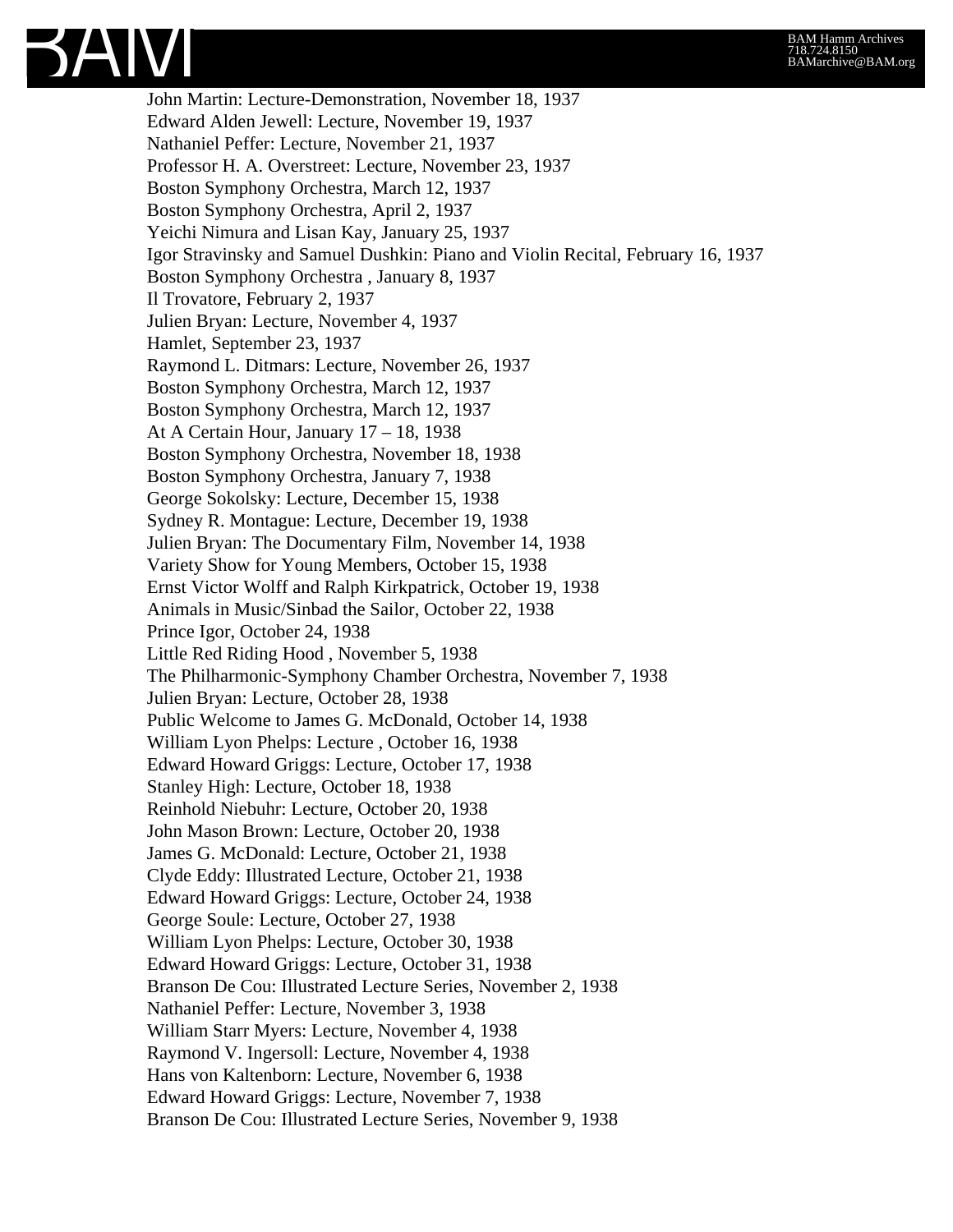Kirsten Flagstad, February 14, 1938 The Madrigal Singers, February 27, 1938 Lotte Goslar, March 8, 1938 Marian Anderson, March 28, 1938 Trudi Schoop and Her Dancing Comedians: All For Love, April 5, 1938 Boston Symphony Orchestra, February 10, 1938 Boston Symphony Orchestra, February 10, 1938 Abraham Lincoln, February 12, 1938 The Continental Ensemble, February 5, 1938 Haensel and Gretel, February 5, 1938 Little Men, February 19, 1938 Carnival of Magic, February 26, 1938 Cosi Fan Tutte, February 28, 1938 The Shining Hour, March 5, 1938 Boston Symphony Orchestra, March 11, 1938 Boston Symphony Orchestra, March 11, 1938 Amparo Iturbi, March 15, 1938 Lady Audley's Secret, March 25, 1938 Diplomacy, March 26, 1938 The Nuremberg Stove, March 26, 1938 Boston Symphony Orchestra, April 1, 1938 Boston Symphony Orchestra, April 1, 1938 The Fiedel Trio, April 3, 1938 Pinocchio, April 9, 1938 The Tollefsen Trio, April 10, 1938 Budapest String Quartet, April 22, 1938 The Roth Quartet, April 29, 1938 George Lyman Kittredge: Lecture, February 7, 1938 Burton Holmes: Illustrated Lecture, February 10, 1938 Burton Holmes: Illustrated Lecture , February 3, 1938 Edward Howard Griggs: Lecture, February 6, 1938 William Lyon Phelps: Lecture, February 13, 1938 William Lyon Phelps: Lecture, March 6, 1938 Thomas Mann: Lecture, March 9, 1938 Houston Peterson: Lecture, March 13, 1938 Houston Peterson: Lecture, 1938 Houston Peterson: Lecture, March 27, 1938 Mrs. Branson De Cou: Illustrated Lecture, April 18, 1938 Gala Spring Festival: A Night of the Arts, April 25, 1938 Julien Bryan: Lecture, December 21, 1938 William Lyon Phelps: Lecture, December 11, 1938 Branson DeCou: Lecture, December 7, 1938 Branson DeCou: Lecture, December 7, 1938 Edward Weeks: Lecture, December 4, 1938 Harrison Forman: Lecture, December 2, 1938 Lawrence Dennis: Lecture, December 2, 1938 Branson DeCou: Lecture, November 30, 1938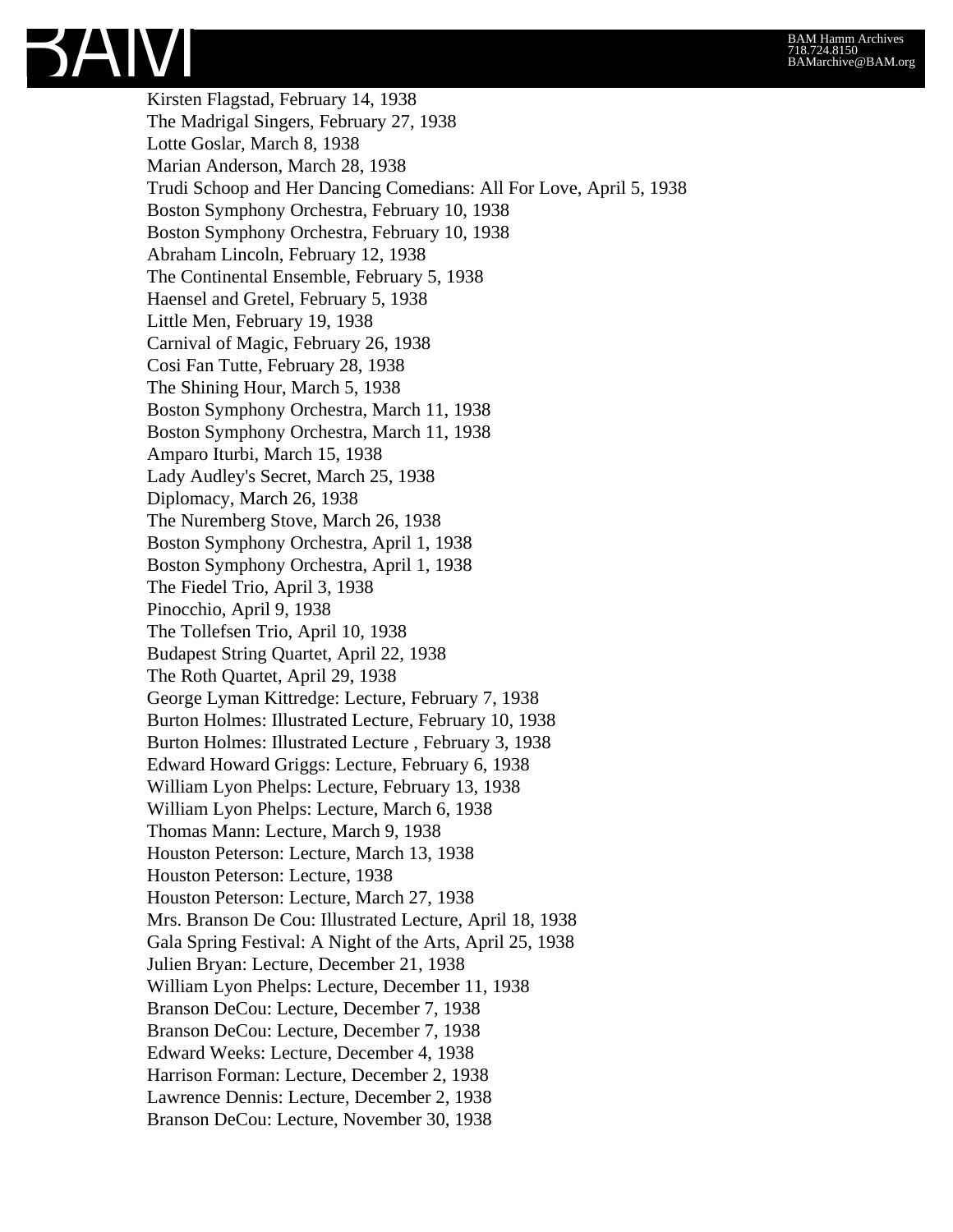Harry A. Overstreet: Lecture, November 28, 1938 Branson DeCou: Lecture, November 23, 1938 Town Meeting of Parents and Teachers, November 22, 1938 Harry A. Overstreet: Lecture, November 21, 1938 William Lyon Phelps: Lecture, 1938 Erika Mann: Lecture, November 18, 1938 Harold J. Laski: Lecture, November 17, 1938 Branson DeCou: Lecture, November 16, 1938 Alexander Lesser: Lecture, November 10, 1938 Julien Bryan: Lecture, November 14, 1938 Max Lerner: Lecture, December 9, 1938 Eleanor Roosevelt: Lecture, December 12, 1938 The Gangler Circus, December 17, 1938 Budapest String Quartet, December 14, 1938 Nobody's Boy, December 10, 1938 A Night of Music, November 30, 1938 Little Black Sambo/Under the Big Top/Robert Sharp, November 26, 1938 The Five Little Peppers, November 19, 1938 It's A Small World, November 12, 1938 Boston Symphony Orchestra, November 18, 1938 Jussi Björling, December 19, 1938 Myra Hess, December 5, 1938 Ballet Russe de Monte Carlo, November 28, 1938 Max Lerner: Lecture, December 22, 1938 Trudi Schoop and Her Dancing Comedians: All For Love, 1938 Cavalleria Rusticana/Pagliacci/Rigoletto/Barber of Seville, February 19 – 21, 1938 Recital by Heifetz, February 1, 1938 Kirsten Flagstad, February 28, 1939 Burton Holmes Travelogue: Glorious Norway - From Oslo to the Midnight Sun, January 26, 1939 Trapp Family Choir, November 6, 1939 Boston Symphony Orchestra, November 24, 1939 Boston Symphony Orchestra, February 9, 1939 Edward Howard Griggs: Lecture, March 8, 1939 Trapp Family Choir, November 6, 1939 Raymond L. Ditmars: Lecture, March 18, 1939 La Argentinita and Company, January 3, 1939 Yehudi Menuhin, January 24, 1939 Boston Symphony Orchestra, January 6, 1939 Boston Symphony Orchestra, January 6, 1939 The Princess and the Hobgoblins/Inez Barrington, The Indian Lady, January 7, 1939 The Princess and the Swineherd, January 14, 1939 Kings County Allied War Veterans Association, January 22, 1939 Orchestral Rehearsal Chamber Ensemble, January 22, 1939 Trudi Schoop and Her Dancing Comedians: The Blonde Marie, January 26, 1939 Cinderella, January 28, 1939 Pasquier Trio, January 31, 1939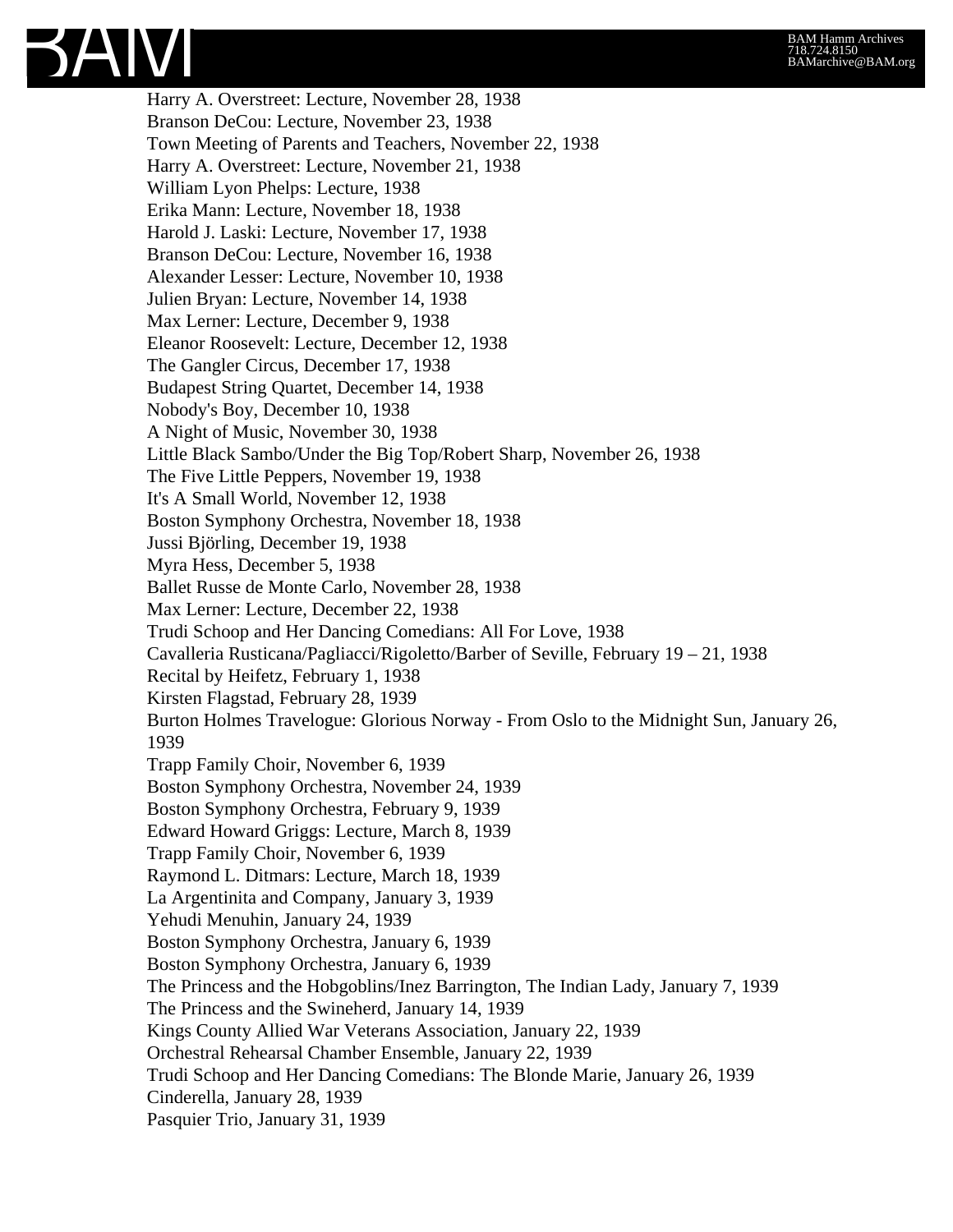3AIVI

Boston Symphony Orchestra, February 9, 1939 La Boîte à Joujoux, February 11, 1939 Alexander Kipnis/Gertrude Pitzinger, February 14, 1939 Clifton Fadiman: Lecture, February 3, 1939 Burton Holmes Travelogue: Beautiful Sweden — From Jemtland to the Castles of Scania, February 2, 1939 Houston Peterson: Lecture, January 4, 1939 Leo Huberman: Lecture, January 11, 1939 Burton Holmes Travelogue: Cruising the Caribbean, January 12, 1939 Lewis Gannett: Lecture, January 13, 1939 J. Raymond Walsh: Lecture, 1939 Burton Holmes Travelogue: Along the Spanish Main, January 19, 1939 Louis Kronenberger: Lecture, January 20, 1939 Waldemar Kaempffert: Lecture, January 23, 1939 Theodore Brameld: Lecture, January 25, 1939 All-City High School Concert, January 27, 1939 William Lyon Phelps: Lecture, January 29, 1939 Jerome Frank: Lecture, February 1, 1939 John A. Kingsbury, James P. Warbasse, and J. Sturdivant Read: Panel Discussion, February 6, 1939 Morris R. Cohen: Lecture, February 8, 1939 Burton Holmes Travelogue: The New Ireland — From Dublin to the Famous Beauty Spots, February 9, 1939 Martin K. Bovey: Lecture, February 10, 1939 Harry Slochower: Lecture, February 10, 1939 Donald B. MacMillan, February 14, 1939 James G. McDonald: Lecture, February 15, 1939 Burton Holmes Travelogue: Glorious Norway — From Oslo to the Midnight Sun, January 26, 1939 Brooklyn Academy of Music Program and Magazine, Volume XLIII, Number 2, November 1 – 7, 1939 Brooklyn Academy of Music Program and Magazine, Volume XLIII, Number 2, November 8 – 14, 1939 Brooklyn Academy of Music Program and Magazine, Volume XLIII, Number 2, November 22 – 30, 1939 Brooklyn Academy of Music Program and Magazine, Volume XLIII, Number 3, December 1 – 4, 1939 Brooklyn Academy of Music Program and Magazine, Volume XLIII, Number 3, December 20 – 31, 1939 Brooklyn Academy of Music Program and Magazine, Volume XLIII, Number 1, October 25 – 31, 1939 Brooklyn Academy of Music Program and Magazine, Volume XLIII, Number 2, November 15 – 21, 1939 Brooklyn Academy of Music Program and Magazine, Volume XLIII, Number 3, December 5 – 11, 1939 Brooklyn Academy of Music Program and Magazine, Volume XLIII, Number 3, December 12 – 19, 1939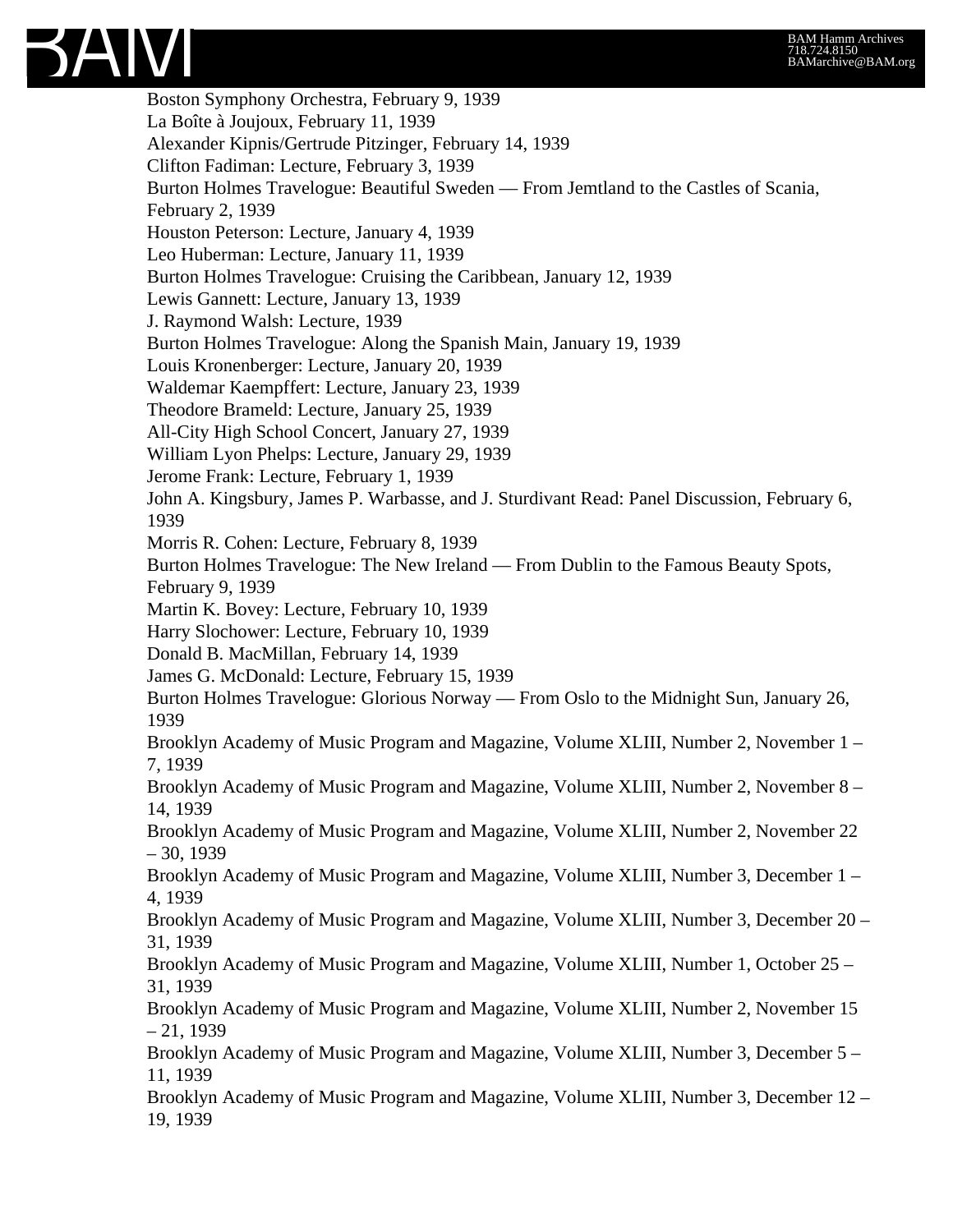

Kirsten Flagstad, February 28, 1939 Festival of the Dance: Helen Tamiris and Hanya Holm, April 18, 1939 Winnie the Pooh/Henry Boyd, Bird Whistler, February 18, 1939 Peter Pan, February 25, 1939 A Midsummer Nights Dream, March 4, 1939 Boston Symphony Orchestra, March 10, 1939 Boston Symphony Orchestra, March 10, 1939 An Evening in Cathay, March 14, 1939 Roth Quartet, March 15, 1939 The Comedy of Errors, March 18, 1939 The Brooklyn Symphony Chamber Orchestra, March 19, 1939 Georges Enesco, March 21, 1939 Peter Rabbit/The Puppet Revue, March 23, 1939 Boston Symphony Orchestra, March 31, 1939 Boston Symphony Orchestra, March 31, 1939 The Little Princess, April 1, 1939 The Tollefsen Trio, April 16, 1939 Webster Aitken, April 19, 1939 Thomas Mann: Lecture, February 23, 1939 Bertrand Russell: Lecture, April 25, 1939 Edward Howard Griggs: Lecture, March 8, 1939 John Mulholland: Lecture-Demonstration, February 16, 1939 Miriam Beard: Lecture, February 17, 1939 William Lyon Phelps: Lecture, February 19, 1939 Franz Boas: Lecture, February 20, 1939 Branson De Cou: Lecture, February 21, 1939 Stefan Zweig: Lecture, February 24, 1939 Karen Horney: Lecture, February 27, 1939 Edward Howard Griggs: Lecture, March 1, 1939 Gilbert Seldes: Lecture, March 3, 1939 William Lyon Phelps: Lecture, March 5, 1939 Harold C. Urey: Lecture, March 6, 1939 Harry A. Overstreet: Lecture, March 9, 1939 Houston Peterson: Lecture, March 10, 1939 Clifford C. Furnas: Lecture, March 13, 1939 Harry A. Overstreet: Lecture, March 16, 1939 Henry Seidel Canby: Lecture, March 17, 1939 Vilhjalmur Stefansson: Lecture, March 20, 1939 Edward Howard Griggs: Lecture, March 22, 1939 Harry A. Overstreet: Lecture, March 23, 1939 Edgar Johnson: Lecture, March 24, 1939 Dirk Jan Struik: Lecture, March 27, 1939 Edward Howard Griggs: Lecture, March 29, 1939 Emory Holloway: Lecture, March 31, 1939 Lawrence K. Frank: Lecture, April 3, 1939 Robert Dell and P. W. Wilson: Debate, April 4, 1939 George Fielding Eliot: Lecture, April 6, 1939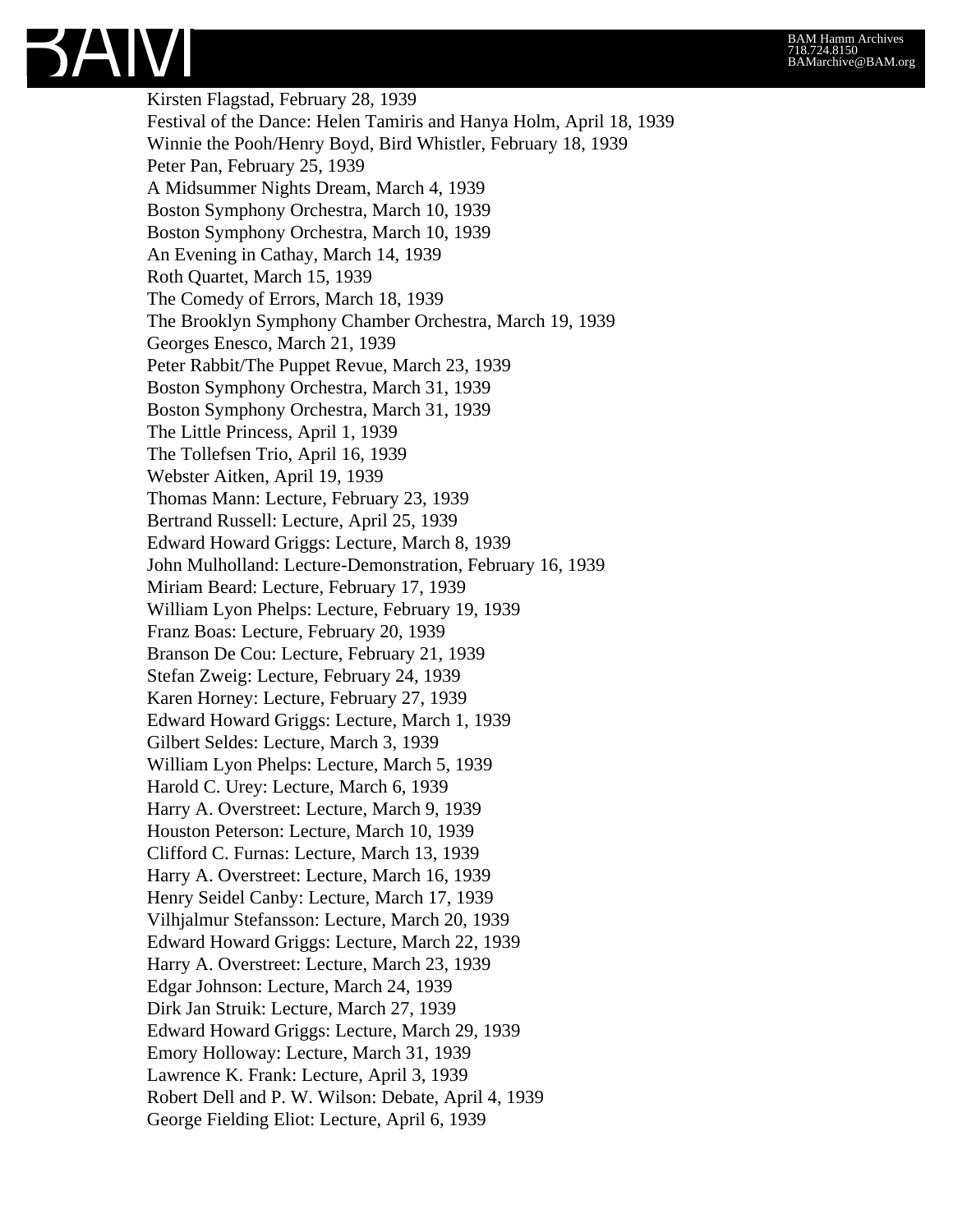

Hyman Levy: Lecture, April 10, 1939 Solomon Goldman: Lecture, April 12, 1939 John Mason Brown: Lecture, April 13, 1939 Ernest Boyd: Lecture, April 14, 1939 Henry E. Sigerist: Lecture, April 17, 1939 Martin K. Bovey: Illustrated Lecture, April 18, 1939 James G. McDonald: Lecture, April 20, 1939 Harold Bauer, December 17, 1940 Marian Anderson, March 25, 1940 Grandmas Can Be Tough-Too/Doin's in a Backwoods Store, April 17, 1940 Kirsten Flagstad, April 16, 1940 Brother Orchid, April 11, 1940 New York Philharmonic - Symphony Chamber Orchestra, November 2, 1940 Fritz Kreisler, October 29, 1940 Percy Grainger, November 19, 1940 Artur Rubinstein, November 26, 1940 General Platoff Don Cossack Chorus, December 10, 1940 The Barber of Seville, November 12, 1940 Harold Bauer, December 17, 1940 Opening of the Season, October 16, 1940 Foreign Film Program/Panel Meeting/Dr. Irving J. Sands/Jonathan Schiller/Sue Hastings Marionettes/Bronislaw Malinowski, October 21 – 28, 1940 New York Philharmonic - Symphony Chamber Orchestra, November 2, 1940 Boston Symphony Orchestra, November 22, 1940 Boston Symphony Orchestra, November 22, 1940 Washington Square Players/Piano Duet Recital/Miriam Marmein, November 23 – 30, 1940 New York Philharmonic - Symphony Chamber Orchestra, December 7, 1940 Percy Vivian: Shakespeare's Clowns, December 18, 1940 William Lyon Phelps/Lehman Engel Singers/Maria Shacko, October 20 – 31, 1940 William Lyon Phelps/Jonathan Schiller/Film Program/Clarence and Olive Nelson Russell, November 3 – 10, 1940 Jonathan Schiller/The Clare Tree Major Theater Company/Film Program/William Lyon Phelps, November 14 – 17, 1940 William Lyon Phelps/Brooklyn Chamber Music Society/Jonathan Schiller/Milton Rosenstock, December 1 – 8, 1940 Thomas Richner/The Clare Tree Major Theater Company/William Lyon Phelps/Elizabeth W. Cornell, December 12 – 18, 1940 Brooklyn Academy of Music Program and Magazine, Volume XLIII, Number 4, January 15 – 22, 1940 Brooklyn Academy of Music Program and Magazine, Volume XLIII, Number 4, January 7 – 14, 1940 Boston Symphony Orchestra, January 12, 1940 Brooklyn Academy of Music Program and Magazine, Volume XLIII, Number 4, January 23 – 31, 1940 The Choir of the Pius X School of Liturgical Music, January 29, 1940 Brooklyn Academy of Music Program and Magazine, Volume XLIII, Number 5, February 15 – 20, 1940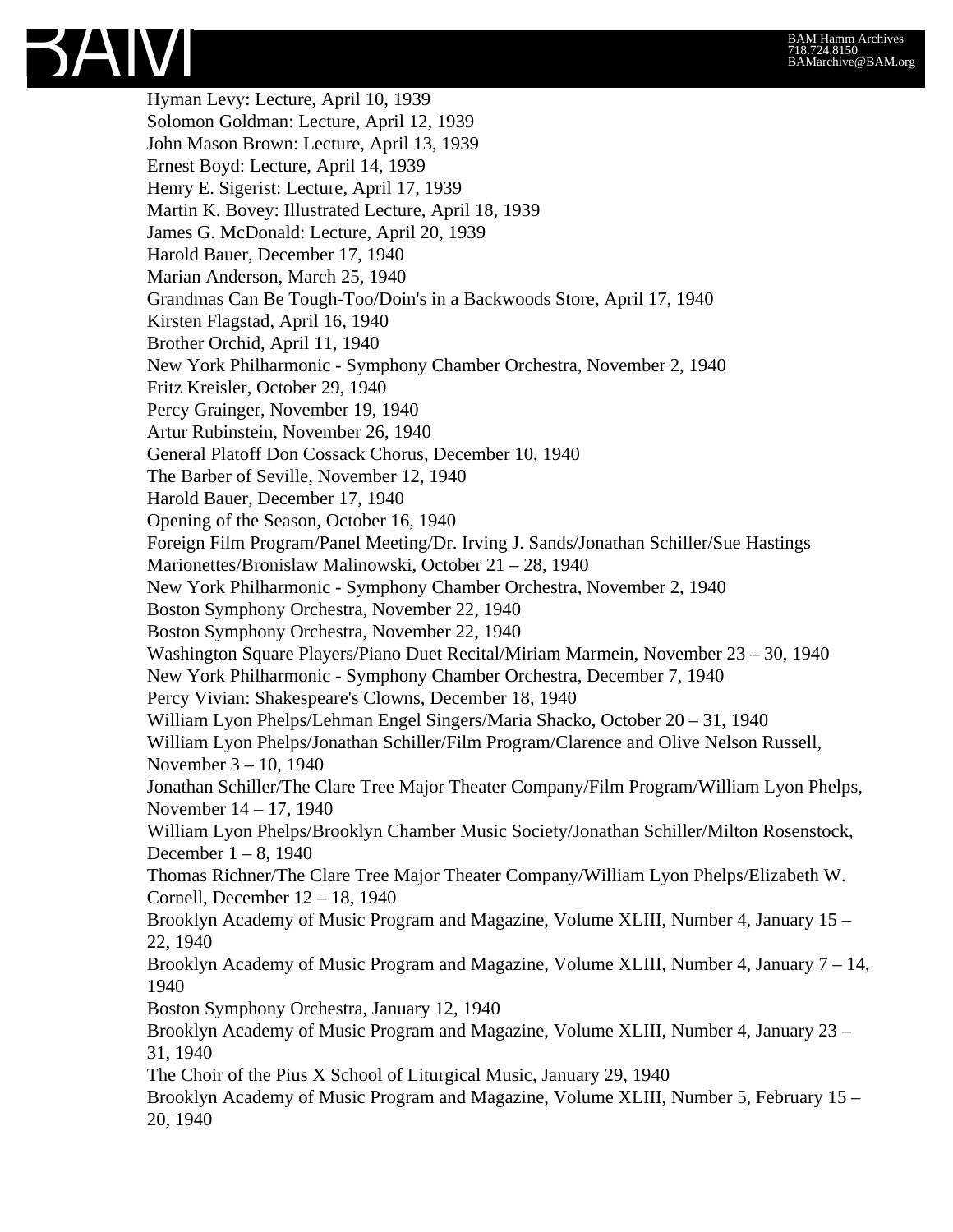

Boston Symphony Orchestra, February 15, 1940 Brooklyn Academy of Music Program and Magazine, Volume XLIII, Number 5, February 21 – 29, 1940 Brooklyn Academy of Music Program and Magazine, Volume XLIII, Number 6, March  $1 - 4$ , 1940 Boston Symphony Orchestra, March 15, 1940 Brooklyn Academy of Music Program and Magazine, Volume XLIII, Number 7, April  $1 - 5$ , 1940 Boston Symphony Orchestra, April 5, 1940 Brooklyn Academy of Music Program and Magazine, Volume XLIII, Number 7, April 6 – 11, 1940 Brooklyn Academy of Music Program and Magazine, Volume XLIII, Number 7, April 17 – 20, 1940 Brooklyn Academy of Music Program and Magazine, Volume XLIII, Number 7, April 19 – 28, 1940 Brooklyn Academy of Music Program and Magazine, Volume XLIII, Number 7, April 21 – 30, 1940 Brooklyn Academy of Music Program and Magazine, Volume XLIII, Number 4, January  $2-6$ , 1940 Brooklyn Academy of Music Program and Magazine, Volume XLIII, Number 5, February  $1 - 7$ , 1940 Brooklyn Academy of Music Program and Magazine, Volume XLIII, Number 5, February 8 – 14, 1940 Brooklyn Academy of Music Program and Magazine, Volume XLIII, Number 6, March 5 – 11, 1940 Brooklyn Academy of Music Program and Magazine, Volume XLIII, Number 6, March 12 – 18, 1940 Brooklyn Academy of Music Program and Magazine, Volume XLIII, Number 6, March 21 – April 1, 1940 Kirsten Flagstad, January 21, 1941 Carmalita Maracci and Ensemble, January 7, 1941 Boston Symphony Orchestra, February 13, 1941 Harold Bauer, November 26, 1941 Ruggiero Ricci, December 3, 1941 The Original Don Cossacks Chorus, December 17, 1941 Boston Symphony Orchestra, November 21, 1941 Boston Symphony Orchestra, November 21, 1941 Sue Hastings Marionettes/William Lyon Phelps/Clare Tree Major Theater Company, November 22 – 29, 1941 Constance Sullivan, December 7, 1941 Brooklyn Symphony Orchestra, December 10, 1941 Caribbean Program, December 13, 1941 Spanish Folk Fiesta, December 13, 1941 William Lyon Phelps/The Madrigalists, December 14 – 21, 1941 Carmalita Maracci and Ensemble, January 7, 1941 New York Philharmonic - Symphony Chamber Orchestra, January 4, 1941 Boston Symphony Orchestra, January 10, 1941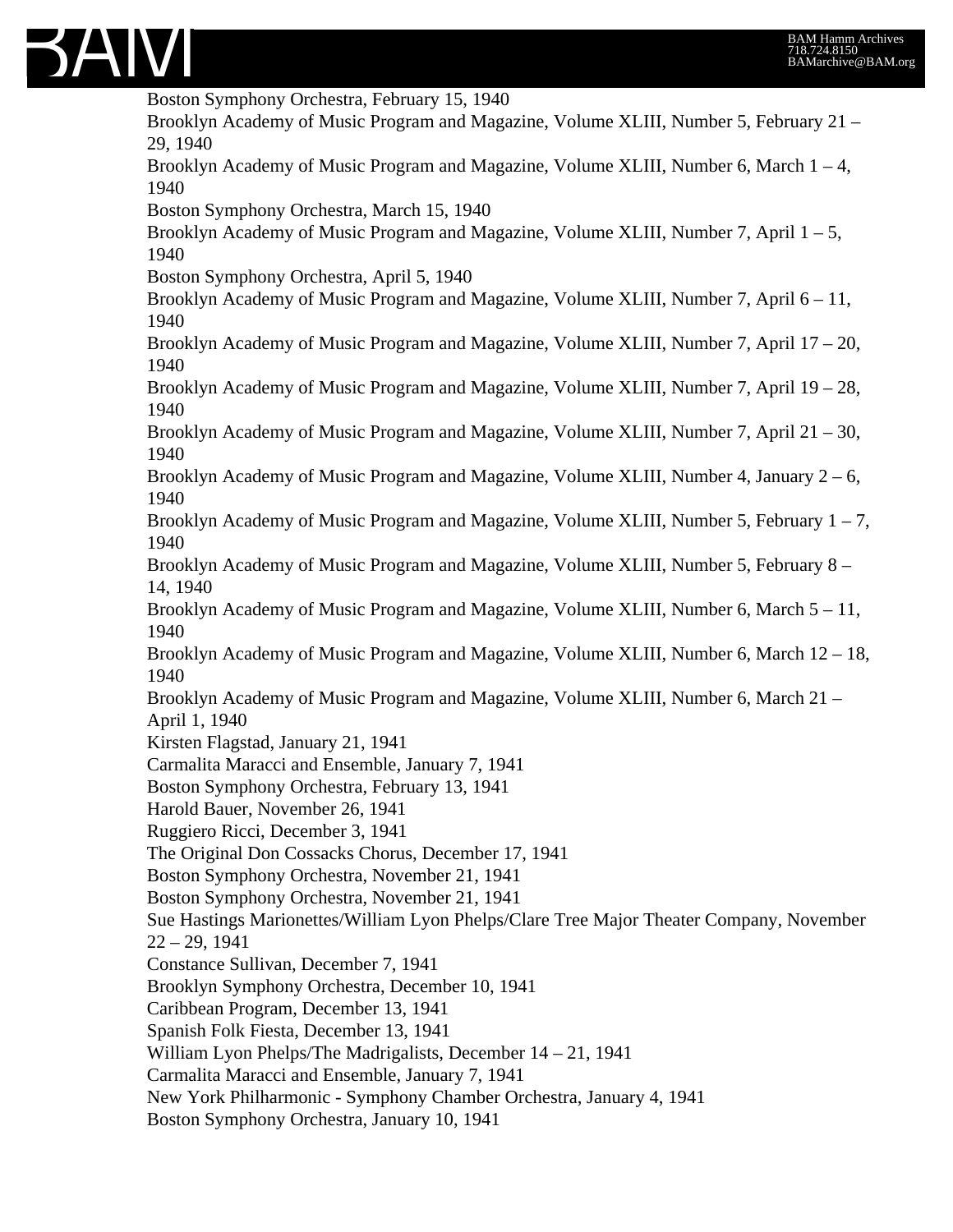

Boston Symphony Orchestra, January 10, 1941 Jonathan Schiller: Lecture, January 9, 1941 José Iturbi, October 29, 1941 Philadelphia Orchestra, November 5, 1941 Opening Program of the Season 1941-1942, October 22, 1941 Chamber Music Workshops/Clare Tree Major Theater Company/William Lyon Phelps, October 27 – November 2, 1941 Brooklyn Symphony Orchestra, November 12, 1941 Veronica Mimoso and Kate Keith Field/Brooklyn Chamber Music Society, November 9 – 16, 1941 New York Philharmonic-Symphony Chamber Orchestra, November 15, 1941 Don Pasquale, November 19, 1941 Kirsten Flagstad, January 21, 1941 The Theater of Angna Enters, February 18, 1941 Joseph Szigeti, March 4, 1941 Ballet Russe de Monte Carlo, March 18, 1941 Josef Hoffman, April 1, 1941 Dorothy Maynor, April 15, 1941 Alexander Kipnis, February 4, 1941 The Dessoff Choirs/All-City High School Music Festival, January 14 – 15, 1941 Brooklyn Chamber Music Society, January 22, 1941 Stell Andersen, January 28, 1941 Moriz Rosenthal, February 25, 1941 New York Philharmonic-Symphony Chamber Orchestra, February 1, 1941 Dorothy Shapiro/Houston Peterson/Jonathan Schiller/William Lyon Phelps, February 2 – 9, 1941 Brooklyn Civic Sinfonietta/Jonathan Schiller/Haydée Moray and Nord Vernellj, February 11 – 15, 1941 Boston Symphony Orchestra, February 13, 1941 Courage in Five Keys, February 19, 1941 Mary Frances Lehnerts/Jonathan Schiller/Louis Untermeyer, February 16 – 23, 1941 Brooklyn Chamber Music Society, February 26, 1941 New York Philharmonic Symphony Chamber Orchestra, March 1, 1941 Music of the Renaissance/William Lyon Phelps, March 11 – 16, 1941 Boston Symphony Orchestra, March 14, 1941 Boston Symphony Orchestra, March 14, 1941 Washington Square Players/Angela Weschler and Felix Guenther/Orville Prescott, March 22 – 30, 1941 Abram Chasins, March 25, 1941 Hilde Albers/Budapest String Quartet/Jonathan Schiller, April 2 – 8, 1941 Boston Symphony Orchestra, April 4, 1941 Boston Symphony Orchestra, April 4, 1941 New York Philharmonic-Symphony Chamber Orchestra, April 5, 1941 Harriette and Jules Wolffers/The Clare Tree Major Theater Company, April 10 – 12, 1941 Brooklyn Chamber Music Society, April 16, 1941 Jesús María Sanromá, April 22, 1941 Samuel L. Stein: Student Musicale, June 22, 1941 Jonathan Schiller/The Clare Tree Major Theater Company/Angela Weschler and Felix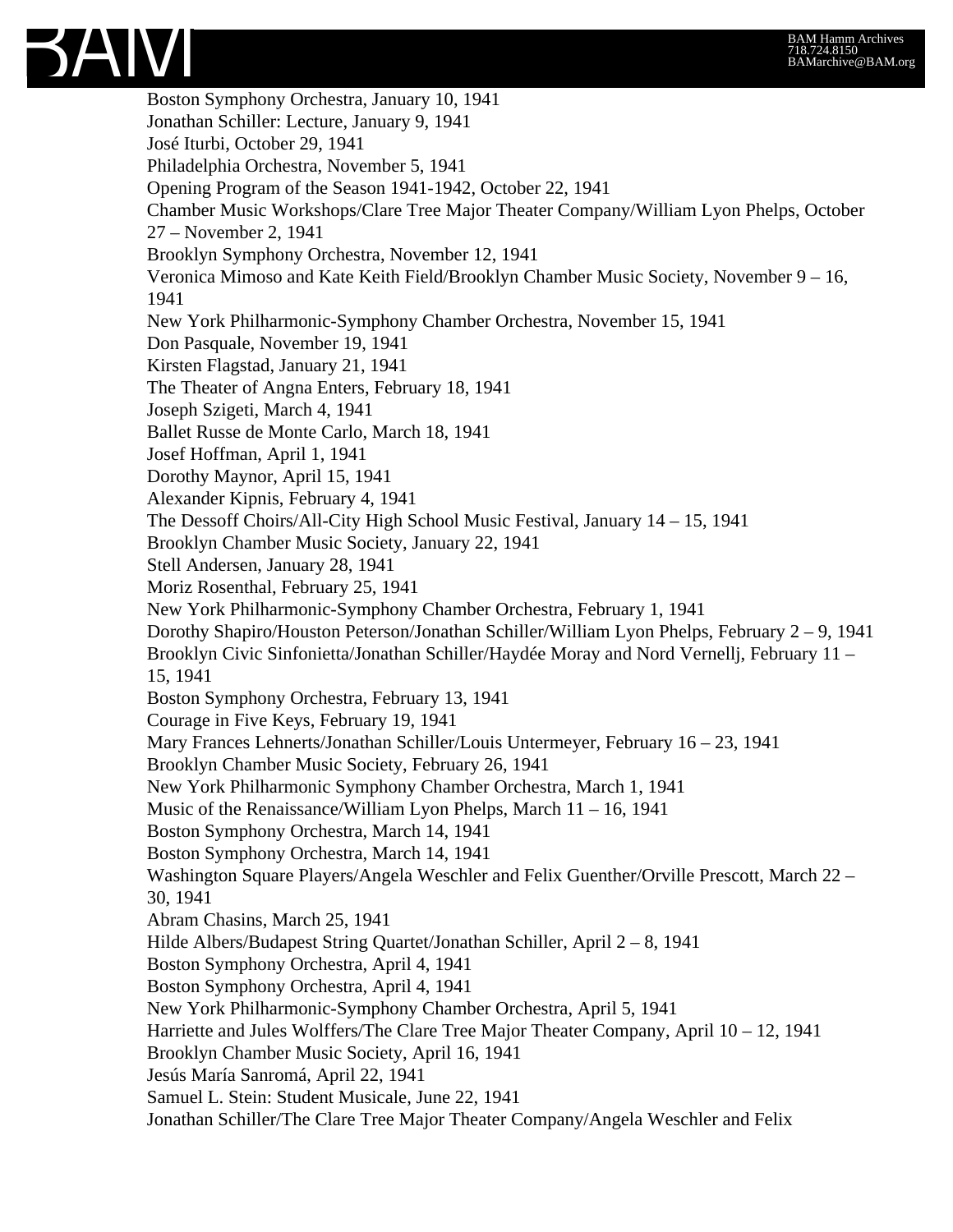## BAM Hamm Archives 718.724.8150 BAMarchive@BAM.org



Guenther, January 16 – 19, 1941 Jonathan Schiller: Lecture, January 30, 1941 Jonathan Schiller/Washington Square Players/Lois Wann, January 23 – 26, 1941 Jonathan Schiller/The Clare Tree Major Theater Company/Frances Shapiro, March 6 – 9, 1941 Jonathan Schiller: Lecture, March 13, 1941 Jonathan Schiller: Lecture, March 20, 1941 Jonathan Schiller: Lecture, April 17, 1941 Marian Anderson, March 11, 1942 Boston Symphony Orchestra, November 20, 1942 John Herrick and Regina Resnik, October 27, 1942 Alec Templeton, November 10, 1942 La Traviata , December 1, 1942 Carmen Amaya, December 15, 1942 Captive Maid of Old Carlisle/William Lyon Phelps/Rothschild String Quartet, October 17 – 20, 1942 Ars Musica Quintet/Ballets of the United Nations, October 25 – 31, 1942 Brooklyn Chamber Music Society/Hansel and Gretel, November 8 – 14, 1942 Boston Symphony Orchestra, November 20, 1942 Carolyn Raney, Earle Blakeslee, and Arnold Belnick/Berkeley Marionettes, November 24 – 28, 1942 Brooklyn Chamber Music Society/Little Sambo/The Runaway Horse, December 6 – 12, 1942 Brooklyn Symphony Orchestra, December 8, 1942 William Lyon Phelps/Perolé String Quartet/Philip Fradkin, November 15 – 22, 1942 Boston Symphony Orchestra, April 3, 1942 Boston Symphony Orchestra, April 3, 1942 Julie Andre/Stuyvesant Trio, April 22 – 29, 1942 Gordon Heriot/Allyn Rice/Anita Block, April 10 – 17, 1942 The Irish Showboat, January 11, 1942 Moriz Rosenthal Piano Recital, January 18, 1942 Gladys Swarthout, January 14, 1942 Sergei Rachmaninoff, January 28, 1942 Jan Kiepura and Anne Brown, February 11, 1942 Robert Casadesus, March 4, 1942 Marian Anderson, March 11, 1942 Mischa Elman, March 25, 1942 Ray Lev/The Irish Showboat/Moriz Rosenthal, January 11 – 18, 1942 Ethel Bartlett and Rae Robertson, January 7, 1942 Boston Symphony Orchestra, January 9, 1942 Boston Symphony Orchestra, January 9, 1942 New York Philharmonic- Symphony Chamber Orchestra, January 10, 1942 Florence Mercur/All City High School Orchestra, January 11 – 13, 1942 Clare Tree Major Theater Company/Vandy Cape, January 17, 1942 Program of French Music/Edwin Strawbridge, January 18 – 31, 1942 Brooklyn Symphony Orchestra, January 21, 1942 Brooklyn Chamber Music Society, January 30, 1942 Rigoletto, January 31, 1942 June Rogers/Clare Tree Major Theater Company, February 1 – 14, 1942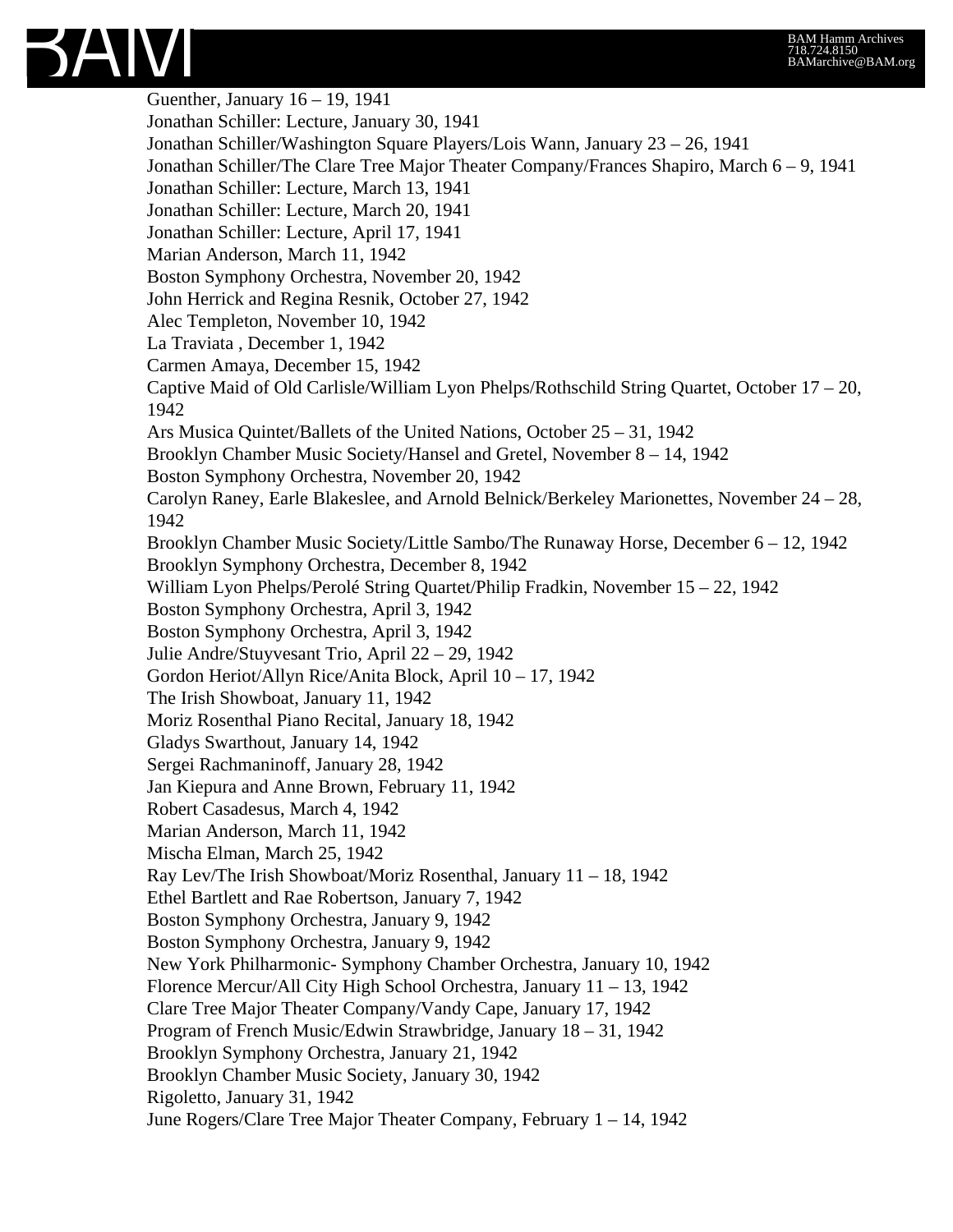

Brooklyn Symphony Orchestra, February 18, 1942 Simon Barere, February 4, 1942 Boston Symphony Orchestra, February 12, 1942 Boston Symphony Orchestra, February 12, 1942 The Muscovites/Lehman Engel Singers and Harry Cumpson, February 14 – 15, 1942 Hansel and Gretel, February 21, 1942 Dorcey Smith and Louise Behrend, February 20, 1942 Alexander Brailowsky, February 25, 1942 Boston Symphony Orchestra, March 13, 1942 Boston Symphony Orchestra, March 13, 1942 New York Philharmonic- Symphony Chamber Orchestra, March 14, 1942 Brooklyn Symphony Orchestra, March 18, 1942 Stuyvesant String Quartet/Brooklyn Chamber Music Society, March 22 – 27, 1942 William Lyon Phelps/Harry Braun, March 1 – 8, 1942 William Lyon Phelps/Clare Tree Major Theater Company, March 15 – 21, 1942 Marian Anderson, December 7, 1943 Rudolf Serkin, November 9, 1943 An Evening with Sigmund Romberg and his Concert Orchestra, December 19, 1943 Marian Anderson, December 7, 1943 America Dances/Teresita and Emilio Osta, December 4, 1943 Frances Magnes/Nicholas Goldschmidt, December 5 – 14, 1943 Messiah, December 19, 1943 Elsie Kissam Easton, December 8, 1943 Aurora Mauro-Cottone, December 21, 1943 Orville Prescott: Lecture, December 12, 1943 Georgia Graves and Thomas Richner in Joint Recital, January 26, 1943 Career Angel (alt), May 5, 1943 Career Angel, May 5, 1943 Vladimir Horowitz, January 5, 1943 William Lyon Phelps/Elsie Kissam Easton/Dimitry Markevitch, December 13 – 20, 1942 Iva Kitchell/David Nadien, November 6 – 7, 1942 Rudolf Serkin, November 9, 1943 La Argentinita and Her Ensemble , November 23, 1943 The English Duo, October 19, 1943 Little Men/Brooklyn Chamber Music Society/Edward Weeks, October 23 – 31, 1943 Brooklyn Music Teachers Guild, October 24, 1943 Rigoletto, November 5, 1943 The Master Singers, November 16, 1943 Boston Symphony Orchestra, November 19, 1943 Boston Symphony Orchestra, November 19, 1943 The Nuremberg Stove/Brooklyn Chamber Music Society, November 27 – 30, 1943 Vladimir Horowitz, January 5, 1943 Yehudi Menuhin, January 19, 1943 Jan Peerce, February 16, 1943 Efram Zimbalist, March 2, 1943 Artur Rubinstein, March 30, 1943 Cavalleria Rusticana/Pagliacci/Faust/Aida, April 9 – 11, 1943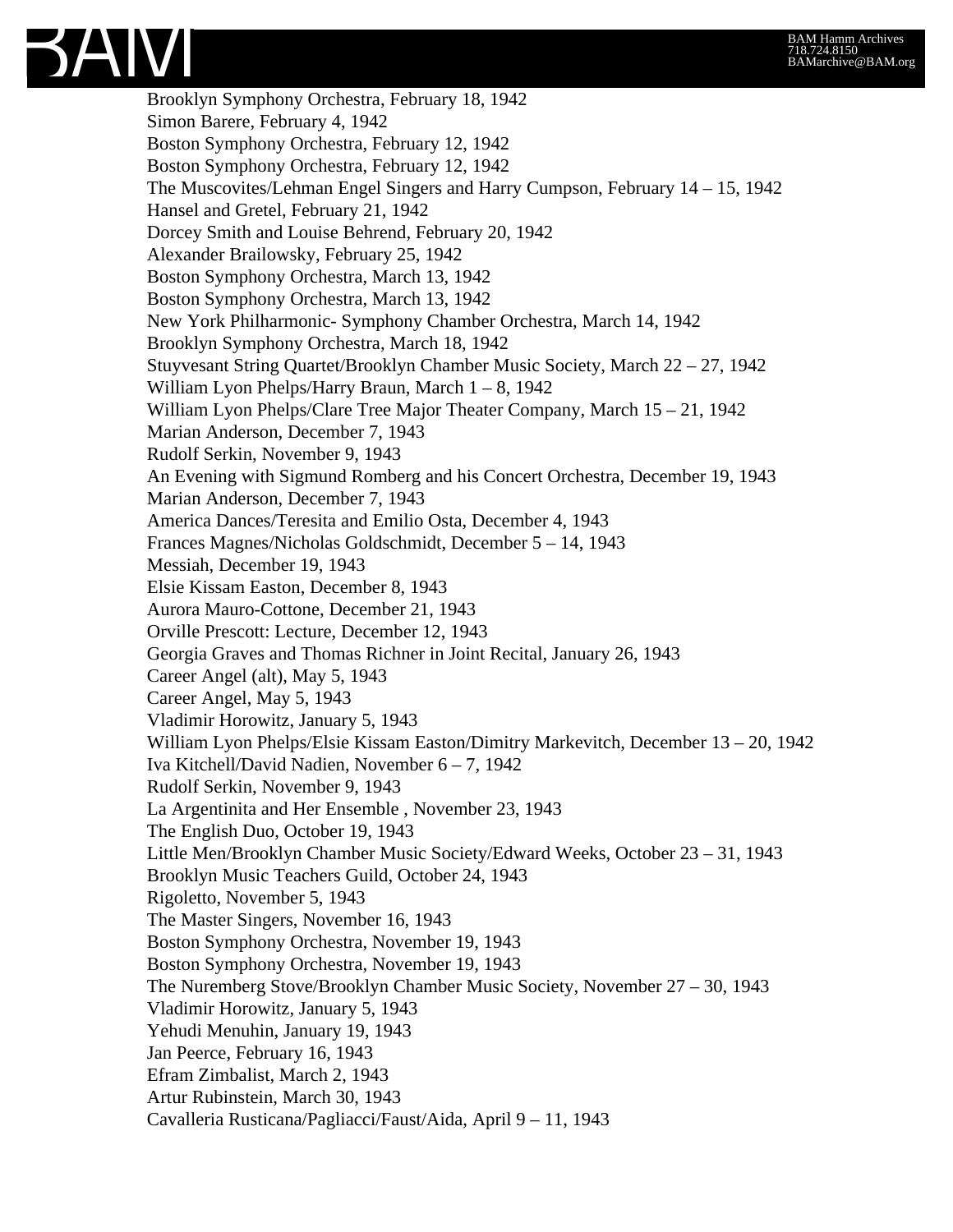

Boston Symphony Orchestra, January 8, 1943 Boston Symphony Orchestra, January 8, 1943 Brooklyn Chamber Music Society/Pinocchio, January 10 – 16, 1943 Brooklyn Symphony Orchestra, January 12, 1943 Georgia Graves and Thomas Richner, January 26, 1943 Ruslan and Ludmila, February 2, 1943 Brooklyn Chamber Music Society/The Belgian Piano-String Quartet, February 7 – 9, 1943 Boston Symphony Orchestra, February 11, 1943 Boston Symphony Orchestra, February 11, 1943 Florence Mercur and Ellen Repp, February 23, 1943 The Bartered Bride, February 27, 1943 Brooklyn Chamber Music Society, March 7, 1943 Brooklyn Symphony Orchestra, March 9, 1943 Boston Symphony Orchestra, March 12, 1943 Boston Symphony Orchestra, March 12, 1943 Anne Brown and the Eva Jessye Choir, March 16, 1943 Rebecca of Sunnybrook Farm/Edith Saroff/Irma LaBastille, March 20 – 25, 1943 Aurora Mauro-Cottone and Lydia Edwards, March 23, 1943 Irma LaBastille/Dorcey Smith and Louise Behrend, April 1 – 4, 1943 Boston Symphony Orchestra, April 2, 1943 Boston Symphony Orchestra, April 2, 1943 St. Matthew Passion, April 6, 1943 Brooklyn Symphony Orchestra, April 13, 1943 Miriam Marmein, April 17, 1943 William Lyon Phelps/Murat String Quartet, January 17 – 24, 1943 William Lyon Phelps/Beauty and the Beast/Charles Libove, February 1943 Anne Brown, October 31, 1944 Joseph Szigeti, November 14, 1944 Opening Program, October 18, 1944 New Music for Young People, October 22, 1944 Brooklyn Chamber Music Society, October 24, 1944 Brenda Miller, October 29, 1944 How Music Sings a Song, November 5, 1944 Ethel Elfenbein/Old King Cole, November 12 – 18, 1944 Boston Symphony Orchestra, November 17, 1944 Sarah Gorby/Fredell Lack, November 21 – 26, 1944 Madame Butterfly, November 25, 1944 Latin American Music, November 19, 1944 How Music Comes from the People, December 3, 1944 Isobel Schapp/The Prince's Secret, December 10, 1944 Suzanne Bloch, December 12, 1944 Lawrence Tibbett, January 18, 1944 Josef Hofmann, February 15, 1944 Mia Slavenska and Dance Ensemble, March 14, 1944 Jascha Heifetz, March 28, 1944 First Piano Quartet, January 4, 1944 Boston Symphony Orchestra, January 7, 1944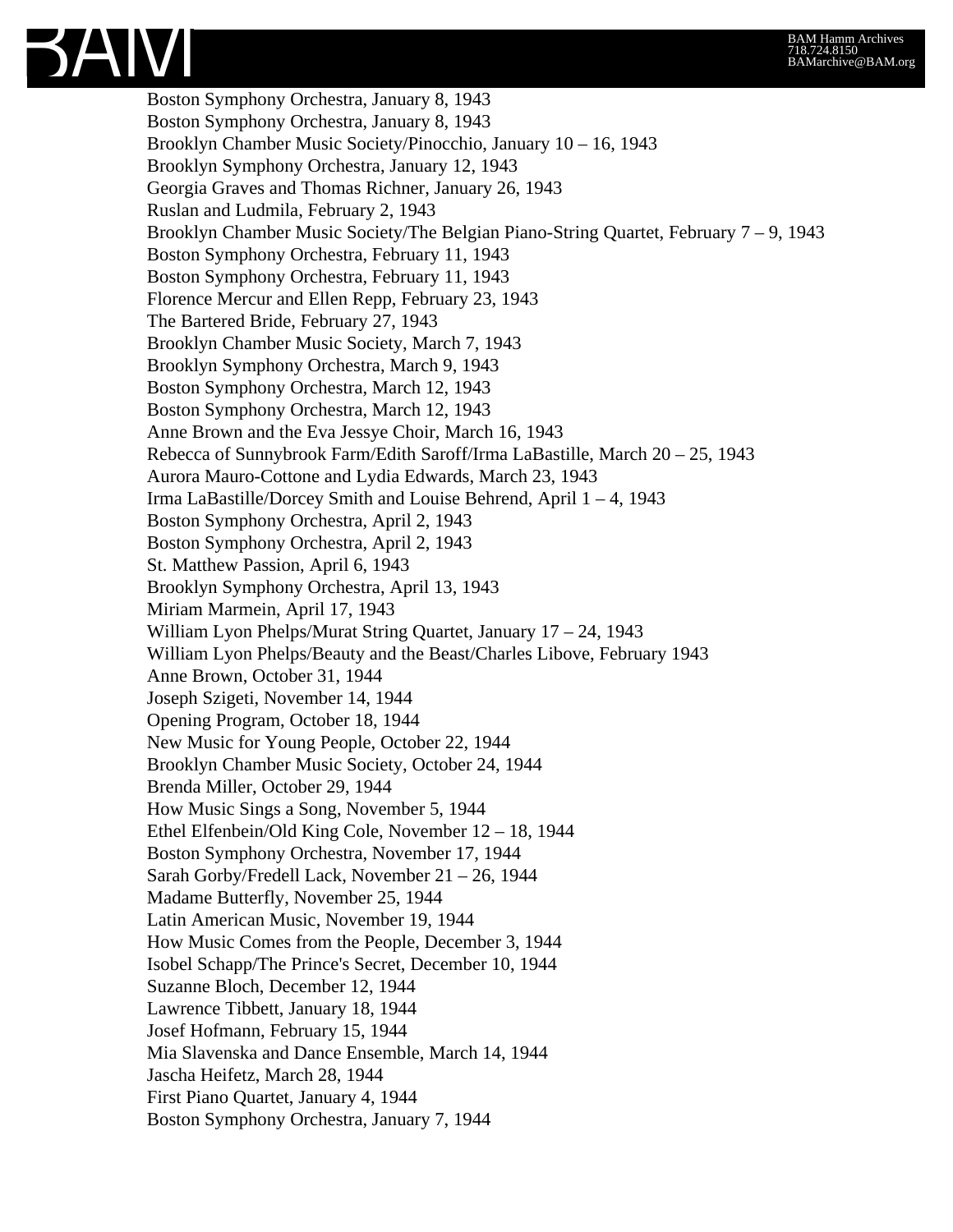

Boston Symphony Orchestra, January 7, 1944 Cinderella/Rhoda Wagner, January 8 – 9, 1944 Brooklyn Chamber Music Society/Cornelia Stabler, January 11 – 19, 1944 Mogiloff Balalaika Orchestra, January 25, 1944 Il Trovatore, February 1, 1944 Constance Pigozzi-Forte/Brooklyn Chamber Music Society, February 6 – 8, 1944 Boston Symphony Orchestra, February 11, 1944 Boston Symphony Orchestra, February 11, 1944 King of the Golden River/Forgotten Masterworks by Great Masters, February  $19 - 20$ , 1944 Nathan Milstein, February 29, 1944 Elaine Rudnick/Norwegian Singing Society, March 5 – 7, 1944 The Five Little Peppers, April 1, 1944 Boston Symphony Orchestra, March 10, 1944 Boston Symphony Orchestra, March 10, 1944 The Music of China, March 16, 1944 New Music for Young People/Brooklyn Chamber Music Society, March 19 – 21, 1944 St. Matthew Passion, March 26, 1944 Boston Symphony Orchestra, March 31, 1944 Britt String and Piano Trio, April 11, 1944 The Roth Quartet, April 18, 1944 The Roth Quartet, April 25, 1944 Macbeth, April 26, 1944 Student's Musicale, June 25, 1944 Edward Weeks: Lecture, March 12, 1944 Boston Symphony Orchestra, November 17, 1944 Artur Rubinstein, March 6, 1945 Roland Hayes, April 27, 1945 Madame Butterfly, November 30, 1945 La Traviata/Knight's Lodging, April 17 – 24, 1945 Knight's Lodging, April 24, 1945 Kindly Light (alt), May 10, 1946 Boston Symphony Orchestra, November 16, 1945 Boston Symphony Orchestra, January 12, 1945 Boston Symphony Orchestra, February 16, 1945 Boston Symphony Orchestra, March 15, 1945 Boston Symphony Orchestra, April 13, 1945 Richard Dyer-Bennet, November 13, 1945 Yehudi Menuhin, December 4, 1945 The Foxhole Ballet, December 11, 1945 Aida, October 20, 1945 Brooklyn Chamber Music Society, October 23, 1945 José Greco Dance Company - Iberia, October 30, 1945 Opening Program, October 17, 1945 Rip Van Winkle, November 3, 1945 Boston Symphony Orchestra, November 16, 1945 Bernard Kundell, November 18, 1945 Brooklyn Chamber Music Society, November 27, 1945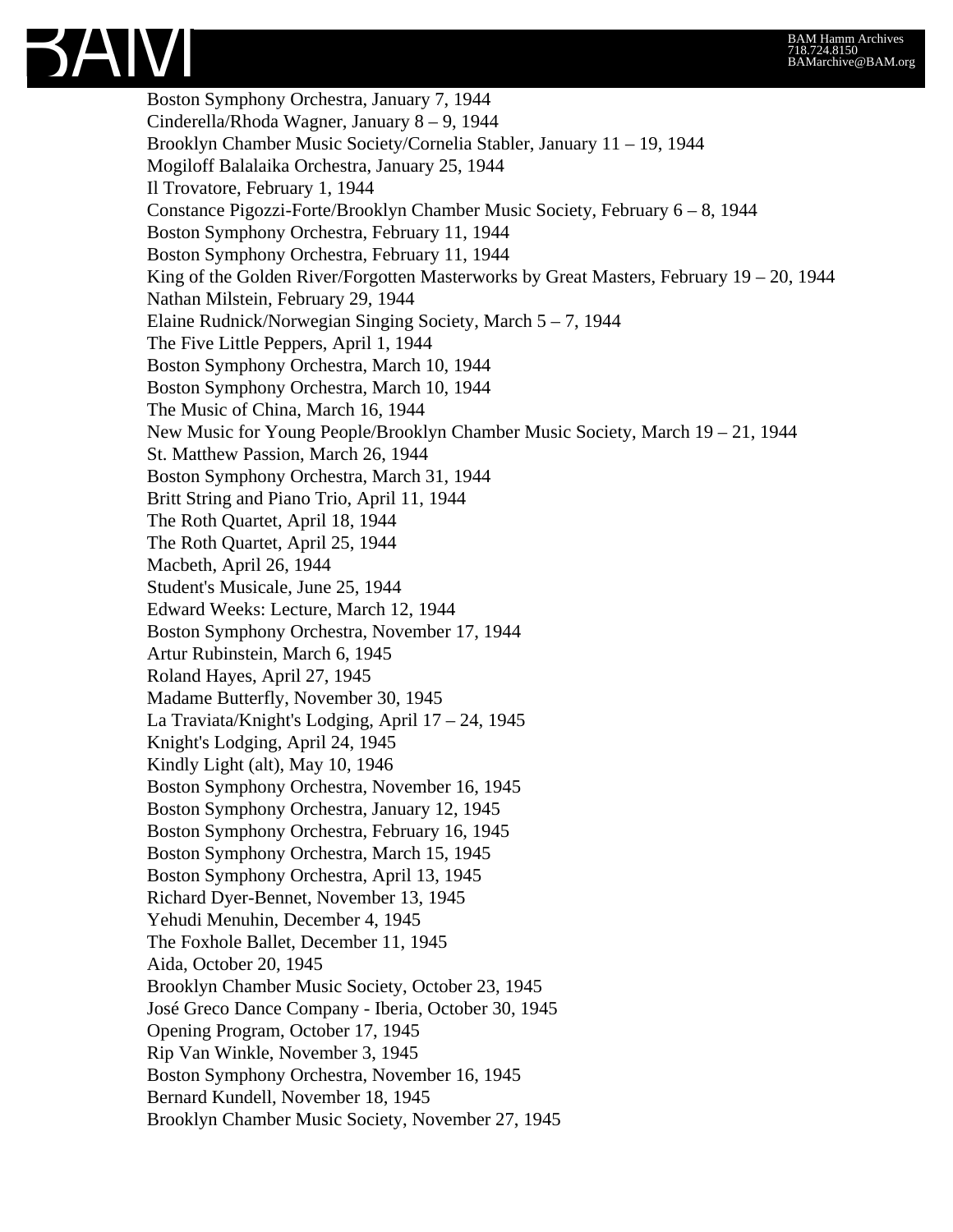Traviata, December 1, 1945 Tosca, December 15, 1945 Brooklyn Oratorio Society, December 16, 1945 Fredell Lack, December 18, 1945 Lotte Lehmann, February 20, 1945 Artur Rubinstein, March 6, 1945 Ballet Russe de Monte Carlo, March 20, 1945 Roland Hayes: A Song Recital, April 27, 1945 Boston Symphony Orchestra, January 12, 1945 Carmen, February 3, 1945 Brooklyn Chamber Music Society, February 13, 1945 Boston Symphony Orchestra, February 16, 1945 Faust, February 24, 1945 How Music Makes Us Dance, February 23, 1945 Noami Aleh-Leaf, February 27, 1945 Rose Bierman, March 4, 1945 Brooklyn Chamber Music Society, March 13, 1945 Boston Symphony Orchestra, March 16, 1945 Boston Symphony Orchestra, March 16, 1945 Lucille Blackton, March 18, 1945 Madama Butterfly, March 17, 1945 The Brooklyn Oratorio Society, April 3, 1935 Bartalini, April 7, 1945 How Music Changes Its Forms, April 8, 1945 Boston Symphony Orchestra, April 13, 1945 Boston Symphony Orchestra, April 13, 1945 Three Recitals of Trios and Sonatas, April  $10 - 24$ , 1945 Martha Graham and Dance Company, February 6, 1945 Carmen, September 21, 1946 Kindly Light, May 10, 1946 Boston Symphony Orchestra, November 15, 1946 Boston Symphony Orchestra, January 11, 1946 Boston Symphony Orchestra, February 15, 1946 Boston Symphony Orchestra, March 15, 1946 Boston Symphony Orchestra, April 12, 1946 Boston Symphony Orchestra, November 16, 1945 Claudio Arrau, November 20, 1945 Iva Kitchell, December 1, 1945 Paul Robeson, January 8, 1946 Paul Draper and Larry Adler, January 15, 1946 Rudolf Serkin, February 5, 1946 Matilda Strazza-Kahn, January 6, 1946 Boston Symphony Orchestra, January 11, 1946 Boston Symphony Orchestra, January 11, 1946 First Piano Quartet, January 22, 1946 Delia Calapai, February 3, 1946 Boston Symphony Orchestra, February 15, 1946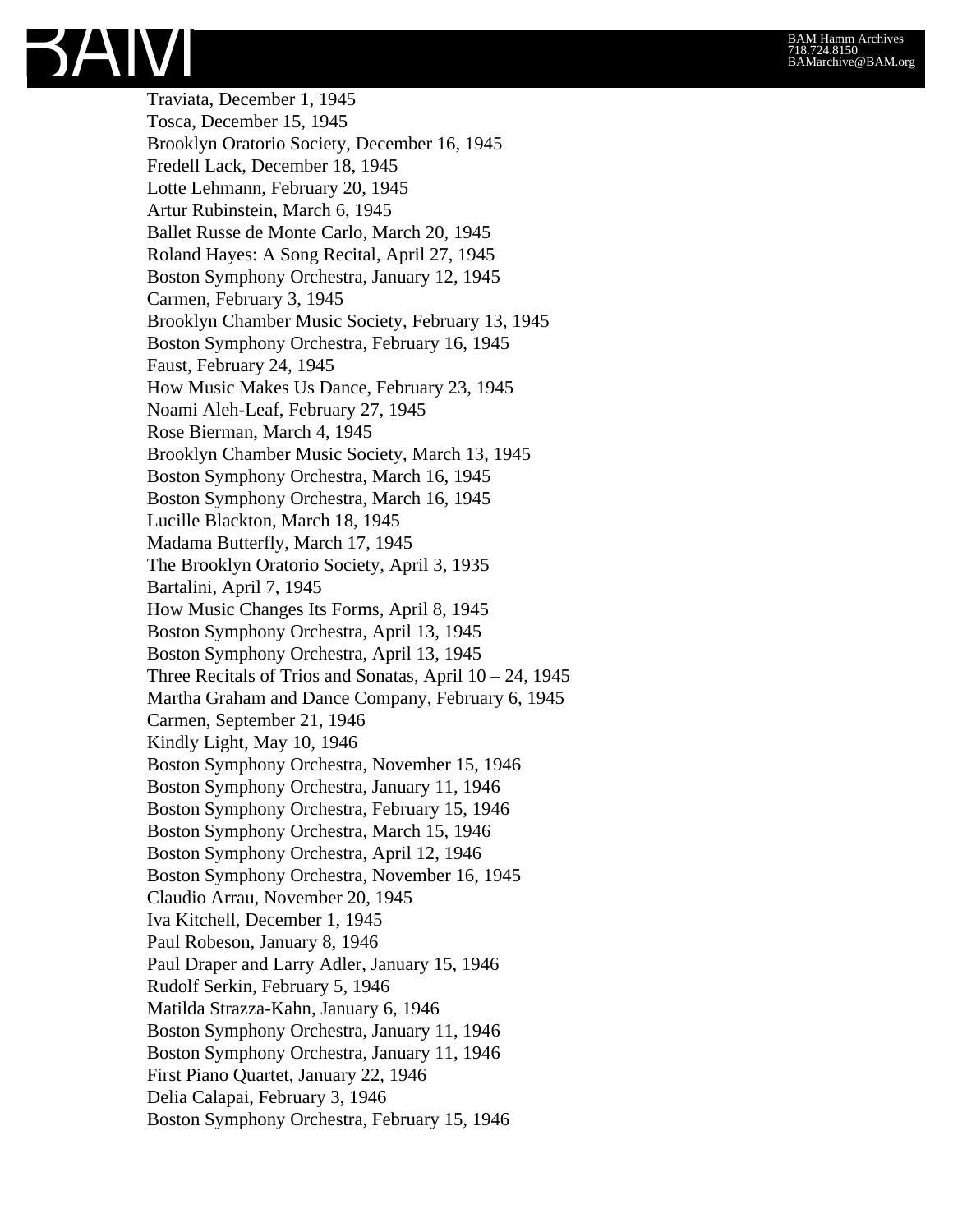Boston Symphony Orchestra, February 15, 1946 Ruth Brall, February 17, 1946 Cavalleria Rusticana and Pagliacci, February 22, 1946 Brooklyn Chamber Music Society, February 26, 1946 Marian Anderson, October 29, 1946 La Meri and Her Dance Group, November 12, 1946 Alec Templeton, December 17, 1946 Opening Program Season 1946-1947, October 16, 1946 Brooklyn Chamber Music Society, October 22, 1946 Douglas Johnson, November 3, 1946 Boston Symphony Orchestra, November 15, 1946 Georges Enesco, November 26, 1946 Angna Enters, March 5, 1946 Marjorie Lawrence, April 9, 1946 Helen Kwalwasser, March 3, 1946 Boston Symphony Orchestra, March 15, 1946 Boston Symphony Orchestra, March 15, 1946 Brooklyn Chamber Music Society, March 19, 1946 Rigoletto, March 23, 1946 Peter Pan, March 23, 1946 Baccaloni, March 26, 1946 Lucille Blackton, March 31, 1946 African Drums and Modern Rhythms, April 2, 1946 Barber of Seville, March 30, 1946 Il Trovatore, April 6, 1946 Boston Symphony Orchestra, April 12, 1946 Boston Symphony Orchestra, April 12, 1946 Trio and Sonata Recital, April 23, 1946 Lucia Di Lammermoor, April 27, 1946 Aida, February 1, 1947 The First Legion, November 20, 1947 Boston Symphony Orchestra, November 14, 1947 Boston Symphony Orchestra, January 10, 1947 Boston Symphony Orchestra, March 14, 1947 Boston Symphony Orchestra, April 11, 1947 General Platoff Don Cossacks, January 14, 1947 Gregor Piatigorsky, March 4, 1947 Alice Howland, January 5, 1947 The Brooklyn Music Teachers Guild, January 12, 1947 Hans Brinker and The Silver Skates, January 18, 1947 Ossy Renardy, January 21, 1947 Boston Symphony Orchestra, February 14, 1947 Patrice Munsel, November 11, 1947 Rhythms of Spain, December 9, 1947 Boston Symphony Orchestra, January 10, 1947 Boston Symphony Orchestra, January 10, 1947 Joseph Florestano, February 2, 1947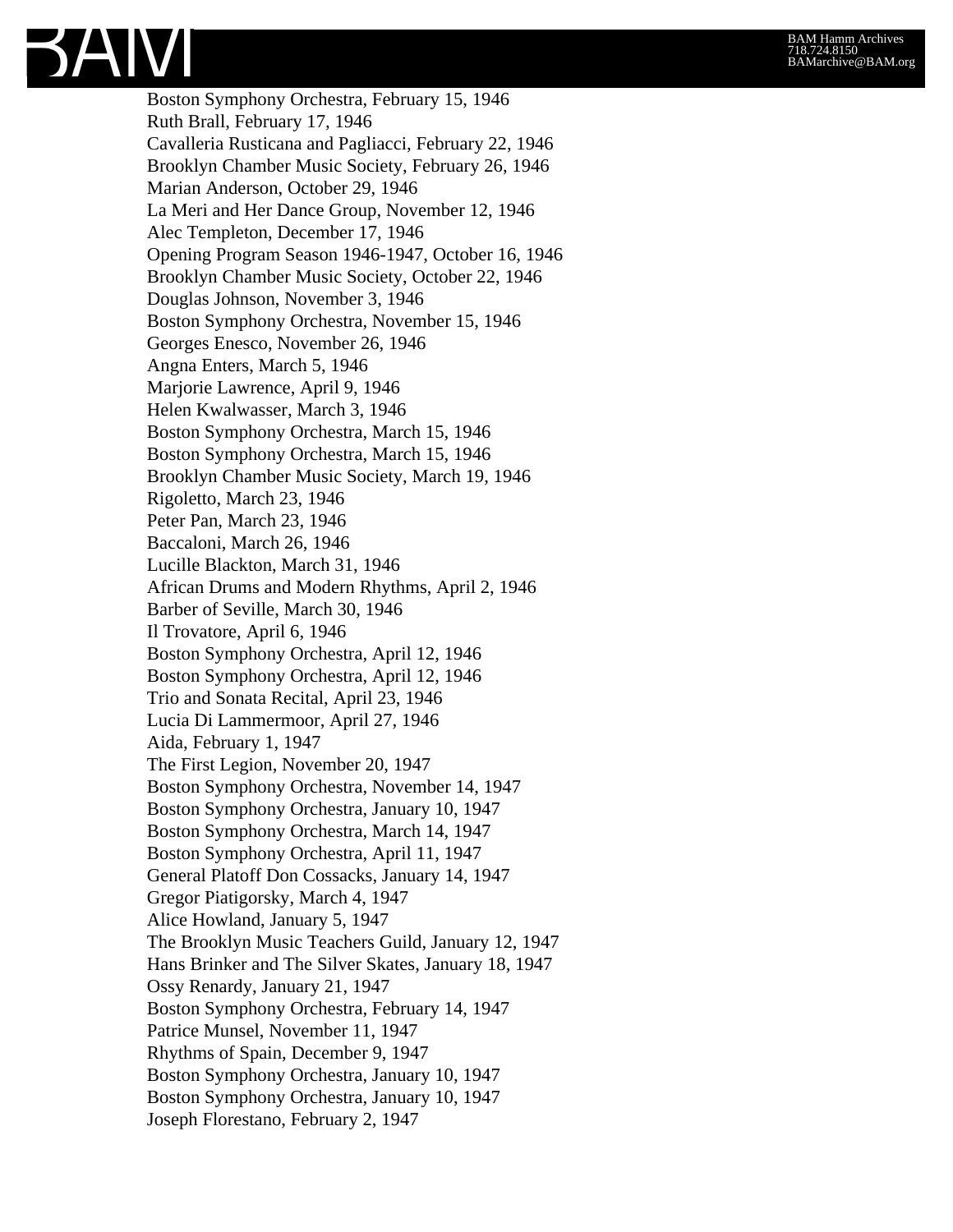Brooklyn Chamber Music Society, February 4, 1947 Edith Weiss-Mann and Suzanne Bloch, February 11, 1947 Snow White and The Seven Dwarfs, February 15, 1947 Alexander Kipnis, February 18, 1947 Cosi Fan Tutte, February 25, 1947 Brooklyn Music Teachers Guild, March 2, 1947 Brooklyn Chamber Music Society, March 11, 1947 Boston Symphony Orchestra, March 14, 1947 Boston Symphony Orchestra, April 11, 1947 Burton Holmes, January 13, 1947 The Little Orchestra Society, December 2, 1947 Jacques Cartier, December 6, 1947 Mrs Wiggs of the Cabbage Patch, December 13, 1947 Brooklyn Chamber Music Society, December 14, 1947 The Little Orchestra Society, December 16, 1947 American Youth Orchestra, December 20, 1947 Josh White and Susan Reed in a program of American Folk Songs, October 3, 1947 Opening Program, Season 1947-1948, October 15, 1947 Brooklyn Chamber Music Society, October 19, 1947 The Little Orchestra Society, October 21, 1947 Sylvia Dickler, October 26, 1947 Nathan Milstein, October 28, 1947 The Little Orchestra Society, November 4, 1947 Robin Hood, November 8, 1947 Eddy Manson, November 8, 1947 Boston Symphony Orchestra, November 14, 1947 Boston Symphony Orchestra, November 14, 1947 The Little Orchestra Society, November 18, 1947 Beauty and the Beast, November 22, 1947 Helen Janov, November 23, 1947 Raya Garbousova, November 25, 1947 Ninetieth Annual Commencement of the Long Island College of Medicine, June 10, 1948 Ninetieth Annual Commencement of the Long Island College of Medicine, June 10, 1948 Boston Symphony Orchestra, November 12, 1948 Boston Symphony Orchestra, January 16, 1948 Boston Symphony Orchestra, February 20, 1948 Boston Symphony Orchestra, March 19, 1948 Boston Symphony Orchestra, April 16, 1948 Risë Stevens, October 26, 1948 Isaac Stern, November 9, 1948 Ezio Pinza, December 7, 1948 Opening Program Season, 1948-1949, October 18, 1948 The Little Orchestra Society, October 19, 1948 Brooklyn Chamber Music Society, October 24, 1948 Jeanne Welty, October 23, 1948 Toby Tyler, October 30, 1948 The Little Orchestra Society, November 2, 1948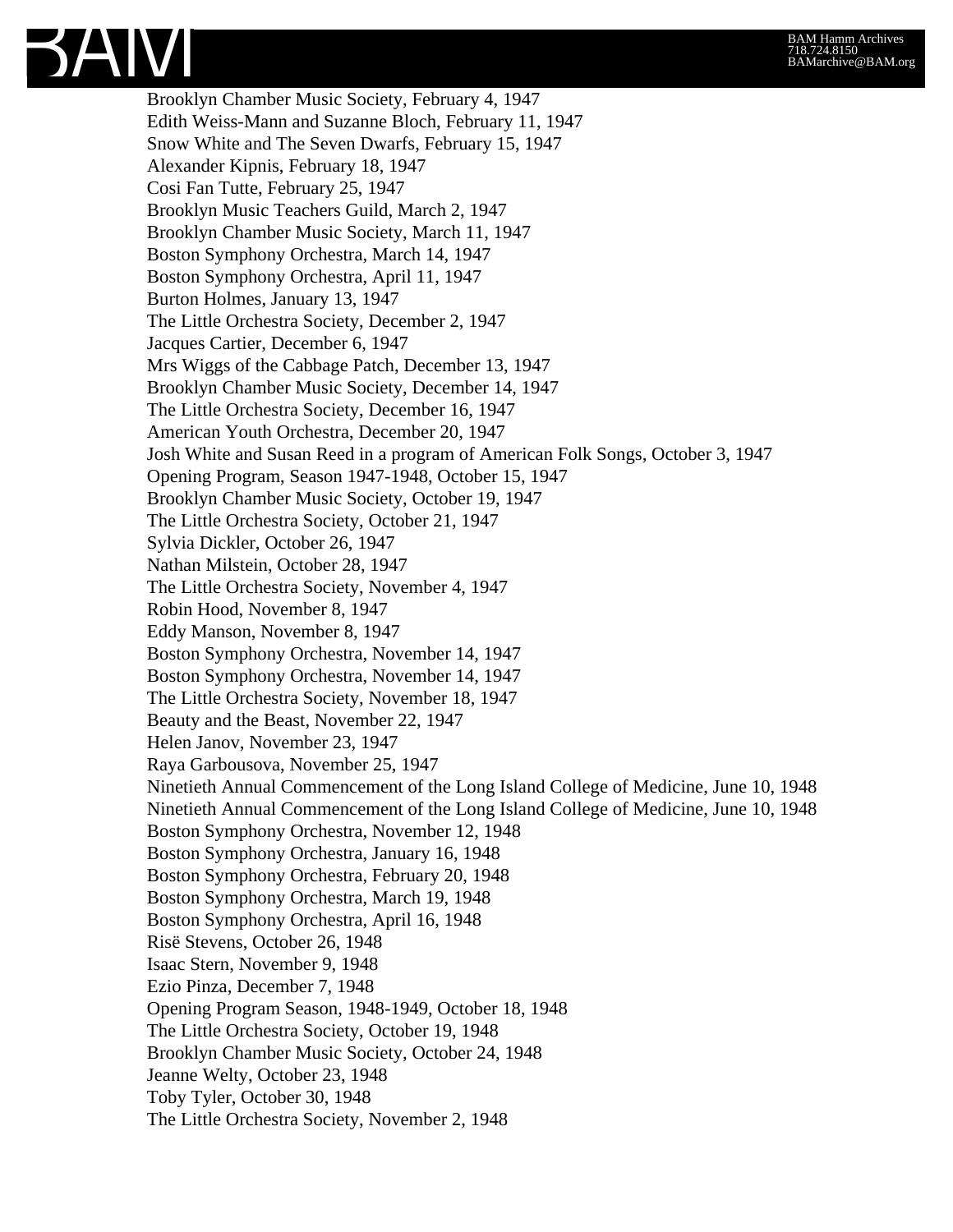Boston Symphony Orchestra, November 12, 1948 Boston Symphony Orchestra, November 12, 1948 Lilian Kallir, November 14, 1948 The Little Orchestra Society, November 16, 1948 The Golden Goose, November 20, 1948 Mariemma and Her Ensemble, November 23, 1948 American Youth Orchestra, November 27, 1948 The Little Orchestra Society, November 30, 1948 The Snow Queen, December 4, 1948 John Meredith Langstaff, December 12, 1948 The Little Orchestra Society, December 14, 1948 American Youth Orchestra, December 18, 1948 Brooklyn Chamber Music Society, December 19, 1948 De Paur Infantry Chorus, December 21, 1948 Pearl Primus and Company, April 13, 1948 Jean Graham, January 4, 1948 The Little Orchestra Society, January 6, 1948 Rudolf Serkin, January 13, 1948 Boston Symphony Orchestra, January 16, 1948 Boston Symphony Orchestra, January 16, 1948 Alice in Wonderland, January 17, 1948 The Little Orchestra Society, January 20, 1948 American Youth Orchestra, January 24, 1948 Yolanda Petris, January 27, 1948 Herbert Sorkin, February 1, 1948 [Program insert from the Brooklyn Chamber Music Society performance, 1948], February 15, 1948 Boston Symphony Orchestra, February 20, 1948 Penrod, March 20, 1948 Heidi, April 17, 1948 Rebecca of Sunnybrook Farm, March 6, 1948 Ferruccio Tagliavini, March 9, 1948 Boston Symphony Orchestra, March 19, 1948 Boston Symphony Orchestra, March 19, 1948 Leonard Eisner, March 30, 1948 Grant Johannesen, April 11, 1948 Boston Symphony Orchestra, April 16, 1948 Boston Symphony Orchestra, April 16, 1948 Bach Aria Group, April 27, 1948 The Ninetieth Annual Commencement of the Long Island College of Medicine, June 10, 1948 Richard Tucker, November 1, 1949 Dance Recital by the Pupils of Atkinson Studio of the Dance, June 10, 1948 Boston Symphony Orchestra, November 11, 1949 Boston Symphony Orchestra, December 9, 1949 Boston Symphony Orchestra, January 14, 1949 Boston Symphony Orchestra, February 18, 1949 Boston Symphony Orchestra, March 18, 1949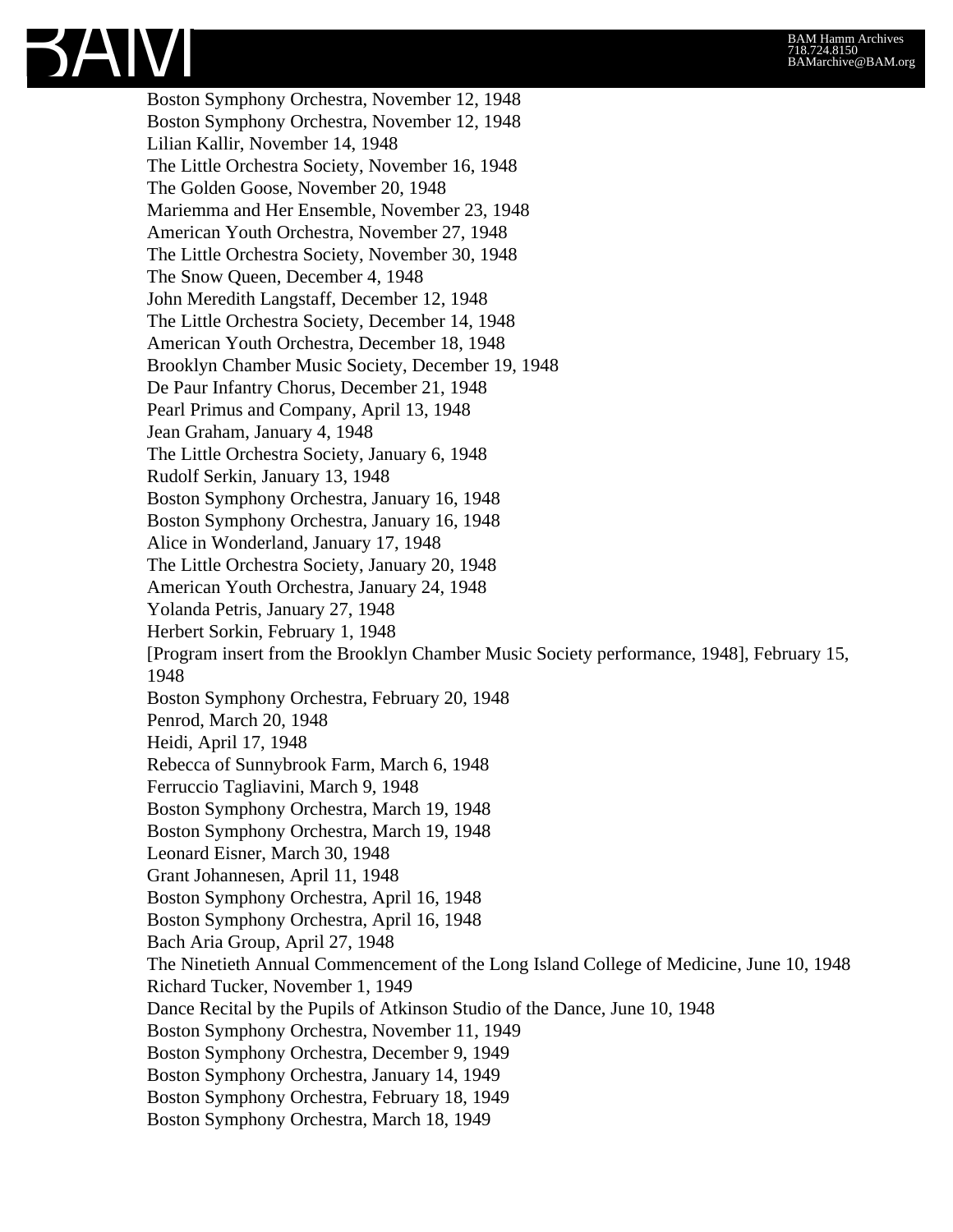Boston Symphony Orchestra, April 15, 1949 Richard Tucker, November 1, 1949 Talley Beatty and Company, December 13, 1949 Opening of the Season 1949-1950, October 17, 1949 New York University Glee Club, October 18, 1949 The Five Little Peppers, October 22, 1949 Brooklyn Chamber Music Society, October 23, 1949 Frances Paige, October 30, 1949 The Sleeping Beauty, November 5, 1949 The Brooklyn Music Teachers Guild, November 6, 1949 Boston Symphony Orchestra, November 11, 1949 Little Orchestra Society, November 12, 1949 Bernice Stochek, November 13, 1949 Nathan Milstein, November 15, 1949 Jacques Cartier, November 19, 1949 Pocahontas, November 19, 1949 Andrew B White, November 27, 1949 Luboshutz and Nemenoff, November 29, 1949 Little Orchestra Society, December 3, 1949 Brooklyn Music Teachers Guild, December 4, 1949 An Israeli Evening, December 6, 1949 Boston Symphony Orchestra, December 9, 1949 Stanley Lock, December 11, 1949 Little Orchestra Society, December 16, 1949 Dick Whittington, December 17, 1949 Brooklyn Chamber Music Society, December 18, 1949 Singers of the Golden Age, November 4, 1949 Singers of the Golden Age, December 2, 1949 Vienna Choir Boys, January 25, 1949 Joseph Szigeti, February 15, 1949 Arthur Rubinstein, March 15, 1949 Mata, Hari and Company, March 29, 1949 Anna Russell, April 30, 1949 The Little Orchestra Society, January 4, 1949 Virginia Davis, January 7, 1949 American Youth Orchestra, January 8, 1949 Brooklyn Music Teachers Guild, January 9, 1949 Menahem Pressler, January 11, 1949 Boston Symphony Orchestra, January 14, 1949 Boston Symphony Orchestra, January 14, 1949 Joyce Stratton, January 16, 1949 The Little Orchestra Society, January 18, 1949 American Youth Orchestra, January 29, 1949 Sidney Harth, January 30, 1949 The Little Orchestra Society, February 1, 1949 Poor Little Rich Girl, February 5, 1949 Sara Carter, February 13, 1949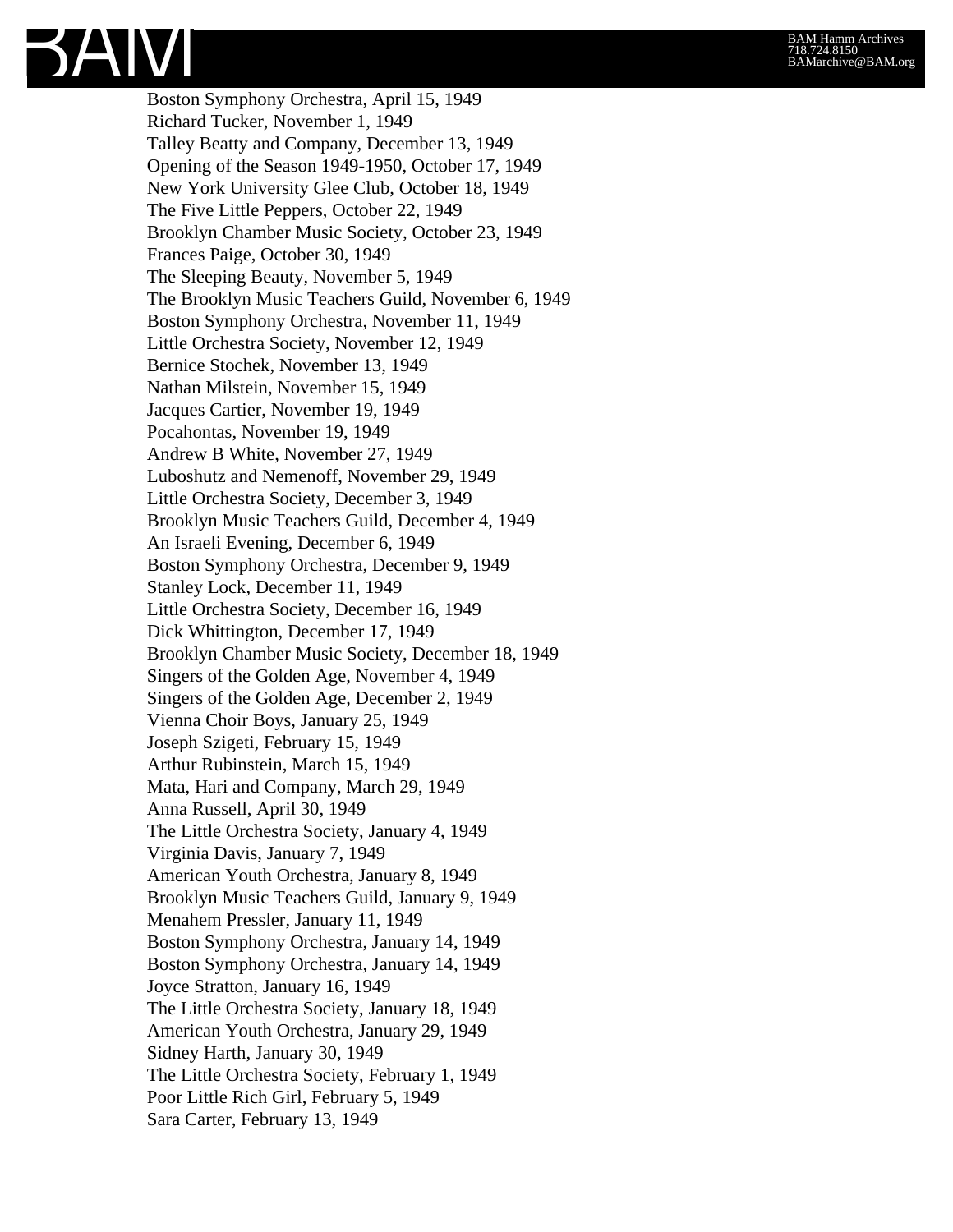The Brooklyn Music Teachers Guild, February 16, 1949 Boston Symphony Orchestra, February 18, 1949 Juana, February 19, 1949 Huckleberry Finn, February 19, 1949 Brooklyn Chamber Music Society, February 20, 1949 Claude Frank, February 27, 1949 Grant Johannesen, March 1, 1949 Brooklyn Music Teachers Guild, March 6, 1949 Pinocchio, March 12, 1949 Maurice Wilk, March 13, 1949 Boston Symphony Orchestra, March 18, 1949 Boston Symphony Orchestra, March 18, 1949 Barbara Troxell, March 27, 1949 Brooklyn Music Teachers Guild, April 3, 1949 Boston Symphony Orchestra, April 15, 1949 The Little Princess, April 23, 1949 Brooklyn Chamber Music Society, April 24, 1949 Hansel and Gretel, January 15, 1949 Little Women, April 9, 1949 Dance Recital, June 10, 1949 Marian Anderson, March 28, 1950 Isaac Stern: Violin Recital , November 14, 1950 Coro Hispánico De Mallorca , December 19, 1950 Andres Segovia: Guitar Recital , January 24, 1950 Uday Shankar and Company, February 14, 1950 Dances of Korea, January 17, 1950 Cinderella, January 28, 1950 Singers of the Golden Age , February 3, 1950 Dances of Indonesia , February 7, 1950 Rip Van Winkle, February 11, 1950 Latin American Fiesta, March 7, 1950 Little Orchestra Society, March 10, 1950 Vladimir Horowitz, April 11, 1950 Marco Polo, April 15, 1950 Caribbean Backgrounds, April 18, 1950 Burton Holmes Travelogues: Hawaii, January 16, 1950 Boston Symphony Orchestra, November 17, 1950 Boston Symphony Orchestra, January 13, 1950 Boston Symphony Orchestra, February 17, 1950 Boston Symphony Orchestra, March 17, 1950 Andrés Segovia, January 24, 1950 Uday Shankar and his Hindu Ballet, February 14, 1950 Mischa Elman, February 28, 1950 Marian Anderson, March 28, 1950 Vladimir Horowitz, April 11, 1950 Dances of Korea, January 17, 1950 Cinderella, January 28, 1950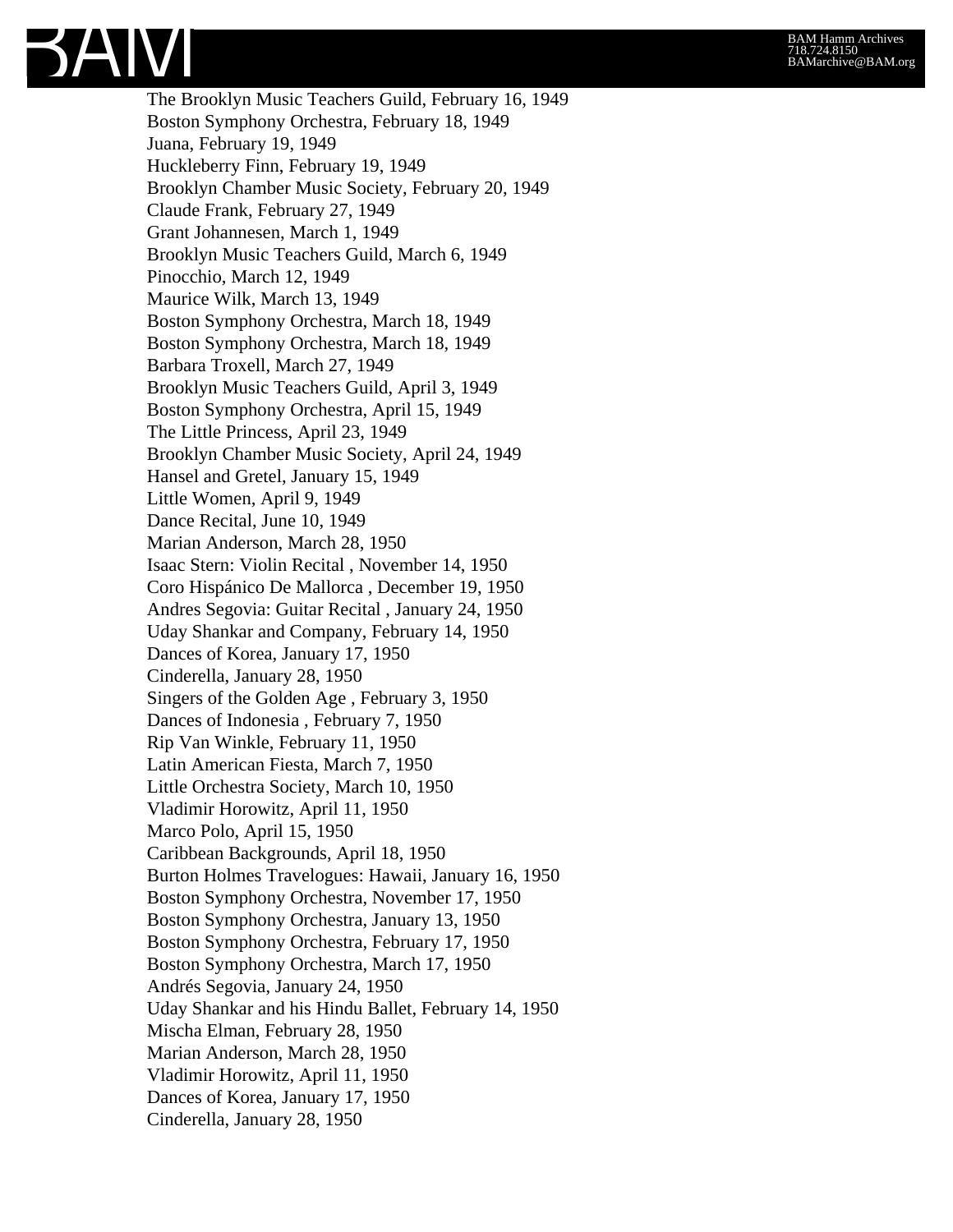Dances of Indonesia, February 7, 1950 Rip Van Winkle, February 11, 1950 Latin American Fiesta, March 7, 1950 Little Orchestra Society, March 10, 1950 Marco Polo, April 15, 1950 Caribbean Backgrounds, April 18, 1950 Little Orchestra Society, January 6, 1950 Brooklyn Music Teachers Guild, January 8, 1950 Lilian Kallir, January 10, 1950 Boston Symphony Orchestra, January 13, 1950 Little Orchestra Society, January 14, 1950 Sidney Harth, January 15, 1950 Mary Hutchinson, January 28, 1950 Barbara Denenholz, January 29, 1950 Little Orchestra Society, February 4, 1950 Brooklyn Music Teachers Guild, February 5, 1950 Little Orchestra Society, February 10, 1950 Boston Symphony Orchestra, February 17, 1950 Boston Symphony Orchestra, February 17, 1950 Brooklyn Chamber Music Society, February 19, 1950 Little Orchestra Society, February 25, 1950 Beatrice Krebs, February 26, 1950 The Nuremberg Stove, March 4, 1950 Brooklyn Music Teachers Guild, March 5, 1950 Anne De Ramus, March 12, 1950 Alexander Brailowsky, March 14, 1950 Boston Symphony Orchestra, March 17, 1950 Little Orchestra Society, March 18, 1950 The Secret Garden, March 25, 1950 Carlo Ferro, March 26, 1950 Rose Suzanne Der Derian, April 16, 1950 Brooklyn Chamber Music Society, April 30, 1950 Burton Holmes, January 16, 1950 Burton Holmes, January 23, 1950 Singers of the Golden Age, February 3, 1950 Burton Holmes, January 30, 1950 Burton Holmes, February 6, 1950 Singers of the Golden Age, March 24, 1950 Singers of the Golden Age, April 21, 1950 Wanda Landowska, October 31, 1950 Bidú Sayão, November 28, 1950 Angna Enters, December 12, 1950 Opening of the Season, October 18, 1950 Rip Van Winkle, October 28, 1950 Brooklyn Chamber Music Society, October 22, 1950 George L. Goodman, October 29, 1950 Brooklyn Music Teachers Guild, November 5, 1950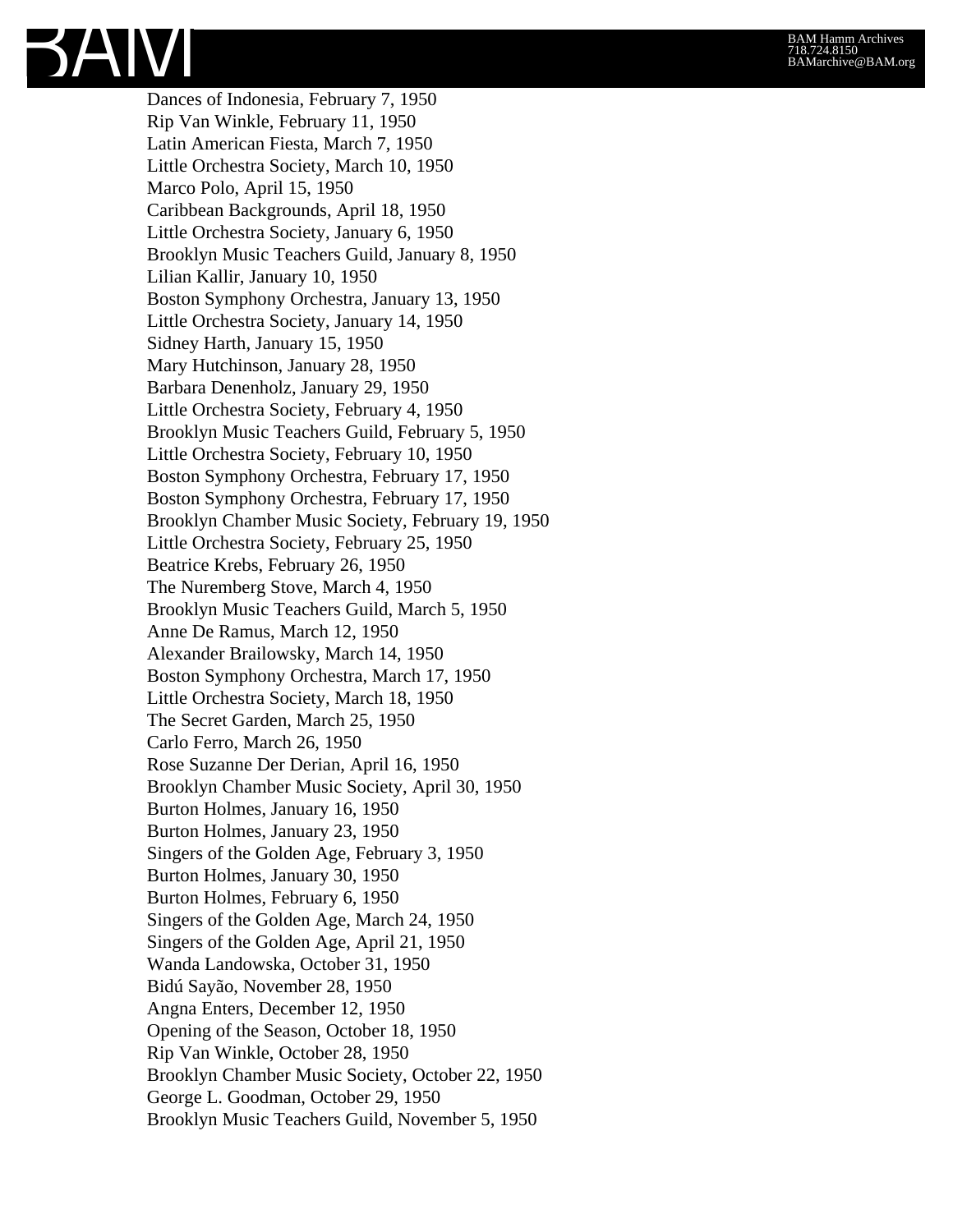Pinocchio, November 11, 1950 Fun With Music, November 18, 1950 Virginia Davis, November 25, 1950 Morton Estrin, November 26, 1950 Beauty and the Beast, December 2, 1950 The Fern Sherman Opera Group, December 3, 1950 Boston Symphony Orchestra, December 8, 1950 Boston Symphony Orchestra, December 8, 1950 Fun with Music, December 9, 1950 Saramae Endich, December 10, 1950 Brooklyn Chamber Music Society, December 17, 1950 Anita Lipp, November 8, 1950 Boston Symphony Orchestra, November 10, 1950 [Letter from Oliver Wolcott to Boston Symphony Orchestra subscribers], October 18, 1950 First Drama Quartette: Don Juan in Hell, October 25, 1951 First Drama Quartette: Don Juan in Hell, October 25, 1951 A Chinese New Year, October 31, 1951 Masque & Lyre Light Opera Company: Trial by Jury/H.M.S. Pinafore, November 11, 1951 The Sorcerer, November 25, 1951 Euzkadi!, November 27, 1951 Iolanthe or The Peer and the Peri, December 9, 1951 The Mikado, October 28, 1951 Pearl Primus and Company, February 13, 1951 Boston Symphony Orchestra, November 16, 1951 Boston Symphony Orchestra, December 7, 1951 Victoria de los Ángeles, October 30, 1951 Joseph Szigeti, November 13, 1951 Rudolf Serkin, December 11, 1951 Opening of the Season, October 22, 1951 Lenore Taylor, November 4, 1951 Brooklyn Music Teachers Guild, November 11, 1951 Boston Symphony Orchestra, November 16, 1951 Fun with Music, November 17, 1951 Douglas Nordli, November 18, 1951 The Kroll Quartet, November 20, 1951 Lee Cass, December 2, 1951 Boston Symphony Orchestra, December 7, 1951 Brooklyn Music Teachers Guild, December 9, 1951 Fun with Music, December 15, 1951 Brooklyn Chamber Music Society, December 16, 1951 Chamber Music Associates, December 18, 1951 Singers of the Golden Age, November 9, 1951 Famous Singers of France: Lecture, December 14, 1951 Iva Kitchell, March 6, 1951 Artur Rubinstein, April 10, 1951 Brooklyn Choral League, January 5, 1951 The King of the Golden River, January 6, 1951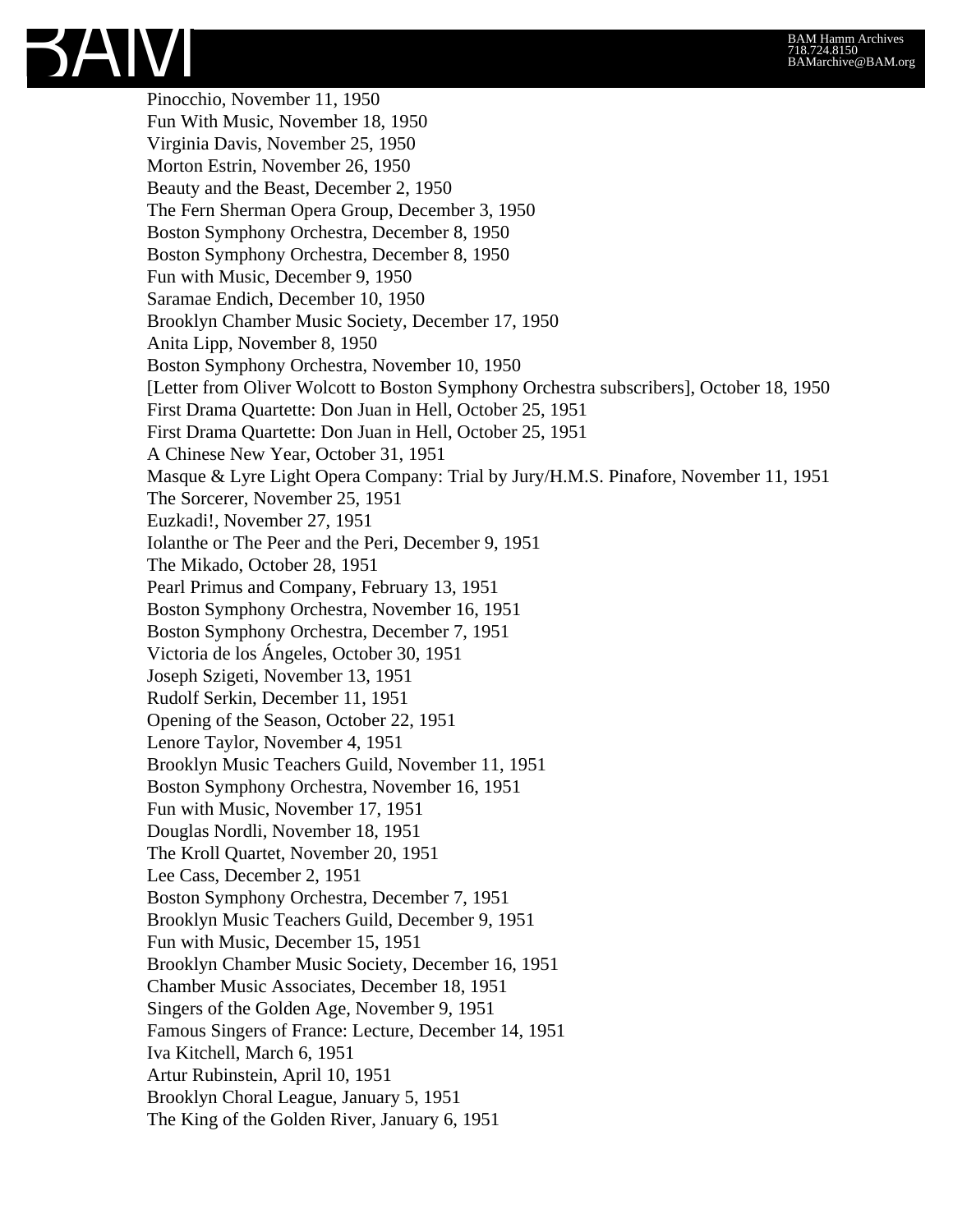David Wells, January 7, 1951 Zino Francescatti, January 9, 1951 Boston Symphony Orchestra, January 19, 1951 Boston Symphony Orchestra, February 16, 1951 Fun with Music, January 20, 1951 Doris Pines, January 21, 1951 Tom Sawyer, January 27, 1951 Brooklyn Music Teachers Guild, January 28, 1951 Gina Volpe, February 4, 1951 Simon Barere, February 6, 1951 The Rebellious Prince, February 10, 1951 Brooklyn Chamber Music Society, February 11, 1951 Boston Symphony Orchestra, February 16, 1951 Boston Symphony Orchesta, February 16, 1951 Gilda Mühlbauer, February 18, 1951 Suzanne der Derian and Sidney Harth, February 20, 1951 Fun with Music, February 24, 1951 Brooklyn Music Teachers Guild, February 25, 1951 The Demi-Tasse Players, March 3, 1951 Gerson Yessin, March 4, 1951 Boston Symphony Orchestra, March 16, 1951 Boston Symphony Orchestra, March 16, 1951 Rebecca of Sunnybrook Farm, March 17, 1951 De Paur Infantry Chorus, March 27, 1951 Hans Brinker, March 31, 1951 Angelene Collins, April 1, 1951 Dorothy Minty, Joseph Wolman, and Signe Sandstorm, April 6, 1951 Fun with Music, April 7, 1951 Dances of Hawaii, Tahiti, and Samoa, April 7, 1951 Brooklyn Music Teachers Guild, April 8, 1951 Old King Cole, April 14, 1951 Brooklyn Chamber Music Society, April 15, 1951 New York University Glee Club, April 24, 1951 Brooklyn Community Symphony Orchestra, April 28, 1951 Burton Holmes Travelogues: Bermuda-Nassau-Jamaica, January 8, 1951 Burton Holmes Travelogues: South Africa, January 15, 1951 Burton Holmes Travelogues: Northern Italy, January 22, 1951 Burton Holmes Travelogues: Thru the Eastern Congo, January 29, 1951 Burton Holmes Travelogues: Bonnie Scotland, February 5, 1951 Marian Anderson, January 15, 1952 The Magic Flute, December 26, 1952 The Glass Menagerie, October 28, 1952 Vladimir Horowitz, November 11, 1952 Jan Peerce, November 25, 1952 Elsa Lanchester Show, November 28, 1952 John Brown's Body, December 20, 1952 Candida, December 2, 1952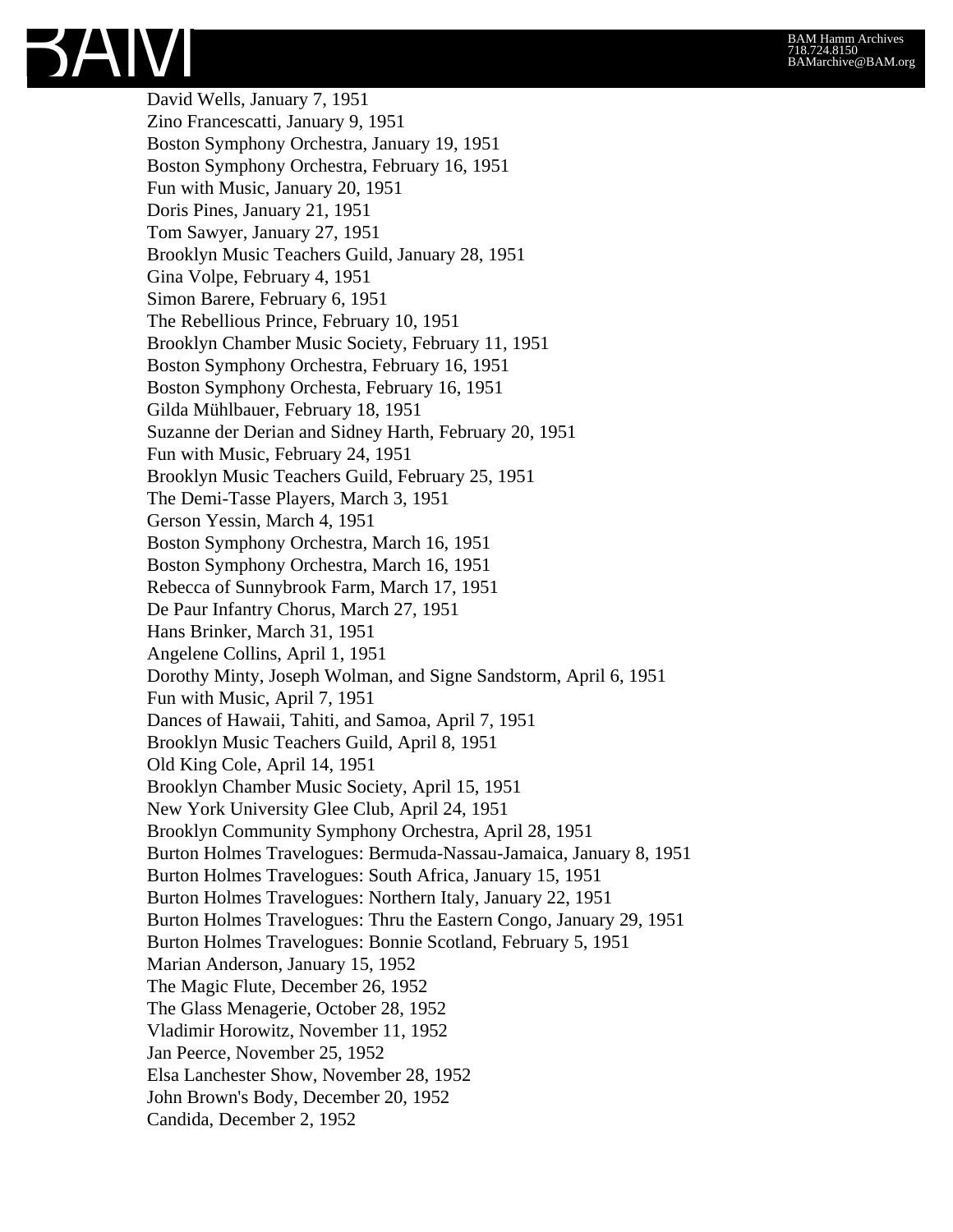Hansel and Gretel, December 27, 1952 Bastien and Bastienne/Eine Kleine Nachtmusik/The Dying Swan/Concert at Schoenbrunn, December 27, 1952 Shankar and His Hindu Ballet, January 8, 1952 Richard Tucker, February 5, 1952 Theater for Dance, April 22, 1952 The Pirates of Penzance, April 29, 1952 Boston Symphony Orchestra, November 14, 1952 Boston Symphony Orchestra, December 5, 1952 Boston Symphony Orchestra, January 18, 1952 Boston Symphony Orchestra, February 15, 1952 Boston Symphony Orchestra, March 14, 1952 Opening of the Season, October 22, 1952 Brooklyn Chamber Music Society, October 26, 1952 Donald Blackey, November 2, 1952 Boston Symphony Orchestra, November 15, 1952 Margaret Pardee, November 16, 1952 Kroll Quartet, November 19, 1952 Carolyn Elder, November 30, 1952 Boston Symphony Orchestra, December 5, 1952 Fun with Music, December 6, 1952 Brooklyn Chamber Music Society, December 7, 1952 Erica Morini, December 9, 1952 Brooklyn Community Symphony Orchestra, December 13, 1952 Margaret Wilson, December 14, 1952 Chamber Music Associates, December 17, 1952 Singers of the Golden Age, November 7, 1952 Singers of the Golden Age, December 19, 1952 Ruddigore, March 25, 1952 Dorothy Happel, January 6, 1952 Brooklyn Music Teachers Guild, January 13, 1952 Boston Symphony Orchestra, January 18, 1952 Fun with Music , January 26, 1952 New Music String Quartet, January 29, 1952 Una Hadley, February 3, 1952 Brooklyn Chamber Music Society, February 10, 1952 Brooklyn Music Teachers Guild, February 10, 1952 Boston Symphony Orchestra, February 15, 1952 David Wells, February 19, 1952 Fun with Music, February 23, 1952 Chamber Music Associates, February 26, 1952 Sylvia Rosenberg, March 2, 1952 Nathan Milstein, March 4, 1952 Brooklyn Music Teachers Guild, March 9, 1952 Boston Symphony Orchestra , March 14, 1952 Armand Basile, March 16, 1952 Alexander Brailowsky, March 18, 1952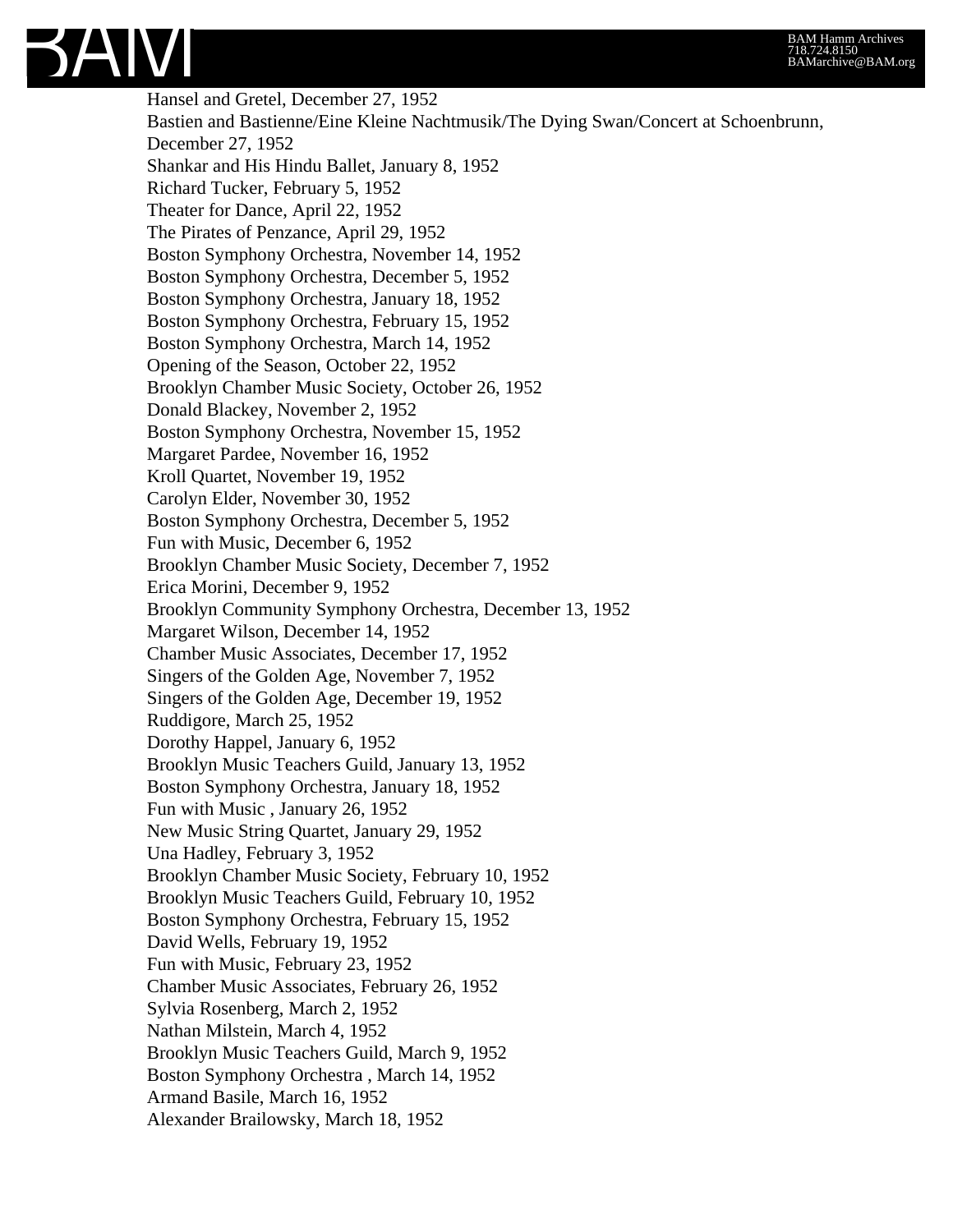The Kroll Quartet, March 25, 1952 Fun with Music, March 29, 1952 Eva C. Bober, March 30, 1952 Virtuosi di Roma, April 1, 1952 Princess Ida, April 15, 1952 Brooklyn Community Symphony Orchestra, April 23, 1952 Brooklyn Chamber Music Society, April 27, 1952 Burton Holmes Travelogues: London and England, January 7, 1952 Burton Holmes Travelogues: Australia, January 14, 1952 Burton Holmes Travelogues: The Four Seasons in New England, January 21, 1952 Singers of the Golden Age, January 25, 1952 Burton Holmes Travelogues: Around South America, January 28, 1952 Singers of the Golden Age, February 29, 1952 Singers of the Golden Age, March 28, 1952 Singers of the Golden Age, April 25, 1952 Calypso Carousel, November 4, 1953 Legends of Cambodia, December 2, 1953 The American Savoyards, October 15 – 17, 1953 A Night at Turnabout, November 7, 1953 Shades Before Mars, November 11, 1953 Slavenska-Franklin Ballet with Danilova, November 26 – 27, 1953 Blithe Spirit, December 1, 1953 De Paur Infantry Chorus, December 12, 1953 Salzburg Marionette Theater, December 25 – 26, 1953 Artur Rubinstein, March 10, 1953 Isaac Stern, January 27, 1953 Three One-Act Plays, January 6, 1953 Mr. Pim Passes By, February 3, 1953 Pygmalion, March 3, 1953 Boston Symphony Orchestra, December 4, 1953 Boston Symphony Orchestra, January 16, 1953 Boston Symphony Orchestra, February 13, 1953 Roberta Peters: Coloratura Soprano Concert, November 24, 1953 Opening of the Season, October 21, 1953 Joseph Wolman: Pianist, November 5, 1953 Alexander Brailowsky, November 10, 1953 Brooklyn Chamber Music Society, November 12, 1953 Juilliard String Quartet, November 18, 1953 Fun with Music, November 21, 1953 Hilde Somer: Pianist, December 3, 1953 Boston Symphony Orchestra, December 4, 1953 Virtuosi di Roma, December 8, 1953 Jean Erdman and Dance Company, December 9, 1953 The New Music Quartet, December 16, 1953 Fun with Music, December 19, 1953 Stephen Fassett: Lecture, November 13, 1953 Stephen Fassett: Lecture, December 18, 1953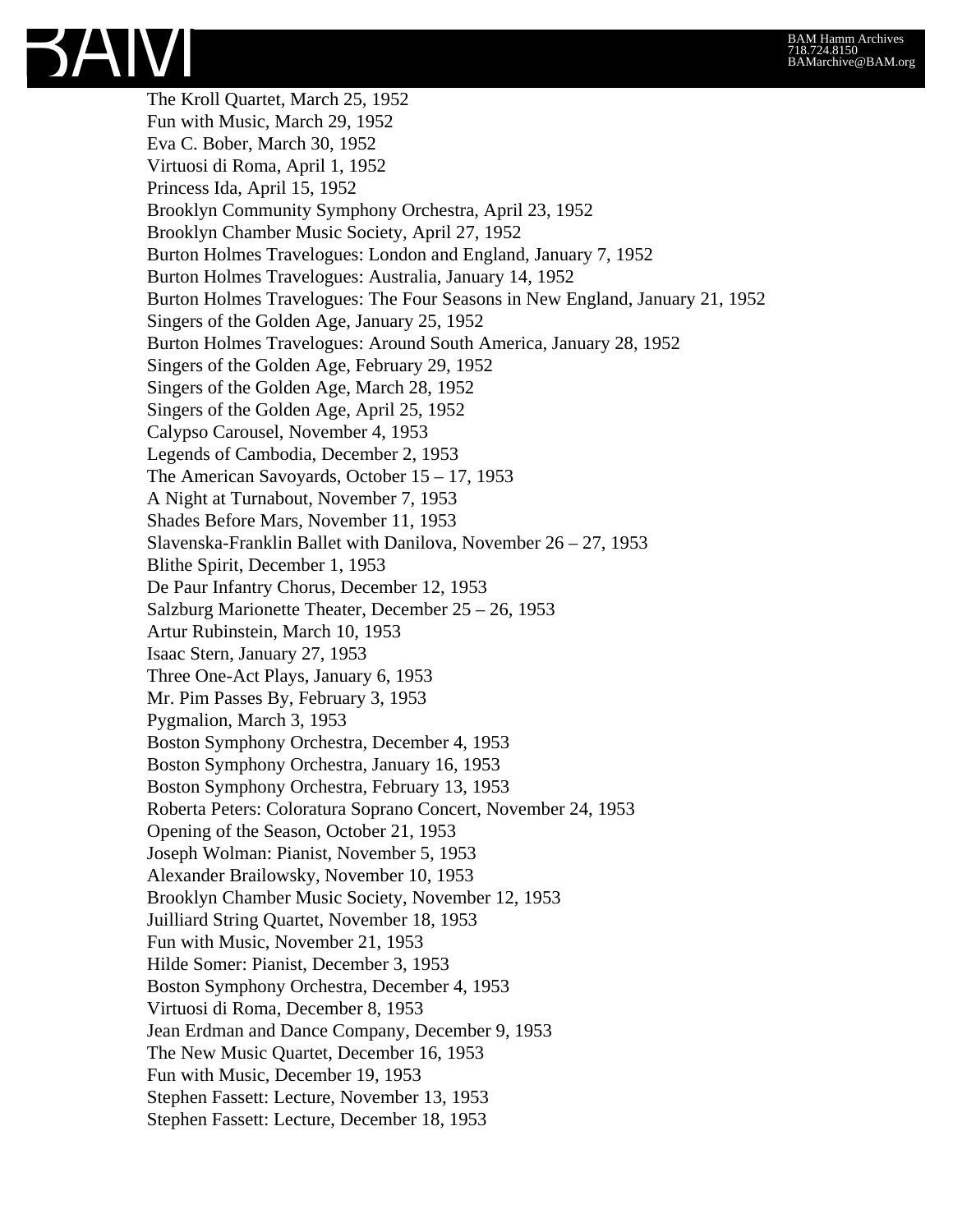Esther Fernandez, March 22, 1953 Fiesta in Haiti: Jean Léon Destiné and Company, March 24, 1953 Juilliard String Quartet, March 25, 1953 Fun with Music, April 11, 1953 Margaret Thuenemann: Contralto Concert, April 12, 1953 Brooklyn Chamber Music Society, April 26, 1953 Chamber Music Associates, April 27, 1953 Brooklyn Community Symphony Orchestra, April 28, 1953 Stephen Fassett: Lecture, March 27, 1953 Stephen Fassett: Lecture, April 24, 1953 Lucille Field Soprano, January 4, 1953 Helen Traubel, February 24, 1953 Lucille Field, January 4, 1953 Fun with Music, January 10, 1953 Brooklyn Music Teachers Guild, January 11, 1953 Società Corelli, January 13, 1953 Boston Symphony Orchestra, January 16, 1953 Sylvia Rosenberg, January 18, 1953 Chamber Music Associates, January 28, 1953 Louis Kohnop, February 1, 1953 Fun With Music, February 7, 1953 Brooklyn Music Teachers Guild, February 8, 1953 Armand Basile, February 10, 1953 Boston Symphony Orchestra, February 13, 1953 Nancy Circillo, February 15, 1953 Chamber Music Associates, February 25, 1953 Brooklyn Chamber Music Society, March 1, 1953 Fun with Music, March 7, 1953 Lawrence Avery, March 8, 1953 Boston Symphony Orchestra, March 13, 1953 Boston Symphony Orchestra, March 13, 1953 Brooklyn Music Teachers Guild, March 15, 1953 Burton Holmes Travelogues: The Mediterranean, January 5, 1953 Burton Holmes Travelogues: Story of the Travelogue and Wonders of New Zealand, January 12, 1953 Burton Holmes Travelogues: Germany, January 19, 1953 Singers of the Golden Age, February 6, 1953 Marian Anderson, March 9, 1954 Ana Maria, January 30, 1954 American Chamber Opera Society: Otello , November 20, 1954 Snow White and the Seven Dwarfs, October 9, 1954 Fledermaus, October 9, 1954 The Mikado, October 11 – 16, 1954 The Pirates of Penzance, October 12 – 16, 1954 H.M.S. Pinafore, October 12 – 15, 1954 Patience , October 13, 1954 Priyagopal: Natta Jagoi of Manipur, November 3, 1954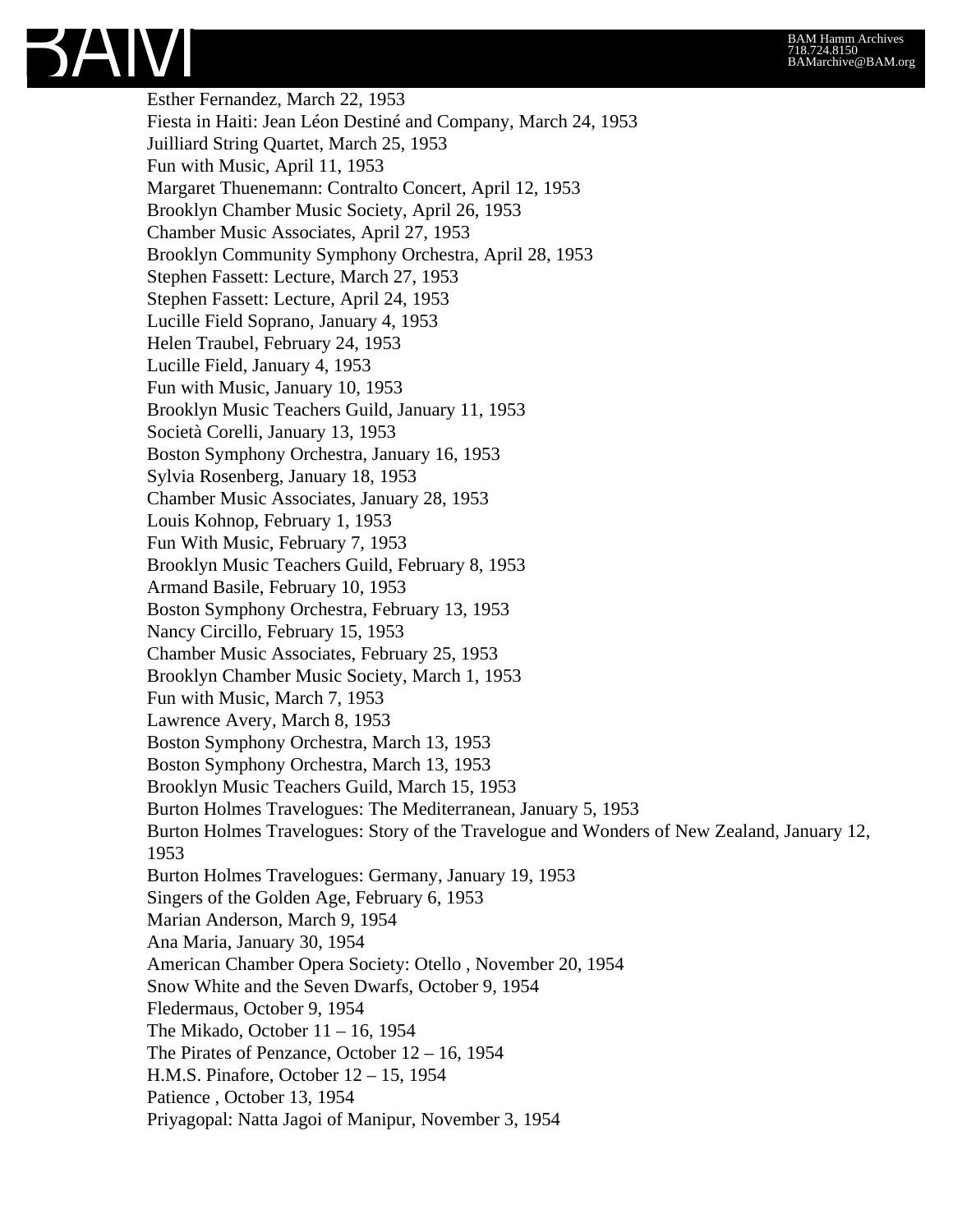Sybil Shearer, November 10, 1954 The Devil and Daniel Webster/You Can Dream, Inc., November 30, 1954 Caribbiana , December 1, 1954 Arthur Ferrante and Louis Teicher, December 7, 1954 Ballet Theatre, January 1, 1954 Jascha Heifetz: Violin Recital , February 9, 1954 Agnes de Mille Dance Theatre, March 23, 1954 Iva Kitchell, April 3, 1954 Merce Cunningham and Dance Company, April 10, 1954 Dances of India and Japan, March 10, 1954 Panegyris, January 12, 1954 Carola Goya and Matteo, January 13, 1954 Liliom, February 2, 1954 Israeli and Chassidic Dances and Songs, February 10, 1954 Euzkadi, February 18, 1954 Josef Marais and Miranda, February 20, 1954 Katherine Litz and Company, March 17, 1954 Laburnum Grove, March 30, 1954 Curtiss James and Company, April 7, 1954 John Butler Dance Theatre, April 21, 1954 The World in Fact and Fancy, April 28, 1954 Donald McKayle and Company, February 17, 1954 Boston Symphony Orchestra, November 19, 1954 Boston Symphony Orchestra, December 10, 1954 Boston Symphony Orchestra, January 15, 1954 Boston Symphony Orchestra, February 12, 1954 Boston Symphony Orchestra, March 12, 1954 Boston Symphony Orchestra, April 9, 1954 Jan Peerce: Concert, November 23, 1954 Merce Cunningham, December 8, 1954 Juilliard String Quartet, November 17, 1954 Opening of the Season, October 20, 1954 Brooklyn Chamber Music Society, October 21, 1954 Guiomar Novaes, November 9, 1954 Fun with Music, November 13, 1954 Boston Symphony Orchestra, November 19, 1954 Boston Symphony Orchestra, December 10, 1954 The New York Woodwind Quintet, December 15, 1954 Brooklyn Chamber Music Society, December 16, 1954 Ana Maria's Spanish Ballet, January 30, 1954 Brooklyn Chamber Music Society, January 7, 1954 Mieczyslaw Horszowski, January 7, 1954 Les Compagnons de la Chanson, January 9, 1954 Boston Symphony Orchestra, January 15, 1954 Louis M. Kohnop, January 26, 1954 The Academy Trio, January 27, 1954 Vera Franceschi, February 4, 1954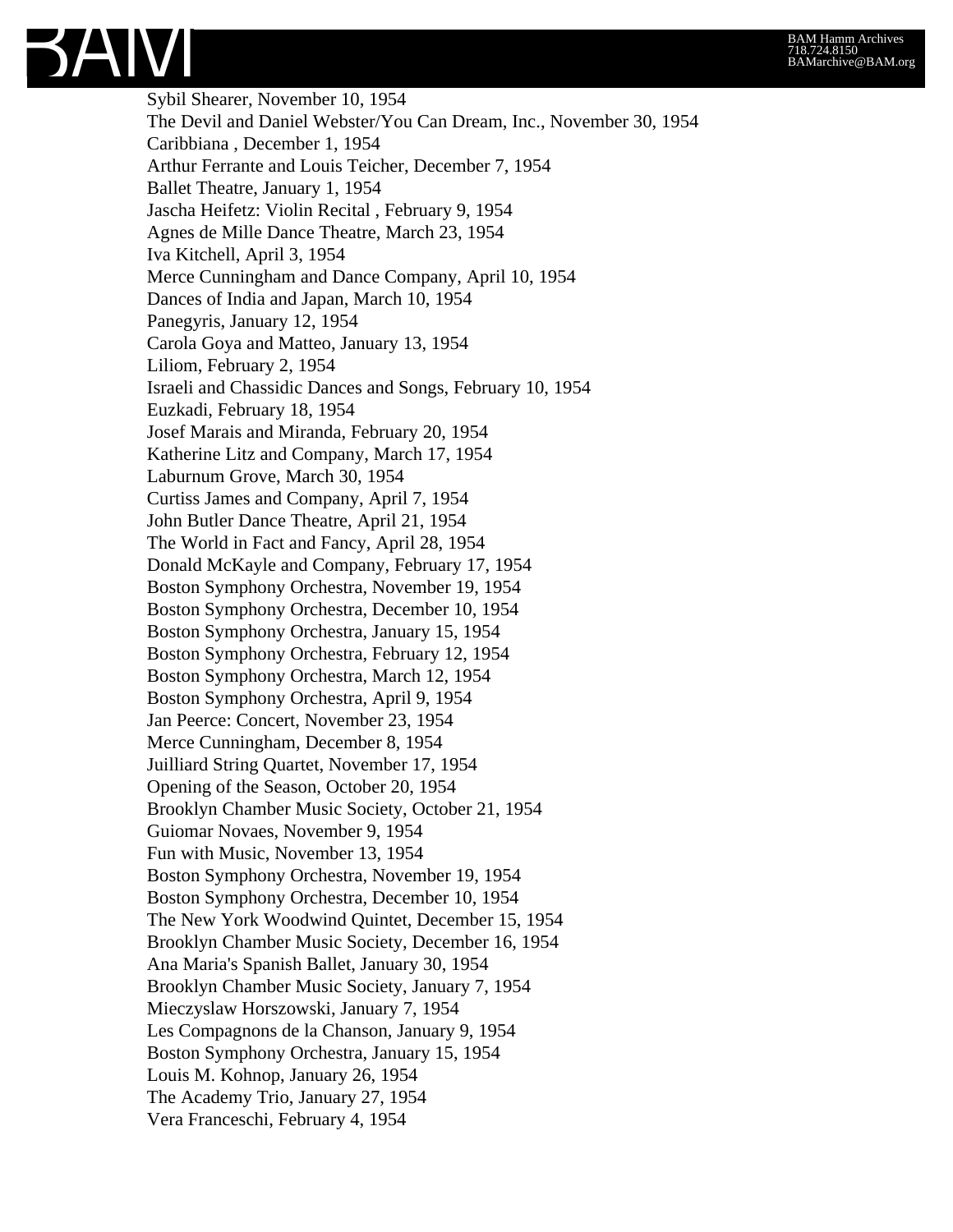Brooklyn Chamber Music Society, February 11, 1954 Boston Symphony Orchestra, February 12, 1954 Fun with Music, February 20, 1954 Gina Bachauer, February 23, 1954 Juilliard String Quartet, February 24, 1954 Maxim Schapiro, March 4, 1954 Iris Mabry and Ralph Gilbert, March 5, 1954 Boston Symphony Orchestra, March 12, 1954 Brooklyn Chamber Music Society, March 18, 1954 The New Music Quartet, March 24, 1954 Rochester Philharmonic Orchestra/Rutgers University Chorus, March 27, 1954 Jack and the Beanstalk, March 27, 1954 Miklos Schwalb, April 1, 1954 Boston Symphony Orchestra, April 9, 1954 Chamber Music Associates, April 28, 1954 Burton Holmes Travelogues: Mexico, January 4, 1954 Burton Holmes Travelogues: Vienna and Austria, January 8, 1954 Burton Holmes Travelogues: Colorado to the Grand Canyon, January 18, 1954 Burton Holmes Travelogues: Exotic Ceylon, January 25, 1954 Stephen Fassett: Lecture, January 29, 1954 Burton Holmes Travelogues: Festive Italy, February 1, 1954 Stephen Fassett: Lecture, February 26, 1954 Stephen Fassett: Lecture, March 26, 1954 La Sonnambula, January 22, 1955 Dance Theater - Berlin, December 21, 1955 José Greco , January 25, 1955 Yma Sumac, February 3, 1955 Genevieve Hageman's School of Dancing, June 17, 1955 Vienna Choir Boys , January 11, 1955 National Ballet of Canada, March 25 – 26, 1955 Shirley Broughton and Company/Bill Hooks Dance Company, March 29, 1955 Inesita: Dances of Spain, January 12, 1955 José Greco, January 15, 1955 Bell, Book and Candle, February 1, 1955 The American Mime Theatre, February 9, 1955 London's Festival Ballet, February 18, 1955 Ballets Espagnols, March 1, 1955 Huapala, March 9, 1955 The John Butler Dance Theater, March 16, 1955 The Coronation, March 19, 1955 Artur Rubinstein, April 12, 1955 A World of Dancing, April 13, 1955 Lovers, Villains and Fools, April 16, 1955 Vicente Escudero, April 23, 1955 Merle Marsicano and Mary Anthony and Company , February 16, 1955 Boston Symphony Orchestra, December 9, 1955 Boston Symphony Orchestra, November 18, 1955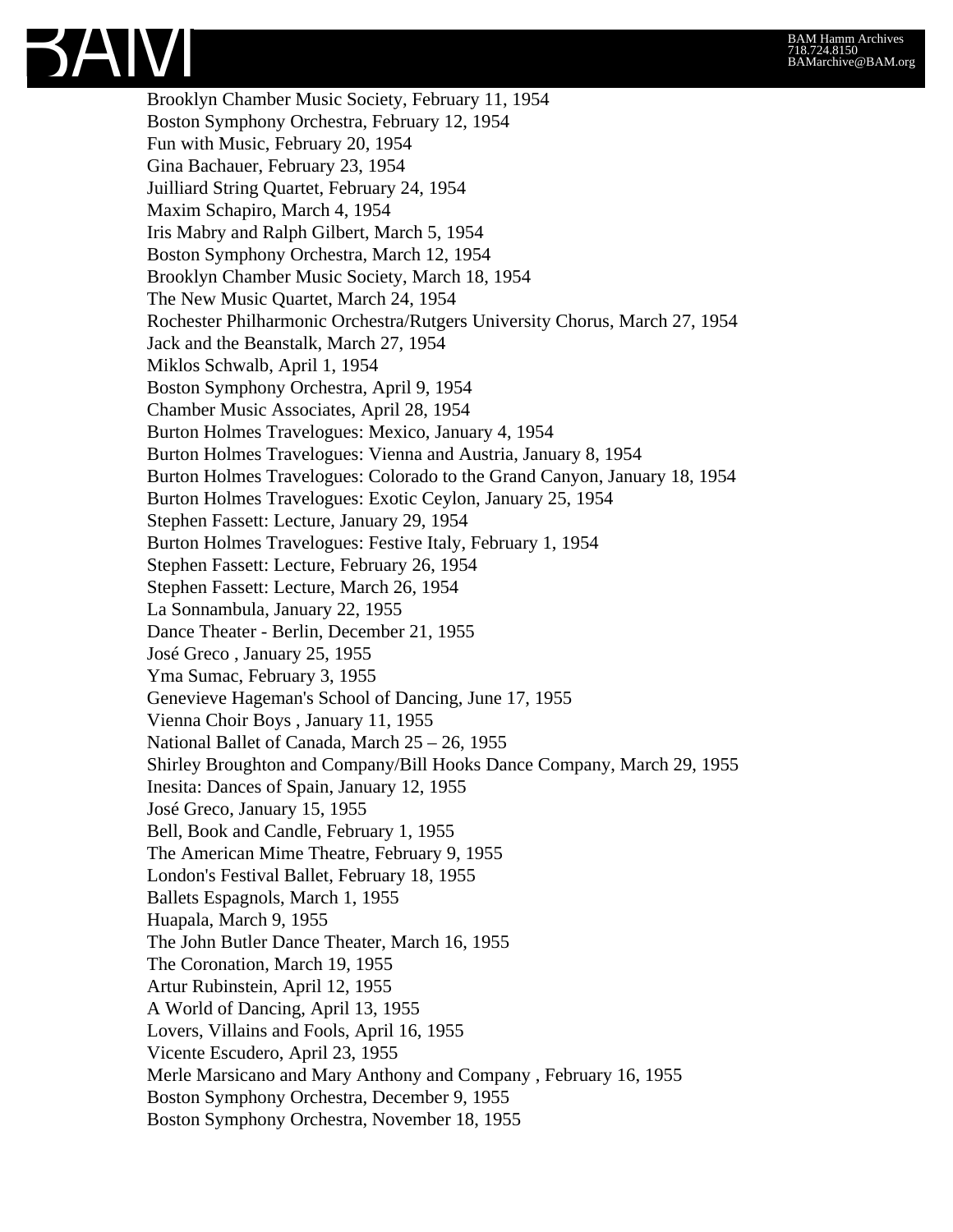Boston Symphony Orchestra, January 14, 1955 Boston Symphony Orchestra, February 11, 1955 Boston Symphony Orchestra, March 11, 1955 Brooklyn Chamber Music Society, February 3, 1955 Erica Morini, February 8, 1955 Boston Symphony Orchestra, February 11, 1955 American Opera Society, February 12, 1955 The Academy Trio, February 23, 1955 Boston Symphony Orchestra, March 11, 1955 Adele Addison, March 15, 1955 New Music Quartet, March 23, 1955 Brooklyn Chamber Music Society, March 24, 1955 Licia Albanese, March 29, 1955 Végh String Quartet, April 20, 1955 Végh String Quartet, April 21, 1955 Végh String Quartet, April 22, 1955 Végh String Quartet, April 25, 1955 Végh String Quartet, April 26, 1955 Végh String Quartet, April 27, 1955 Chamber Music Associates, April 29, 1955 Brooklyn Philharmonia, May 3, 1955 Gloria Rey Dance Studio, June 18, 1955 National Ballet of Canada, March 25, 1955 Leonard Warren, January 25, 1955 Three for Tonight, January 21, 1955 Boston Symphony Orchestra, January 14, 1955 Fun with Music, January 22, 1955 La Sonnambula, January 22, 1955 The Phoenix Quartet, January 26, 1955 Burton Holmes Travelogues: Cairo to Baghdad, January 3, 1955 Burton Holmes Travelogues: Switzerland, January 10, 1955 Burton Holmes Travelogues: The Grand Tour, January 17, 1955 Burton Holmes Travelogues: California, January 31, 1955 London's Festival Ballet, February 19, 1955 London's Festival Ballet, February 19, 1955 Royal Danish Ballet, October 28, 1956 Angna Enters , November 9, 1956 The Best of Steinbeck, December 8, 1956 La Bohème, October 13, 1956 The Yugoslav State Company: Slavonic Rhapsody, October 12, 1956 Lycette Darsonval, October 16, 1956 The Fujiwara Opera Company of Japan: Madame Butterfly/The Mikado, October 20, 1956 May O'Donnell and Company, November 23, 1956 Rigoletto, November 10, 1956 The Carabinieri Band of Rome, November 20 – 21, 1956 Bhaskar and Company with Sasha, November 27, 1956 Sophie Maslow and Company, December 1, 1956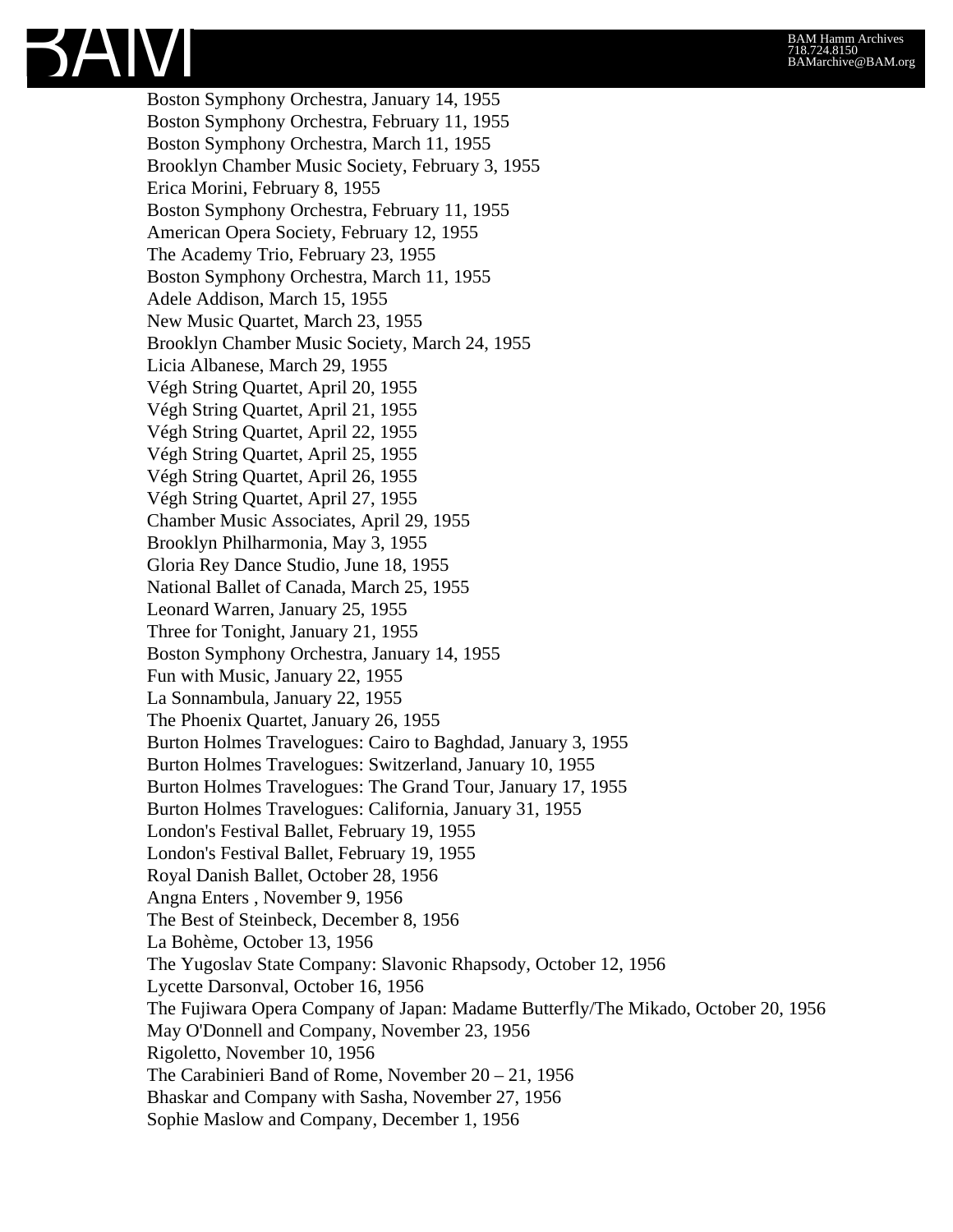Chicago Opera Ballet, December 16, 1956 Yugoslav National Folk Ballet: Tanec, April 11 – 12, 1956 May O'Donnell and Dance Company with Brooklyn Philharmonia, April 14, 1956 Jussi Björling, December 11, 1956 Boston Symphony Orchestra, January 13, 1956 Boston Symphony Orchestra, February 10, 1956 Boston Symphony Orchestra, March 23, 1956 La Traviata/La Boheme, September 29 – October 13, 1956 Rigoletto/Tosca, November 10 – 24, 1956 The Carabinieri Band of Rome, November 20, 1956 Carmen, October 27, 1956 Cesare Siepi, October 23, 1956 Brooklyn Chamber Music Society, October 25, 1956 Brooklyn Philharmonia, November 8, 1956 Boston Symphony Orchestra, November 16, 1956 Boston Symphony Orchestra, November 16, 1956 Boston Symphony Orchestra, November 16, 1956 Guilet String Quartet, December 13, 1956 Boston Symphony Orchestra, December 14, 1956 Boston Symphony Orchestra, December 14, 1956 Boston Symphony Orchestra, December 14, 1956 Nora Kovach and Istvan Rabovsky, December 15, 1956 Joseph Szigeti, March 6, 1956 Harry Belafonte: Sing Man Sing, April 21 – 29, 1956 Pearl Lang and Company, March 10, 1956 George London, March 20, 1956 Claremont String Quartet, March 21, 1956 Boston Symphony Orchestra, March 23, 1956 Brooklyn Chamber Music Society, April 5, 1956 Marian Anderson, February 19, 1957 Aida, September 28, 1957 Les Ballets Janine Charrat de France, October 13, 1957 Richard Tucker, October 22, 1957 Carmen Amaya featuring Sabicas, November 2 – 3, 1957 Victoria de los Ángeles, November 19, 1957 Merce Cunningham and Dance Company, November 30, 1957 Elisabeth Schwarzkopf, November 29, 1957 Carmen Amaya, January 5, 1957 Isaac Stern, January 15, 1957 José Greco and Company, February  $1 - 2$ , 1957 Anna Russell , February 23, 1957 Artur Rubinstein, March 12, 1957 National Ballet of Canada, March 30, 1957 Renata Tebaldi, April 9, 1957 Merce Cunningham, January 12, 1957 Madama Butterfly, January 12, 1957 To Yo Za: The Theatre of the Far East, January 22, 1957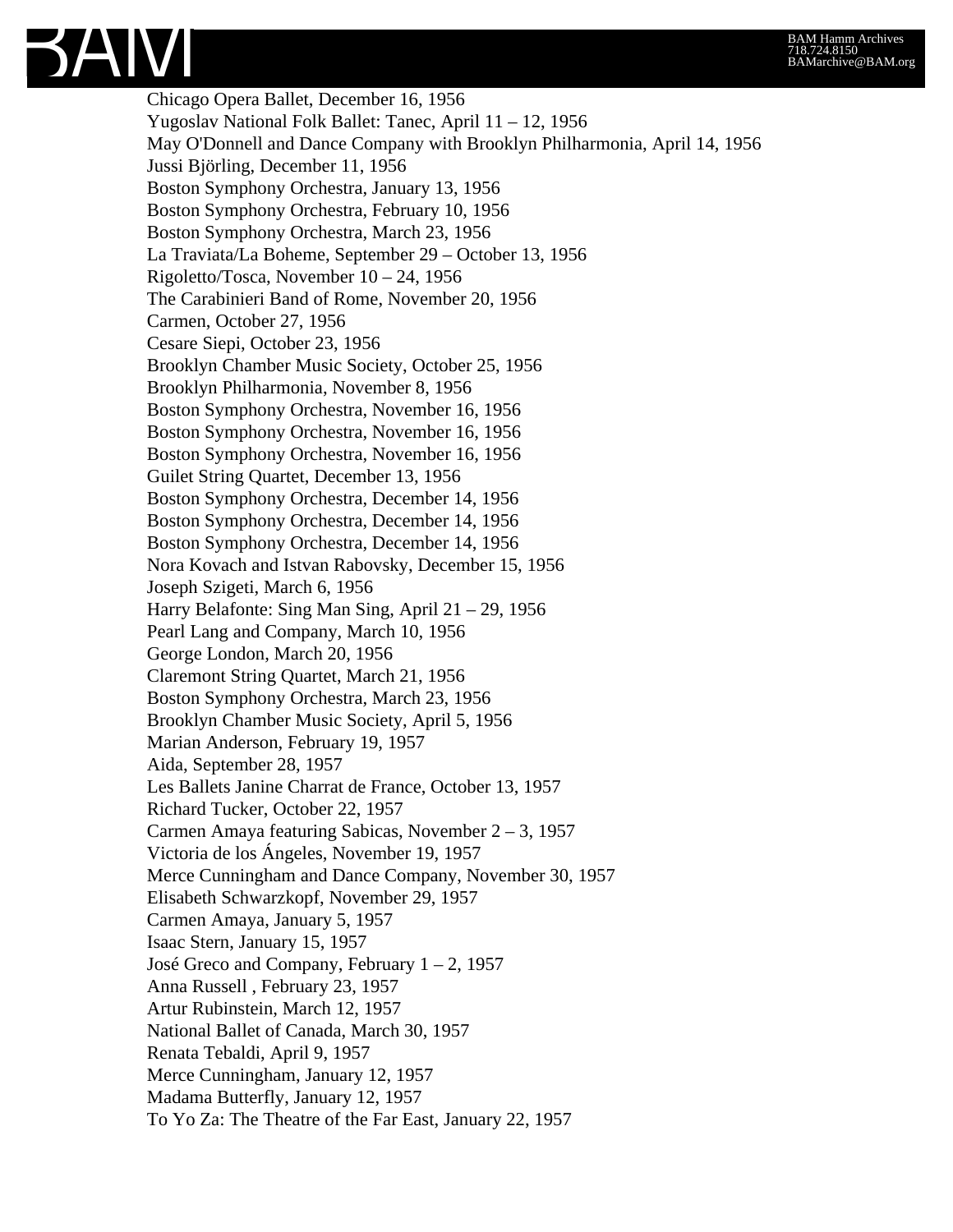

Jean Murai and Company: Around the World in Folk Song and Dance, February 26, 1957 Jean Erdman and Dance Company, March 23, 1957 Teresita La Tana and Company, March 26, 1957 Judith and Felix Fibich and Company: Jewish Epic in Dance and Song, April 23, 1957 La Traviata, February 16, 1957 Boston Symphony Orchestra, November 15, 1957 Boston Symphony Orchestra, December 13, 1957 L'Enfance du Christ, December 20, 1957 Chamber Music Associates, December 12, 1957 Chamber Music Associates, November 14, 1957 Boston Symphony Orchestra, November 15, 1957 Symphony Orchestra of the Florence Festival, December 11, 1957 Boston Symphony Orchestra, February 8, 1957 Boston Symphony Orchestra, February 8, 1957 Boston Symphony Orchestra, February 8, 1957 Boston Symphony Orchestra, February 8, 1957 Brooklyn Chamber Music Society, January 3, 1957 Boston Symphony Orchestra, January 11, 1957 Boston Symphony Orchestra, January 11, 1957 Boston Symphony Orchestra, January 11, 1957 Boston Symphony Orchestra, January 11, 1957 Chamber Music Associates, January 24, 1957 New York Woodwind Quintet, February 21, 1957 Brooklyn Chamber Music Society, March 7, 1957 Phoenix String Quartet, March 21, 1957 Boston Symphony Orchestra, March 22, 1957 Boston Symphony Orchestra, March 22, 1957 Boston Symphony Orchestra, March 22, 1957 Boston Symphony Orchestra, March 23, 1957 Brooklyn Chamber Music Society, April 4, 1957 Burton Holmes Travelogues: The Great Northwest, January 14, 1957 Burton Holmes Travelogues: Paris, January 21, 1957 Burton Holmes Travelogues: Ireland, January 28, 1957 Burton Holmes Travelogues: Alaska, February 4, 1957 Boston Symphony Orchestra, December 13, 1957 Brooklyn Philharmonia, December 14, 1957 The Conquest of Space, December 17, 1957 Piano for Young People, April 11, 1957 Chamber Music Associates, April 25, 1957 Ballet Russe de Monte Carlo, October 25, 1958 José Iturbi: Piano Recital, October 23, 1958 Jazz '59, October 31, 1958 Roger Williams, November 29, 1958 La Traviata , October 4, 1958 The United States Marine Band, September 27, 1958 Cavalleria Rusticana/Pagliacci, October 18, 1958 Maria Tipo, November 2, 1958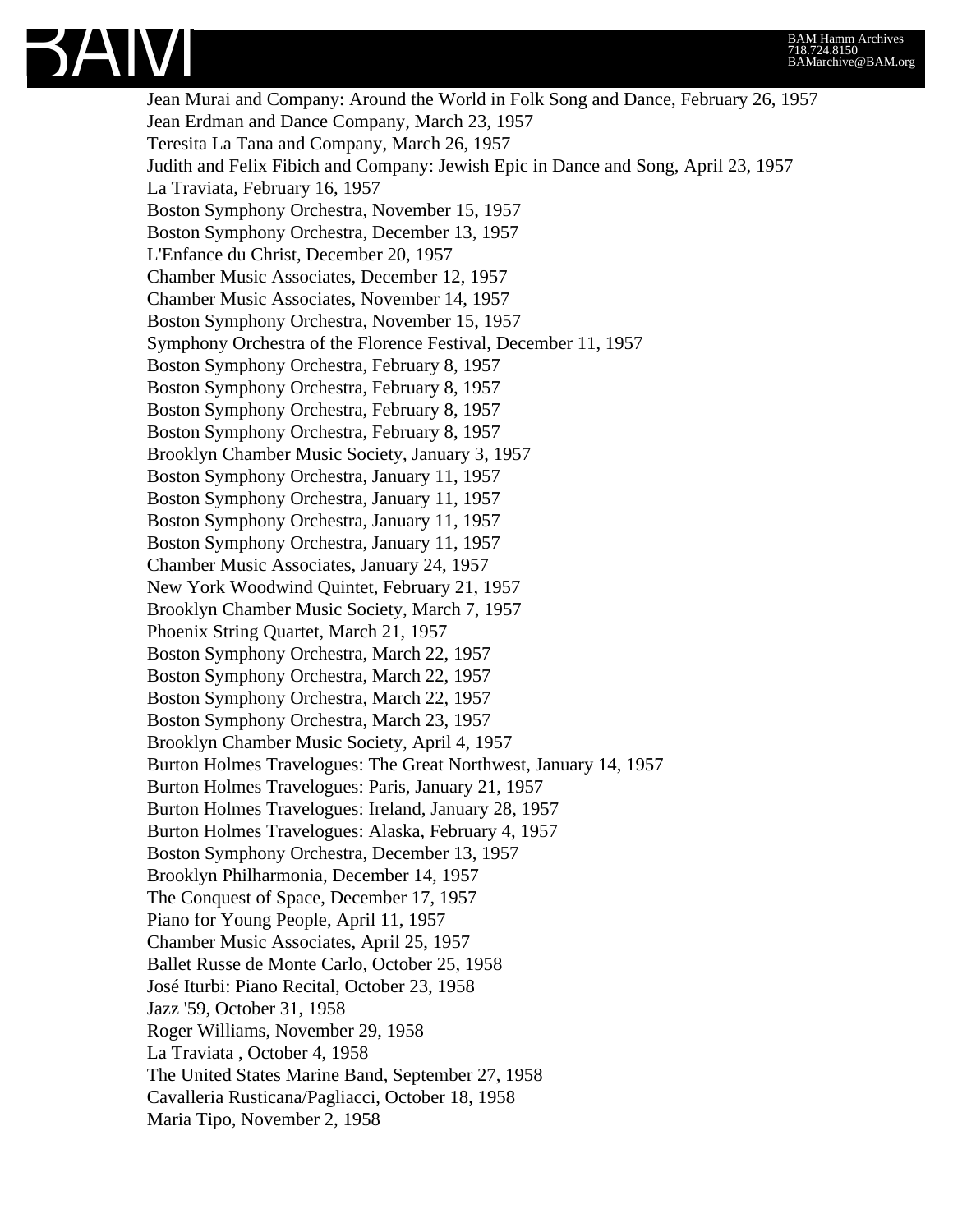Calypso Carousel, November 7, 1958 Ballet Espanol, November 15, 1958 Leonard Shure, November 16, 1958 The Crucible, November 22, 1958 Piero Weiss, November 30, 1958 Little Singers of Paris, December 6, 1958 David Tihmar Dance Theater, December 18, 1958 Melachrino and his Orchestra, December 13, 1958 José Greco and His Spanish Ballet , January 3 – 5, 1958 Emil Gilels: Piano Recital , January 16, 1958 Dance Drama Company, January 19, 1958 Andrés Segovia, January 29, 1958 Back To Methuselah, February 22, 1958 Iva Kitchell, March 22, 1958 Don Cossacks Chorus and Dancers, March 28, 1958 Robert Joffrey Theatre Ballet, March 30, 1958 Benno Moiseiwitsch, January 21, 1958 Mantovani, January 28, 1958 The Little Gaelic Singers , February 18, 1958 The Mary Anthony Dance Theatre, February 22, 1958 Leonid Kogan, February 26, 1958 Inbal Dance Theatre of Israel , March 1, 1958 Jennie Tourel , March 11, 1958 Nathan Milstein, April 15, 1958 The Phoenix Quartet, November 12, 1958 Chamber Music Associates, April 18, 1958 Morning Choral: Fortieth Season Winter Concert, December 16, 1958 Boston Symphony Orchestra, November 14, 1958 Boston Symphony Orchestra, December 12, 1958 Boston Symphony Orchestra, January 17, 1958 Boston Symphony Orchestra, February 14, 1958 Brooklyn Chamber Music Society, October 26, 1958 Boston Symphony Orchestra, November 14, 1958 Boston Symphony Orchestra, November 14, 1958 The Vienna Academy Chorus, December 9, 1958 Apollo Club, December 10, 1958 The Phoenix Quartet, December 10, 1958 Boston Symphony Orchestra, December 12, 1958 Brooklyn Philharmonia, February 8, 1958 Brooklyn Philharmonia, March 15, 1958 Boston Symphony Orchestra, January 17, 1958 Boston Symphony Orchestra, February 14, 1958 Boston Symphony Orchestra, March 21, 1958 Boston Symphony Orchestra, March 21, 1958 Brooklyn Chamber Music Society, May 1, 1958 Burton Holmes Travelogues: Holland and the Dutch, January 20, 1958 Brooklyn Philharmonia, December 6, 1958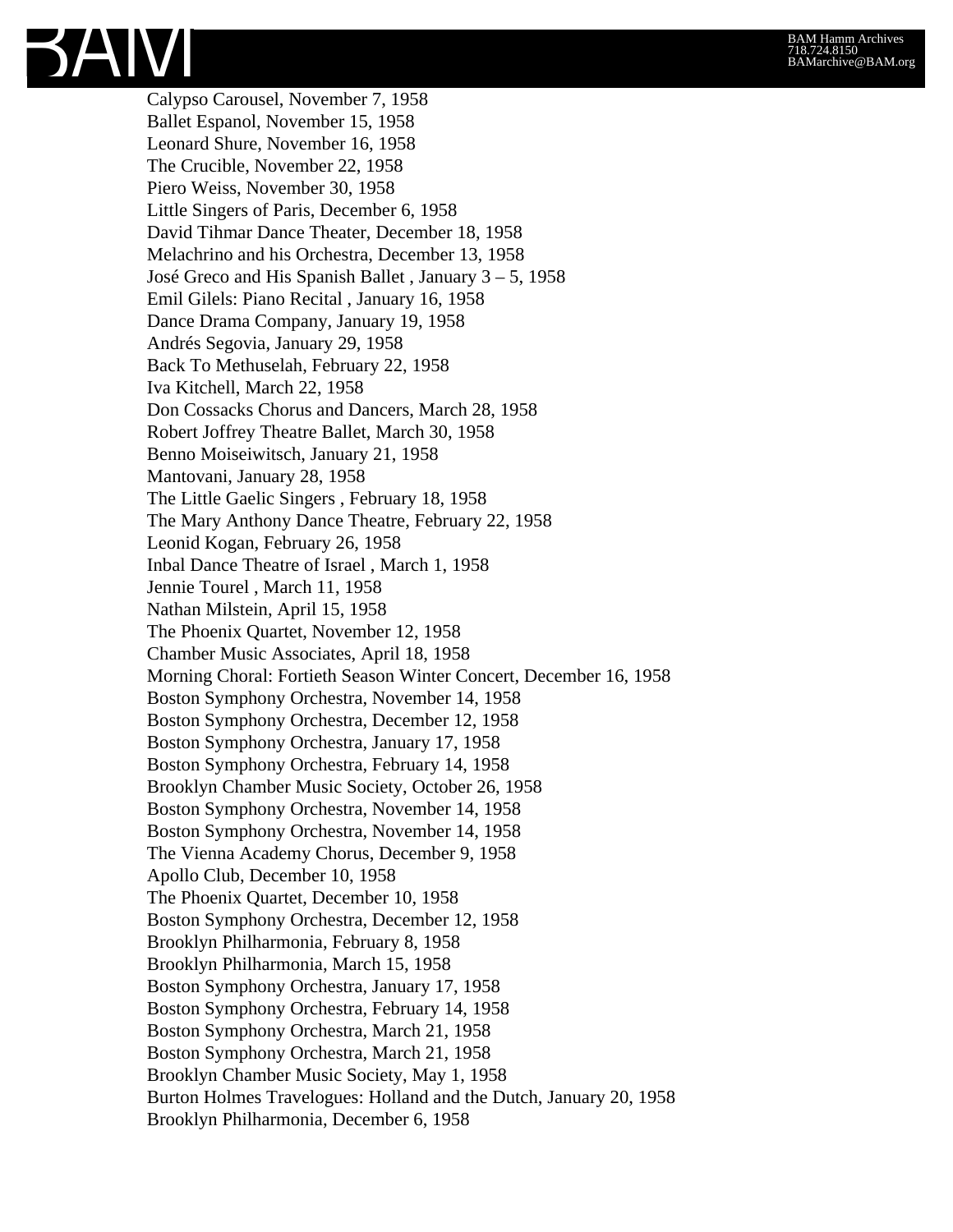Marian Anderson, April 21, 1959 La Forza Del Destino, September 26, 1959 The Mikado , October 5, 1959 Rigoletto, October 17, 1959 Tosca, October 23, 1959 Bell, Book and Candle, October 29, 1959 Joseph Szigeti, November 17, 1959 Gerard Kantarjian, November 22, 1959 Blue Denim, November 27, 1959 Glory in the Flower/Ways and Means, December 17, 1959 Hansel & Gretel, December 20, 1959 Russell Sherman, December 20, 1959 Shakespeare's England , May 22, 1959 Marais and Miranda, February 6, 1959 José Greco and his Spanish Ballet, January 10 – 11, 1959 Eugene List: Piano Recital, January 11, 1959 Light Up The Sky, January 9, 1959 Stanley Babin, January 25, 1959 Varel and Bailly, February 14, 1959 Stuttgart Chamber Orchestra, February 17, 1959 Carl Seemann, February 22, 1959 Myra Hess, March 3, 1959 Arthur Fielder and The Boston Pops Tour Orchestra, March 8, 1959 Brooklyn Civic Ballet, March 15, 1959 The Original Don Cossack Chorus and Dancers, March 20, 1959 Renata Tebaldi, March 24, 1959 Aida, April 4, 1959 Rigoletto, April 11, 1959 Victor Borge, April 18, 1959 La Boheme, April 17, 1959 Burton Holmes Travelogues: The New Magic of Mexico, January 5, 1959 Burton Holmes Travelogues: Israel—Land of the Bible, January 19, 1959 Burton Holmes Travelogues: Europe in Your Own Car, January 26, 1959 Burton Holmes Travelogues: Italy—Roundabout Rome, February 2, 1959 Burton Holmes Travelogues: Vienna and the Blue Danube, January 12, 1959 Centennial Gala Banquet, April 15, 1959 Boston Symphony Orchestra, December 18, 1959 The Corregidor, January 2, 1959 Brooklyn Philharmonia , January 17, 1959 Brooklyn Philharmonia, February 7, 1959 Brooklyn Philharmonia, March 7, 1959 Brooklyn Philharmonia: Youth Concert III, March 14, 1959 Iphigénie en Tauride, January 15, 1959 Brooklyn Chamber Music Society, January 11, 1959 Boston Symphony Orchestra, January 16, 1959 Boston Symphony Orchestra, January 16, 1959 String Orchestra of the Chamber Music Associates, January 21, 1959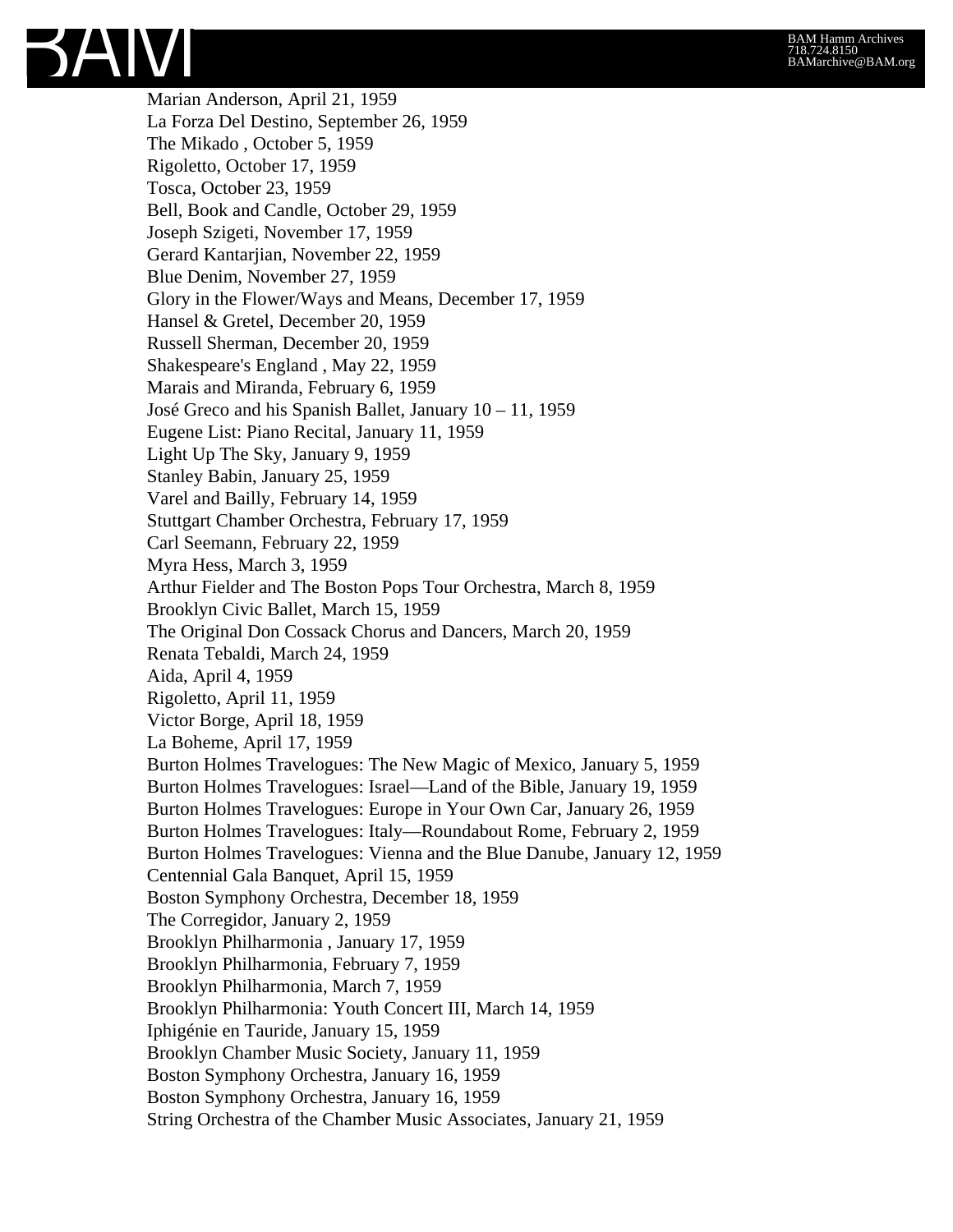David Goldberger, February 7, 1959 The Phoenix Quartet, February 18, 1959 Boston Symphony Orchestra, February 20, 1959 Boston Symphony Orchestra, February 20, 1959 Boston Symphony Orchestra, March 13, 1959 Boston Symphony Orchestra, March 13, 1959 The Phoenix Quartet, March 18, 1959 Brooklyn Philharmonia, November 9, 1957 The Little Orchestra Society, December 27, 1959 Brooklyn Philharmonia, December 12, 1959 Brooklyn Chamber Music Society, November 8, 1959 Boston Symphony Orchestra, November 20, 1959 Boston Symphony Orchestra, November 20, 1959 Brooklyn Chamber Music Society, December 6, 1959 Boston Symphony Orchestra, December 18, 1959 Brooklyn Chamber Music Society, October 11, 1959 Natalie Hinderas, October 25, 1959 Brooklyn Chamber Music Society, April 5, 1959 Chamber Music Associates, April 24, 1959 Hansel & Gretel, December 18, 1960 Mantovani and his Orchestra, November 25, 1960 Anna Russell, November 26, 1960 Paint Your Wagon, December 27 – 31, 1960 Gala Opera Concert/Gianni Schicchi, September 24, 1960 Madama Butterfly, October 1, 1960 Rigoletto, October 8, 1960 H. M. S. Pinafore, October 10, 1960 La Traviata, October 15, 1960 La Boheme, October 22, 1960 New York Philharmonic, October 18, 1960 Aida, October 29, 1960 Carmen, November 5, 1960 Brooklyn Civic Ballet Company: Ballet For Young People, November 5, 1960 New York Philharmonic, November 8, 1960 Tana Bawden, November 13, 1960 Othello, November 17, 1960 Brooklyn Civic Ballet Company, November 19, 1960 The Lasalle Quartet, November 27, 1960 Ballet Espanol Ximenez - Vargas, December 3, 1960 An Enemy of the People, December 15, 1960 Brooklyn Civic Ballet, December 31, 1960 Moscow State Symphony, January 7, 1960 Jose Greco and his Spanish Ballet, January 16 – 17, 1960 Brooklyn Civic Ballet , February 20, 1960 Roberto Iglesias Ballet Español , February 27, 1960 Brooklyn Civic Ballet Company: Ballet For Young People, March 19, 1960 La Traviata, April 2, 1960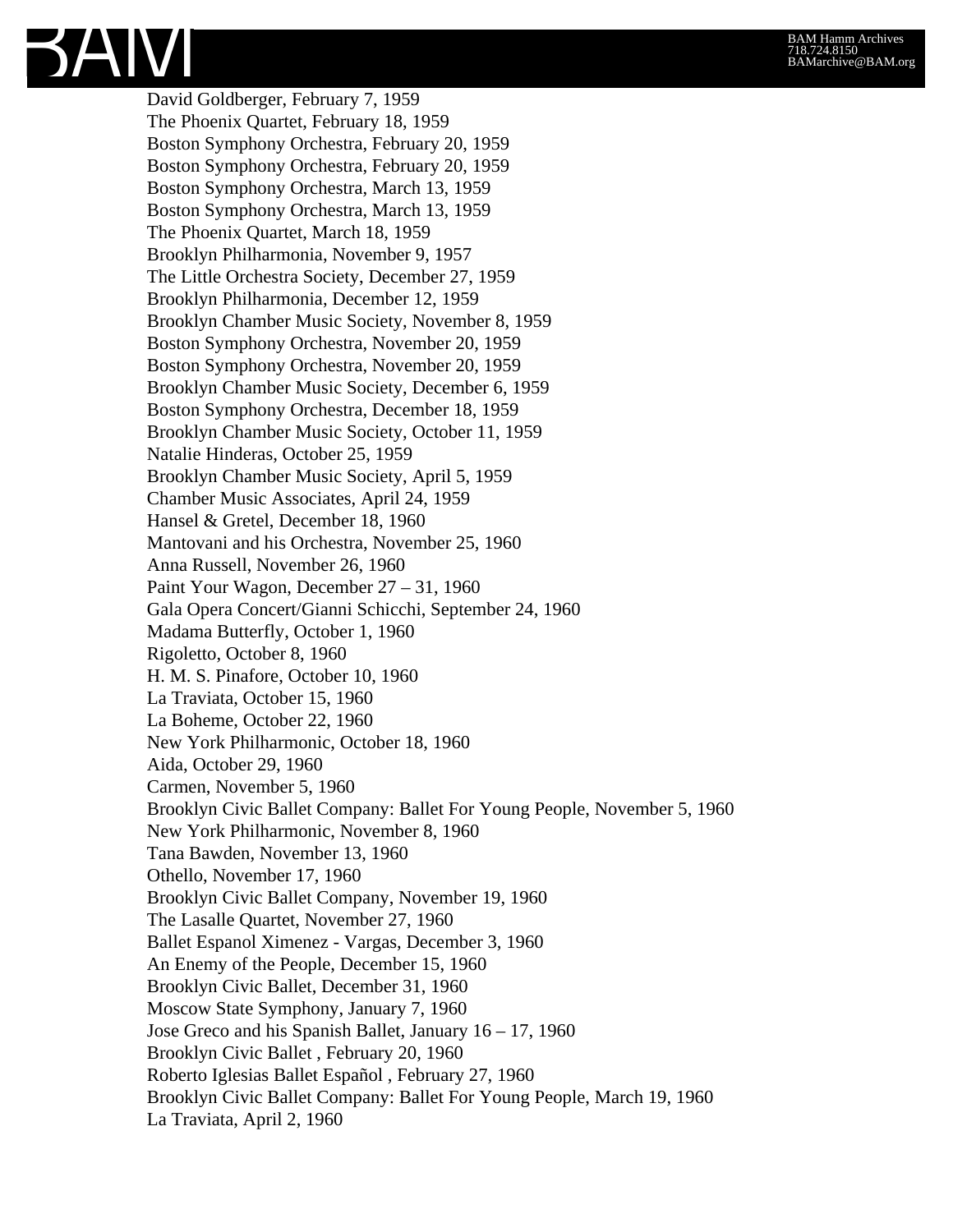

Norwegian Music Festival, February 7, 1960 Cavalleria Rusticana/Pagliacci , April 9, 1960 La Boheme, April 23, 1960 Jose Greco and his Spanish Ballet, April 8, 1960 Carmen, April 30, 1960 Madama Butterfly, May 7, 1960 Aida, May 14, 1960 Twelfth Night, May 10, 1960 Burton Holmes Travelogues: England—Roundabout London, January 4, 1960 New York Philharmonic, December 17, 1960 Brooklyn Chamber Music Society, December 18, 1960 Boston Symphony Orchestra, December 2, 1960 Boston Symphony Orchestra, January 22, 1960 Boston Symphony Orchestra, February 19, 1960 Boston Symphony Orchestra, March 25, 1960 Brooklyn Philharmonia, January 9, 1960 Brooklyn Philharmonia with Nathan Milstein, December 10, 1960 Joel Rosen, October 30, 1960 Brooklyn Philharmonia, November 12, 1960 Boston Symphony Orchestra, December 2, 1960 Boston Symphony Orchestra, December 2, 1960 Boston Symphony Orchestra, December 2, 1960 Brooklyn Philharmonia Youth Concert, December 3, 1960 – March 4, 1961 Brooklyn Philharmonia Youth Concert, December 3, 1960 Nadia Koutzen, December 4, 1960 Nadia Koutzen, December 4, 1960 Nadia Koutzen, December 4, 1960 Jose Greco and his Spanish Ballet, January 16, 1960 Roberto Iglesias Ballet Español , February 27, 1960 Brooklyn Civic Ballet Company, April 23, 1960 Brooklyn Philharmonia, February 6, 1960 Brooklyn Philharmonia, March 5, 1960 Jose Greco and his Spanish Ballet, April 8, 1960 Brooklyn Chamber Music Society, January 10, 1960 Boston Symphony Orchestra, January 22, 1960 Boston Symphony Orchestra, January 22, 1960 Gilda Muhlbauer, January 24, 1960 Boston Symphony Orchestra, February 19, 1960 Boston Symphony Orchestra, February 19, 1960 Brooklyn Chamber Music Society, March 6, 1960 Nadia Koutzen, March 20, 1960 Boston Symphony Orchestra, March 25, 1960 Brooklyn Chamber Music Society, April 3, 1960 Burton Holmes Travelogues: The Alps, January 11, 1960 Burton Holmes Travelogues: The Orient, January 18, 1960 Burton Holmes Travelogues: Venice, January 25, 1960 Ballet Russe de Monte Carlo, March 25 – 26, 1961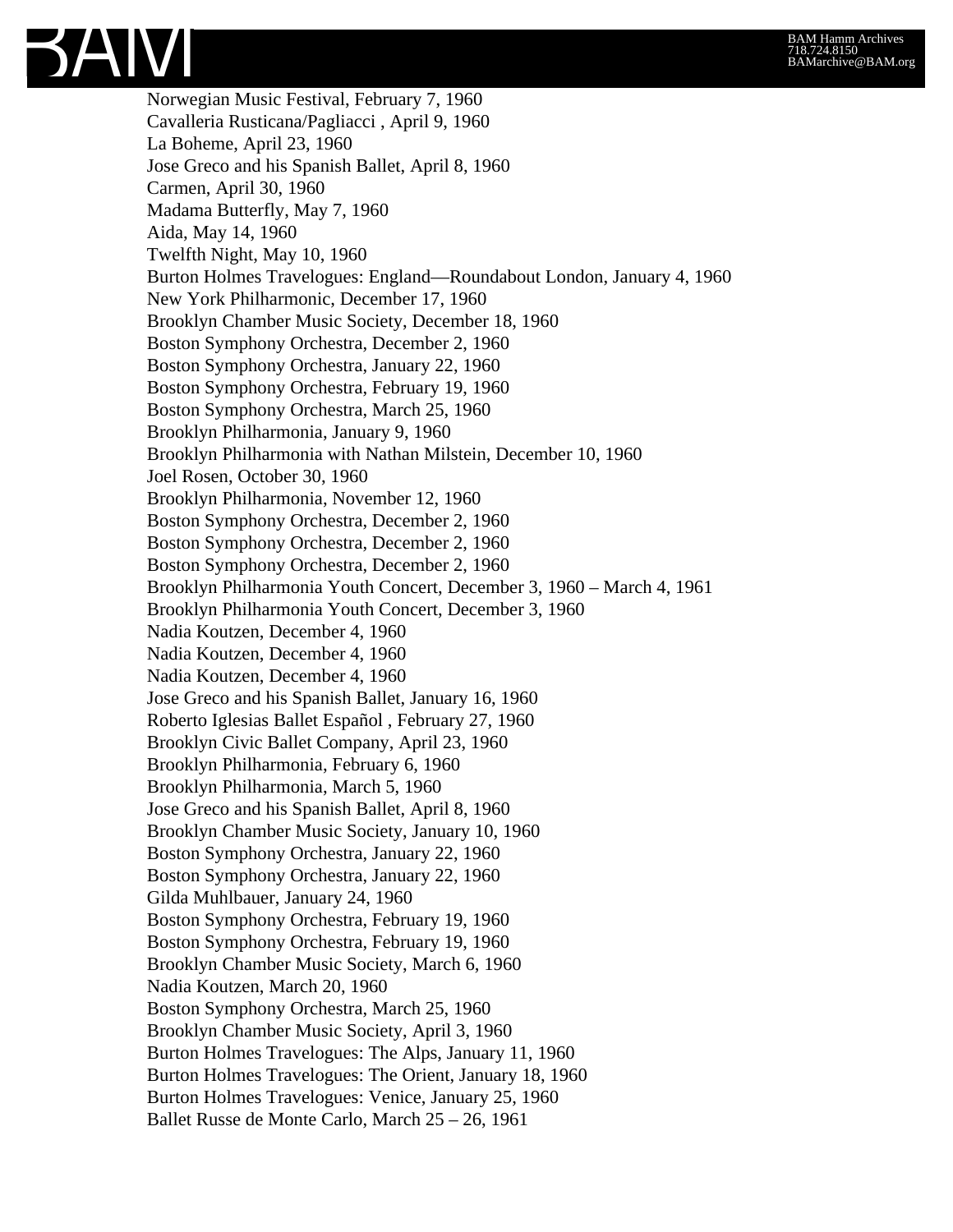12 Angry Men, May 16 – 27, 1961 Johnny Mathis , November 16, 1961 Madama Butterfly, September 30, 1961 La Traviata, October 7, 1961 La Boheme/Carmen, October 28, 1961 Ballet Espanol Roberto Iglesias, October 1, 1961 Opening Night of the 103rd Season, October 9, 1961 Rigoletto/Aida/La Boheme, October 14, 1961 All the King's Men, December 1, 1961 Brooklyn Ballet Company, December 2, 1961 Hansel & Gretel, December 16, 1961 Mazowsze, December 30 – 31, 1961 Burton Holmes travelogue: Scotland and the Scots, December 10, 1961 José Greco and Company, January 7 – 8, 1961 Andrés Segovia, January 20, 1961 Theodore Bikel, January 22, 1961 Brooklyn Ballet Company, November 11, 1961 Boston Symphony Orchestra, January 6, 1961 William Doppman, January 8, 1961 Separate Tables/The Bear, January 12, 1961 New York Philharmonic, January 14, 1961 Teach Me How to Cry, February 3, 1961 Brooklyn Civic Ballet Company, February 19, 1961 New York Philharmonic, February 26, 1961 Brooklyn Civic Ballet Company, March 18, 1961 Bus Stop, March 24, 1961 Il Trovatore, April 8, 1961 Tosca, April 14, 1961 New York Philharmonic, April 15, 1961 Carmen, April 22, 1961 Madama Butterfly, April 29, 1961 Brooklyn Civic Ballet Company, April 29, 1961 La Boheme/Cavalleria Rusticana/Pagliacci, May 6, 1961 Cavalleria Rusticana/Pagliacci, May 13, 1961 Brooklyn Ballet Company: Coppelia/Masquerade, October 18, 1961 Ballet Español Roberto Iglesias, October 1, 1961 Johnny Mathis, November 16, 1961 Brooklyn Philharmonic Orchestra with Gary Graffman, November 11, 1961 Bela Szilagi, October 24, 1961 Brooklyn Chamber Music Ensemble, November 14, 1961 Boston Symphony Orchestra, November 17, 1961 Boston Symphony Orchestra, November 17, 1961 Gabriel Banat, November 21, 1961 Brooklyn Philharmonia Youth Concert, December 2, 1961 New York College of Music String Quartet, December 5, 1961 Brooklyn Philharmonia with Michael Rabin, December 9, 1961 Boston Symphony Orchestra, December 15, 1961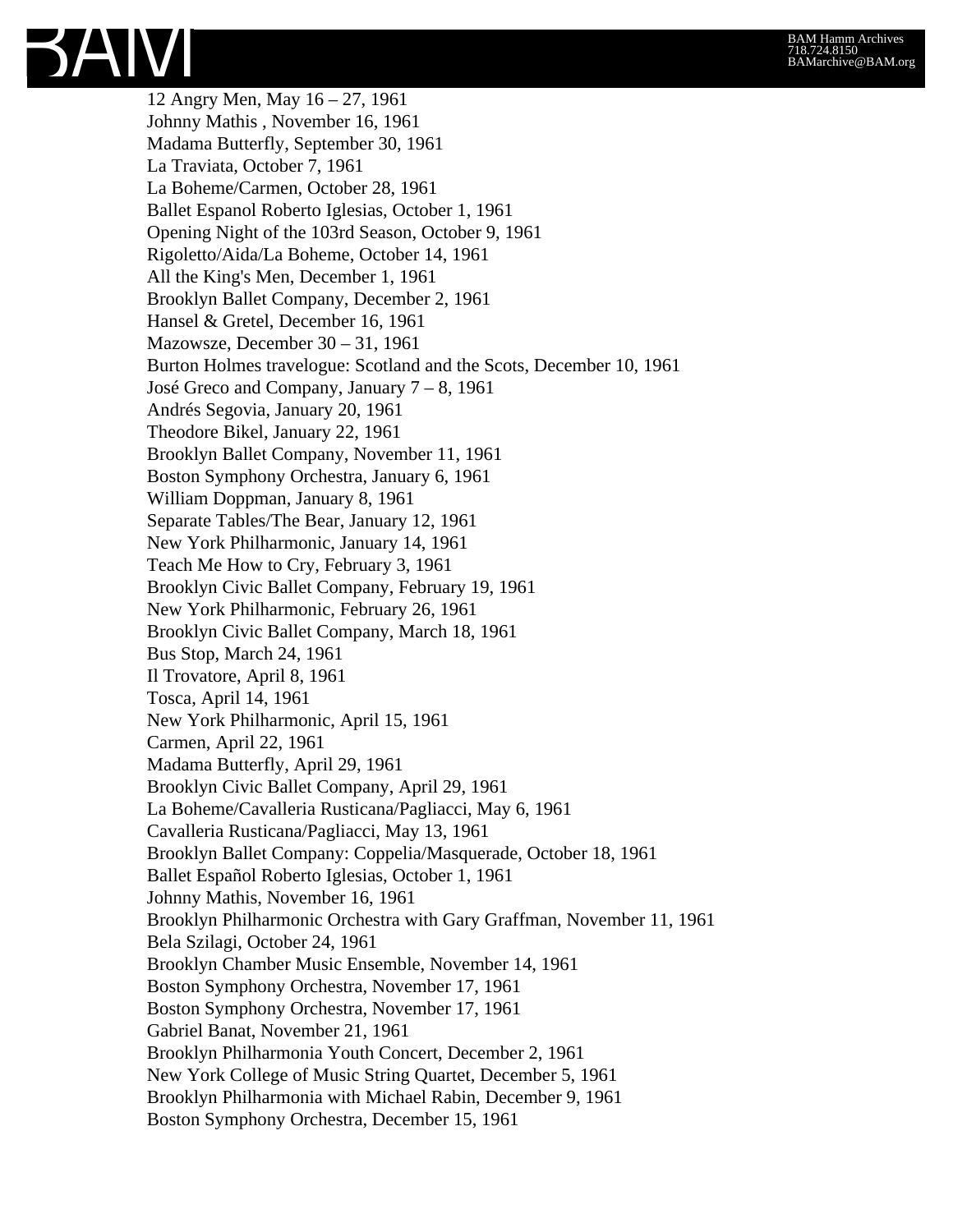

Boston Symphony Orchestra, December 15, 1961 Marcia Baldwin, December 19, 1961 Brooklyn Philharmonia, February 11, 1961 Brooklyn Philharmonia, March 18, 1961 Brooklyn Philharmonia Youth Concert, January 28, 1961 New York Philharmonic, January 28, 1961 Springfield Symphony Woodwind Quintet, January 29, 1961 Gerard Kantarjian, February 12, 1961 Boston Symphony Orchestra, February 17, 1961 Boston Symphony Orchestra, February 17, 1961 Brooklyn Chamber Music Society, February 26, 1961 Brooklyn Philharmonia Youth Concert, March 4, 1961 Boston Symphony Orchestra, March 10, 1961 Boston Symphony Orchestra, March 10, 1961 Kenneth Amada, March 12, 1961 Brooklyn Chamber Music Society, March 19, 1961 Boston Symphony Orchestra, April 7, 1961 Boston Symphony Orchestra, 1961 The LaSalle Quartet, April 9, 1961 Someone Waiting, April 11, 1961 Gilda Mühlbauer, April 16, 1961 Burton Holmes Travelogues: Caribbean, January 9, 1961 Burton Holmes Travelogues: Canada, January 16, 1961 Burton Holmes Travelogues: Bavaria, January 30, 1961 Burton Holmes Travelogues: Scotland, February 6, 1961 Boston Symphony Orchestra, January 6, 1961 Brooklyn Civic Ballet, March 15, 1961 José Greco and His Spanish Ballet, January 12 – 13, 1962 Brooklyn Ballet Company, February 3, 1962 Dancers of Bali , February 10, 1962 Ruth Page Chicago Opera Ballet , March 10, 1962 Mark Twain Tonight, March 30, 1962 Ballet Russe de Monte Carlo, April 13, 1962 Ballet Russe de Monte Carlo, April 14, 1962 Our Town, February 2, 1962 A Midsummer Night's Dream, February 23, 1962 The Children's Ballet Theatre, March 31, 1962 Boston Symphony Orchestra, April 6, 1962 Boston Symphony Orchestra, April 6, 1962 La Traviata/Lucia di Lammermoor/Il Trovatore/Madama Butterfly, April 28, 1962 Norma/La Traviata/Lucia Di Lammermoor, May 5, 1962 Brooklyn Ballet Company, April 7, 1962 Brooklyn Philharmonia Youth Concerts 1962-63 Season, December 1, 1962 – March 2, 1963 New York College of Music String Quartet, January 9, 1962 Child of Fortune, January 12, 1962 Brooklyn Philharmonia with David Bar-Illan, January 20, 1962 Arnold Steinhardt, January 23, 1962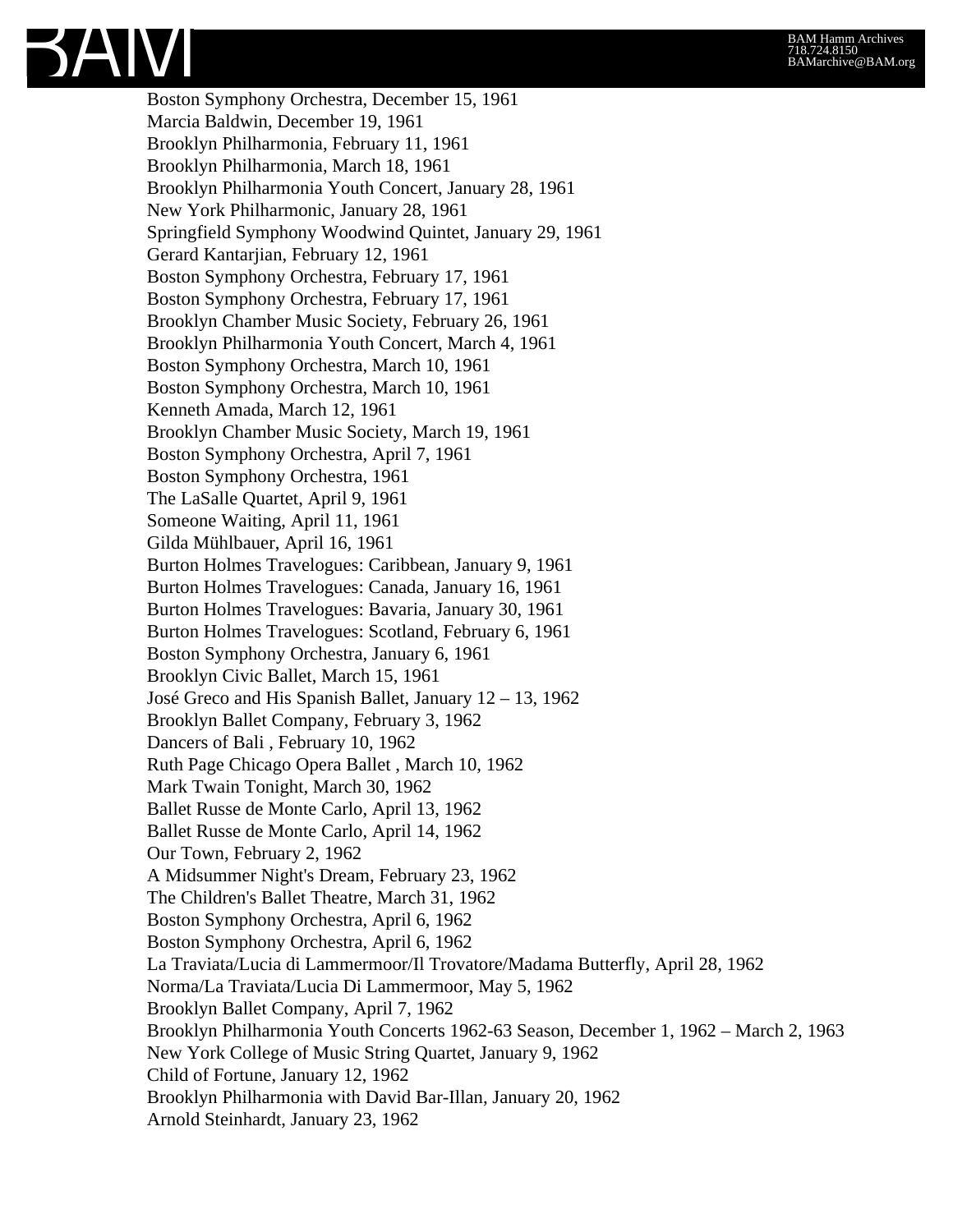Boston Symphony Orchestra, January 26, 1962 Boston Symphony Orchestra, January 26, 1962 Brooklyn Philharmonia Youth Concert, January 27, 1962 Brooklyn Chamber Music Society, February 6, 1962 Kenneth Amada, February 13, 1962 Brooklyn Philharmonia, February 17, 1962 Ania Dorfmann and Raya Garbousova, February 20, 1962 Boston Symphony Orchestra, February 23, 1962 Boston Symphony Orchestra, February 23, 1962 New England Woodwind Quintet, March 6, 1962 Benita Valente, March 20, 1962 Brooklyn Philharmonia with Nathan Milstein, March 24, 1962 The LaSalle String Quartet with James Levine, April 10, 1962 Brooklyn Ballet Company, April 28, 1962 Ferruccio Tagliavini, January 19, 1962 Boston Symphony Orchestra, October 25, 1962 Boston Symphony Orchestra, November 29, 1962 Brooklyn Opera Company: La Traviata, Aida, Rigoletto, 1962 Brooklyn Opera Company: Rigoletto, La Boheme, Carmen, 1962 Brooklyn Opera Company: Carmen, November 9, 1962 Brooklyn Ballet Company: Performance for Young People, November 10, 1962 Boston Symphony Orchestra, November 29, 1962 Brooklyn Opera Company: La Boheme, 1962 Peg O' My Heart, March 23, 1963 La Traviata/La Boheme, April 20, 1963 La Boheme, April 27, 1963 La Boheme Synopsis, April 27, 1963 Cavalleria Rusticana/Pagliacci , May 4, 1963 Rigoletto, May 11, 1963 Il Trovatore Synopsis, November 9, 1963 Boston Symphony Orchestra, October 24, 1963 Brooklyn Opera Company: La Traviata, La Boheme, April 20 – 27, 1963 Brooklyn Opera Company: Carmen, La Boheme, Aida, October 5 – 12, 1963 Brooklyn Ballet Company, April 6, 1963 Brooklyn Opera Company: Cavalleria Rusticana, Il Pagliacci, Il Trovatore, Rigoletto, November  $2 - 16$ , 1963 La Traviata Synopsis, April 20, 1963 Boston Symphony Orchestra, January 10, 1963 Boston Symphony Orchestra, February 21, 1963 Boston Symphony Orchestra, March 21, 1963 Brooklyn Opera Company: Hansel and Gretel, December 21 – 23, 1963 Brooklyn Ballet Company, February 16, 1963 Brooklyn Ballet Company, April 6, 1963 Carmen, April 25, 1964 Madama Butterfly, May 2, 1964 Brooklyn Philharmonia, March 14, 1964 Brooklyn Philharmonia: Youth Concert III, March 7, 1964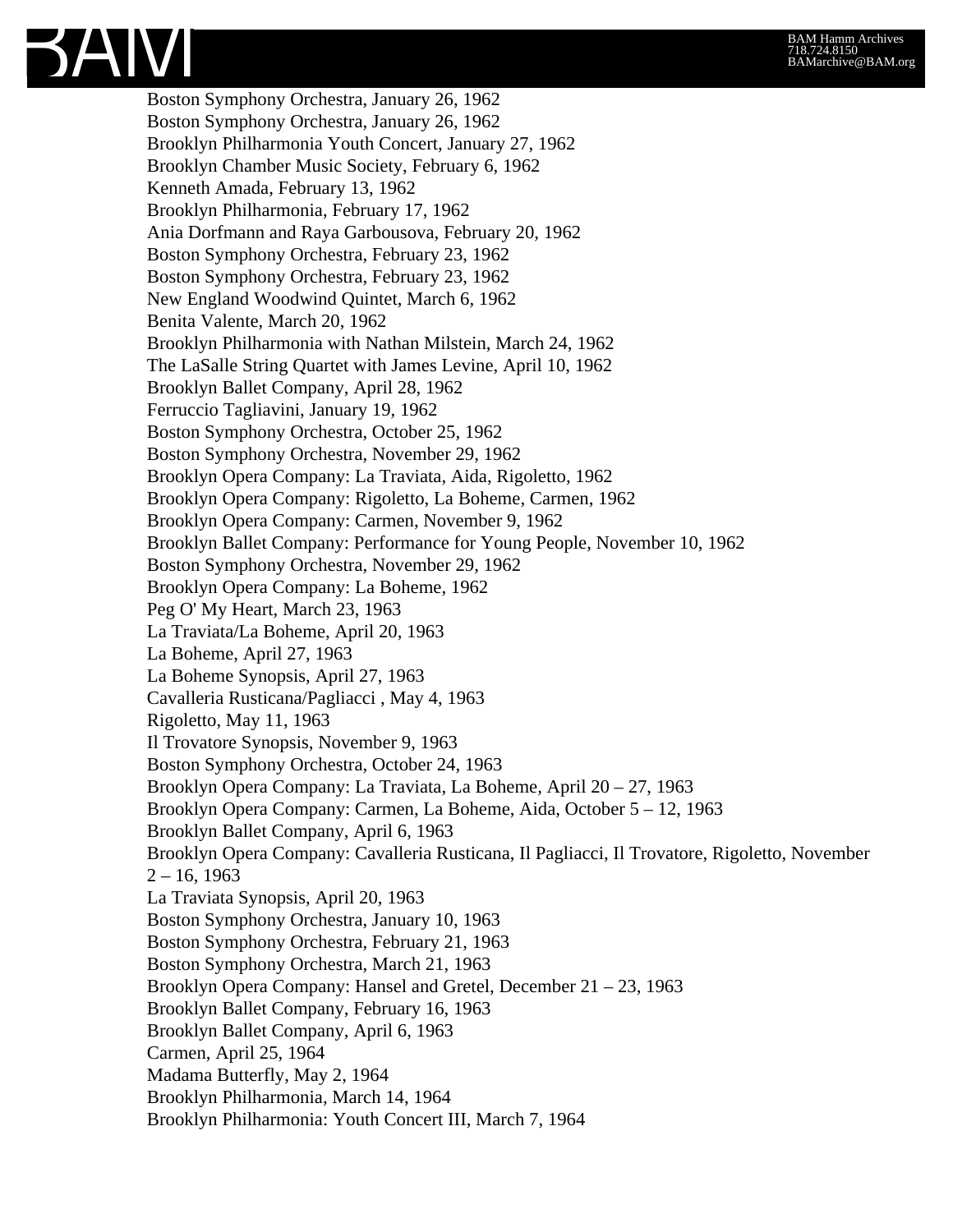

Boston Symphony Orchestra, December 3, 1964 Boston Symphony Orchestra, October 22, 1964 Boston Symphony Orchestra, February 27, 1964 Boston Symphony Orchestra, April 2, 1964 Van Cliburn, December 3, 1965 Van Cliburn, December 3, 1965 Say, Darling!, December 3, 1965 Boston Symphony Orchestra, December 9, 1965 Boston Symphony Orchestra, December 9, 1965 Opening Night of the Season/Concert by Members of the Goldovsky Opera Theater, October 4, 1965 Cosi Fan Tutte , October 9, 1965 The Seagull, October 29, 1965 Boston Symphony Orchestra, October 28, 1965 Boston Symphony Orchestra, October 28, 1965 The Magic Flute, October 30, 1965 The Marriage of Figaro, November 13, 1965 Stephen Manes, November 5, 1965 The Negro in the American Dance, November 12, 1965 Alba/Reyes Spanish Dance Company, November 13, 1965 Don Giovanni, December 11, 1965 Madama Butterfly, December 27, 1965 Carmen, December 28, 1965 Cinderella, December 29, 1965 Boston Symphony Orchestra, December 9, 1965 Boston Symphony Orchestra, December 9, 1965 Madama Butterfly, December 29, 1965 Cinderella, December 31, 1965 Brooklyn Philharmonia with Lorin Hollander, November 20, 1965 Takako Nishizaki, December 10, 1965 Brooklyn Philharmonia: Youth Concert Series, December 11, 1965 Susannah, December 30, 1965 La Traviata, October 8, 1966 Cavalleria Rusticana/I Pagliacci, October 22, 1966 Paul Taylor Dance Company, October 28, 1966 The American Folk Ballet, November 26, 1966 Emil Gilels, December 30, 1966 Boston Symphony Orchestra, October 13, 1966 Carlos Montoya, October 15, 1966 Dark of the Moon, October 21, 1966 Aida, October 1, 1966 Rigoletto, November 5, 1966 Idomeneo, October 29, 1966 Idomeneo, October 29, 1966 Leonid Kogan, November 4, 1966 The Eleo Pomare Dance Company, November 6, 1966 Mercy!!, November 13, 1966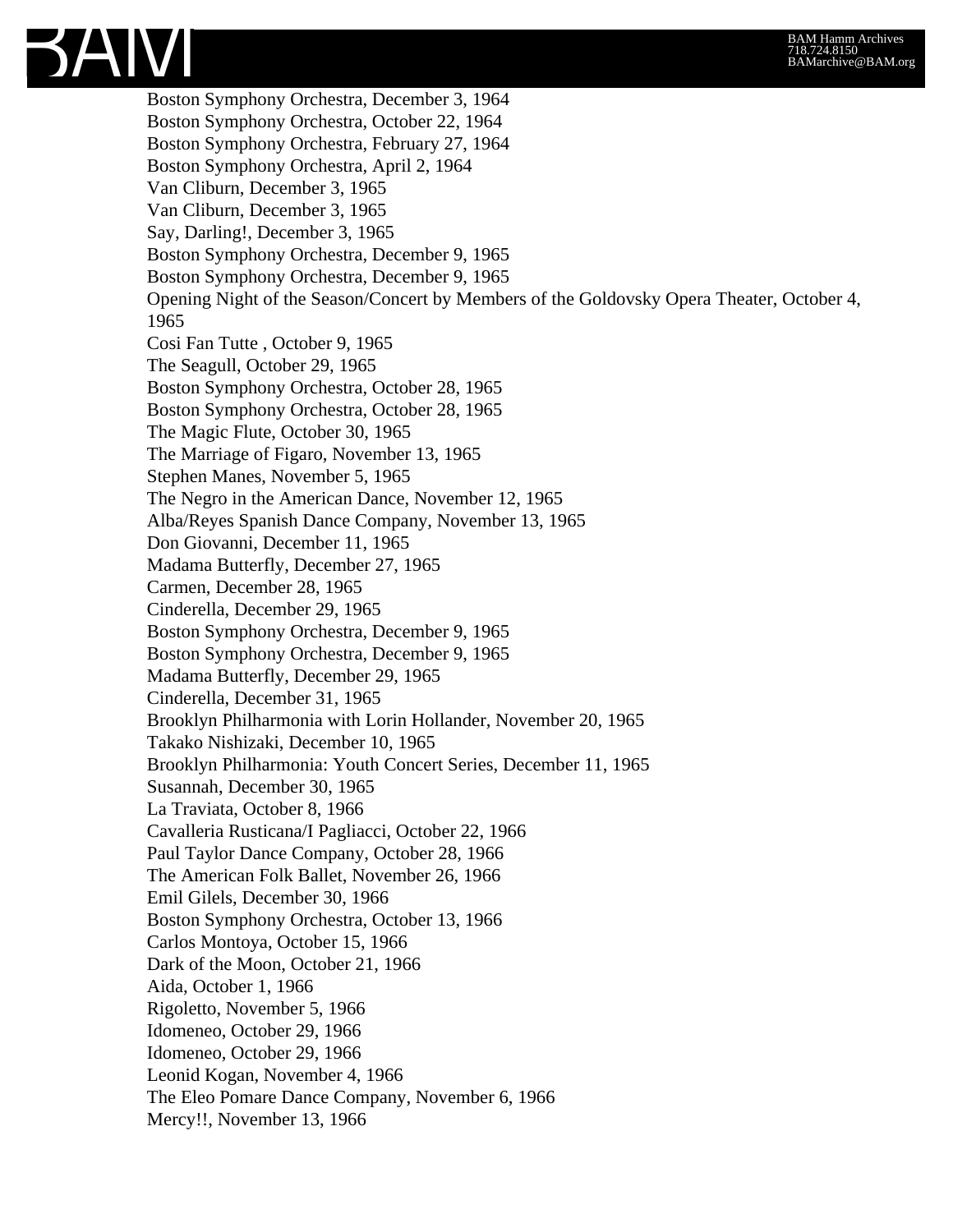Chicago Symphony Orchestra, November 16, 1966 Ten Little Indians, November 17, 1966 Fiesta Mexicana, November 20, 1966 Tosca, December  $2 - 3$ , 1966 Edgar Allan Poe: His Stories and Poems, December 2, 1966 Jewish Currents Annual Program, December 11, 1966 The Little Orchestra Society, October 9, 1966 A Month in the Country, November 25, 1966 Il Sestetto di Bolzano, October 27, 1966 Jenufa, October 30, 1966 Jeffrey Siegel, November 1, 1966 The Little Orchestra Society, December 4, 1966 Roman Rudnytsky, December 9, 1966 The Clandestine Marriage, January 18, 1966 Les Grands Ballets Canadiens, January 25, 1966 Andrés Segovia, January 29, 1966 José Limón Dance Company, February 12, 1966 The National Ballet, March 5, 1966 José Greco and His Gypsies, March 26 – 27, 1966 The American Ballet Theatre, April 2, 1966 Theodore Bikel, April 17, 1966 Merce Cunningham and Dance Co., April 23, 1966 Carmen, January 1, 1966 Madama Butterfly, January 2, 1966 Vienna Choir Boys, January 8, 1966 Boston Symphony Orchestra, January 27, 1966 Arms and the Man, January 28, 1966 As You Like It, February 8, 1966 The Boy Friend, February 25, 1966 Boston Symphony Orchestra, April 14, 1966 A Demonstration Program of Contemporary American Dance for the Members of the Bolshoi Ballet, April 29, 1966 William Moham, May 14, 1966 The Iowa String Quartet, January 7, 1966 Ruth Laredo, January 21, 1966 Brooklyn Philharmonia with Charles Castleman, January 22, 1966 The Cantilena Trio, February 4, 1966 Benita Valente and Marlena Kleinman, February 11, 1966 Brooklyn Philharmonia: Youth Concert Series, February 12, 1966 Boston Symphony Orchestra, March 3, 1966 The Alard String Quartet, March 11, 1966 Brooklyn Philharmonia: Youth Concert Series , March 12, 1966 Charles Castleman, February 18, 1966 Brooklyn Philharmonia, February 19, 1966 Blind Alley, March 25, 1966 Ludwig Olshansky, April 1, 1966 Musical Arts Trio, April 15, 1966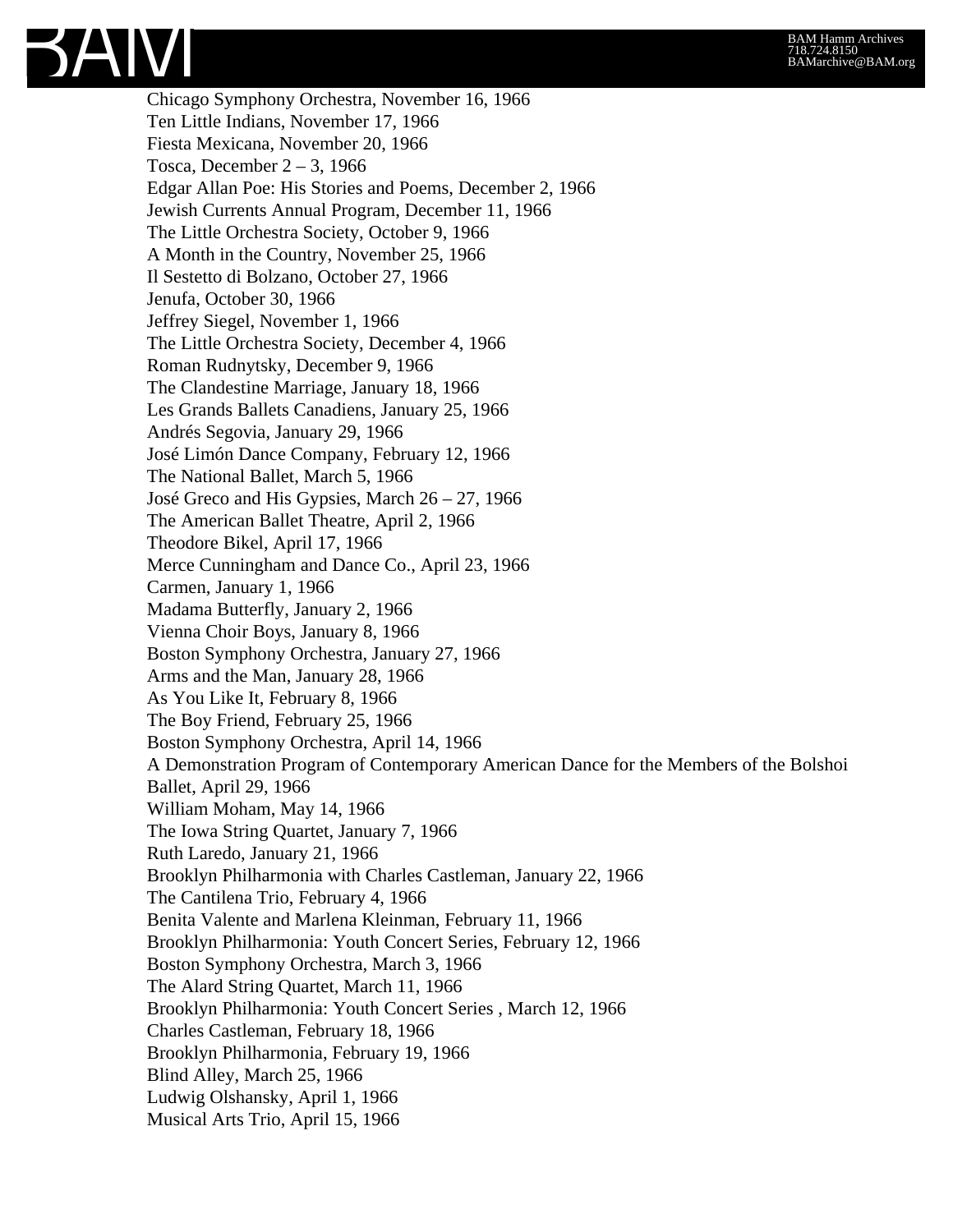

Meeting and Reception of the Regional Boards of The Brooklyn Academy of Music, June 21, 1966 Brooklyn Philharmonia, March 19, 1966 Marilyn Neeley, April 29, 1966 Mas Oyama's Kyokushinkai Karate Tournament, April 9, 1967 Hollywood Revue, June 25, 1967 Artur Rubinstein, February 7, 1967 Theodore Bikel, April 15, 1967 IFBB Teenage and Senior Mr. Eastern America Muscle Show, June 3, 1967 Philosophy of the Spiritual: A Masque of the Black, September 27, 1966 José Molina Bailes Españoles, January 13, 1967 Pennsylvania Ballet, January 28, 1967 Norman Walker Dance Company, February 24, 1967 Andrés Segovia, January 20, 1967 Vienna Choir Boys, January 7, 1967 The Little Orchestra Society, January 8, 1967 Brooklyn Philharmonia, January 14, 1967 Stephen Manes, January 17, 1967 Boston Symphony Orchestra, January 26, 1967 The Little Orchestra Society , January 29, 1967 The Marlboro Trio, February 2, 1967 Rigoletto, February 3, 1967 Brooklyn Philharmonia: Youth Concert Series, February 4, 1967 Sergiu Luca, February 9, 1967 John Brown's Body, February 10, 1967 Brooklyn Philharmonia, February 11, 1967 The Little Orchestra Society, February 19, 1967 The Crowning Experience, February 26, 1967 Jose Greco and his Company of Spanish Dancers, Singers & Musicians, March 18, 1967 Constant Jeanty and Company: Sejour en Haiti, April 30, 1967 New Chamber Quintet, March 2, 1967 Stuttgart Chamber Orchestra, March 8, 1967 Feis Eireann Singers and Dancers from Ireland, March 17, 1967 Eugene Pridonoff, March 17, 1967 Witness for the Prosecution, March 31, 1967 Merce Cunningham and Dance Company, April 1, 1967 Stockholm Kyndel Quartet, April 6, 1967 La Bohème/Madama Butterfly/Il Barbiere di Siviglia/Il Trovatore/La Traviata, April 8 – May 20, 1967 Die Aegyptische Helena, April 9, 1967 Boston Symphony Orchestra, April 13, 1967 Nadia Koutzen, April 14, 1967 Samuel Dilworth-Leslie, April 23, 1967 Brooklyn Philharmonia , May 6, 1967 Archer's Modern Music School: Piano Recital, May 28, 1967 Renée Dance Studio: Recital, June 9, 1967 Of Universal Appeal, June 10, 1967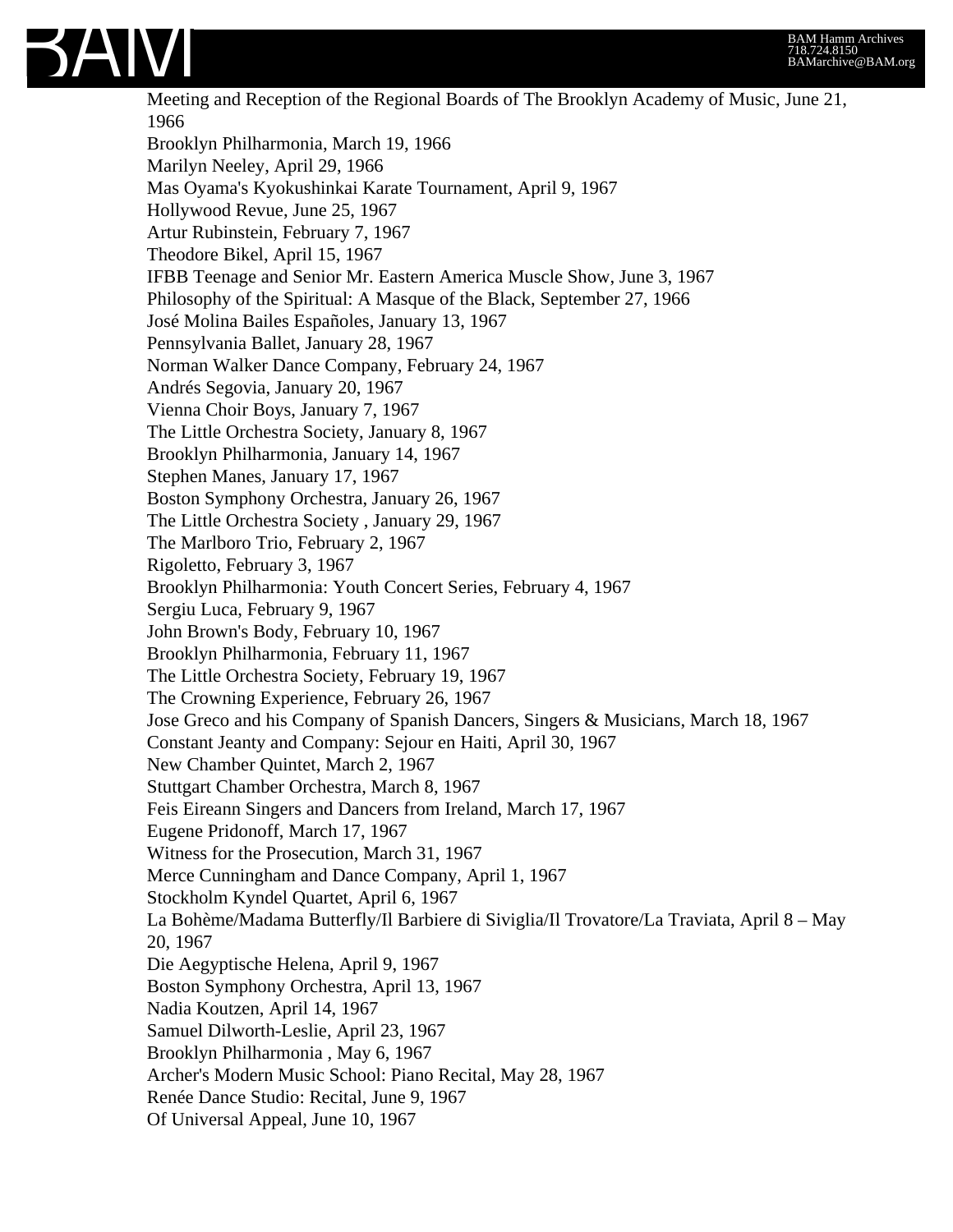#### BAM Hamm Archives 718.724.8150 BAMarchive@BAM.org

SAIVI

Dancing Happy, June 11, 1967 Zelma Jackson, June 11, 1967 Dance Parade '67, June 16, 1967 Fads and Fancies from Danceland, June 17, 1967 Doris Kemp School of Dance: Recital, June 23, 1967 Follies '67, June 24, 1967 Hollywood Revue, June 25, 1967 Giovanni Consiglio, June 29, 1967 Marzetta Jones, June 30, 1967 Brooklyn Philharmonia, March 4, 1967 Maude B. Cummings Studio Recital of Voice and Piano, March 10, 1967 The Strait Gate Choir, March 12, 1967 Utterbach Choral Ensemble, March 19, 1967 Students of Cecelia Lyons: Piano Recital, April 29, 1967 Sunny, May 6, 1967 Fred Thomas: Recital, May 7, 1967 All City High School Band, May 16, 1967 Music Dept. of Brooklyn Center L.I.U. Spring Concert, May 17, 1967 Students of Euline C. Walcott: Piano Recital, June 2, 1967 The Children's School of Music and Culture: Benefit Recital, June 11, 1967 Muriel Barrow Students: Piano Recital, June 11, 1967 Through the Year, Through the Years, June 12, 1967 The Piano Pupils of Allen Brown, June 16, 1967 Musical Favorites, June 18, 1967 Mable Hart Dance Studio: Recital, June 18, 1967 Matos School of Music: Annual June Music Festival, June 23, 1967 The Hallelujah Voices of The Pentecostal House of Prayer, June 24, 1967 Students of Selena Dunston: Piano Recital, June 25, 1967 Archer's Modern Music School: Piano and Voice Recital, June 25, 1967 Roy Hill: Poetry Recital, June 25, 1967 A Summer Evening Musicale, July 7, 1967 St. Augustine Diocesan High School Graduation, June 23, 1967 Sarah J. Hale Vocational High School Commencement, June 27, 1967 [Subscription Department: Second Season of Grand Opera, 1909-1910], March 12, 1909 [Handbill for Giovanni Consiglio, 1967], June 29, 1967 Ah, Wilderness!, March 13 – 15, 1935 Joint Address by Miss Helen Keller and her Teacher Mrs. John Macy, March 19, 1913 Commencement Exercises of the Class of June, 1926 of Boys High School, June 26, 1926 Third Annual Danse Tendered by Majestic Collegiates, April 20, 1928 The Chaminade, April 15, 1931 Rip Van Winkle, October 14, 1933 Commencement Exercises of the Class of June, 1939 of Boys High School, June 28, 1939 First Drama Quartette: Don Juan in Hell, October 25, 1951 Death of Salesman, November 27, 1964 Mazowsze Polish Song and Dance Company, March 22, 1964 National Ballet of Canada, February 1, 1964 Van Cliburn, April 4, 1964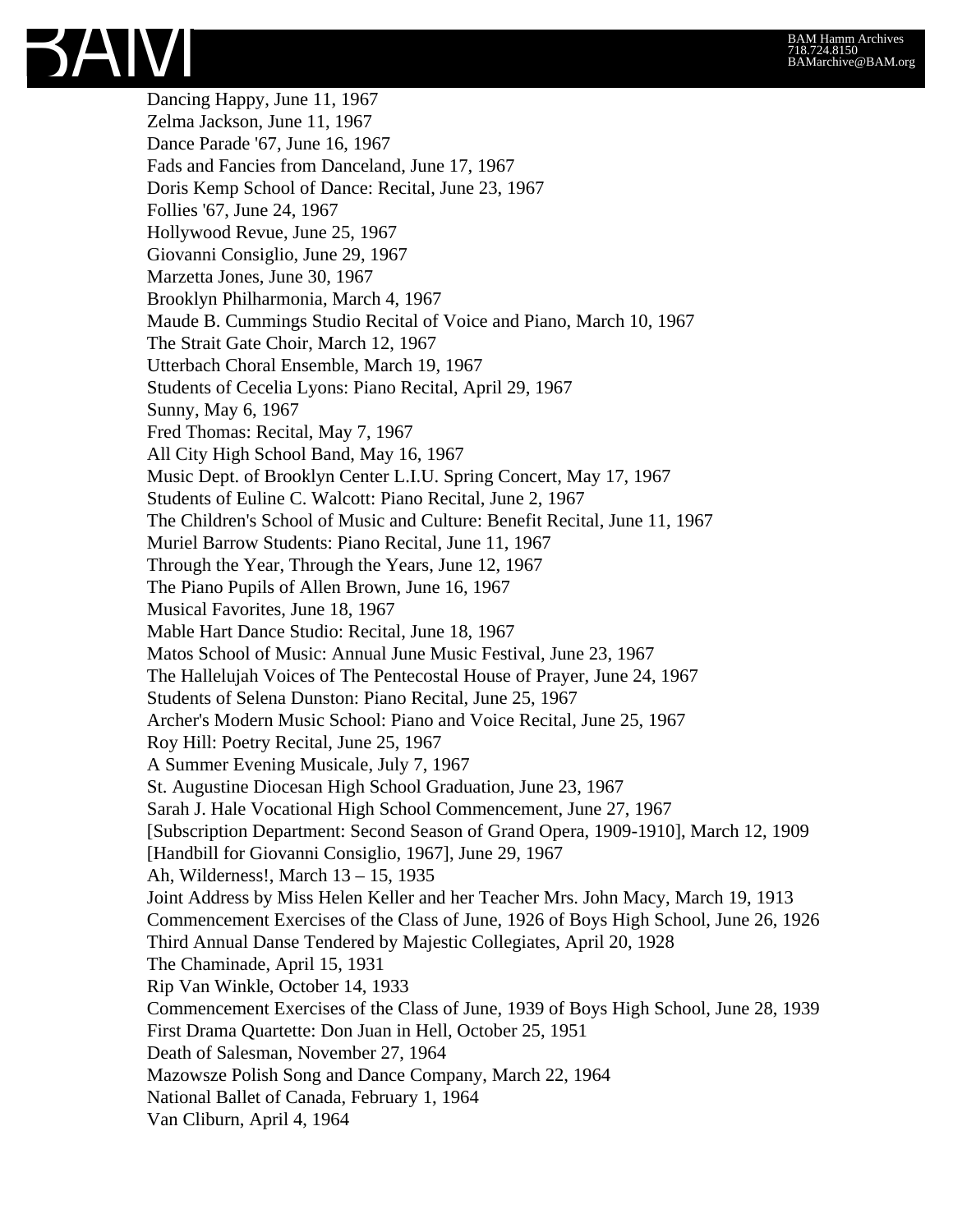The Negro and his Music, March 22, 1968 Messiah, November 26, 1972 BAM's Fabulous Flicks Losing Ladies, April 11 – May 9, 1975 L'Africana, March 12, 1932 Paderewski, January 2, 1928 Sergei Rachmaninoff, March 24, 1927 Joseph Szigeti , February 28, 1929 Hansel and Gretel, December 15, 1962 Donald McKayle & Company with Carmen De Lavallade, October 20, 1963 Jose Greco and his Company of Spanish Dancers, January 11 – 12, 1964 Marian Anderson, January 9, 1965 Classical Khmer Ballet, October 19 – 21, 1971 Brooklyn College Thirteenth Commencement Exercises, February 19, 1939 Rigoletto / Martha, April 3 – 7, 1916 1920s.00308\_Grecian\_concert\_program.pdf, March 8, 1920 Die Zauberflüte, December 4, 1915 [Promotional brochure for Marian Anderson, circa 1965], January 9, 1965 James Dick, Pianist, January 16, 1968 The Philharmonic Society of New York , February 13, 1916 Annual Recital by the pupils of Brown's Dancing Studio, May 15, 1929 Brooklyn Music Teachers Guild Convention and Open House, September 24 – 25, 1943 Frank Speaight: Sam Weller and Other Friends, February 8, 1926 Farfariello, March 13, 1938 Farfariello, May 27, 1934 Jane's Dance Studio: Juvenille Follies, June 14, 1952 The Philharmonic Society of New York, March 30, 1924 Thais, January 14, 1919 Boston Symphony, March 14, 1924 Brooklyn Opera Company, 1948 Atkinson School of Dance: Concert Varieties, June 10, 1955 Programs and Playbills 1967 - 1983 (929 records) The Rhythms of America , December 15, 1967 The League for the Brooklyn Academy of Music Annual Luncheon, December 7, 1967 The Paul Taylor Dance Company, October 28, 1967 Merce Cunningham and Dance Company, December 2, 1967 The Merry Wives of Windsor, November 30, 1967 Boston Symphony Orchestra, October 19, 1967 Brooklyn Philharmonia, November 18, 1967 The Juilliard String Quartet, November 17, 1967 Richard Tucker, November 25, 1967 Vladimir Ashkenazy, December 1, 1967 The Little Orchestra Society: The Makropulos Case, December 10, 1967 Mario Maya and his Flamenco Company, December 15, 1967 Alicia de Larrocha, December 16, 1967 L'Enfance du Christ, December 17, 1967 The Believers, November 19, 1967 The Merry Wives of Windsor, November 30, 1967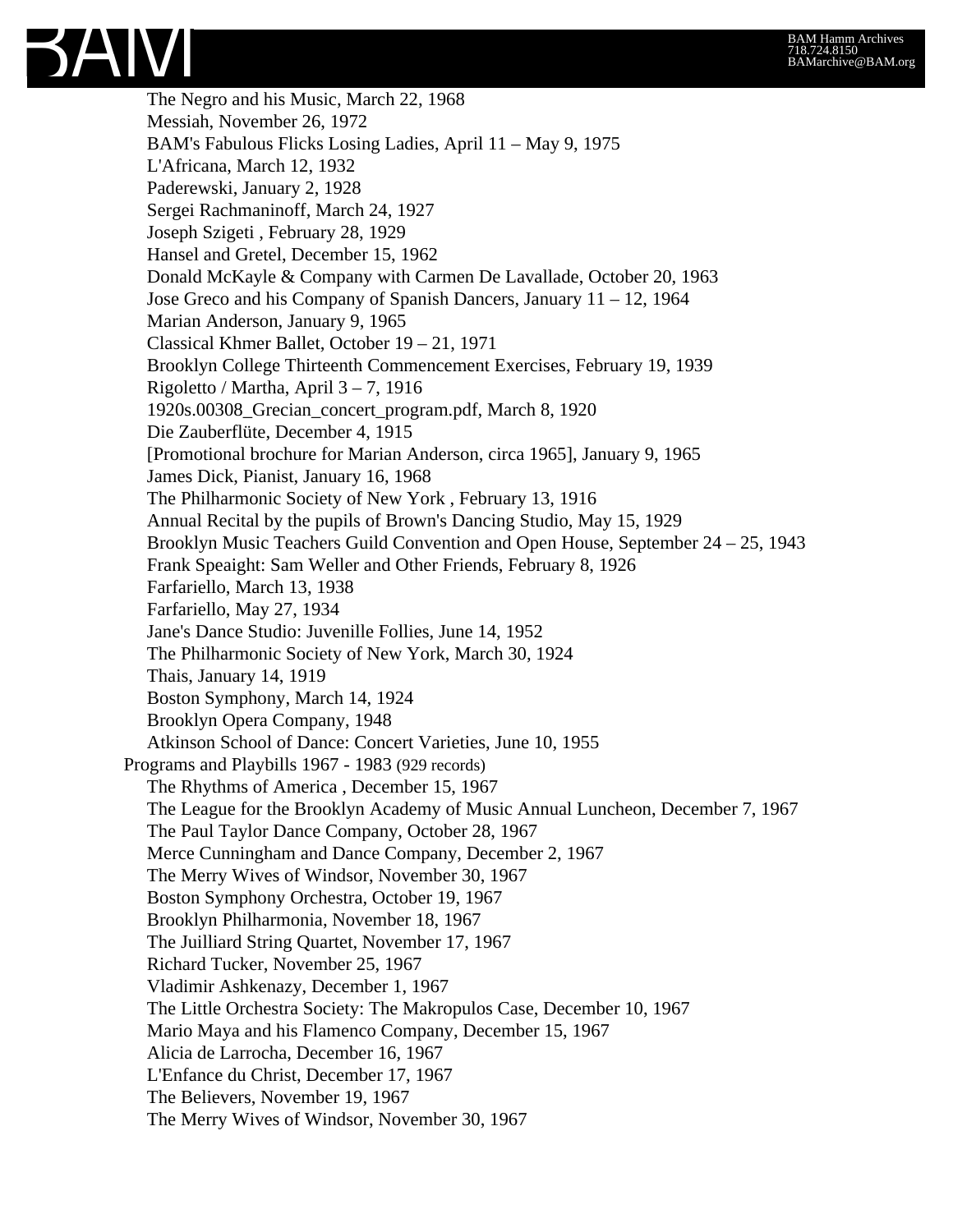

Rina Telli, December 2, 1967 Jeffrey Siegel, December 5, 1967 An Afternoon of Music and Jewish Theatre, December 10, 1967 The Rhythms of America, December 15, 1967 "Ballet-Yes", December 17, 1967 Biafran War Refugees Relief Effort Launch, December 17, 1967 American National Opera Company: Lulu, October 6, 1967 American National Opera Company: Falstaff, October 7, 1967 American National Opera Company: Tosca, October 7, 1967 Little Orchestra Society, October 8, 1967 Boston Symphony Orchestra, October 19, 1967 Zagreb Pro Arte String Quartet, October 26, 1967 Pittsburgh Symphony Orchestra, November 9, 1967 The Little Orchestra Society, November 12, 1967 Roman Rudnytsky, November 7, 1967 The Eleo Pomare Dance Company, November 12, 1967 Lilian Aaron de Ruche: Piano Students in Recital, November 12, 1967 Professional Mr. America Worlds Best Developed Man Contests, 1968 , April 6, 1968 Intermedia '68, March 8, 1968 Gala Preformance: La Boheme, May 11, 1968 The Donald McKayle Dance Company, January 20, 1968 Glen Tetley Dance Company, May 29, 1968 Frankenstein, October 2 – 7, 1968 Mysteries and Smaller Pieces, October 9 – 20, 1968 The Antigone of Sophokles, October 10 – 19, 1968 Paradise Now, October 14 – 21, 1968 Jazz/Rock/Bach: "Rock/Bach", November 29, 1968 Itzhak Perlman, January 26, 1968 José Limón Dance Company, February 3, 1968 A Battle of the Gospel Groups, February 11, 1968 Jazz at the Academy: Lionel Hampton, Coasters, and Dee Dee Warwick, March 15, 1968 Zodiac! A Teen Musical Revue, March 24, 1968 Jazz at the Academy: Tito Puente & Damita Jo, March 29, 1968 José Greco and His Spanish Ballet , March 30 – 31, 1968 Alvin Ailey American Dance Theatre, April 6, 1968 Jazz at the Academy: Thelonius Monk, Art Blakey & the Jazz Messengers, April 19, 1968 Merce Cunningham and Dance Company, May 15 – 26, 1968 Marcus Thompson, October 27, 1968 The Anna Sokolow Dance Company, November 13, 1968 Boston Symphony Orchestra, October 17, 1968 Erick Hawkins Dance Company: Early Floating/Tightrope/Naked Leopard/John Brown/Lords of Persia, November 17, 1968 American Ballet Theatre: Pulcinella Variation/Giselle, December 17, 1968 Boston Symphony Orchestra, December 19, 1968 Martha Graham and Dance Company: Part Real-Part Dream/The Plain of Prayer/Cortege of Eagles, October 31, 1968 Martha Graham and Dance Company: Errand Into the Maze/Dark Meadow/A Time of Snow,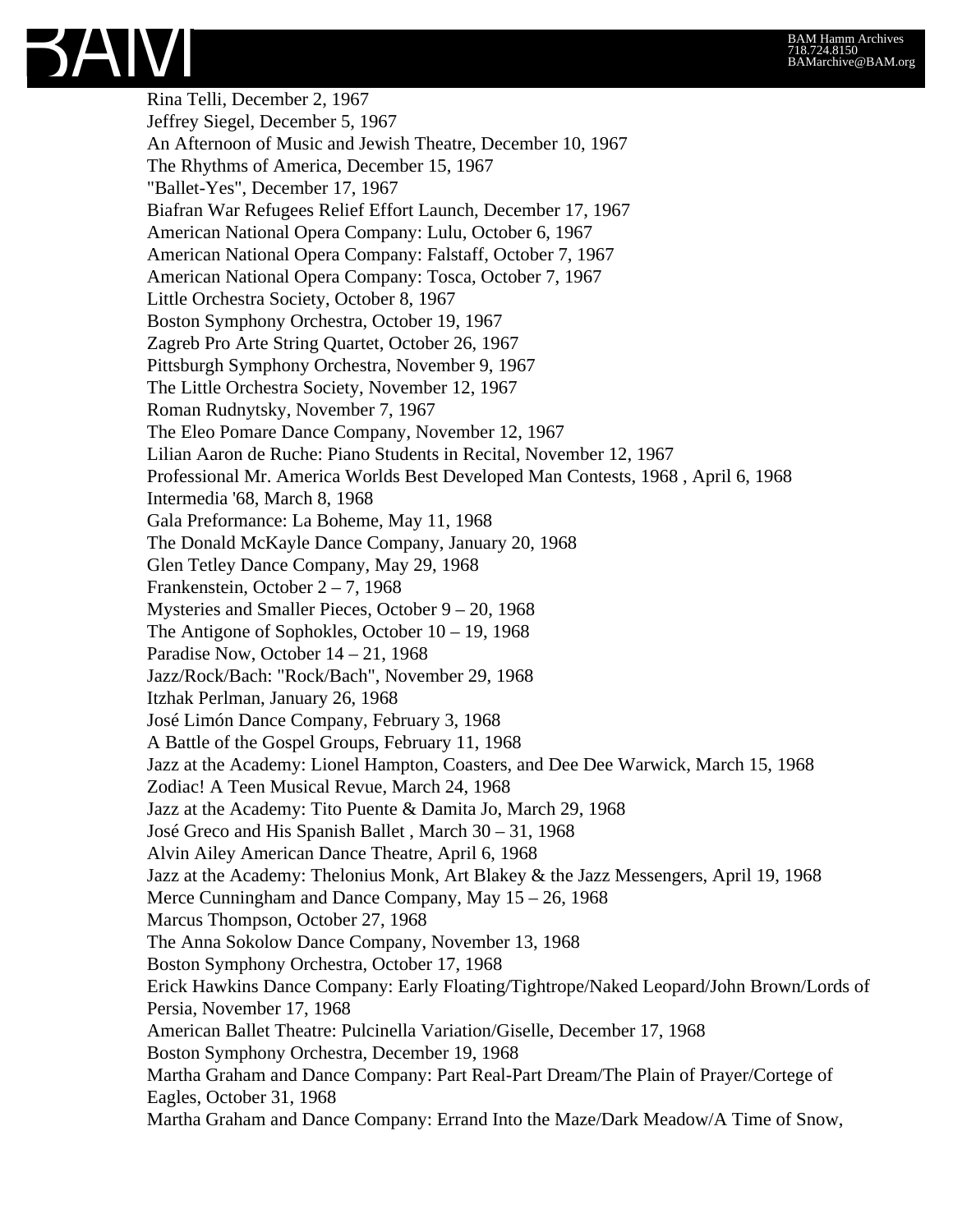

October 30, 1968 Martha Graham and Dance Company: Seraphic Dialogue/Errand Into the Maze/Cortege of Eagles, October 27, 1968 Martha Graham and Dance Company: Part Real-Part Dream/Diversion of Angels/Alcestis, October 27, 1968 Martha Graham and Dance Company: The Plain of Prayer/Dark Meadow/A Time of Snow, October 26, 1968 Martha Graham and Dance Company: Diversion of Angels/Dark Meadow/A Time of Snow, October 24, 1968 Martha Graham and Dance Company: Alcestis/The Plain of Prayer/Seraphic Dialogue, October 23, 1968 Zappatore, April 21, 1968 Martha Graham and Dance Company: Seraphic Dialogue/Diversion of Angels/Alcestis, November 1, 1968 Martha Graham and Dance Company: Errand Into the Maze/Dark Meadow/Alcestis, November 2, 1968 Martha Graham and Dance Company: Seraphic Dialogue/The Plain of Prayer/Cortege of Eagles, November 3, 1968 The Anna Sokolow Dance Company: Tribute/Odes/Memories/Steps of Silence, November 16, 1968 Erick Hawkins Dance Company: Tightrope/Naked Leopard/Lords of Persia/Geography of Noon/Cantilever, November 14, 1968 Erick Hawkins Dance Company: Early Floating/Geography of Noon/John Brown/Cantilever, November 15, 1968 The Paul Taylor Dance Company: Party Mix/Orb, November 22, 1968 The Paul Taylor Dance Company: Party Mix/Orb, November 24, 1968 The Paul Taylor Dance Company: Agathe's Tale/Lento/Public Domain, November 24, 1968 Pittsburgh Symphony Orchestra, November 21, 1968 Alwin Nikolais Dance Theatre: Somniloquy/Tent/Tower, November 27, 1968 Alwin Nikolais Dance Theatre: Imago, November 29, 1968 Alwin Nikolais Dance Theatre: Somniloquy/Tent/Tower, November 30, 1968 American Ballet Theatre: Swan Lake, December 10, 1968 American Ballet Theatre: Swan Lake, December 13, 1968 American Ballet Theatre: Gartenfest/Billy the Kid/Etudes, December 18, 1968 American Ballet Theatre: Danses Concertantes/Miss Julie/Themes & Variations, December 20, 1968 American Ballet Theatre: Les Sylphides/Billy the Kid/Concerto, December 21, 1968 American Ballet Theatre: Pulcinella Variations/Pillar of Fire/Pas de Deux/Fancy Free, December 21, 1968 American Ballet Theatre: Harbinger/Giselle, December 22, 1968 American Ballet Theatre: Coppelia, December 24, 1968 American Ballet Theatre: Coppelia, December 25, 1968 American Ballet Theatre: Coppelia [insert], December 26 – 27, 1968 American Ballet Theatre: Coppelia, December 28, 1968 American Ballet Theatre: Gartenfest/Fancy Free/Etudes, December 31, 1968 Christophe, December 12 – 14, 1968 Mabel Tribitt, November 3, 1968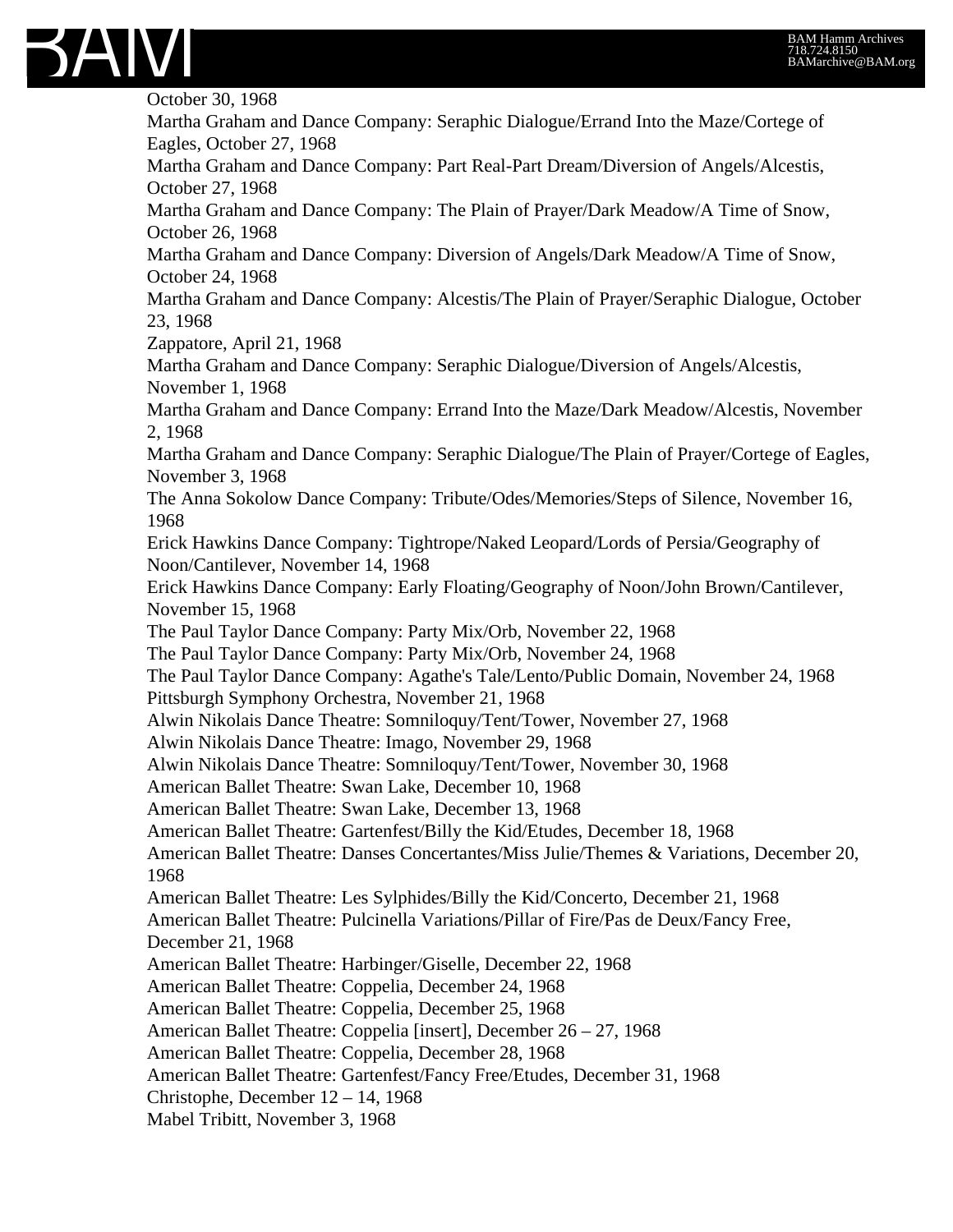

Emily Coles, November 10, 1968 Lawrence Dellimore, November 17, 1968 Virgilijus Noreika, November 24, 1968 The Blood of the Pig and the Bite of the Dog, December  $21 - 23$ , 1968 The Little Orchestra Society: Second Concert, December 15, 1968 Jazz/Rock/Bach: Handel to Jazz: The Art of Improvisation, October 4, 1968 Martha Graham and Dance Company: Errand Into the Maze/Part Real-Part Dream/Cortege of Eagles, October 25, 1968 Mario Fusco & Rina Telli, October 26, 1968 The Eastern Sinfonia, January 11, 1968 David Oistrakh, January 14, 1968 The Cincinnati Symphony Orchestra, January 18, 1968 Brooklyn Philharmonia, January 27, 1968 Boston Symphony Orchestra, February 1, 1968 The Soul, Brother, February 3, 1968 45th Annual Concert of the Catholic Diocesan Choristers of Brooklyn, February 9, 1968 City Center Joffrey Ballet, February 10, 1968 Don Pasquale, February 17, 1968 André Watts, February 23, 1968 Brooklyn Philharmonia, February 24, 1968 A Winter Musicale , February 25, 1968 Chamber Music of Italy 1550-1750, February 29, 1968 Andrés Segovia, March 1, 1968 Princeton Chamber Orchestra, March 15, 1968 The Little Orchestra Society, March 17, 1968 The Negro and His Music: An Extravaganza in Words and Songs, March 22, 1968 Brooklyn Philharmonia, March 23, 1968 S. O. S., March 23, 1968 Kenneth Wiggins, March 24, 1968 Boston Symphony Orchestra, April 4, 1968 Aenid Mordecai, April 7, 1968 Aenid Mordecai, April 7, 1968 Sandman in Orbit, April 13, 1968 A Scholarship Benefit Concert, April 13, 1968 A Scholarship Benefit Concert, April 13, 1968 Richie Havens, April 20, 1968 Mlle. Felicia Portelli: Students Recital , April 20, 1968 Dwain DePaul, April 21, 1968 Dwain DePaul, April 21, 1968 Richard DeCarlo, April 21, 1968 Stuyvesant School of Music Annual Recital, April 28, 1968 The Symphony of the New World, May 10, 1968 Saint Francis Preparatory School Twenty-Fourth Annual Concert, May 10, 1968 Neville Henry: Recital, May 19, 1968 Brooklyn Philharmonia, May 18, 1968 Mona Bossell, May 19, 1968 Mona Bossell, May 19, 1968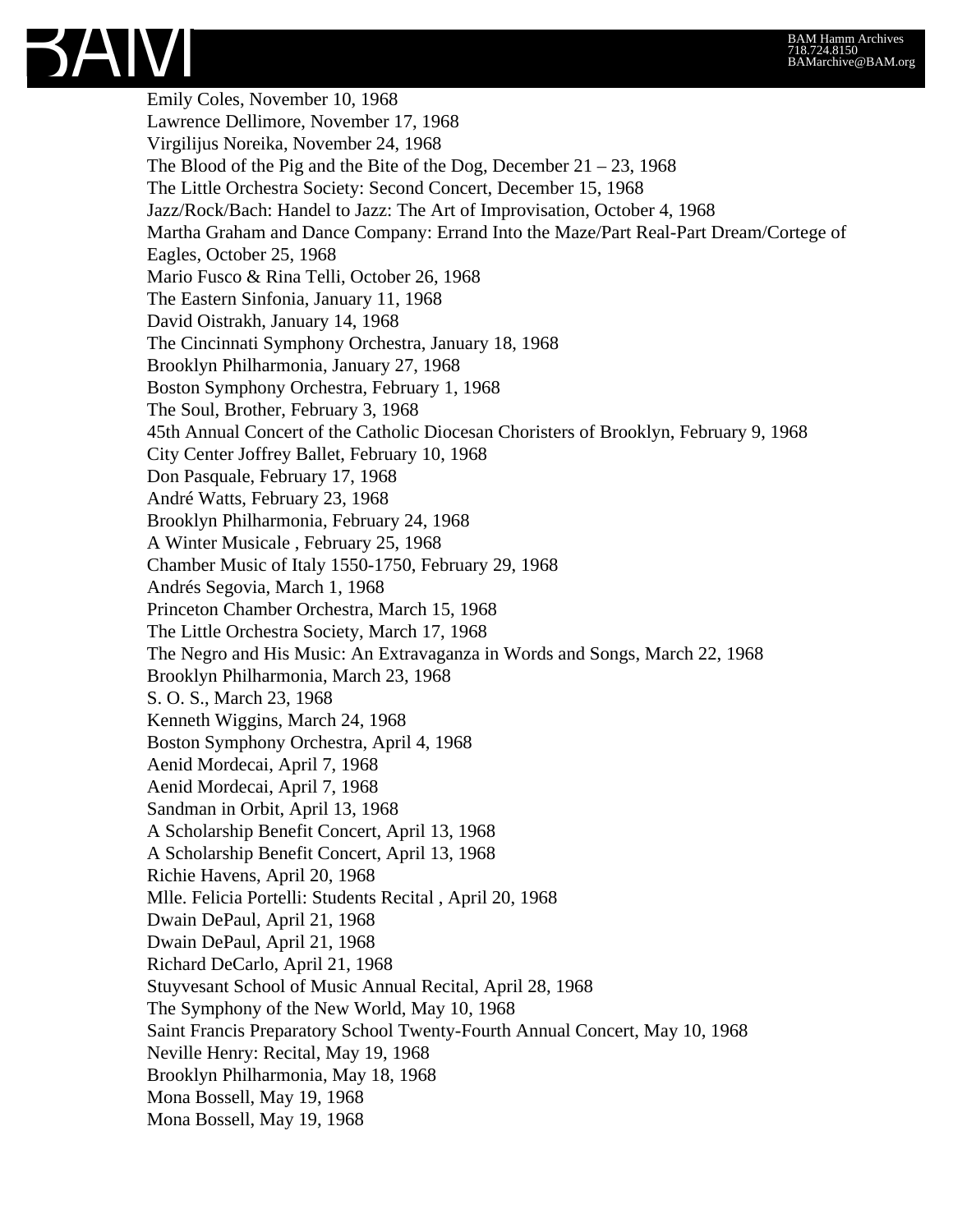Wesley Tillman, May 19, 1968 Wesley Tillman, May 19, 1968 Ilene Waldron, June 2, 1968 The Piano Pupils of Allen Brown In Concert, June 30, 1968 La Bohème, May 11, 1968 La Bohème, May 11, 1968 Brooklyn Philharmonia: Youth Music Festival, January 13, 1968 James Dick, January 16, 1968 Brooklyn Philharmonia: Youth Music Festival, February 10, 1968 The Little Orchestra Society, March 31, 1968 The Little Orchestra Society: Antigonae, April 21, 1968 The Little Orchestra Society, February 18, 1968 The All City High School Band, May 1, 1968 The All City High School Band, May 1, 1968 An Evening of Music: Enid Dale/Paula Stark, May 5, 1968 Shall We Dance, June 9, 1968 Brooklyn Philharmonia: Youth Music Festival, March 16, 1968 Ruth Laredo, February 13, 1968 BAM Presents Pianist Eugene Pridonoff, 1968, March 9, 1968 Students of Cecelia Lyons: Piano Recital, May 5, 1968 Maude B. Cummings Music Studios: Scholarship Benefit Recitals, May 24, 1968 Students of the Thompson Music Studio: Scholarship Recital, June 2, 1968 Renée Dance Studio: Recital, June 7, 1968 Muriel Barrow Students: Piano Recital, June 9, 1968 Archer's Modern Music School: Piano and Voice Recital, June 9, 1968 Show Biz, Old and New, June 9, 1968 Fads and Fancies From Danceland, June 15, 1968 Everything's Coming Up Roses, June 15, 1968 Mabel Hart's Dance Studio: Dance Recital, June 16, 1968 Archer's Modern Music School: Piano and Voice Recital, June 16, 1968 Students of Harold D. Straker: Piano and Voice Recital, June 22, 1968 Students of Selena Dunston: Piano Recital, June 22, 1968 Paris, June 23, 1968 Gloria Price, June 23, 1968 Althea M. Durrant Studio: Recital, June 23, 1968 The Dericoette Gospelaires, June 28, 1968 Matos School of Music: Annual June Music Festival, June 29, 1968 Musical Favorites, June 30, 1968 Dance Capades of '68, June 8, 1968 Boys High School Commencement Exercises, June 26, 1968 Mr. America, Mr. Universe, Mr. Olympia, Miss Americana Muscle/Beauty Show and World Arm Wrestling Championship, September 13, 1969 Thunder in the Index/Big City Breakdown, January 22 – 25, 1969 Goodbye, Dan Bailey, December 5 – 6, 1969 Follies '69: Town and Country , June 28, 1969 Society of American Magicians: Parent Assembly No. 1, April 26, 1969 The Constant Prince, October 16 – November 1, 1969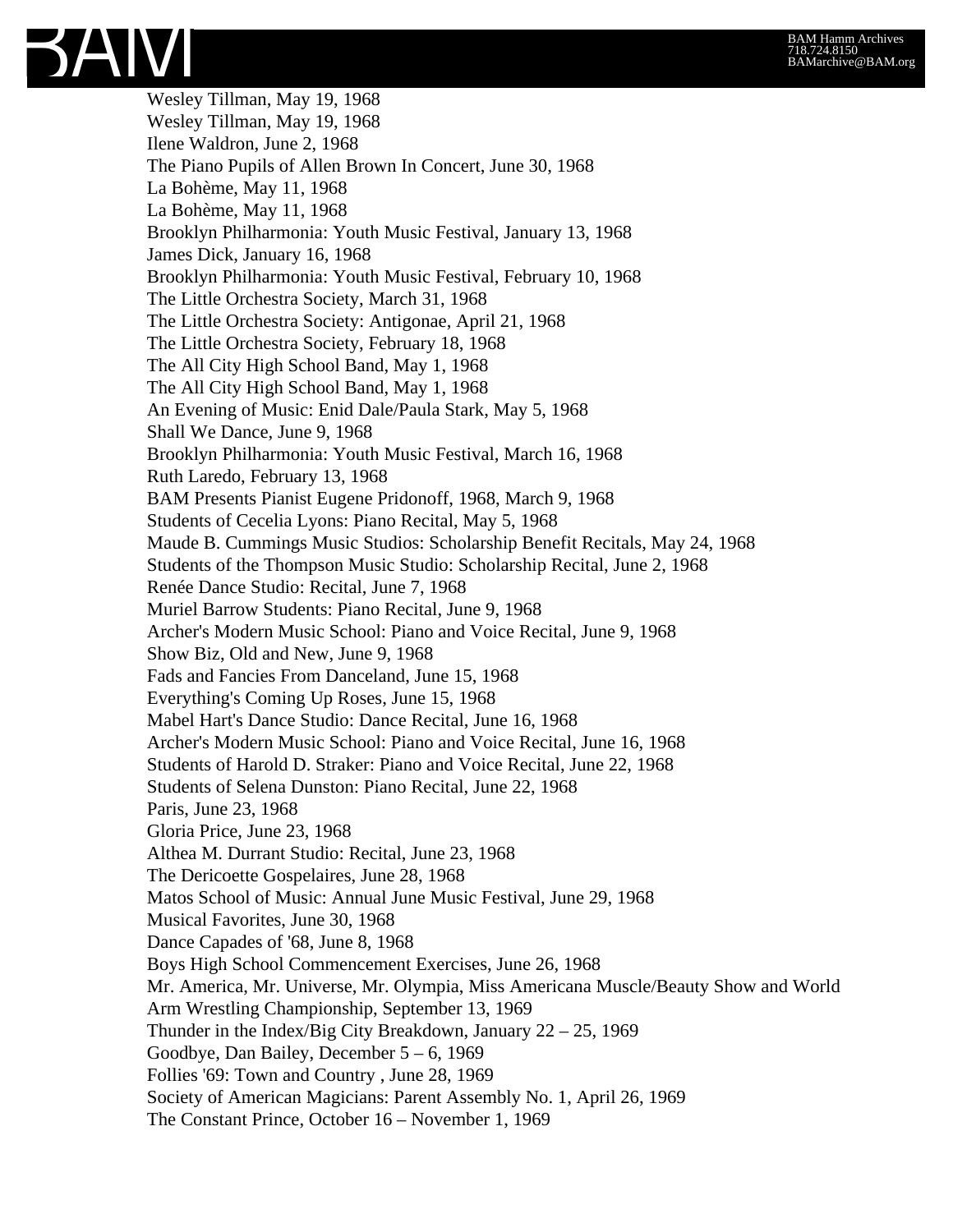

American Ballet Company: Harbinger/Caprichos/Cortege Burlesque/At Midnight, October 21, 1969 American Ballet Company: Games/Cortege Burlesque/Caprichos/Meadowlark, October 22, 1969 American Ballet Company: Harbinger/Intermezzo/Meadowlark, October 23, 1969 American Ballet Company: Carnaval/Games/Cortege Burlesque/At Midnight, October 24, 1969 American Ballet Company: Carnaval/Games/Harbinger, October 25, 1969 American Ballet Company: Meadowlark/Intermezzo/At Midnight, October 26, 1969 American Ballet Company: Games/Cortege Burlesque/Pagan Spring/The Maids, October 28, 1969 American Ballet Company: Carnaval/Intermezzo/Pagan Spring, October 29, 1969 American Ballet Company: Carnaval/Caprichos/The Maids/Intermezzo, October 30, 1969 American Ballet Company: Meadowlark/Intermezzo/Pagan Spring, October 31, 1969 American Ballet Company: Games/Caprichos/Meadowlark, November 1, 1969 Slave Ship, November 1969 Harkness Ballet Company, November 6, 1969 Harkness Ballet Company, November 7, 1969 Harkness Ballet Company, November 8, 1969 Harkness Ballet Company, November 9, 1969 Harkness Ballet Company, November 10, 1969 Harkness Ballet Company, November 11, 1969 Harkness Ballet Company, November 12, 1969 Harkness Ballet Company, November 14, 1969 Harkness Ballet Company, November 16, 1969 Harkness Ballet Company, November 18, 1969 Black Contemporary Music, November 12, 1969 Alvin Ailey American Dance Theater: Dance for Six/Masekela Langage/Revelations, November 30, 1969 Alvin Ailey American Dance Theater: Congo Tango Palace/Reflections in D/Toccata/Poeme/Metallics/Blues Suite, November 29, 1969 Alvin Ailey American Dance Theater: Toccata/Journey/Icarus/Masekela Langage/Revelations, November 28, 1969 Alvin Ailey American Dance Theater: Blues Suite/Threnodies/The Road of the Phoebe Snow, November 27, 1969 Alvin Ailey American Dance Theater: Toccata/Journey/Icarus/Threnodies/The Road of the Phoebe Snow, November 26, 1969 Alvin Ailey American Dance Theater: Quintet/Panambi/Poeme/Revelations, November 25, 1969 Alvin Ailey American Dance Theater: Toccata/Journey/Metallics/Icarus/Blues Suite, November 23, 1969 Alvin Ailey American Dance Theater: Quintet/Panambi/Poeme/Revelations, November 22, 1969 Alvin Ailey American Dance Theater: Dance for Six/Masekela Langage/Revelations, November 21, 1969 Alvin Ailey American Dance Theater: Dance for Six/Masekela Langage/Revelations, November 20, 1969 José Limón Dance Company, April 29 – May 3, 1969 Joyce Mathis/Arthur Thompson, March 2, 1969 Rudolf Serkin, February 22, 1969 Brooklyn Philharmonia: The Triumph of Punch, January 25, 1969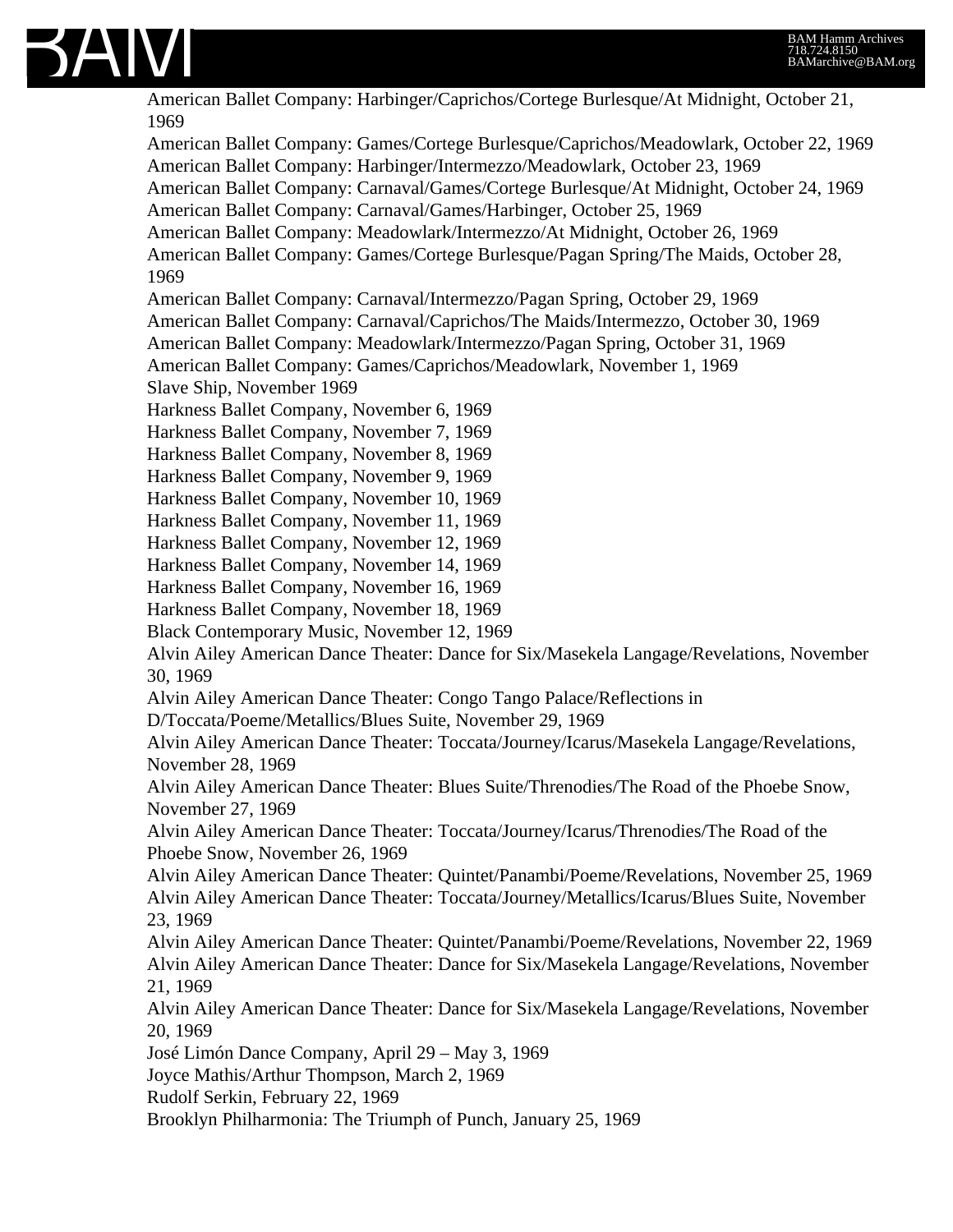

Brooklyn Philharmonia, February 15, 1969 [Letter from Jerzy Grotowski regarding the Theatre Laboratory], 1969 [Poster for The Living Theatre productions at the Brooklyn Academy of Music, 1969], March  $22 - 29, 1969$ Vienna Choir Boys/The Golden Vanity, January 12, 1969 Frankenstein/Antigone, March 25 – 29, 1969 The Constant Prince, October 16 – November 1, 1969 Apocalypse, November 18 – 26, 1969 Things to Hear, Things to See (Huck Finn), December 19, 1969 Acropolis, November 4 – 15, 1969 Shelton Banks, September 28, 1969 The Little Orchestra Society: Prometheus, October 12, 1969 Perla and Rosetta Simmons, October 12, 1969 American Ballet Company: Carnaval/Caprichos/The Maids/Intermezzo, October 20, 1969 Pittsburgh Symphony Orchestra, November 13, 1969 Brooklyn Philharmonia, November 15, 1969 The Little Orchestra Society: Second Concert, November 16, 1969 Alvin Ailey American Dance Theater: Congo Tango Palace/Icarus/Quintet/Panambi/Poeme/Revelations, November 29, 1969 Deliverance Fashion Affair, September 18, 1969 Look to the Rainbow, June 15, 1969 Fads and Fancies from Danceland, June 21, 1969 The Best of Broadway, June 8, 1969 Renée Dance Studio Annual Recital, June 13, 1969 Let's Dance, June 14, 1969 Muriel Barrow Students: Piano Recital, June 15, 1969 Dance Capades of '69, June 21, 1969 Students of Euline C. Walcott: Piano Recital, June 21, 1969 Dance Concert of 1969, June 22, 1969 M.B.C. Music Students Scholarship Benefit Recital, June 20, 1969 Expressions in Song & Dance, June 28, 1969 Althea Durrant Student Recital, June 29, 1969 Commencement St. Francis College, June 7, 1969 Benefit Concert, June 8, 1969 Saint Angela Hall Academy Sixty-Third Annual Commencement, June 20, 1969 Sands J. H. S. Graduation Exercises, June 23, 1969 American Ballet Theatre: Les Sylphides/Divertissement D'Auber/Pillar of Fire/Etudes, December 2, 1969 American Ballet Theatre: Les Noces/Le Corsaire-Pas de Deux/Dark Elegies/Themes and Variations, December 3, 1969 American Ballet Theatre: Raymonda-Grand Pas-Glazounov/The Eternal Idol/Dark Elegies/Etudes, December 4, 1969 American Ballet Theatre: Les Noces/Le Corsaire-Pas de Deux/Fancy Free/Gala Performance, December 5, 1969 American Ballet Theatre: Swan Lake, December 6, 1969 American Ballet Theatre: Swan Lake, December 7, 1969 American Ballet Theatre: Las Hermanas/The Eternal Idol/Dark Elegies/Gala Performance,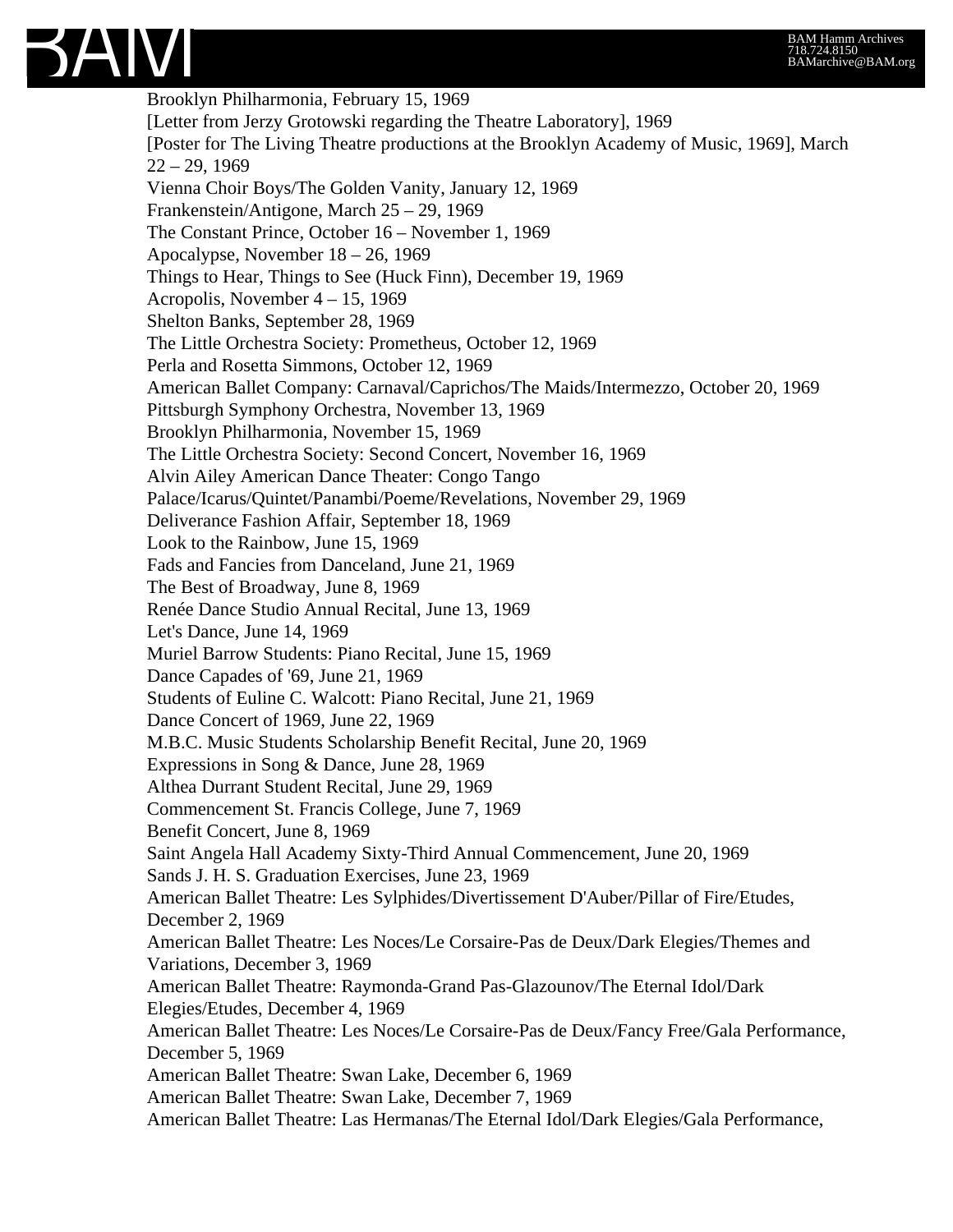

December 9, 1969 American Ballet Theatre: Pulcinella Variations/Brahms Quintet/Pillar of Fire/Themes and Variations , December 10, 1969 American Ballet Theatre: Las Hermanas/Brahms Quintet/Caprichos/Pulcinella Variations, December 12, 1969 American Ballet Theatre: Coppelia, December 13, 1969 American Ballet Theatre: Coppelia, December 14, 1969 American Ballet Theatre: Brahms Quintet/Gala Performance/The Eternal Idol/Etudes , December 14, 1969 The Barber of Seville, December 2, 1969 Boston Symphony Orchestra, December 11, 1969 The Little Orchestra Society: First Concert, December 11, 1969 American Ballet Theatre: Theme & Variations/Giselle, January 1, 1969 American Ballet Theatre: Les Sylphides/Pillar of Fire/Pas de Deux/Concerto, January 2, 1969 American Ballet Theatre: Harbinger/Pillar of Fire/Fancy Free, January 3, 1969 American Ballet Theatre: Harbinger/Giselle, January 4, 1969 American Ballet Theatre: Les Sylphides/Billy the Kid/Concerto, January 5, 1969 American Ballet Theatre: Giselle/Etudes, January 5, 1969 New Groove '69, January 10, 1969 Brooklyn Philharmonia, January 18, 1969 The Little Orchestra Society: Third Concert, January 19, 1969 Great Artist Series: Isaac Stern, January 22, 1969 The Watch-Pit, January 30 – February 1, 1969 Music of the Royal Court, January 31, 1969 Great Artist Series: Henryk Szeryng, February 8, 1969 Youth Music Festival: Symphonic Forms, March 1, 1969 Music of the Royal Court: Philip II and the Spanish Renaissance, March 7, 1969 Great Artists Series: Clifford Curzon, March 8, 1969 The Fabulous Sounds of Tokyo, March 9, 1969 The Little Orchestra Society: Fifth Concert, March 9, 1969 Music of the Royal Court: Courts of Count Esterhazy and Archduke Rudolph, March 14, 1969 Brooklyn Philharmonia, March 15, 1969 Boston Symphony Orchestra, March 20, 1969 Music of the Royal Court: Venice and the Doges, March 28, 1969 Merce Cunningham and Dance Company: [Program A/Program B/Program C], April 15 – 19, 1969 The Alvin Ailey American Dance Theater: Congo Tango Palace/Reflections in D/Toccata/Blues Suite/Revelations, April 25, 1969 The Alvin Ailey American Dance Theater: [Program A/Program B], April 22 – 26, 1969 Pittsburgh Symphony Orchestra, April 24, 1969 The Music of the Royal Court: Elizabethan England, April 25, 1969 Revolving World of Fashions, May 4, 1969 Mstislav Rostropovich, May 6, 1969 Edith Stephen Theatre Dance Company: Forbidden Playground/Celebrations for Myself/Concrete Heart/The Wreaked Tangle, April 24, 1969 Chronicle, March 21 – 29, 1969 46th Annual Concert of the Catholic Diocesan Choristers of Brooklyn, April 11, 1969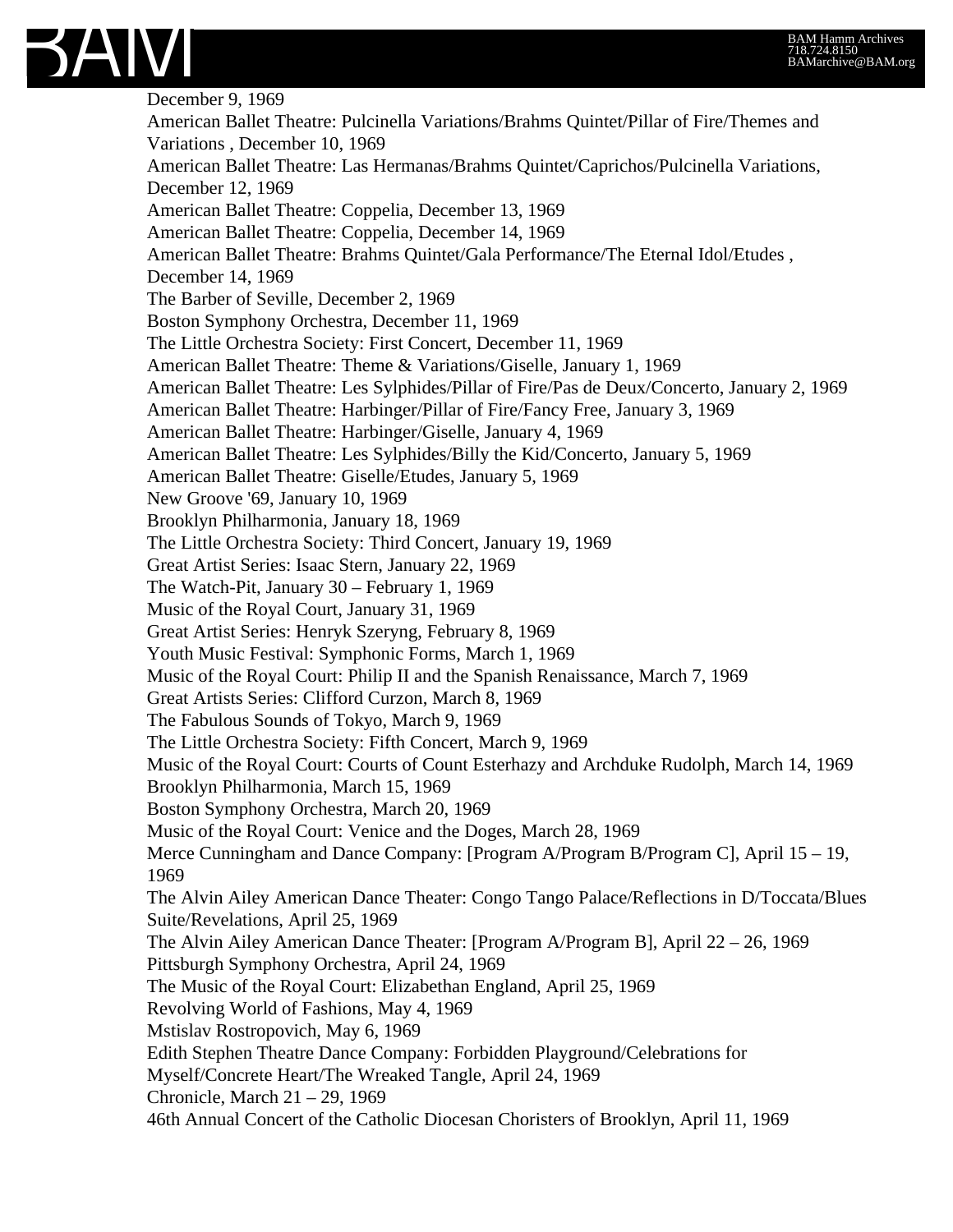The Judas Applause, May  $9 - 17$ , 1969 Society of American Magicians: Parent Assembly No. 1, April 26, 1969 City-Wide Music and Dance Festival, May 27 – 28, 1969 Brooklyn Philharmonia, February 15, 1969 André Watts, January 25, 1969 The Little Orchestra Society: Fourth Concert, February 23, 1969 Andre Watts, Pianist, 1969 Tarot, December 11, 1970 The Universal Nigger, March 20 – 22, 1970 American Ballet Company, October 22, 1970 American Ballet Company, October 23, 1970 American Ballet Company, October 24, 1970 American Ballet Company, October 25, 1970 American Ballet Company, October 25, 1970 American Ballet Company, October 27, 1970 American Ballet Company, October 28, 1970 American Ballet Company, October 29, 1970 American Ballet Company, October 30, 1970 American Ballet Company, October 31, 1970 American Ballet Company, October 31, 1970 American Ballet Company, November 1, 1970 American Ballet Company, November 1, 1970 Two Evenings of Dance by Jeff Duncan, October 16 – 17, 1970 Martha Graham Dance Company, October 2, 1970 Martha Graham Dance Company, October 3, 1970 Martha Graham Dance Company, October 4, 1970 Martha Graham Dance Company, October 5, 1970 Martha Graham Dance Company, October 6, 1970 Martha Graham Dance Company, October 8, 1970 Merce Cunningham and Dance Company, November 15, 1970 Merce Cunningham and Dance Company, November 3, 1970 Merce Cunningham and Dance Company, November 4, 1970 Merce Cunningham and Dance Company, November 5, 1970 Merce Cunningham and Dance Company, November 6, 1970 Merce Cunningham and Dance Company, November 7, 1970 Merce Cunningham and Dance Company, November 8, 1970 Merce Cunningham and Dance Company, November 10, 1970 Merce Cunningham and Dance Company, November 11, 1970 Merce Cunningham and Dance Company, November 12, 1970 Merce Cunningham and Dance Company, November 13, 1970 Merce Cunningham and Dance Company, November 14, 1970 Saved, October 20 – November 8, 1970 Cinema Classics, October – December, 1970 Merce Cunningham and Dance Company, January  $5 - 7$ , 1970 Merce Cunningham and Dance Company, January 8 – 12, 1970 Merce Cunningham and Dance Company, January 13 – 16, 1970 Musica Elettronica Viva at BAM, February 20, 1970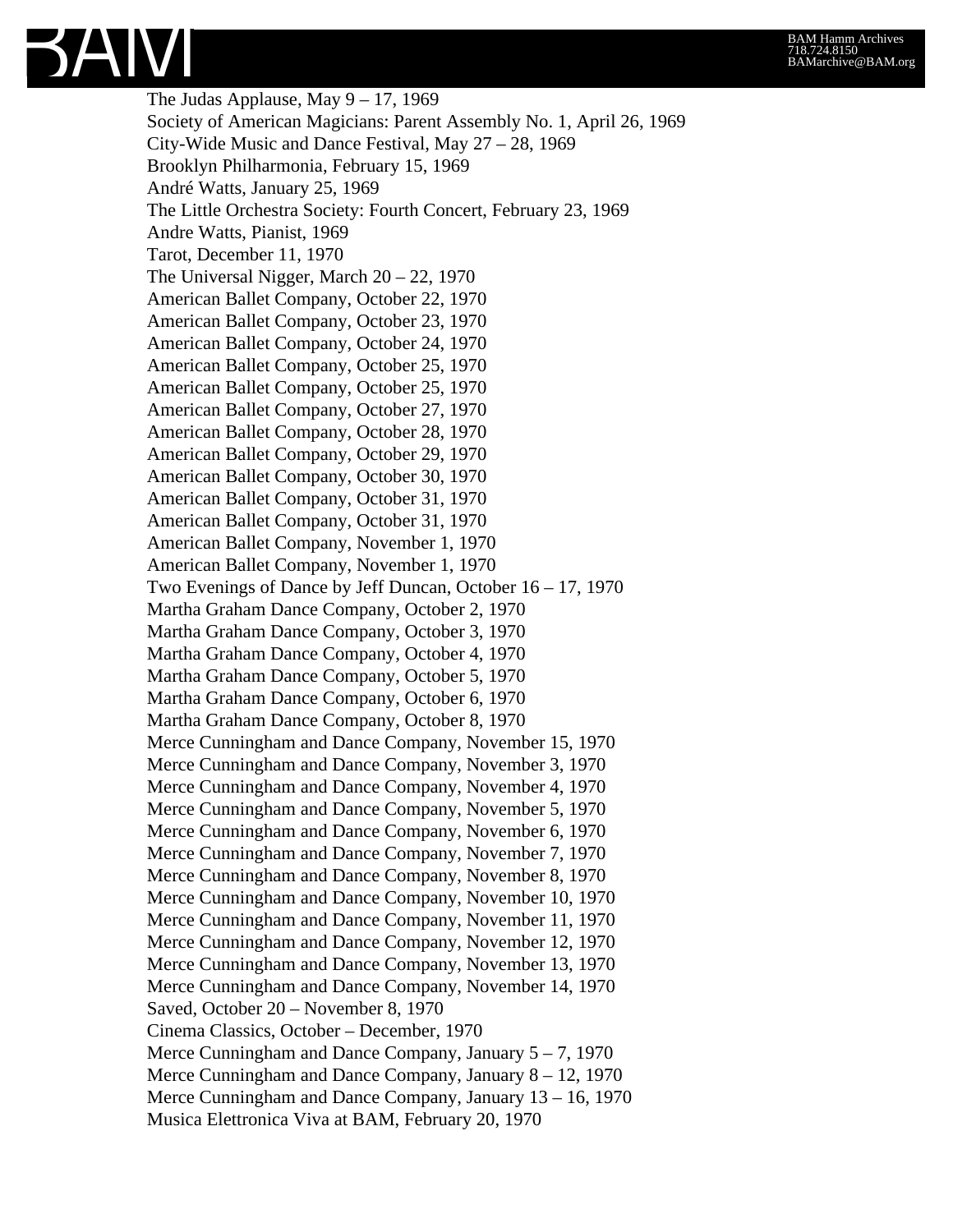

Musica Elettronica Viva at BAM, February 21, 1970 Arthur Hall Afro-American Dance Company; Eleo Pomare Dance Company; The Afro-American Singing Theatre, May  $1 - 3$ , 1970 Jean Erdman Theater of Dance, May 9, 1970 The Music of Lord Burgess, June 7, 1970 Follies '70: Adventures of Alice, June 27, 1970 American Ballet Company, October 20 – 21, 1970 American Ballet Company, October 24, 1970 Martha Graham Dance Company, October 4, 1970 Pittsburgh Symphony Orchestra, November 12, 1970 The Waltann School of the Creative Arts, Inc., November 8, 1970 Brooklyn Philharmonia, November 21, 1970 American Ballet Company: Harbinger/Cortege Burlesque/At Midnight/Meadowlark, March 31, 1970 American Ballet Company: At Midnight/Cortege Burlesque/Caprichos/Early Songs, April 3, 1970 American Ballet Company: Harbinger/Games/Meadowlark, April 4, 1970 American Ballet Company: Harbinger/Early Songs/Meadowlark, April 4, 1970 American Ballet Company: Harbinger/The Maids/Meadowlark, April 5, 1970 American Ballet Company: Intermezzo/Meadowlark/Early Songs, April 12, 1970 The Alvin Ailey American Dance Theater: Tocatta/Hermit Songs/Icarus/Streams/The Prodigal Prince, April 15, 1970 The Alvin Ailey American Dance Theater: Dance for Six/Masekela Langage/Gymnopedies/Revelations, April 25, 1970 Boston Symphony Orchestra, February 26, 1970 Boston Symphony Orchestra, February 5, 1970 Brooklyn Philharmonia: The Beaux Arts Trio, January 17, 1970 Brooklyn Philharmonia: The Creation, March 14, 1970 Candaules, Commissioner, February 6 – 14, 1970 The Little Orchestra Society: L'Enfance du Christ, March 22, 1970 The Little Orchestra Society: Third Concert, January 25, 1970 Pittsburgh Symphony Orchestra, April 16, 1970 The Brass Butterfly, January 24 – 31, 1970 The Unicorn from the Stars, February 20 – March 9, 1970 Cosi Fan Tutte, March 18 – 20, 1970 The International Opera Association Benefit Concert, May 7, 1970 The All City High School Band, May 13, 1970 ???? ???????? [Kvit Paporoti], May 24, 1970 Kvit Paporoti, May 24, 1970 Dance Concert of 1970, June 14, 1970 Fads and Fancies from Danceland, June 20, 1970 Peter and the Wolf/Robin Hood, March 26, 1970 Renee Dance Studio Annual Recital, June 12, 1970 A Day to Dance, June 14, 1970 Eleanor Dance Studio: Dance Capades of '70, June 20, 1970 Saint Francis College Commencement, June 6, 1970 For a Better World: James Peter Sinnott Intermediate School 218 Commencement Exercises,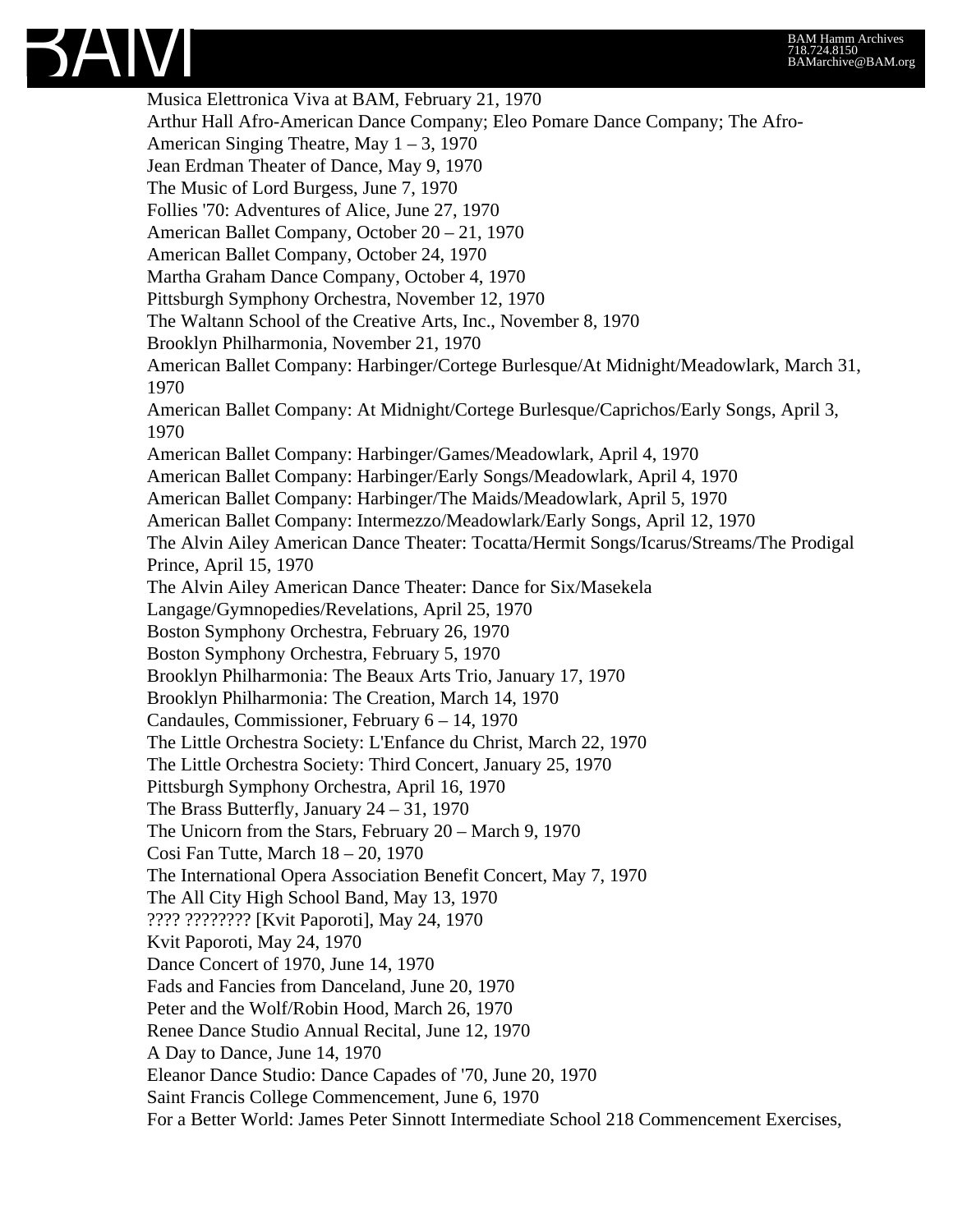

June 24, 1970 Brooklyn Philharmonia, February 21, 1970 Brooklyn Philharmonia Choral Society, May 17, 1970 The Screens, December 14, 1971 Deafman Glance, February 25 – March 5, 1971 AC/DC, February 9 – 17, 1971 National Dance Company of Morocco, November 2 – 7, 1971 Dagar Brothers of India , November 11 – 14, 1971 Zour Khaneh, Ritual Acrobats of Persia, November 9 – 14, 1971 Senegalese National Dance Company, October 26 – 31, 1971 Bella Lewitsky Dance Company, October 15 – 17, 1971 American Ballet Company, May 11, 1971 American Ballet Company, May 9, 1971 Bella Lewitsky Dance Company, October 15 – 17, 1971 Bella Lewitsky Dance Company, October 15 – 17, 1971 Peter Handke: 2 Plays, April 27, 1971 Classical Khmer Ballet, October 19 – 21, 1971 Four Americans: Weller, Forman, 1971 Gianni Schicchi, December 8 – 10, 1971 Four Americans, October 19 – November 6, 1971 Sierra Leone National Dance Company, November 16 – 21, 1971 Gisela May, November 2 – 7, 1971 A Midsummer Night's Dream, March 16 – 27, 1971 American Ballet Company, April 20, 1971 American Ballet Company, April 21, 1971 American Ballet Company, April 22, 1971 American Ballet Company, April 23, 1971 American Ballet Company, April 24, 1971 American Ballet Company, April 25, 1971 American Ballet Company, April 25, 1971 American Ballet Company, April 27, 1971 American Ballet Company, April 28, 1971 American Ballet Company, April 29, 1971 American Ballet Company, April 30, 1971 American Ballet Company, May 1, 1971 American Ballet Company, May 2, 1971 American Ballet Company, May 4, 1971 American Ballet Company, May 5, 1971 American Ballet Company, May 6, 1971 American Ballet Company, May 7, 1971 America Ballet Company, May 8, 1971 American Ballet Company, May 9, 1971 Ballet of the 20th Century, January 25, 1971 Ballet of the 20th Century, January 26, 1971 Ballet of the 20th Century, January 27, 1971 Ballet of the 20th Century, January 29, 1971 Ballet of the 20th Century, January 30, 1971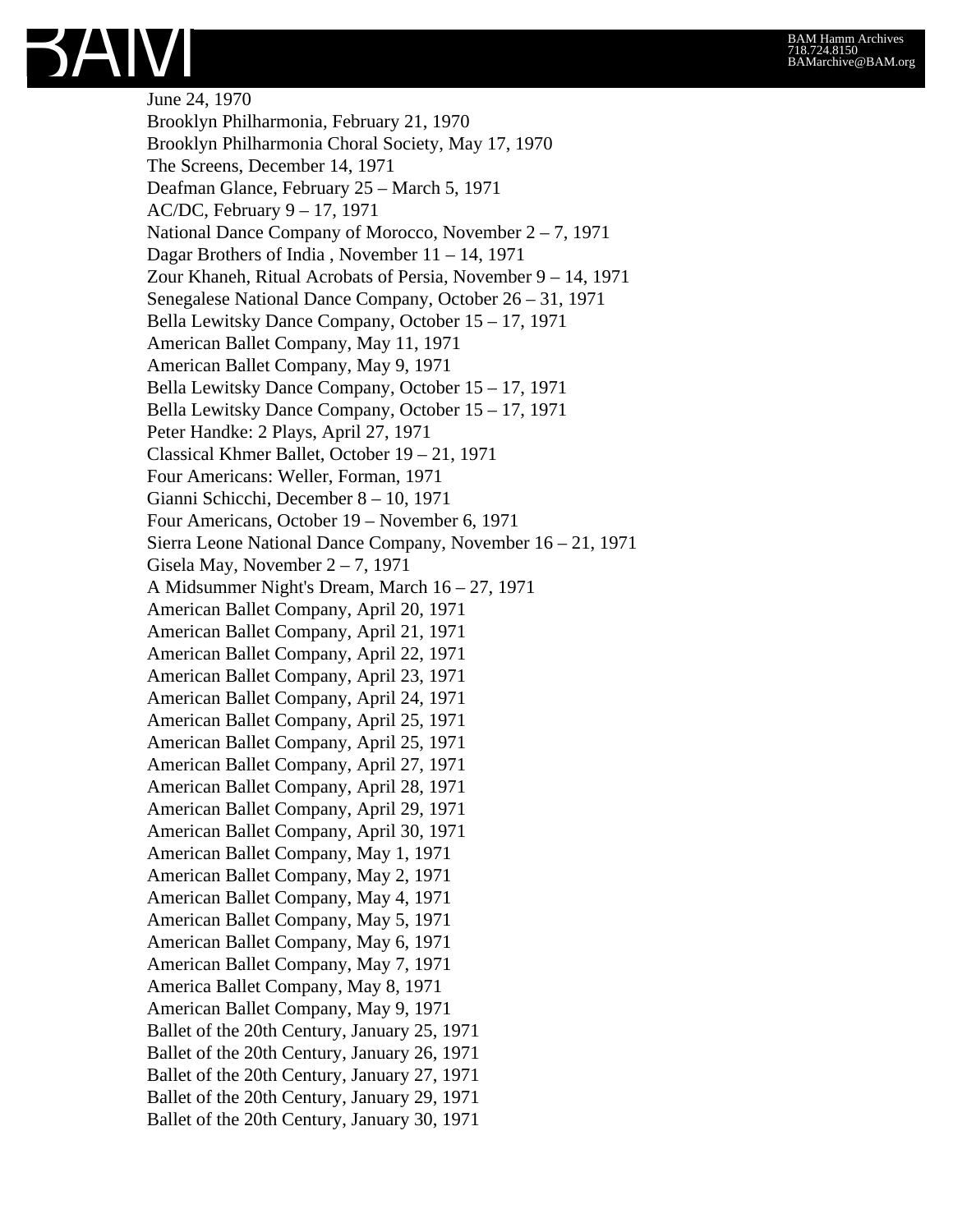Ballet of the 20th Century, January 31, 1971 Ballet of the 20th Century, February 2, 1971 Ballet of the 20th Century, February 3, 1971 Ballet of the 20th Century, February 4, 1971 Ballet for the 20th Century, February 5, 1971 Ballet for the 20th Century, February 6, 1971 Ballet for the 20th Century, February 7, 1971 Ballet of the 20th Century, February 7, 1971 Ballet of the 20th Century, February 9, 1971 Ballet of the 20th Century, February 10, 1971 Ballet of the 20th Century, February 11, 1971 Ballet of the 20th Century, February 12, 1971 Ballet of the 20th Century, February 13, 1971 Ballet of the 20th Century, February 13, 1971 Ballet of the 20th Century, February 14, 1971 Hope Krieger, January 24, 1971 Wadih El Safi and Hana' El Safi, February 6, 1971 New Black Poets in America, March 6, 1971 An Afternoon with Leonid Hambro, March 28, 1971 From Spain to Italy: A Mother's Day Festival , May 9, 1971 Paul Sanasardo Dance Company, May 20 – 22, 1971 Caribbean Moods and Rhythms, June 6, 1971 Follies '71, June 26, 1971 Wilson Pickett & The Delfonics, November 25 – 28, 1971 Interrogation of Havana, December 1971 – January 1972 Boston Symphony Orchestra, January 14, 1971 Boston Symphony Orchestra, October 28, 1971 The American Ballet Company, October 31, 1971 Eliot Feld's American Ballet Company: Program A, April 20 – May 11, 1971 So, What's New in Dancing Delights?, June 13, 1971 All City High School Band, May 27, 1971 Dance Capades of '71, June 19, 1971 Boston Symphony Orchestra, February 18, 1971 Boston Symphony Orchestra, March 18, 1971 Eglevsky Ballet Company, March 2, 1971 Eglevsky Ballet Company, March 6, 1971 Brooklyn Philharmonia, March 13, 1971 Amédée ou comment s'en débarrasser, November 3 – 7, 1971 Boston Symphony Orchestra, December 2, 1971 The Brooklyn Philharmonic: Bach Marathon, December 11, 1971 Jon Robertson and his Fine Arts Showcase, December 5, 1971 Eliot Feld's American Ballet Company: Program B, 1971 Ballet of the 20th Century, January 25 – February 14, 1971 Eliot Feld's American Ballet Company: Program C, April 20 – May 11, 1971 Pittsburgh Symphony Orchestra, April 22, 1971 Fads and Fancies from Danceland, June 19, 1971 Sands Junior High School Graduation Exercises, June 18, 1971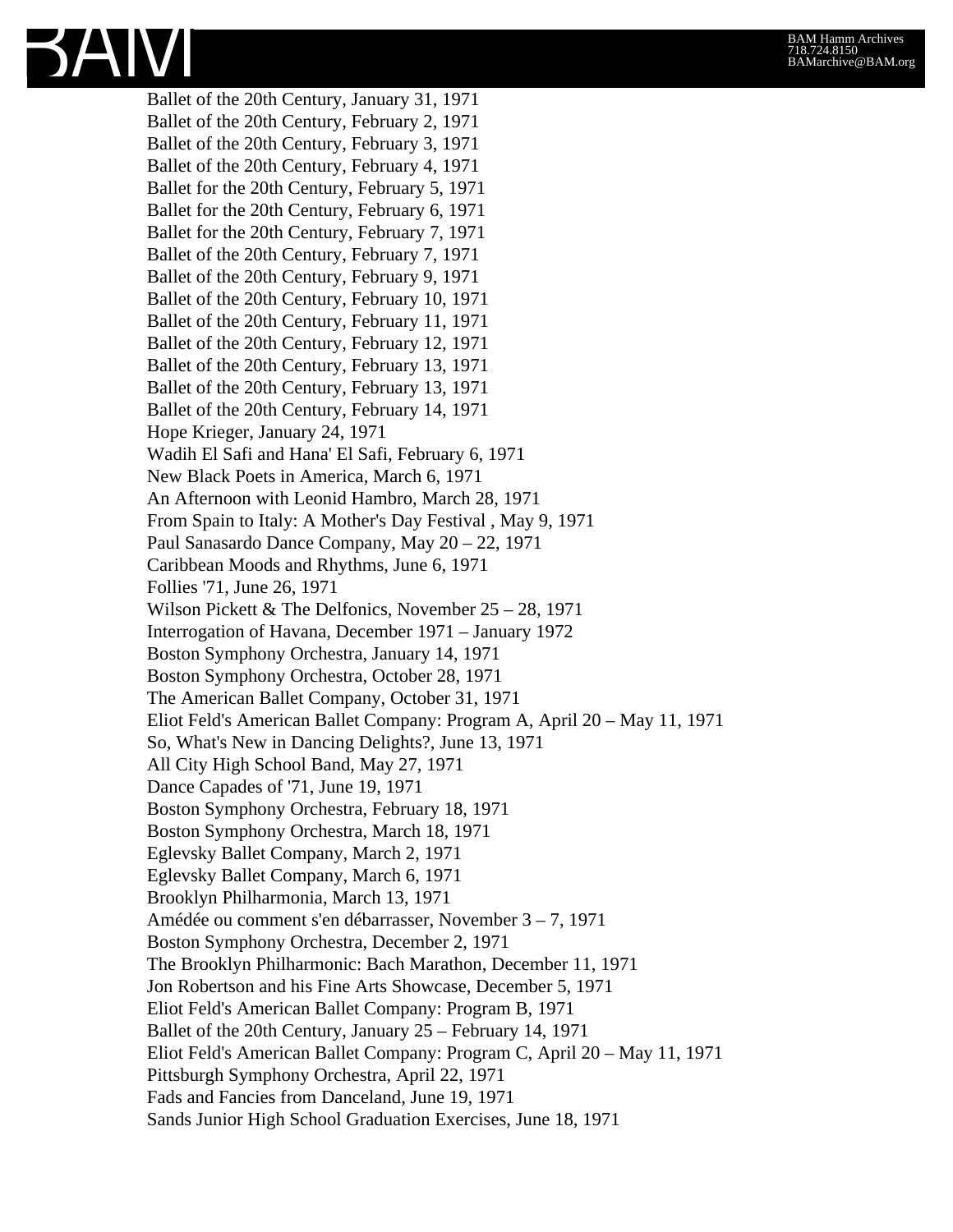

Boys High School Commencement Exercises, June 27, 1971 Opera Flies, May 5 – 6, 1971 Lar Lubovitch Dance Company, October 31 – November 1, 1972 Brooklyn Philharmonia: Modern Classics Marathon, November 25, 1972 The Paul Taylor Dance Company, November 28 – December 3, 1972 The Paul Taylor Dance Company, November 29 – December 1, 1972 The Brooklyn Philharmonia: Beethoven Marathon, April 15, 1972 The Brooklyn Philharmonia: Mozart Marathon, February 19, 1972 Merce Cunningham and Dance Company, February 1 – 13, 1972 Merce Cunningham and Dance Company, February 1 – 13, 1972 Merce Cunningham and Dance Company, February 1 – 13, 1972 Murray Louis Dance Company and Alwin Nikolais Dance Theatre: Program A, January 18, 1972 Murray Louis Dance Company and Alwin Nikolais Dance Theatre: Program B , January 19, 1972 Murray Louis Dance Company and Alwin Nikolais Dance Theatre: Program C, January 22, 1972 Murray Louis Dance Company and Alwin Nikolais Dance Theatre: Program D, January 25, 1972 Murray Louis Dance Company and Alwin Nikolais Dance Theatre: Program E, January 27, 1972 Murray Louis Dance Company and Alwin Nikolais Dance Theatre: Program F, January 26, 1972 Netherlands Dance Theater, March 28 – April 9, 1972 The Beggar's Opera, March 21 – April 9, 1972 Hot Feet, February 12 – April 29, 1972 The Viola Farber Dance Company, April 21 – 22, 1972 Lady Day, October 17 – November 5, 1972 New York Pro Musica, December 15 – 23, 1972 The Dybbuk/The Pearl Necklace, September 19 – October 1, 1972 The Whirling Dervishes of Turkey, November 14 – 19, 1972 Yerma, October 17 – 29, 1972 Sunset, October 1, 1972 Ballet Théâtre Contemporain, November 9 – 12, 1972 Boston Symphony Orchestra, November 2, 1972 Dancers of Mali, October 10 – 15, 1972 The Darpana Dance Company of India, December 5 – 10, 1972 The Water Hen, May 9 – 28, 1972 New York City Council Against Poverty: First Mass Inaugural Ceremony for the Boards of Directors of the Community Corporations of New York City, September 12, 1972 Boston Symphony Orchestra, February 10, 1972 Boston Symphony Orchestra, February 10, 1972 Merce Cunningham and Dance Company, February 1 – 13, 1972 Murray Louis Dance Company and Alwin Nikolais Dance Theatre: Program BB, January 20, 1972 Murray Louis Dance Company and Alwin Nikolais Dance Theatre: Program F, January 26, 1972 Vienna Symphony Orchestra, February 27, 1972 Hot Feet, February 12 – April 29, 1972 The Life And Times of Joseph Stalin, December 14 – 22, 1973 Black Theatre Alliance Festival: New Federal Theatre, October 31 – November 7, 1973 Black Theatre Alliance Festival: Afro-American Total Theatre, October 31 – November 7, 1973 Inner City Dance Repertory Company, November 23 – 25, 1973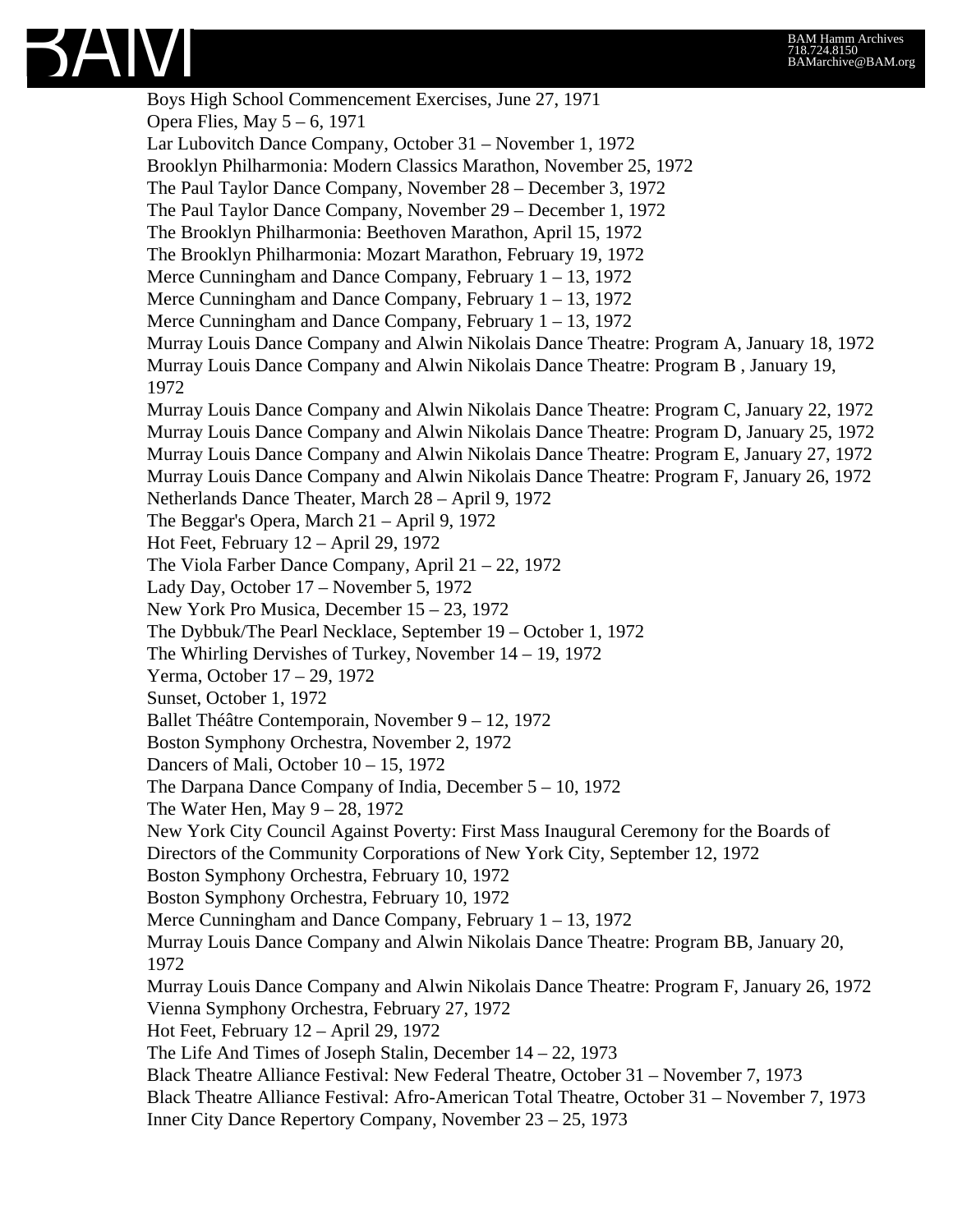

The Man from the East, October 23 – November 11, 1973 Manuel Alum Dance Company, November 29 – December 2, 1973 Shingon Buddhist Monks, October 19 – 21, 1973 Vermeer String Quartet/Thad Jones/Mel Lewis Quintet, November 11, 1973 Gospel: Roots of Soul, March 10 – 11, 1973 Jamaica National Dance Company, April 10 – 15, 1973 Kaspar, February 6, 1973 Merce Cunningham Dance Company, March 22 – 25, 1973 Murray Louis Dance Company/Alwin Nikolais Dance Theatre, February 13 – 25, 1973 Peer Gynt: A Ballet in Three Acts, April 8, 1973 Brooklyn: The Entertainment Adventure, May 5 – 26, 1973 A Boy, A Girl... and a Devil, March 25, 1973 Life's Desires, February 24, 1973 Black Theatre Alliance Festival: Johnnas/The Chip Woman's Fortune, October 31 – November 7, 1973 The Life and Times of Joseph Stalin, December 14 – 22, 1973 The Man from the East, October 23 – November 11, 1973 An Evening in the Middle East, April 28, 1973 The Last Lie, June 30, 1973 A Boy, A Girl... and a Devil, March 25, 1973 The Bride's Mother, June 3, 1973 In God's Right Hand, January  $7 - 13$ , 1973 Boston Symphony Orchestra, October 11, 1973 The Brooklyn Philharmonia: Brecht Operas & Songs, January 14, 1973 The Brooklyn Philharmonia: Romantic Marathon, April 26, 1973 Snow White and The Seven Dwarfs, April 15 – 19, 1973 Snow White and the Seven Dwarfs, April 15 – 19, 1973 Snow White and the Seven Dwarfs, April 15 – 19, 1973 [Chelsea Theater Center production of "Candide" during BAM Fall Series, 1973], 1973 [Candide Broadway Playbill], 1973 Jamaica National Dance Theatre Company at BAM, April 4 – 14, 1974 Erick Hawkins Dance Company: Angels of the Inmost Heaven/Naked Leopard/Geography of Noon/Dawn Dazzled Door/Classic Kite Tails, January 3 – 5, 1974 Big Mama Thornton, October 20, 1974 Yesterday, Today and Tomorrow/Souls and Rhythms, December 27 – 29, 1974 House Party, November 7 – 10, 1974 Elena, December 3 – 15, 1974 Isaac Stern, October 16, 1974 Hothouse, October 15 – November 10, 1974 Musical Prayer 1975, December 31, 1974 The Pennsylvania Ballet, November 14 – 17, 1974 The Pennsylvania Ballet, November 14 – 17, 1974 The Pennsylvania Ballet, November 14 – 17, 1974 Roosevelt Sykes, December 29, 1974 Rudy Perez Dance Theater, November 21 – 24, 1974 Tarack Chamber Ensemble, November 1, 1974 Tashi Quartet, November 3, 1974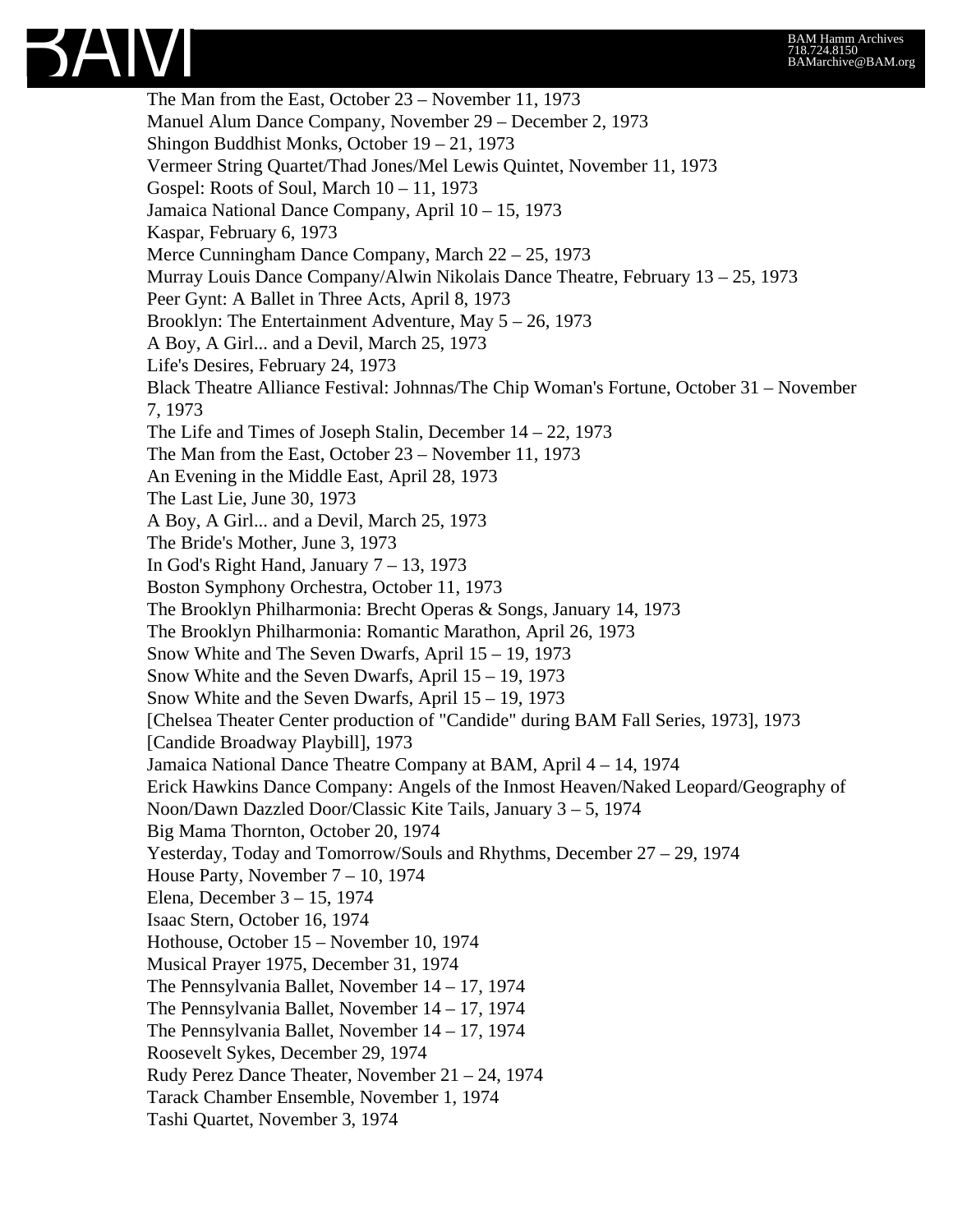

New Jersey Symphony Orchestra , October 24, 1974 Festival de l'Art Haitien, December 8, 1974 Tarack Chamber Ensemble, December 20, 1974 BAM's Fabulous Flicks, November 29 – December 13, 1974 American Genesis, March 14 – 24, 1974 Jamaica National Dance Theater Company, April 4 – 14, 1974 Merce Cunningham Dance Company, March 1 – 2, 1974 Royal Shakespeare Company Benefit Performance: Richard II, January 9, 1974 Sanasardo Dance Company, May 18 – 24, 1974 Wood Demon, January 29 – February 24, 1974 The Taming of the Shrew, March  $6 - 31$ , 1974 Peter Serkin and the Vermeer String Quartet, March 31, 1974 A Midsummer Night's Dream, January 2 – 6, 1974 A Midsummer Night's Dream, January 2 – 6, 1974 Sylvia Plath , January 15 – 27, 1974 Knots, January 30 – February 23, 1974 King Lear, February  $2 - 24$ , 1974 The Way of the World, February  $13 - 20$ , 1974 Scapino, March 12 – 30, 1974 French Without Tears, March 15 – 28, 1974 Brooklyn College Percussion Ensemble, April 28, 1974 The Duel, April 24, 1974 Jamaica National Dance Theatre Company, April 4 – 14, 1974 Pennsylvania Ballet, May 2 – 5, 1974 Richard II, January  $9 - 27$ , 1974 The Hollow Crown, April  $18 - 28$ , 1974 A Midsummer Night's Dream, January 2 – 6, 1974 20th Century Music, March 31, 1974 Pleasure and Repentance, April 21 – 26, 1974 Babylon II, June 15, 1974 The Brooklyn Philharmonia, November 23, 1974 Erick Hawkins Dance Company: Greek Dreams, With Flute/Black Lake/Cantilever, January 4 – 5, 1974 The \$ Value of Man, May 8 – 18, 1975 The Brooklyn Philharmonia, October 18, 1975 Cleveland Quartet, December 20 – 21, 1975 The Messiah, December 14, 1975 The Jerusalem Symphony, November 13, 1975 Margalit Dance Theater Company, October 31 – November 2, 1975 Pennsylvania Ballet, November 14 – 16, 1975 Pennsylvania Ballet, November 14 – 16, 1975 Scott Nickrenz Chamber Music Series, November 22 – 23, 1975 Sweet Bird of Youth, December 2 – 14, 1975 Tarack Chamber Ensemble, November 21, 1975 Tarack Chamber Ensemble, December 19, 1975 The Collected Works of Billy the Kid, October 13 – 19, 1975 The Royal Family, December 16 – 28, 1975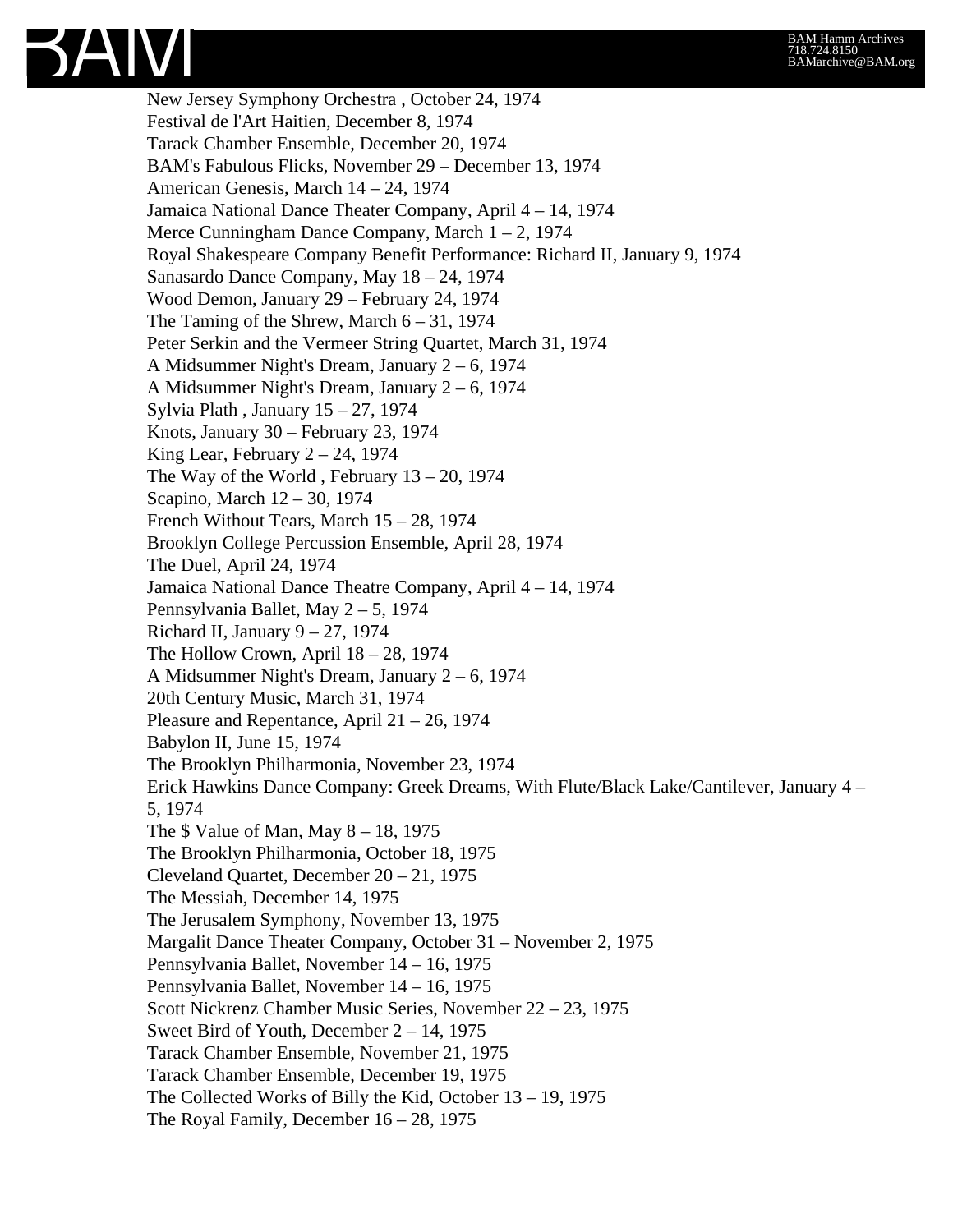

Vermeer Quartet, October 25 – 26, 1975 Andy Degroat, February 13 – 16, 1975 Drumming, April  $3 - 6$ , 1975 BAM's Fabulous Flicks, March 7 – 28, 1975 Gerald Tarack Chamber Ensemble, March 7, 1975 Horacio Gutierrez, January 10, 1975 Lear, February 22 – 30, 1975 Light, February 27 – March 2, 1975 Love's Labours Lost, February  $11 - 23$ , 1975 Manuel Alum Dance Company, April 17 – 20, 1975 Pennsylvania Ballet, March 13 – 16, 1975 Pennsylvania Ballet, March 13 – 16, 1975 Polly, April 29 – May 25, 1975 Scott Nickrenz Chamber Music Program, February 9, 1975 Scott Nickrenz Chamber Music Program, January 5, 1975 Summerfolk, February 3 – March 2, 1975 The Dybbuk/Priscilla, Princess of Power, April 7 – 13, 1975 The Long Black Block, January  $24 - 26$ , 1975 Louisiana Red, January 26, 1975 Tokyo Quartet, March 9, 1975 He That Plays the King, March 29 – April 6, 1975 [Program insert from the He That Plays the King performance during BAM Spring Series, 1975], 1975 Lear/Love's Labour Lost, March 13, 1975 [Chelsea Theater Center production of "Ice Age" during BAM Fall Series, 1975], 1975 Trisha Brown Dance Company, January 8 – 11, 1976 Prince of Homburg, October 19 – November 14, 1976 Aid to Dependent Children, January 10 – 12, 1976 BAM's Chamber Music Series , October 23 – 24, 1976 Brooklyn Philharmonia, October 29 – 31, 1976 "In My Father's Time…", November 30 – December 5, 1976 Fires of London, October 27 – November 3, 1976 Fires of London, October 27 – November 3, 1976 Joseph and the Amazing Technicolor Dreamcoat , December 22, 1976 – January 9, 1977 Margalit Dance Company, November 5 – 7, 1976 The Brooklyn Philharmonia, November 19, 1976 The Plough and the Stars, November 16 – 28, 1976 Tarack Chamber Ensemble, October 22, 1976 Les Ballets Trockadero de Monte Carlo, December 9 – 19, 1976 Les Ballets Trockadero de Monte Carlo, December 9 – 19, 1976 BAM's Chamber Music Series, November 6 – 7, 1976 The Brooklyn Philharmonia, December 3 – 5, 1976 Tarack Chamber Ensemble, December 10, 1976 BAM's Chamber Music Series , December 11 – 12, 1976 BAM Chamber '76: Aulos Wind Quintet, January 24 – 25, 1976 Basically Bach, March 14, 1976 The Brooklyn Philharmonia: Contemporary French Music, March 21, 1976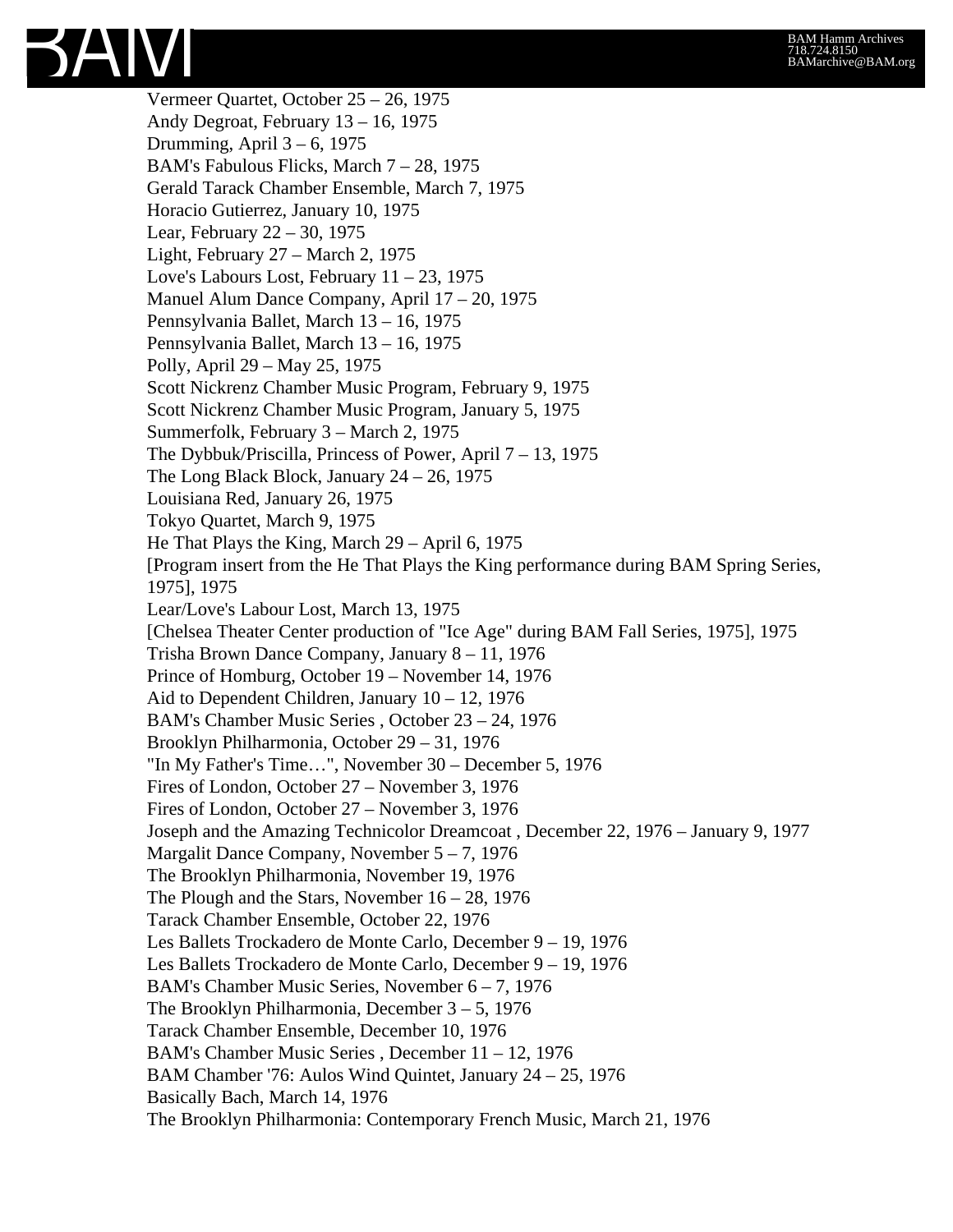SAIVI St. John Passion, May 23, 1976 The Brooklyn Philharmonia, January 17, 1976

Brooklyn Philharmonia: American Marathon, February 28, 1976 Dante, May 25 – 30, 1976 Everyman and Roach, May 13 – 16, 1976 Fab Flicks: Some Good Plays do Make Good Films, March 27 – May 7, 1976 Fat Tuesday, March 11 – 14, 1976 Eugene Fodor, March 6, 1976 Garrick Ohlsson, January 3, 1976 Giovanna D'Arco, May 15 – 21, 1976 Henry V, April 21 – May 9, 1976 Laura Dean Dance Company: Song, April 29 – May 2, 1976 Moderns '76: A Gathering of Brooklyn Composers, February 14, 1976 BAM's Chamber Music Series, April 24 – 25, 1976 Chamber Music Series, March 20 – 21, 1976 Pennsylvania Ballet, April 8 – 11, 1976 Pilobolus Dance Theatre, March 5 – 7, 1976 Replika, June  $1 - 6$ , 1976 The Hollow Crown, May  $1 - 8$ , 1976 Tarack Chamber Ensemble, March 19, 1976 The Boss, February 26 – March 14, 1976 Twyla Tharp and Dancers, March 25 – April 4, 1976 Pennsylvania Ballet , October 19 – 24, 1976 Pennsylvania Ballet , October 19 – 24, 1976 Les Ballets Trockadero de Monte Carlo, February 26 – 29, 1976 Long Day's Journey Into Night, January 27 – February 8, 1976 The Red Horse, May  $6 - 9$ , 1976 The Brooklyn Philharmonia, April 21, 1976 Pennsylvania Ballet, April 8 – 11, 1976 Twyla Tharp and Dancers, May 12 – 22, 1977 Twyla Tharp and Dancers, May 12 – 22, 1977 Twyla Tharp and Dancers, May  $12 - 22$ , 1977 The Brooklyn Philharmonia, January 28, 1977 Meet the Moderns: Program III, February 12 – 13, 1977 The New Opera Theatre , February 18 – 20, 1977 The New Brooklyn Philharmonia, March 4 – 6, 1977 BAM's Chamber Music Series, March 5 – 6, 1977 BAM's Chamber Music Series, March 26 – 27, 1977 BAM's Chamber Music Series, April 16 – 17, 1977 The New Brooklyn Philharmonia, April 29, 1977 The Brooklyn Philharmonia, May 6 – 8, 1977 Tarack Chamber Ensemble, May 6, 1977 BAM's Chamber Music Series, May 7 – 8, 1977 The New Opera Theatre, May  $19 - 22$ , 1977 Sounds in Motion, May 20 – 22, 1977 The Dessoff Choirs , May 24, 1977

A Gala Evening with André Watts and the Brooklyn Boys Chorus, March 14, 1977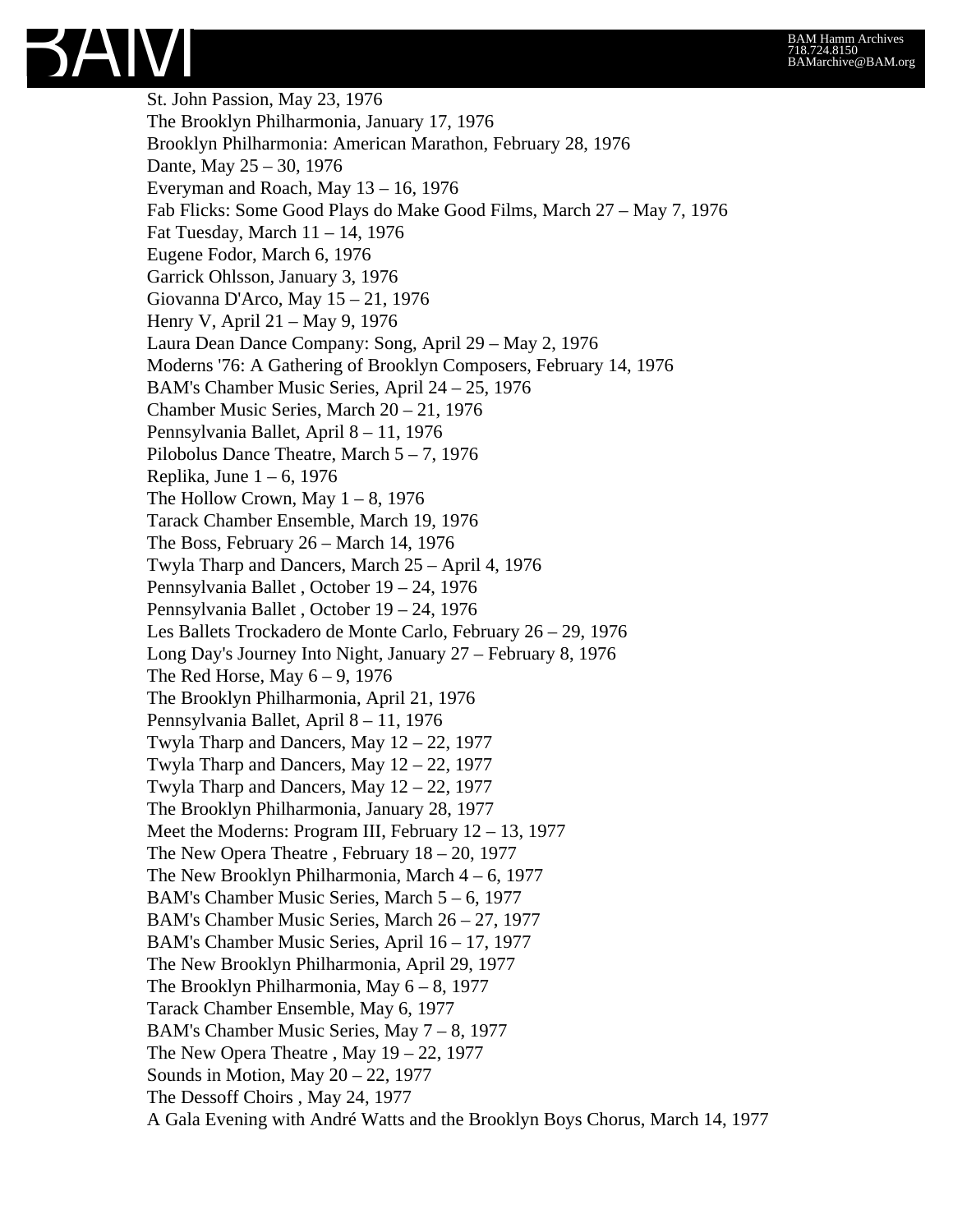

Pennsylvania Ballet , April 26 – May 1, 1977 Pennsylvania Ballet , April 26 – May 1, 1977 Joseph and the Amazing Technicolor Dreamcoat , December 13, 1977 – January 1, 1978 Meet the Moderns, November 10, 1977 Meet the Moderns, December 10, 1977 The Paul Taylor Dance Company, November 29 – December 4, 1977 BAM's Chamber Music Series, October 29 – 30, 1977 Tarack Chamber Ensemble, December 2, 1977 BAM's Chamber Music Series: Beaux Arts Trio, December 17 – 18, 1977 Nutcracker, December 21 – 31, 1977 Happy End, March 8 – April 30, 1977 BAM's Chamber Music Series, October 22 – 23, 1977 Pennsylvania Ballet, October 25 – 30, 1977 Tarack Chamber Ensemble, October 21, 1977 Three Sisters, April 26 – May 15, 1977 BAM's Chamber Music Series , January 29 – 30, 1977 Chuck Davis Dance Company, February 24 – 27, 1977 Waiting for Godot, March 29 – April 3, 1977 The New York Idea, March 18 – April 10, 1977 Tarack Chamber Ensemble, March 4, 1977 Trisha Brown Company, March 10 – 19, 1977 Julius Caesar, March 29 – April 23, 1978 BAM's Chamber Music Series: The Aulos Wind Quintet/Charles Wadsworth, January 21 – 22, 1978 BAM's Old Time Country Music Festival, May 2 – 7, 1978 Eurythmeum Stuttgart , November 19, 1978 BAM's Chamber Music Series, December 2 – 3, 1978 San Francisco Ballet, October 26 – November 5, 1978 Gimme Shelter, December 5 – 17, 1978 BAM's Chamber Music Series, January 7 – 8, 1978 The Big Apple Circus, March 25 – 26, 1978 Julius Caesar, March 29 – April 23, 1978 DanceAfrica 1978, May 30 – June 4, 1978 Douglas Dunn & Dancers, April 20 – 23, 1978 Annabelle Gamson: A Program of Solo Dances, January 12 – 15, 1978 Waiting for Godot, May 24 – June 18, 1978 Kenneth King and Dancers, March 16 – 19, 1978 The Murray Louis Dance Company, March 9 – 19, 1978 A Night at the Offenbach, May 18 – 21, 1978 Pennsylvannia Ballet, May 16 – 21, 1978 Meet the Moderns, January 28, 1978 The Play's the Thing, February 22 – March 19, 1978 Meet the Moderns, April 28, 1978 Jean-Pierre Rampal, March 18, 1978 Pennsylvania Ballet, November 21 – 26, 1978 Preservation Hall Jazz Band, November 9, 1978 The Devil's Disciple, February 4 – 19, 1978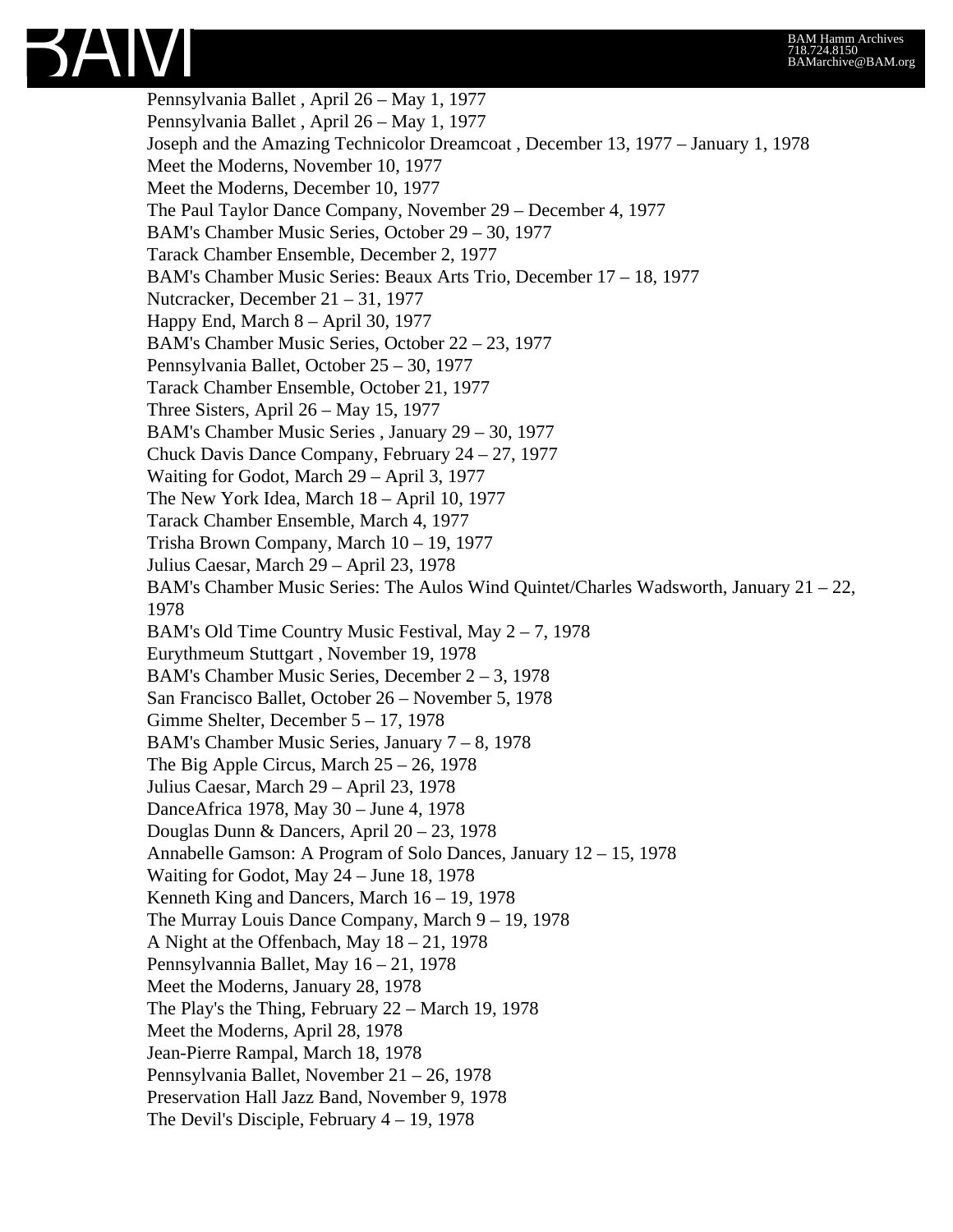

San Francisco Ballet, October 26 – November 5, 1978 San Francisco Ballet, October 26 – November 5, 1978 Duke Ellington Orchestra, January 25, 1979 Lucinda Childs, Philip Glass & Sol Lewitt: Dance, November 29 – December 2, 1979 From Isadora to Pilobolus: A Festival of Solos & Duets, October 25 – 28, 1979 Ballet Hispanico of New York, January 11 – 14, 1979 Joan of Arc, January 9 – 19, 1979 The Brooklyn Philharmonia, February 2, 1979 Ballad of Brooklyn , October 12 – 14, 1979 BAM's Chamber Music Series, October 19 – 21, 1979 Emigres, October 23 – November 11, 1979 Holeville, November 27 – December 16, 1979 Harry/Dance and Other Works, October 25 – 28, 1979 Meet the Moderns 1: Rediscoveries and Revivals (1900-1920), November 1, 1979 Bolcom & Morris, October 22, 1979 Pennsylvania Ballet, November 13 – 18, 1979 BAM's Chamber Music Series, November 16 – 18, 1979 BAM's Chamber Music Series, January 6 – 7, 1979 Count Basie and His Orchestra, April 26, 1979 Erismena, January 18 – 20, 1979 Il Furioso all'Isola di San Domingo, February 22 – 24, 1979 Good Lads at Heart, March 27 – April 8, 1979 The Valerie Hammer Project, January 25 – 28, 1979 Pennsylvania Ballet, February 27 – March 4, 1979 Tip-Toes, March 21 – April 8, 1979 DanceAfrica 1979, June 2 – 10, 1979 BAM's Chamber Music Series, January 20 – 21, 1979 Maria Benitez: Estampa Flamenca , February 1 – 4, 1979 BAM's Chamber Music Series, February 3 – 4, 1979 BAM's Chamber Music Series, March 3 – 4, 1979 Bill Grant & Delia Bell, March 9, 1979 BAM's Chamber Music Series, April 7 – 8, 1979 Nina Wiener and Dancers, April 19 – 22, 1979 BAM's Chamber Music Series, April 28 – 29, 1979 Le Misanthrope, May  $1 - 9$ , 1979 BAM's Chamber Music Series, May 12 – 13, 1979 BAM Salutes Eubie Blake, March 23, 1979 Twyla Tharp and Dancers, February 16 – 25, 1979 Steps in Time, December 29 – 30, 1979 On Mount Chimborazo, May 11 – 26, 1979 Lionel Hampton & His Orchestra, January 31, 1980 The Conjunto Folklorico Nacional De Cuba , February 14 – 17, 1980 Meet the Moderns 3: Rediscoveries and Revivals (1940-1960), February 21, 1980 Johnny on a Spot, February 21 – May 8, 1980 BAM's Chamber Music Series, February 22 – 24, 1980 Hazel Dickens, March 7, 1980 He and She, May 22 – June 15, 1980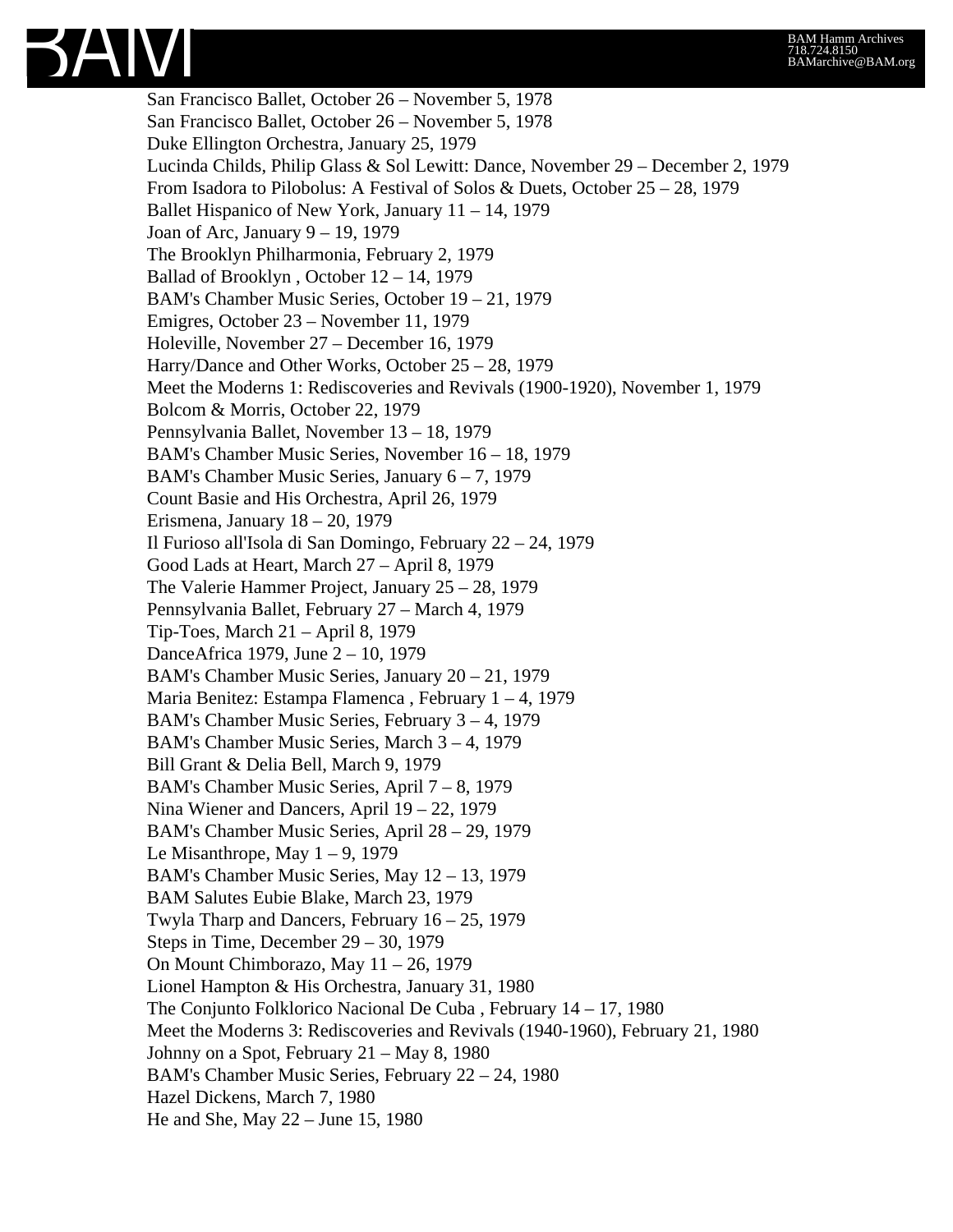#### BAM Hamm Archives 718.724.8150 BAMarchive@BAM.org



Barbarians, April 10 – May 18, 1980 Steps in Time, April  $10 - 13$ , 1980 Steps in Time, April  $10 - 13$ , 1980 The Marriage Dance: An Evening of Farce by Feydeau & Brecht, May 27 – June 15, 1980 Jamaica National Dance Company/Get On Board!, November 28 – 30, 1980 Ballet America: San Francisco Ballet/Los Angeles Ballet, October 14 – 19, 1980 BAM's Chamber Music Series, October 24 – 26, 1980 Big Band Jazz Series: Cab Calloway/Mel Tormé/Connie Haines, December 4, 1980 BAM's Chamber Music Series, December 19 – 21, 1980 AH! Or the Washerwoman Cantata, January 15 – February 3, 1980 BAM's Chamber Music Series, January 4 – 6, 1980 DanceAfrica 1980, June 1 – 15, 1980 Laura Dean Dancers and Musicians, May 15 – 18, 1980 Pennsylvania Ballet, May 6 – 11, 1980 The Brooklyn Philharmonia: Family Concert 2: Music by Masters in Their Teens/Family Concert 3: Music by Living Composers, January 26 – March 15, 1980 Meet the Moderns I: Music + Drama, November 13 – 14, 1980 Meet the Moderns I: Music + Drama, November 13 – 14, 1980 The Brooklyn Philharmonia, December 5 – 7, 1980 Brooklyn Philharmonia, March 28 – 30, 1980 Satyagraha, November 6 – 15, 1981 Trisha Brown Company , October 16 – 18, 1981 BAM's Chamber Music Series, October 16 – 18, 1981 Ballet America: Cleveland Ballet/Ohio Ballet, January 20 – 25, 1981 DanceAfrica 1981, April 24 – 26, 1981 Ballet America: Houston Ballet/Pennsylvania Ballet, April 7 – 12, 1981 Jungle of Cities, April 9 – May 3, 1981 The Wild Duck, March 5 – April 5, 1981 The Wild Duck, March 5 – April 5, 1981 BAM's Chamber Music Series, January 16 – 18, 1981 BAM's Chamber Music Series, March 6 – 8, 1981 Broadway to Brooklyn: A Tribute in Honor of Brooklyn Borough President Howard Golden, March 30, 1981 Inside: A Midsummer Night's Dream, January 4 – March 29, 1981 A Midsummer Night's Dream, January 4 – March 29, 1981 Oedipus the King, April 16 – May 10, 1981 Oedipus the King, April 16 – May 10, 1981 Paul Taylor Dance Company, October 6 – 11, 1981 Lucinda Childs Dance Company, December 18 – 20, 1981 Laura Dean Dancers and Musicians, October 30 – November 1, 1981 Jungle of Cities, April 9 – May 3, 1981 Paul Taylor Dance Company, October 7 – 10, 1981 BAM's Chamber Music Series, October 30 – November 1, 1981 Meet the Moderns II: Music + Movement, December 17, 1981 The Recruiting Officer, January 15 – February 26, 1981 A Midsummer Night's Dream, 1981 Meet the Moderns II : Music + Computers, January  $15 - 16$ , 1981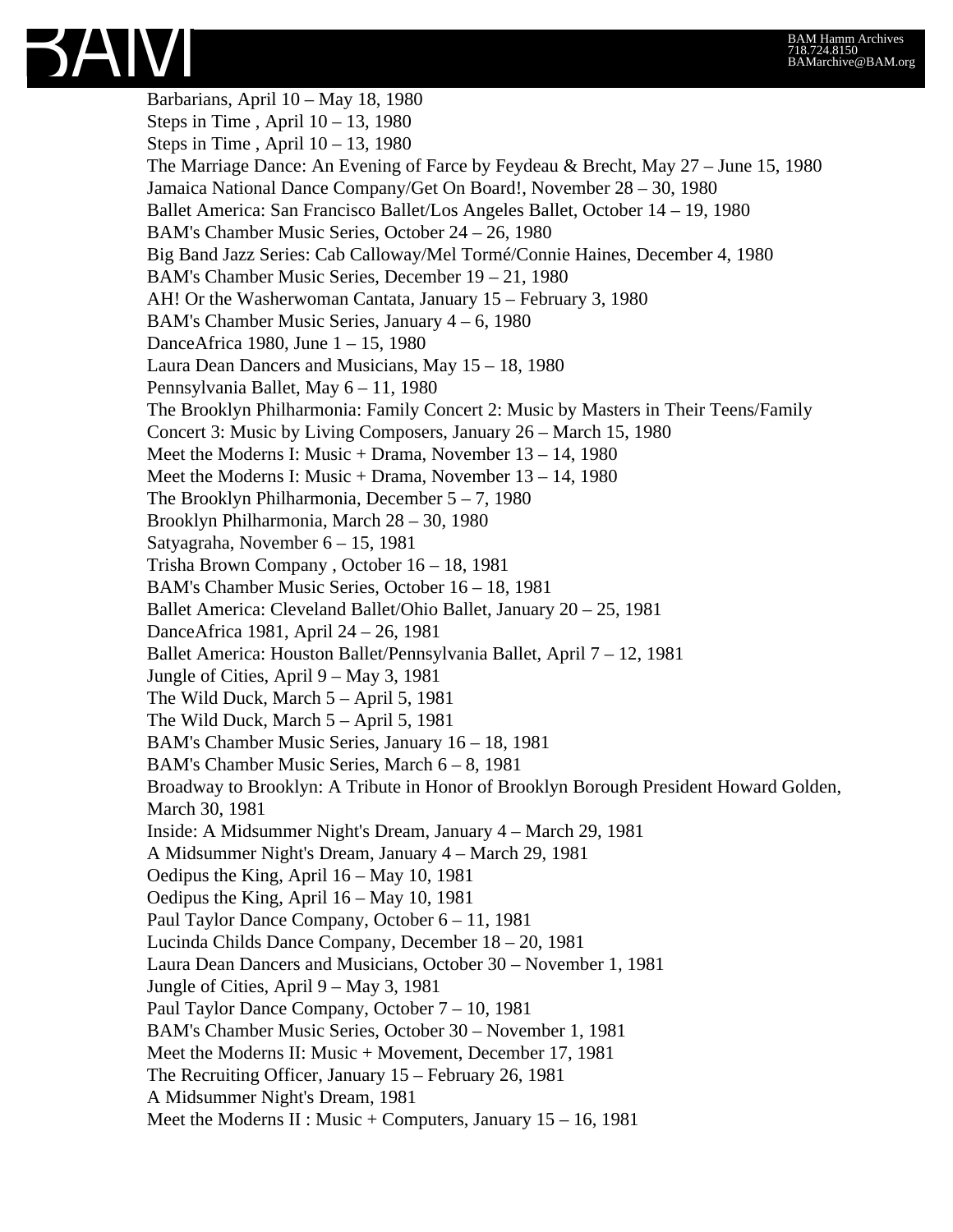

Meet the Moderns II : Music + Computers, January  $15 - 16$ , 1981 The Brooklyn Philharmonia/Meet the Moderns III: Music + Film: Music for the Silent Cinema, January 30 – February 1, 1981 The Brooklyn Philharmonia, February 27 – March 1, 1981 The Brooklyn Philharmonia, April 3 – May 3, 1981 The Brooklyn Philharmonia: Family Concert I, March 7, 1981 The Brooklyn Philharmonia: Family Concert II, March 21, 1981 The Brooklyn Philharmonia: Family Concert III, April 11, 1981 BAM's Chamber Music Series, October 30 – 31, 1982 The Flying Karamazov Brothers: Juggling and Cheap Theatrics, October 14 – 24, 1982 Cullberg Ballet Company , November 9 – 14, 1982 Steve Reich and Musicians, September 30 – October 3, 1982 Steve Reich and Musicians, September 30 – October 3, 1982 The James Moody Quartet, December 17, 1982 The Nat Adderly Quintet, November 19, 1982 The Tempest with Brooklyn Philharmonic Orchestra, October 12 – 17, 1982 Dutch National Ballet, December 1 – 12, 1982 Dutch National Ballet, December 1 – 12, 1982 BAM's Chamber Music Series, December 18 – 19, 1982 BAM's Chamber Music Series, December 11 – 12, 1982 Brooklyn Philharmonic Meet the Moderns 1: Composer as Performer, December 11, 1982 A Star Spangled Salute to Brooklyn , November 30, 1982 BAM's Chamber Music Series, April 23 – 25, 1982 Pennsylvania Ballet, April 6 – 11, 1982 Tappin' Uptown, February 19 – 21, 1982 Meet the Moderns IV: Music + Film, April  $2 - 3$ , 1982 Minds in Motion: A Tribute Concert to African-American Scientists , May 2, 1982 BAM's Chamber Music Series, March 5 – 6, 1982 BAM's Chamber Music Series, November 20 – 21, 1982 DanceAfrica 1982, April 23, 1982 The Cullberg Ballet Company, November 9 – 14, 1982 Field Papers, February 10 – 13, 1983 Branca Symphony No.3, January 13 – 16, 1983 Roach/Jones/Zane/Crothers: Intuitive Momentum, February 24 – 27, 1983 London Contemporary Dance Theatre, May  $3 - 8$ , 1983 The Basel Ballet, January 25 – 30, 1983 The Hamburg Ballet, March 15 – 27, 1983 The Hamburg Ballet, March 15 – 27, 1983 The Hamburg Ballet, March  $15 - 27$ , 1983 The Hamburg Ballet, March 15 – 27, 1983 United States: Parts I - IV, February 3 – 10, 1983 BAM's Chamber Music Series, April 30 – May 1, 1983 BAM's Chamber Music Series, April 9 – 10, 1983 BAM's Chamber Music Series , March 19 – 20, 1983 Brooklyn Philharmonic Symphony: Meet the Moderns II, January 29, 1983 BAM's Chamber Music Series, January 22, 1983 The James Moody Quintet & Sheila Jordan Duo/Randy Weston's African Rhythms & L. Sharon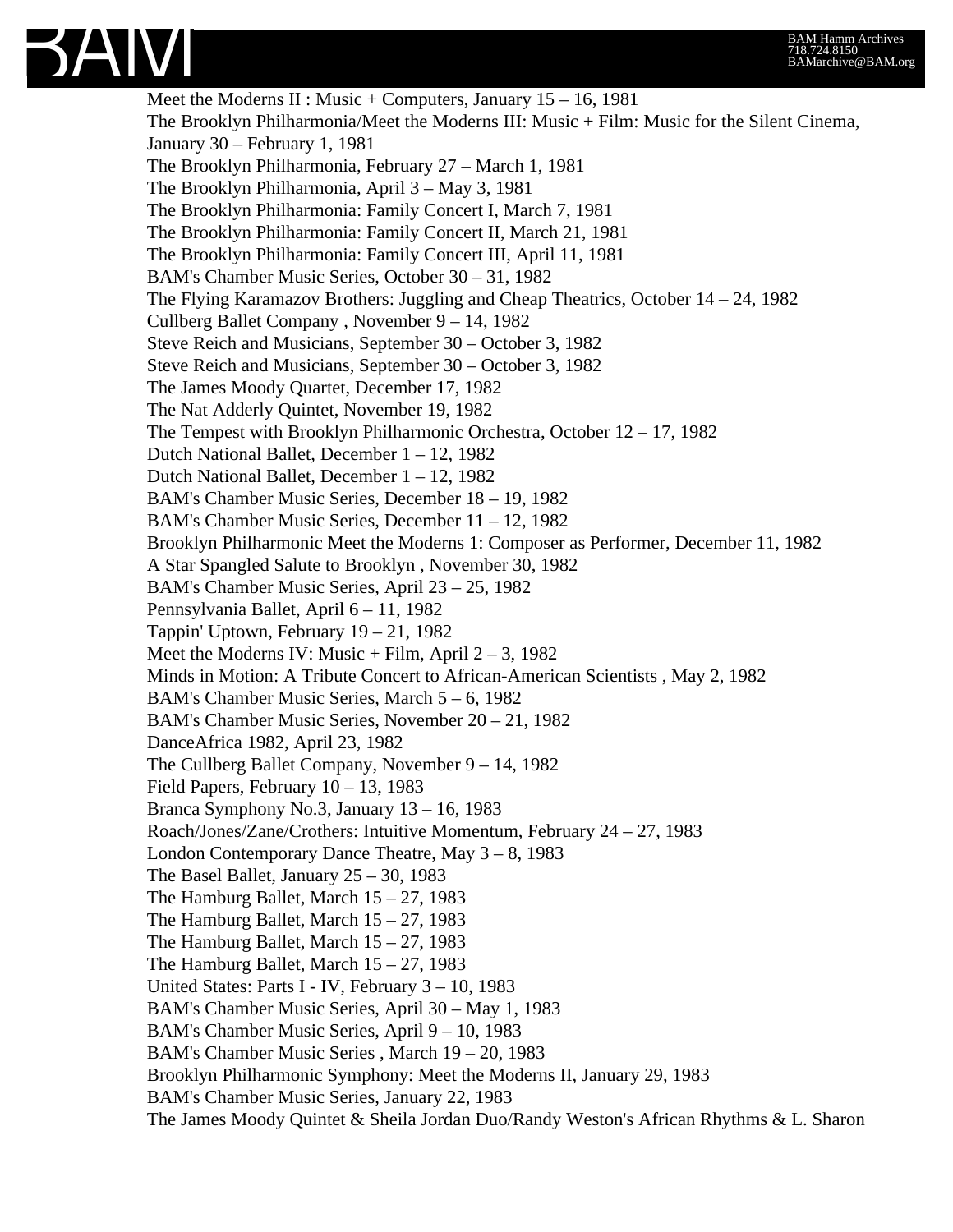

Freeman, January 21, 1983 Brooklyn Philharmonic Orchestra, March 11 – 13, 1983 Brooklyn Salutes Israel, April 18, 1983 Brooklyn Philharmonic: Music, Drums, and Ballet Hispanico!, May 14, 1983 Dance Black America, April 21 – 24, 1983 Meet The Orchestra!, March 5, 1983 Music, Puppets and the Snark!, April 9, 1983 DanceAfrica 1983: Sixth Big Season, May 22, 1983 Israel: The Next Generation: Hamlet/The Summer of Aviya/Jaber's Head/Rosencrantz and Guildenstern Are Dead, January 22 – 26, 1983 [Handbill for Boston Symphony Orchestra, 1967], October 19, 1967 Inside: A Midsummer Night's Dream, 1981, January 4 – March 29, 1981 Inside: The Recruiting Officer, 1981, January 15 – February 26, 1981 [Handbill for the Eleo Pomare Dance Company, 1967], November 12, 1967 [Handbill for An Orchestra is a Team, Too!, 1981], April 18, 1981 [Handbill for Outstanding Events of the Final Weeks of the American Ballet Theatre's Gala Christmas Season at the Academy, 1969], 1969 Laura Dean Dancers and Musicians, November 11 – 13, 1977 The Theatre Dance Collection, December 15 – 18, 1977 [Handbill for Revolving World of Fashions Part II, 1969], May 4, 1969 Follies '72, June 24, 1972 Back to Brooklyn Gala, December 12, 1972 Lucinda Childs and Company, November 3 – 6, 1977 BAM's Chamber Music Series: The Cleveland Quartet, October 22 – 23, 1977 A Tribute: State Senator William T. Conklin, Assemblyman Stanley Steingut, October 17, 1974 [Brochure for Brooklyn College School of Performing Arts and Royal Shakespeare Company Joint Residency: Richard II, 1973], January 9 – 27, 1974 Andre Watts, January 2, 1969 Murray Louis Dance Company, Nikolais Dance Theatre, January 28, 1972 The Photographer, Far From the Truth, October  $4 - 16$ , 1983 Murray Louis Dance Company and Alwin Nikolais Dance Theatre: Program G, January 28, 1972 Ruth Laredo, pianist, February 13, 1968 BAM Presents Pianist Eugene Pridonoff, 1968, March 9, 1968 Twyla Tharp and Dancers, March 25 – April 4, 1976 Yentl, The Yeshiva Boy, 1974 Programs and Playbills 1983 - 1999 (463 records) Student Awards Ceremony Celebrating Women's History Month, March 6, 1990 The Gospel at Colonus, November 8 – December 31, 1983 Molissa Fenley and Dancers, November 17 – 20, 1983 Rina Schenfeld, November 23 – 27, 1983 Victory Over the Sun, November 25 – 27, 1983 Carolyn Carlson Dance Theater of La Fenice, November 10 – 13, 1983 Jazz on a Winter's Nite 2, December 9, 1983 Trisha Brown Company, October 20 – 23, 1983 Carolyn Carlson Dance Theater of La Fenice, November 10 – 13, 1983 Victory Over the Sun, November 25 – 27, 1983 Lucinda Childs Dance Company, October 27 – 30, 1983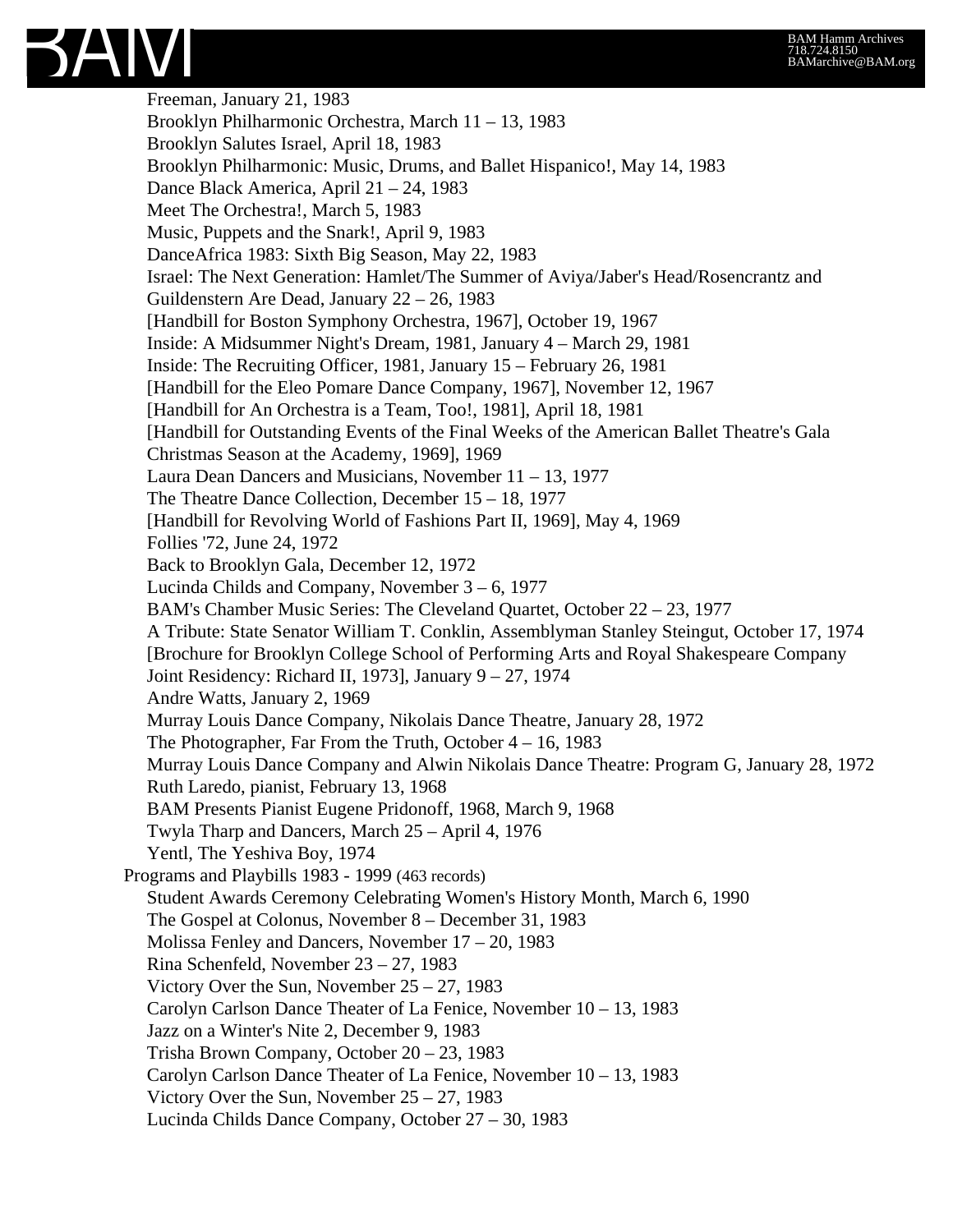

Molissa Fenley and Dancers, November 17 – 20, 1983 Victory Over the Sun, November 25 – 27, 1983 Woody Shaw Quintet & Grady Tate Trio, November 4, 1983 BAM's Chamber Music Series , December 10 – 11, 1983 Secret Pastures, November 15 – 18, 1984 Einstein on the Beach, December  $11 - 23$ , 1984 Canada's Royal Winnipeg Ballet: Program A/Program B, April 10 – 15, 1984 DanceAfrica 1984: [Program B], April 29, 1984 Pacific Northwest Ballet: Program A/Program B, March 27 – April 1, 1984 Sweet Saturday Night: A Celebration of Street & Social Dance, March 6 – 11, 1984 Brooklyn Philharmonic Orchestra and Roberta Peters, November 9 – 11, 1984 Jazz On A Winter's Nite, January 13, 1984 Chamber Music Series, December 15 – 16, 1984 Chamber Music at BAM, April 7 – 8, 1984 Brooklyn Philharmonic Symphony Orchestra, February 24 – 26, 1984 Brooklyn Philharmonic Symphony Orchestra, January 6 – 8, 1984 Twyla Tharp Dance: A Celebration Evening, February 12, 1984 Chamber Music at BAM, January 14 – 15, 1984 Chamber Music at BAM, February 4 – 5, 1984 Chamber Music at BAM, February 18 – 19, 1984 Chamber Music at BAM, March 3 – 4, 1984 Chamber Music at BAM, March 17, 1984 Chamber Music at BAM, May 5 – 6, 1984 The Games, October 9 – 14, 1984 Remy Charlip, October 17 – 21, 1984 Democracy in America, October 24 – 28, 1984 The Desert Music, October 25 – 27, 1984 Elsa Monte Dance Co., November 1 – 4, 1984 Mark Morris Dance Group/Penguin Cafe Orchestra, November 28 – December 2, 1984 Richard Landry, November 10, 1984 [Program insert illustrating the dances "Flowering Trees" and "Five Twos" from the Remy Charlip performance during BAM Next Wave Festival, 1984], 1984 BAM Chamber Music: Trio di Milano, October 20 – 21, 1984 DanceAfrica 1984: [Program A], April 28, 1984 Twyla Tharp Dance: Fait Accompli/Baker's Dozen, January 27 – February 9, 1984 Twyla Tharp Dance: Eight Jelly Rolls/Nine Sinatra Songs/Bad Smells, February 5 – 10, 1984 Prix de Lausanne 1985, January 24 – 27, 1985 Prix de Lausanne 1985, January 24 – 27, 1985 The Hamburg Ballet: Program I, II, III, March  $12 - 20$ , 1985 The Hamburg Ballet: Saint Matthew Passion, March 21 – 24, 1985 Pina Bausch Tanztheater Wuppertal: The Seven Deadly Sins/Don't Be Afraid/Auf Dem Gebirge Hat Man Ein Geschrei Gehort, October 1 – 22, 1985 Brooklyn Philharmonic Symphony Orchestra and Paula Robison, April 12 – 14, 1985 The Christmas Story, December 13 – 14, 1985 Philharmonic and Steel in Concert: Carols & Classics, December 14 – 15, 1985 Chamber Music Series: St. Luke's Chamber Ensemble, December 14 – 15, 1985 Brooklyn Philharmonic Symphony Orchestra and Youri Egorov, piano/Chamber Music Series: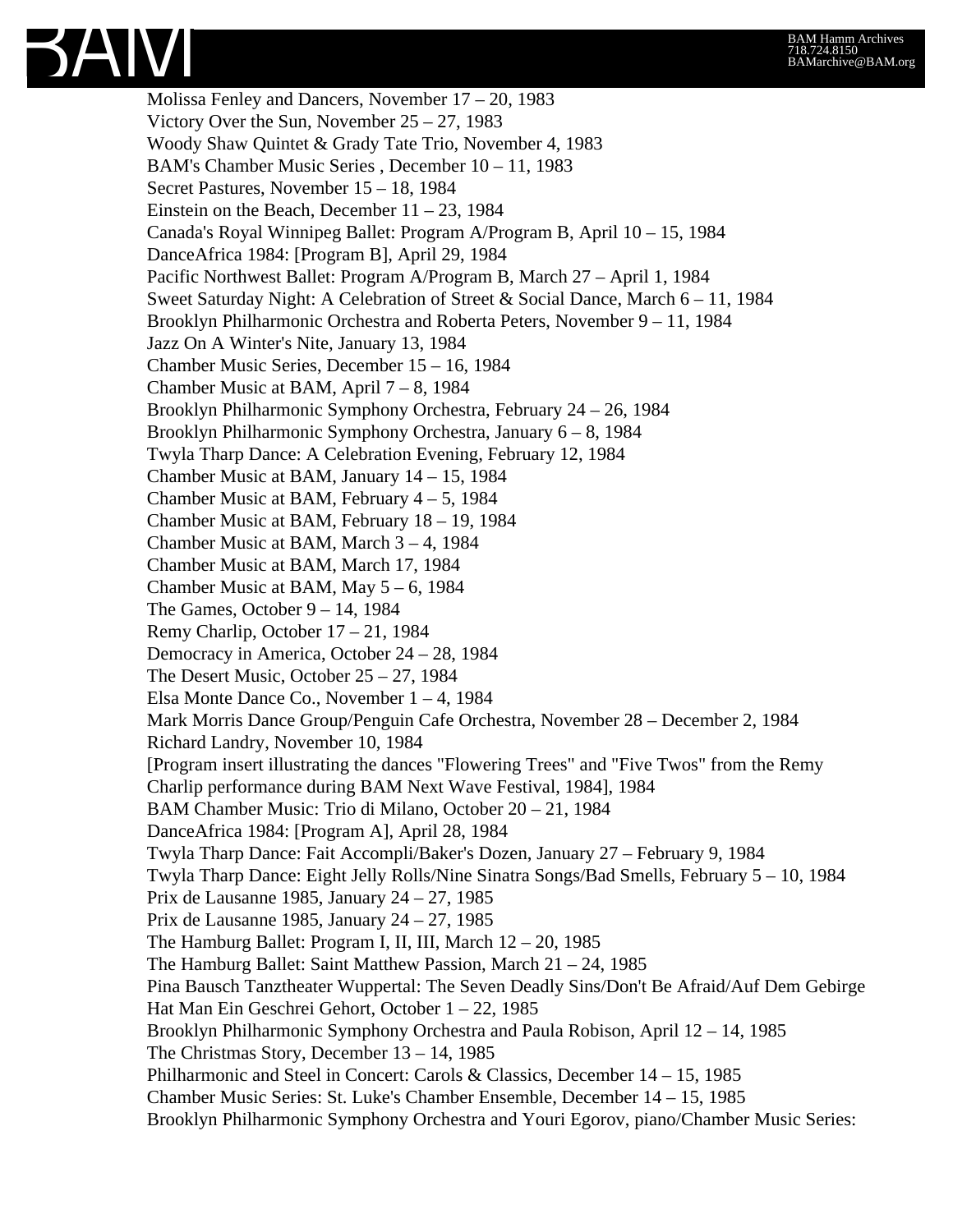

The Ridge String Quartet with Jeffrey Kahane, November 15 – 17, 1985 The Second Annual Bessies, September 26, 1985 Pennsylvania Ballet, May 7 – 12, 1985 Sweet Saturday Night, February 5 – 10, 1985 The Basel Ballet: Coppelia/Pulcinella/Pierrot Lunaire/Looking Back, February 19 – 24, 1985 Dreyfus: A New American Opera, January 17 – 19, 1985 Brooklyn Philharmonic Symphony Orchestra and Eugene Istomin, March 1 – 3, 1985 Chamber Music Series, March 23 – 24, 1985 Prix de Lausanne 1985, January 24 – 27, 1985 DanceAfrica 1985: The Grand Celebration, May 18 – 19, 1985 Chamber Music Series, March 23 – 24, 1985 Nina Simone/Jazz Trumpet Festival, July 1, 1985 Latino Night, July 25, 1985 The Golden Windows, October 22 – November 3, 1985 Carolyn Carlson in Blue Lady/Margaret Jenkins Dance Company, October 25 – 26, 1985 Carolyn Carlson in Blue Lady/Margaret Jenkins Dance Company, October 25 – 26, 1985 Wo Meine Sonne Scheint , October 29 – November 3, 1985 Laura Dean Dancers and Musicians , October 31 – November 3, 1985 Callas, November 5 – 10, 1985 In Closed Time, November 7 – 10, 1985 Russia, November 19 – 24, 1985 The Alchemedians, November 20 – 24, 1985 Love of Life Orchestra, November 29 – 30, 1985 Swan's Weigh, Bath Tubbing, Orient-Occident, Flood, December 3 – 8, 1985 The Birth of the Poet, December  $3 - 8$ , 1985 Cecil Taylor / World Saxophone Quartet, December 6 – 7, 1985 Messiah/Chamber Music Series, December 14 – 20, 1985 [Playbill insert for "Seven Deadly Sins", part of the Pina Bausch Tanztheater Wuppertal selftitled production during BAM Next Wave Festival, 1985], October 1985 Pina Bausch Tanztheater Wuppertal: Arien/Kontakthof, October 1 – 13, 1985 Halala!, June 7, 1986 Songs of Innocence and of Experience: A Musical Illumination of the Poems of William Blake (1757-1827), November 7, 1986 – January 11, 1987 The Central Ballet of China, March 4 – 16, 1986 Chamber Music Series, February 1 – 2, 1986 Chamber Music Series: Music by Francis Polenc, April 12 – 13, 1986 Roaratorio, October 7 – 12, 1986 Social Amnesia, October 14 – 19, 1986 No Fire Escape in Hell, October 21 – 26, 1986 The Angels of Swedenborg, October 22 – 26, 1986 Rosas Danst Rosas, October 28 – November 2, 1986 Once Upon a Time in the East Village, October 31 – November 1, 1986 Geologic Moments, November 5 – 8, 1986 Songs of Innocence and of Experience, November  $7 - 9$ , 1986 Mark Morris Dance Group, November 12 – 15, 1986 Kronos Quartet, November 14 – 16, 1986 New Moon Stories, November 18 – 23, 1986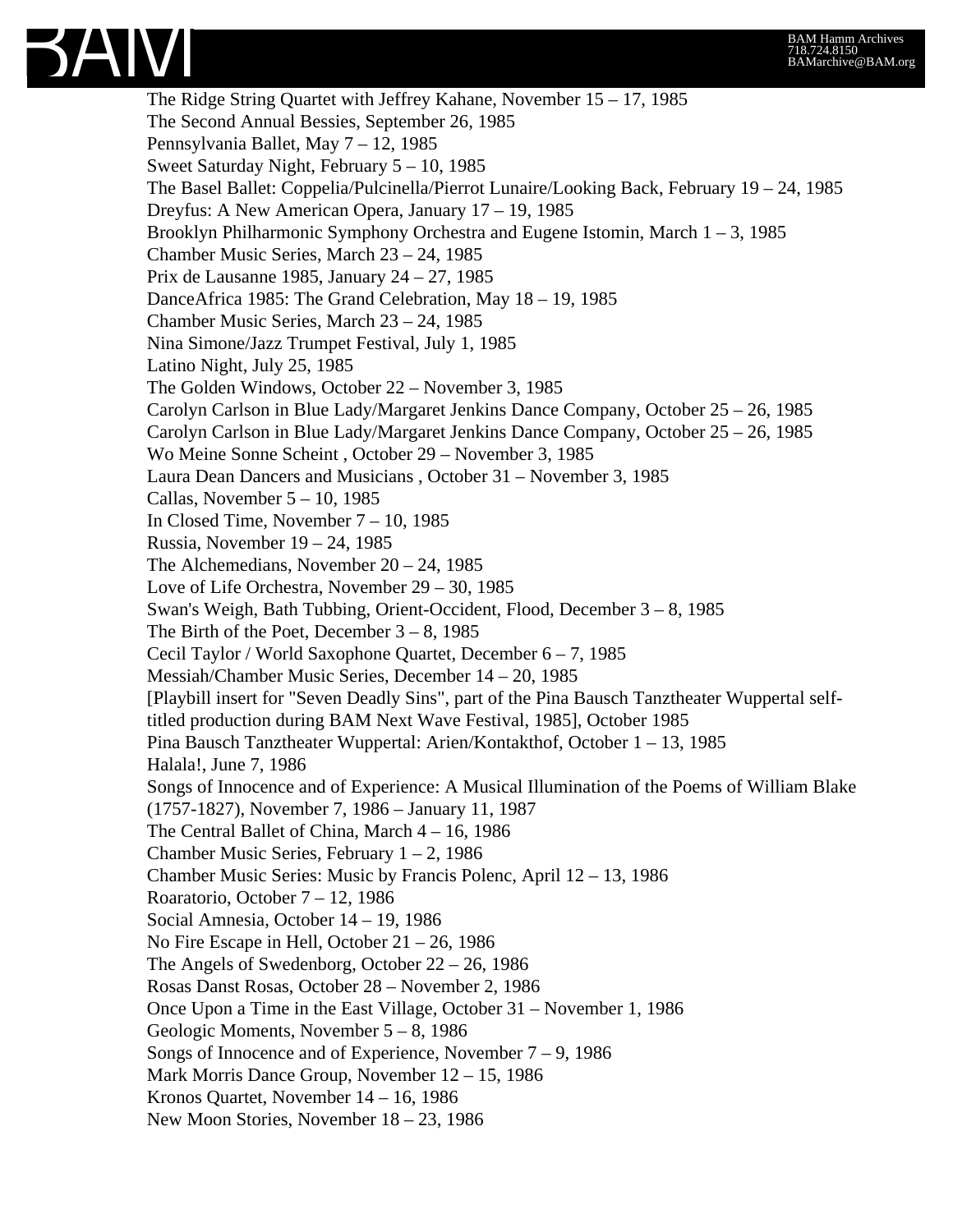

David Gordon/Pick Up Co., November 19 – 22, 1986 The Soldier's Tale, December  $2 - 7$ , 1986 The Animal Trilogy, December  $3 - 6$ , 1986 the CIVIL warS, Act V — the Rome Section, December  $14 - 30$ , 1986 Sadler's Wells Royal Ballet, February 4 – 9, 1986 Jon Hassell Concert Group, October 17 – 18, 1986 Meet The Moderns: Program 1: Discoveries, January 25, 1986 DanceAfrica 1986: The Legacy / A Celebration of Motherhood, May 10 – 11, 1986 Sadler's Wells Royal Ballet, February 4 – 9, 1986 Sheer Romance, March 18 – 30, 1986 Chamber Music Series: Sour Cream/Frans Brueggen & Friends, February 15 – 16, 1986 Chamber Music Series: Emerson String Quartet, May 10 – 11, 1986 Chamber Music Series, March 29 – 30, 1986 La Serva Padrona & The Secret of Suzanna, May 2 – 5, 1986 Spoleto Comes to BAM, 1986 The Children's Free Opera of New York, October 20 – 24, 1986 Meet The Moderns: Program 1: Discoveries, January 15, 1987 The Mahabharata, October 13, 1987 – January 3, 1988 Nixon in China, December 4 – 17, 1987 Brooklyn Philharmonic: Music by Oriental American Composers, March 28, 1987 New Music/New Composers Readings, May 15, 1987 Compagnie Maguy Marin, October 19 – 25, 1987 Swing, October 20 – November 1, 1987 Elena's Aria, November 4 – 8, 1987 The Music of Steve Reich, November 5 – 8, 1987 Nina Wiener Dance Company, November 11 – 14, 1987 The Peter Zummo Orchestras / Elliott Sharp and Carbon, November 13 – 14, 1987 Zangezi: a Supersaga in Twenty Planes, November 17 – December 6, 1987 The Armitage Ballet , November 18 – 21, 1987 Meredith Monk: An Artist and Her Music, November 20 – 22, 1987 "L" Train to Eldorado, December  $1 - 6$ , 1987 Run Silent, Run Deep, Run Loud, Run High, December 11 – 12, 1987 Spoleto Comes To BAM, April 18, 1987 The Gershwin Celebration: A Concert Presentation of "Of Thee I Sing" and "Let 'Em Eat Cake", March 18 – 29, 1987 The Gershwin Gala, March 11, 1987 DanceAfrica 1987: Under the Baobab Tree/The Honoring of the Elders, May 2 – 3, 1987 The Brooklyn Philharmonic Symphony Orchestra: Bella Davidovich, piano and the Grace Choral Society of Brooklyn, January  $2 - 4$ , 1987 Meet The Moderns: Program 2: Music from the East Coast, February 5, 1987 Spoleto Comes To BAM: Emerson String Quartet, February 28, 1987 Meet The Moderns: Program 3: Music from the West Coast, March 19, 1987 Brooklyn Philharmonic: Music by Oriental American Composers, March 28, 1987 Brooklyn Philharmonic: Music by Hispanic American Composers, April 18, 1987 Brooklyn Bridges the World, April 23 – 26, 1987 Meet The Moderns: Program 4: International Night, April 30, 1987 Brooklyn Philharmonic Orchestra: Baroque Marathon, May 8 – 10, 1987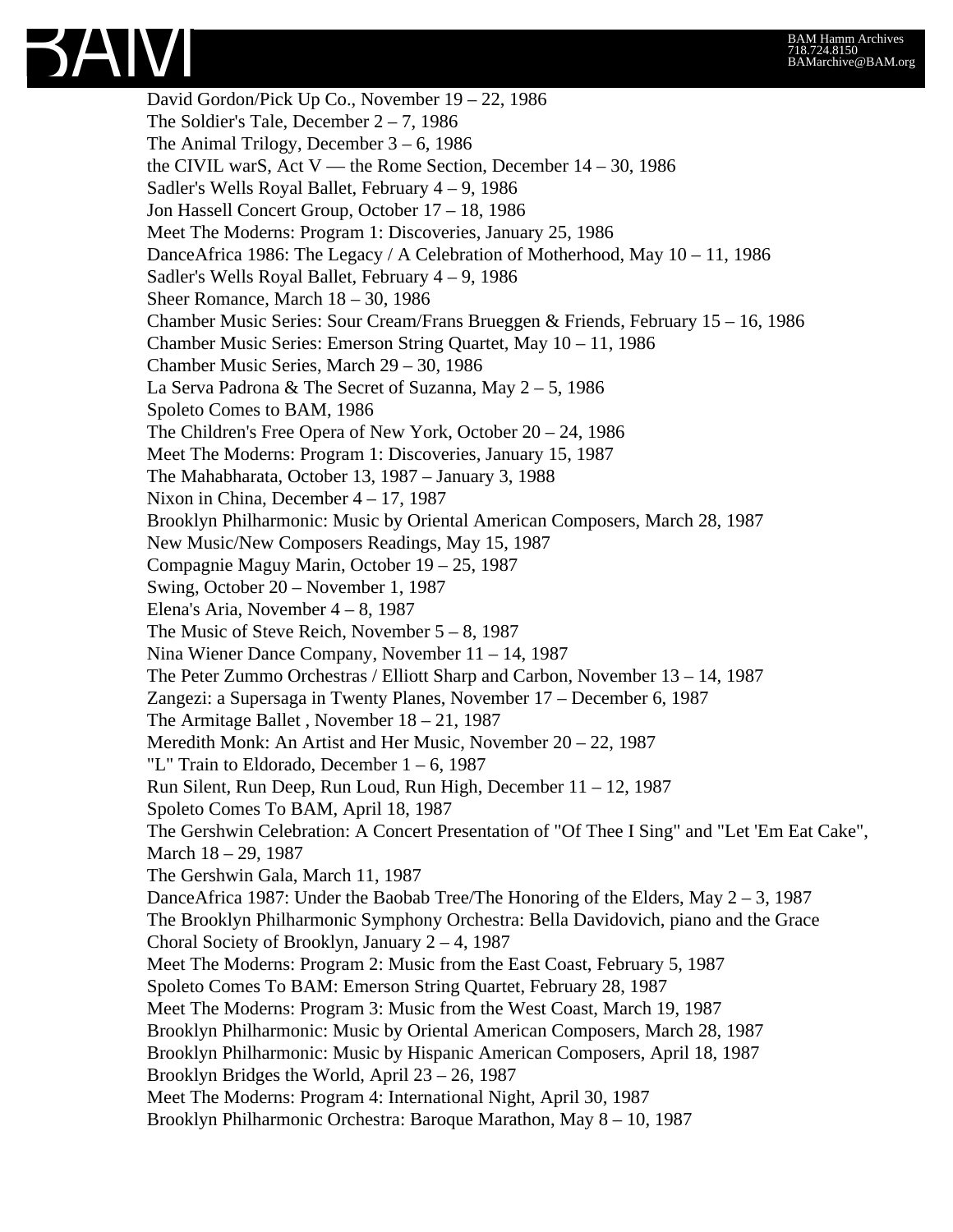#### BAM Hamm Archives 718.724.8150 BAMarchive@BAM.org



A Tribute to Paul Robeson, May 20, 1987 Brooklyn Philharmonic Symphony Orchestra: Elmar Oliveira, violin, April 3 – 5, 1987 Twyla Tharp Dance, February 3 – March 1, 1987 [Program insert from "Meet The Moderns I: Discoveries" during Brooklyn Philharmonic Orchestra Spring Series, 1987], January 15, 1987 The Cherry Orchard, January 18 – April 10, 1988 The Cherry Orchard, January 18 – April 10, 1988 The Warrior Ant, October 19 – 30, 1988 Tango Varsoviano, October 25 – 30, 1988 The Next Wave in Europe, October 28 – 29, 1988 The Power Project, November  $1 - 6$ , 1988 The Return of the Native, November  $3 - 5$ , 1988 Michael Moschen in Motion, November 15 – 20, 1988 Polka From The Fringe, November 17 – 19, 1988 Thirst/Tree, November 29 – December 4, 1988 The Forest, December  $2 - 10$ , 1988 Interior With Seven Figures, December 6 – 11, 1988 M-BASE Jams at BAM, December 9 – 10, 1988 DV8 Physical Theatre, December 13 – 17, 1988 United States, December 14 – 17, 1988 Nonet/The President, December 16 – 17, 1988 Brooklyn Salutes Israel 40th Anniversary, April 10, 1988 Pierre Boulez and Ensemble Intercontemporain/Pina Bausch Tanztheater Wuppertal, June 16 – 17, 1988 Hamlet, June 8 – 16, 1988 Les Grands Ballets Canadiens, April 12 – 17, 1988 Mark Morris Dance Group/DanceAfrica, May 17 – June 5, 1988 Spoleto Comes to BAM/Brooklyn Philharmonic All Mozart Concert, January 16, 1988 Spoleto Comes to BAM, March 5, 1988 Spoleto Comes to BAM/Brooklyn Philharmonic, April 2, 1988 Brooklyn Philharmonic Symphony Orchestra/Spoleto Comes to BAM: Ridge String Quartet, May 7, 1988 Comet Messenger - Siegfried, July 7 – 10, 1988 Brooklyn Philharmonic Orchestra, October 24, 1989 DanceAfrica 1989, June 3 – 4, 1989 Songs for 'Drella-A Fiction , November 29 – December 3, 1989 Meet the Moderns: 75th Anniversary Concert for ASCAP, October 24, 1989 Falstaff, February  $2 - 8$ , 1989 Empty Places, October 3 – 15, 1989 Machandel, October 11 – 15, 1989 Pöhl Musik: Avantgarde-Music, Herne, October 13 – 14, 1989 Susanne Linke: Hommage a? Dore Hoyer, October 17 – 22, 1989 Can We Dance A Landscape?, October 18 – 22, 1989 Tanztheater Christine Brunel, October 24 – 25, 1989 Nusrat Fateh Ali Khan and Party, October 27 – 28, 1989 Stuff as Dreams Are Made On, October 31 – November 5, 1989 Hey, What's All This to Me!?, November  $1 - 5$ , 1989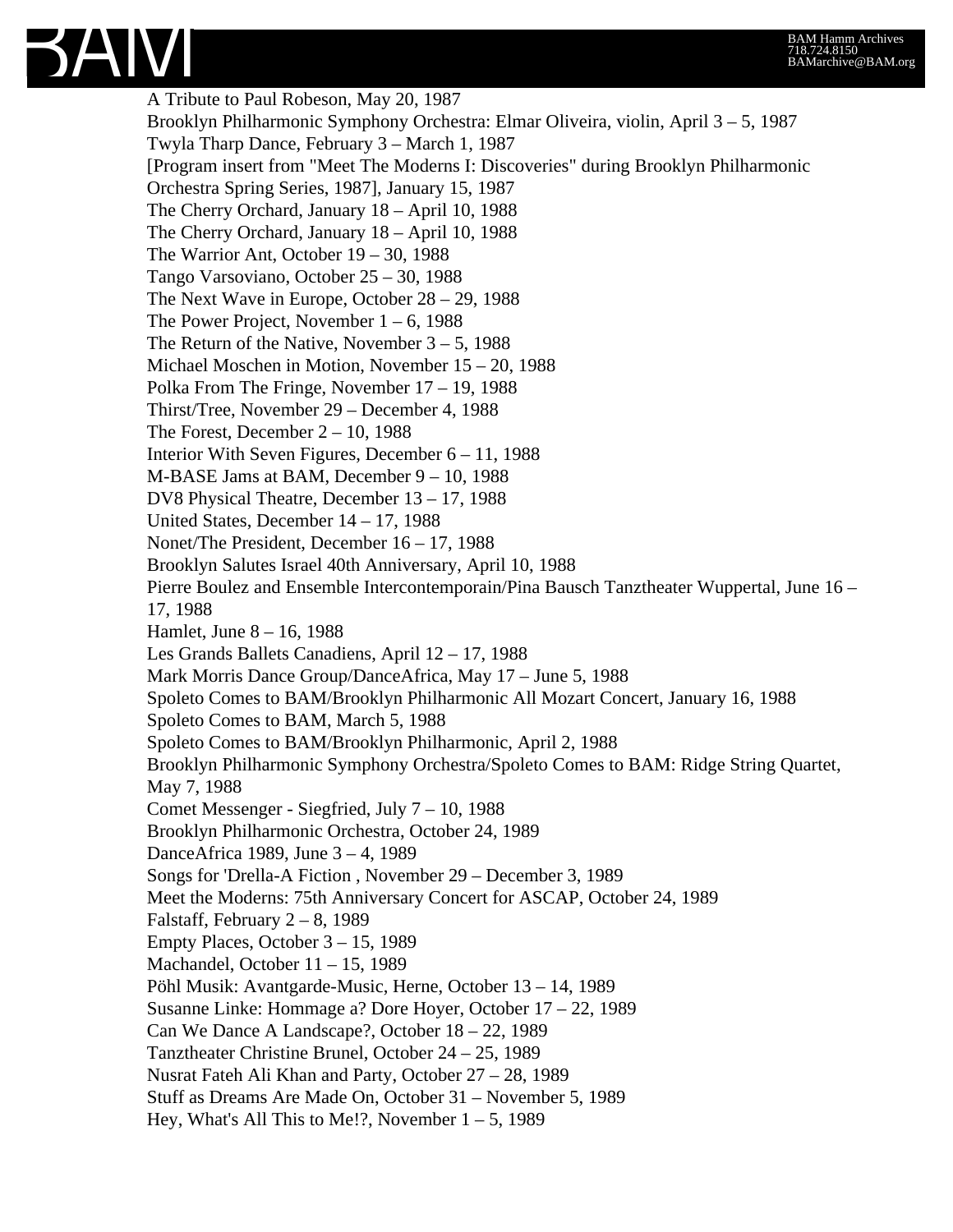

NMA: 23 Facts in 2 Acts, Look, The Moon, Industrial Symphony #1, November 10, 1989 Bebe Miller and Company, November 28 – December 3, 1989 David Byrne: Rei Momo , November 11, 1989 Next Wave Festival Gala Benefit, November 8, 1989 The First Annual Calypso and Steelband "Sunshine" Award Program, June 24, 1989 Atys, May 17 – 21, 1989 New Music America: The Knitting Factory, November 10 – 17, 1989 New Music America: The Kitchen, November 17, 1989 New Music America: Roulette / Experimental Intermedia Foundation / Performance Space 122 / New Prospects, November 12 – 17, 1989 New Music America: Dance Theater Workshop, November 12 – 18, 1989 New Music America: Composers' Forum, November 13, 1989 Brooklyn Philharmonic Orchestra, October 24, 1989 Brooklyn Philharmonic Orchestra, December 15 – 17, 1989 The Potato People: Nuthin' But Trouble, December 9, 1989 DanceAfrica 1989, June 3 – 4, 1989 Falstaff, February  $2 - 8$ , 1989 Japan's Traditional Dance-Now, February 18 – 19, 1989 Mahagonny Songspiel (Das Kleined Mahagonny) and Conversations with Fear and Hope after Death, March 30 – April 2, 1989 Brooklyn Philharmonic Orchestra, January 6 – 8, 1989 American Radio Company of the Air with Host Garrison Keillor, February 3 – May 19, 1989 Brooklyn Philharmonic Orchestra: Lukas Foss, conductor/Carlo Bergonzi, tenor/Solo Ensemble of Il Piccolo Teatro Dell'Opera, January 27 – 29, 1989 Brooklyn Philharmonic: New Music America Concert Preview, May 21, 1989 New Music America: Shadows on a Wall/Three American Scenes, 1989 Atys, May 17 – 21, 1989 Jubilation! Dance Company Presents: A Tribute to the Life of Aaron Dugger, September 29 – 30, 1989 Slask, The National Folk Ballet of Poland, 1989 Brooklyn Hurricane Relief Concert, October 23, 1989 Saint Francis College Commencement, June 2, 1989 The Dream Concert for a King (MLK Tribute), January 15, 1989 The Bessies, the 6th Annual NY Dance & Performance Awards, September 13, 1989 Monnaie Dance Group/Mark Morris, October 6 – 14, 1990 Community Tribute for Winnie Mandela honoring the Federation of South African Women, June 22, 1990 Endangered Species, October 2 – 14, 1990 Ninagawa Macbeth, October 19 – 26, 1990 Polygraph/Le Dortoir, October 30 – November 4, 1990 Next Wave Concert: Brooklyn Philharmonic Orchestra, November 2 – 4, 1990 Margie Gillis with Christopher Gillis/Last Supper at Uncle Tom's Cabin/The Promised Land, November 6 – 10, 1990 O Vertigo Danse/The Greatest Masters of Persian Music, November 13 – 18, 1990 Susan Marshall & Company/The Heart Cries with Many Voices, November 30 – December 1, 1990 Yosif Feigelson with Mark Pakman, June 9, 1990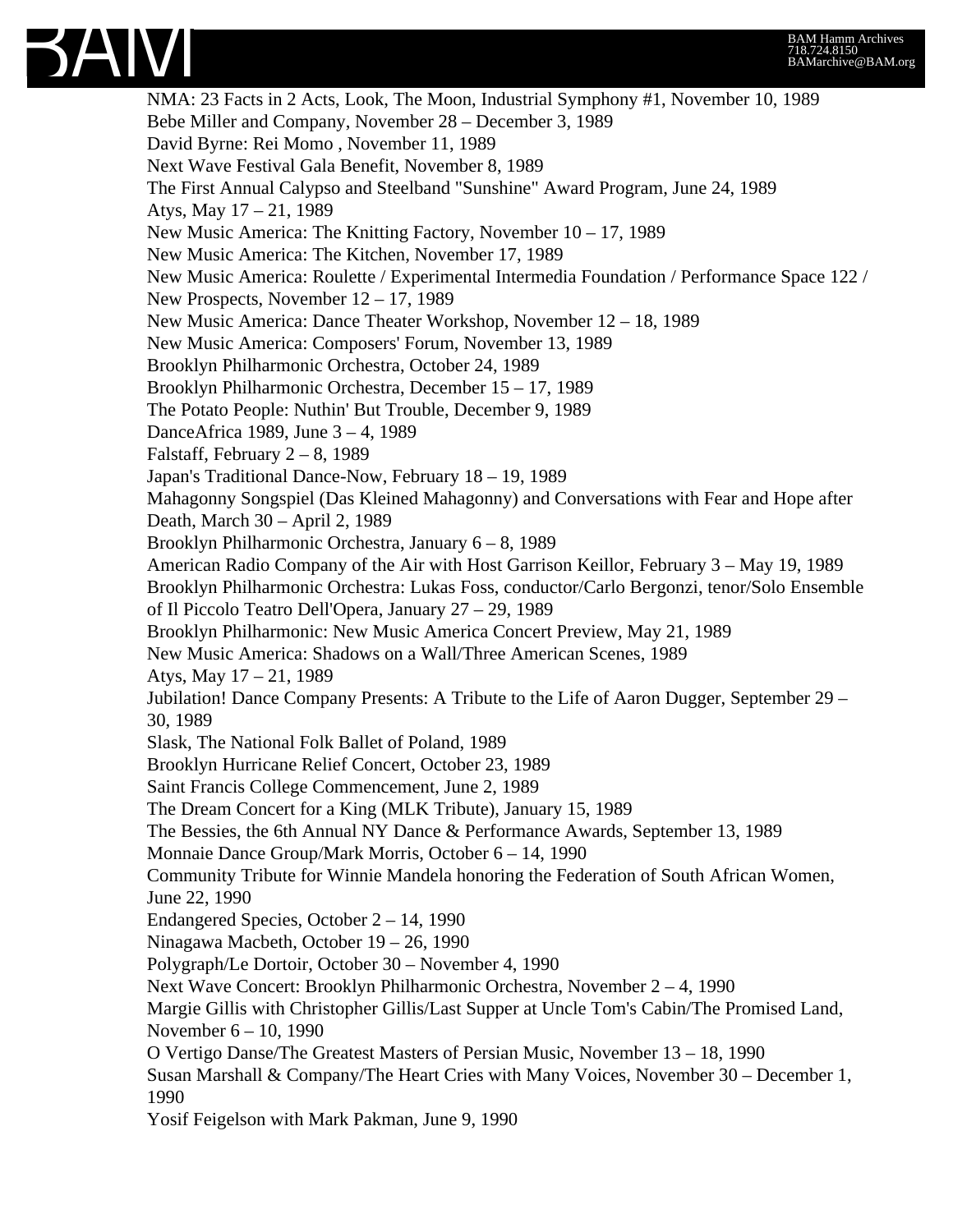

Brooklyn Philharmonic, March 9 – 11, 1989 Township Fever, November 23, 1990 – January 20, 1991 Festival of Indonesia, September 19 – 23, 1990 American Radio Company of the Air, June 9 – November 25, 1990 DanceAfrica 1990: The Thirteenth Annual Festival of African-American Dance and Music, May  $26 - 27$ , 1990 Dido and Aeneas, June  $20 - 23$ , 1990 King Lear, April  $2 - 8$ , 1990 La Finta Giardiniera, March 15 – 19, 1990 The Wizard of Oz, May 6, 1990 Zoppe Circus Europa, March 24, 1990 The Savoy Ballroom/Blue Lights in the Basement, May 13 – June 16, 1990 The Coltrane Legacy/¡Azúcar Pa' Ti!/Calypso Carnival, May 19 – June 24, 1990 Children and the Environment, June 2, 1990 Brooklyn Bureau of Community Service Awards Ceremony, March 9, 1990 Brooklyn Salutes Israel, June 6, 1990 [Bolshoi Ballet Grigorovich Company production "The Nutcracker" during BAM Fall Series, 1990], December 21 – 29, 1990 Court Art of Java from the Kraton of Yogyakarta, September 19 – 23, 1990 Discover Indonesia Dance, 1990 Dr. Martin Luther King, Jr. Day 1991, January 21, 1991 Tanztheater Wuppertal Pina Bausch: Palermo Palermo/Bandoneon, September 28 – October 13, 1991 Invitations to Heaven/Maturando/1991, September 30 – October 5, 1991 Carmen Miranda/Griot New York, October 23 – 26, 1991 Land/Always the Same Lies/Praise House, November 5 – 24, 1991 Next Wave Concert: Brooklyn Philharmonic Orchestra, November 8 – 10, 1991 Hydrogen Jukebox, May 7 – 12, 1991 DanceAfrica 1991: The Griot's Corner, June  $1 - 2$ , 1991 Bergman on Stage: Miss Julie/Long Day's Journey into Night/A Doll's House, June 10 – 12, 1991 Orpheus und Eurydike, February 11 – 17, 1991 Les Arts Florissants, 1991 The Death of Klinghoffer, September 5 – 13, 1991 Griot New York, December 4 – 7, 1991 Program insert from Guillermo Gómez-Peña production "1991" during BAM Next Wave Festival, 1991, October 15 – 19, 1991 Les Atrides: Program Insert, October 1 – 11, 1992 The Hard Nut, December  $11 - 27$ , 1992 Frida, October 14 – 25, 1992 Native Voice: Music of the Pueblo, Songs of the City, October 15 – 17, 1992 Power Pipes, October 21 – 25, 1992 Achterland, October 30 – 31, 1992 Dah-Dah-Sko-Dah-Dah, November 6 – 7, 1992 Urban Scenes/Creole Dreams, November 10 – 14, 1992 Glass Reflections, November 13 – 14, 1992 Einstein on the Beach, 10th Anniversary Next Wave Festival, November 19 – 23, 1992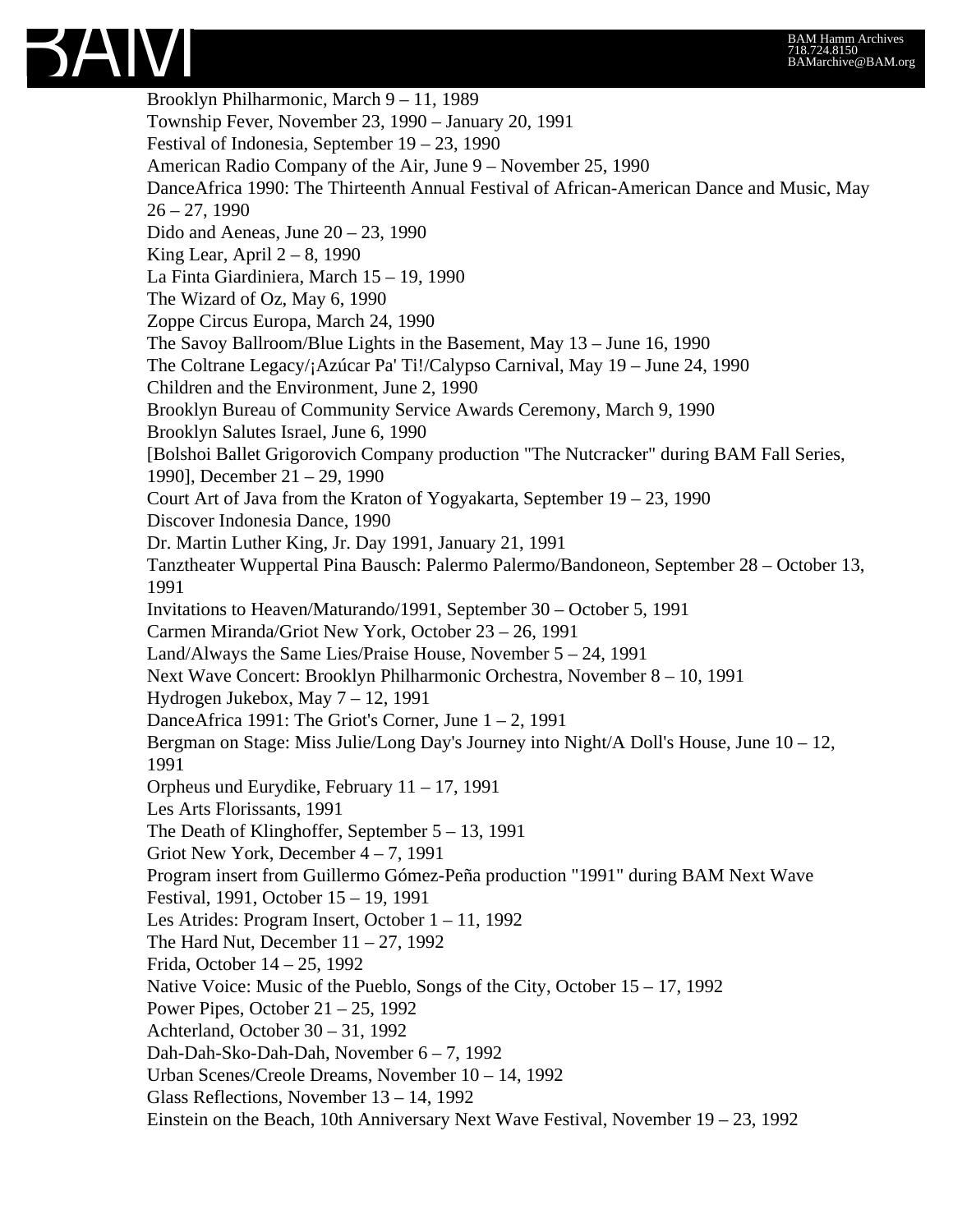

Needles and Opium, December 8 – 12, 1992 Atys, March 18 – 22, 1992 Les Atrides, October 1 – 11, 1992 ATLAS: an opera in three parts, May 13 – 17, 1992 Dance Theatre of Harlem, April 28 – May 10, 1992 DanceAfrica 1992: The Glory of African Dance: A Cultural Jubilee, May 23 – 24, 1992 Richard III, June  $9 - 21$ , 1992 Salute to Freedom Concert, January 19, 1992 The Little Angels, January 18, 1992 Dr. Martin Luther King, Jr. Day 1992, January 20, 1992 Worldbeat: Jazz/Jazz: Hot and Cool/Jazz, Blues & the Gospel Connection/On Time, April 26 – May 30, 1992 The Cave, October 13 – 16, 1993 The Black Rider, November 20 – December 1, 1993 Brooklyn Philharmonic Orchestra, April 23 – 24, 1993 Passage Through the Gong, October 26 – 30, 1993 Orphee, October 27 – November 1, 1993 Light Shall Lift Them, November 10 – 13, 1993 Niinga the Queen King, December  $1 - 4$ , 1993 Ellington's New York, December 3 – 4, 1993 Drastic Cuts/Betty Carter: Jazz Ahead '94, March 30 – April 18, 1993 Betty Carter: Jazz Ahead '94: A 651 Gala Celebration, April 17, 1993 Billboards, November 9 – 14, 1993 Castor et Pollux, February 26 – 28, 1993 Prophets of a New City: 651 [Arts] 1993 season, 1993 The European Mystics, November  $5 - 7$ , 1993 The Hard Nut, December  $14 - 23$ , 1993 The Madness of George III, September 28 – October 10, 1993 A Midsummer Night's Dream, March 13, 1993 Bluebeard's Castle/Erwartung, February 10 – 13, 1993 Blues, Tap and All that Jazz, January 16, 1993 Les Indes Galantes, February 27, 1993 Peer Gynt/Madame de Sade, May 11 – 15, 1993 The Return of Ulysses, June  $5 - 10$ , 1993 Dances to American Music, April 29 – May 2, 1993 As You Like It, October 4 – December 10, 1994 Still/Here, November 30 – December 3, 1994 Dr. Martin Luther King, Jr. Day 1994, January 17, 1994 DanceAfrica 1994: Year of the Child, May 28 – 30, 1994 Radical Graham, September 28 – October 9, 1994 Michael Nyman, Live!, October 11, 1994 Noiject, October 12 – 16, 1994 Mirror Images, October 14 – 15, 1994 Nederlands Dans Theater, October 17 – 29, 1994 Gaudeamus, November 2 – 6, 1994 Spectators at an Event, November 9 – 13, 1994 Now Eleanor's Idea, November 16 – 19, 1994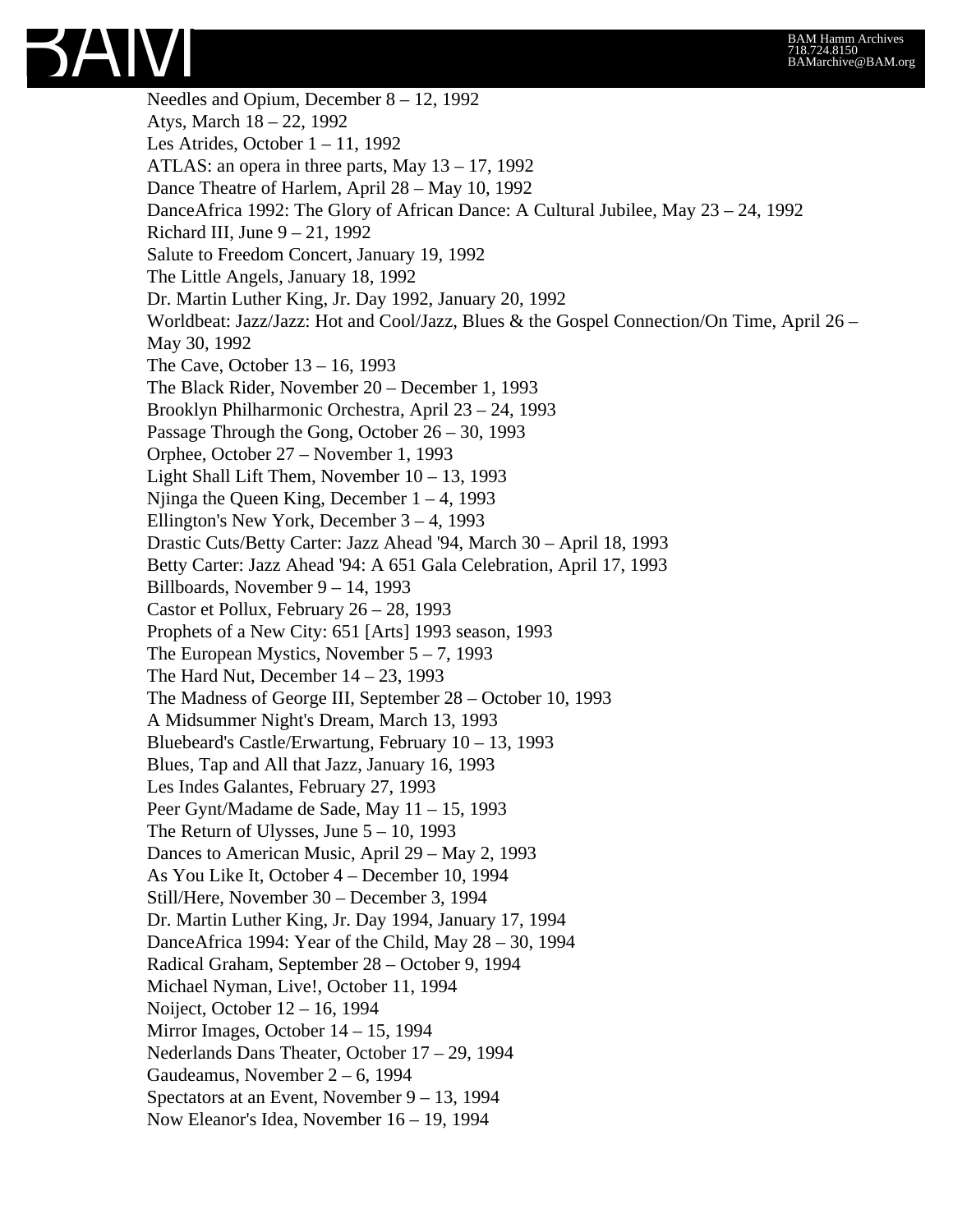Médée, May 19 – 22, 1994 La Belle et la Bête, December 7 – 11, 1994 Don Carlos, March 16 – 20, 1994 Sacrifice of Mmbatho: Daughter of Nebo, March 2 – 13, 1994 The Winter's Tale, April 19 – 24, 1994 The Legend of the Invisible City of Kitezh, February 28 – March 5, 1995 The Legend of the Invisible City of Kitezh, February 28 – March 5, 1995 The Passion of Joan of Arc/Voices of Light, October 25 – 28, 1995 Alice, October 6 – 14, 1995 Artists in Action: BAM Visual Arts Initiative, October 11 – 28, 1995 Alternative Jazz: The Next Wave, October 13 – December 2, 1995 Salome, October 17 – 21, 1995 Nine Songs, October 18 – 21, 1995 From Gospel to Gershwin, November 3 – 4, 1995 Chinoiserie, November 14 – 18, 1995 Kronos Quartet/Brooklyn Philharmonic Orchestra, November 16 – 18, 1995 The Whispers of Angels, December  $1 - 3$ , 1995 The Duchess of Malfi, December 6 – 16, 1995 Les Arts Florissants: Baroque Music Festival, March 28 – April 2, 1995 DanceAfrica 1995: America: Honor the Source, May 19 – 21, 1995 Twyla Tharp: Red White & Blues, January 16 – 28, 1995 The Man Who, March  $10 -$ April 8, 1995 The Mountain Giants, April 26 – 30, 1995 The Winter's Tale, May 31 – June 3, 1995 Bach to Bach, February  $3 - 4$ , 1995 The Russian Crucible/Fleischer/Gorodish, May 5 – 6, 1995 Paradise Lost, April 7 – 8, 1995 The Seven Streams of the River Ota, December 1 – 14, 1996 Dr. Martin Luther King, Jr. Day 1996, January 15, 1996 Trisha Brown at 25: Post Modern and Beyond, October 1 – 6, 1996 The Beatification of Area Boy: A Lagosian Kaleidoscope, October 9 – 13, 1996 The Politics of Quiet, October  $10 - 13$ , 1996 The Predators' Ball: Hucksters of the Soul, October 16 – 19, 1996 Furioso, October 23 – 26, 1996 Global Music, November 2, 1996 Artists in Action: BAM Visual Arts Initiative, November 7 – 23, 1996 Yuragi: In a Space of Perpetual Motion, November 12 – 16, 1996 Kronos Quartet, November 13 – 16, 1996 Les Enfants Terribles: Children of the Game, November 20 – 24, 1996 Jazz: The Next Wave, November 22 – 23, 1996 A to Z: Brooklyn Philharmonic Orchestra, December 6 – 7, 1996 The Harlem Nutcracker, December 11 – 15, 1996 Chimère : Equestrian Theater by Zingaro, September 17 – November 10, 1996 Orlando, February 9 – 13, 1996 DanceAfrica 1996: Rites of Passage: Celebrating Women of the African Diaspora, May 24 – 26, 1996 Orfeo ed Euridice, May 16 – 18, 1996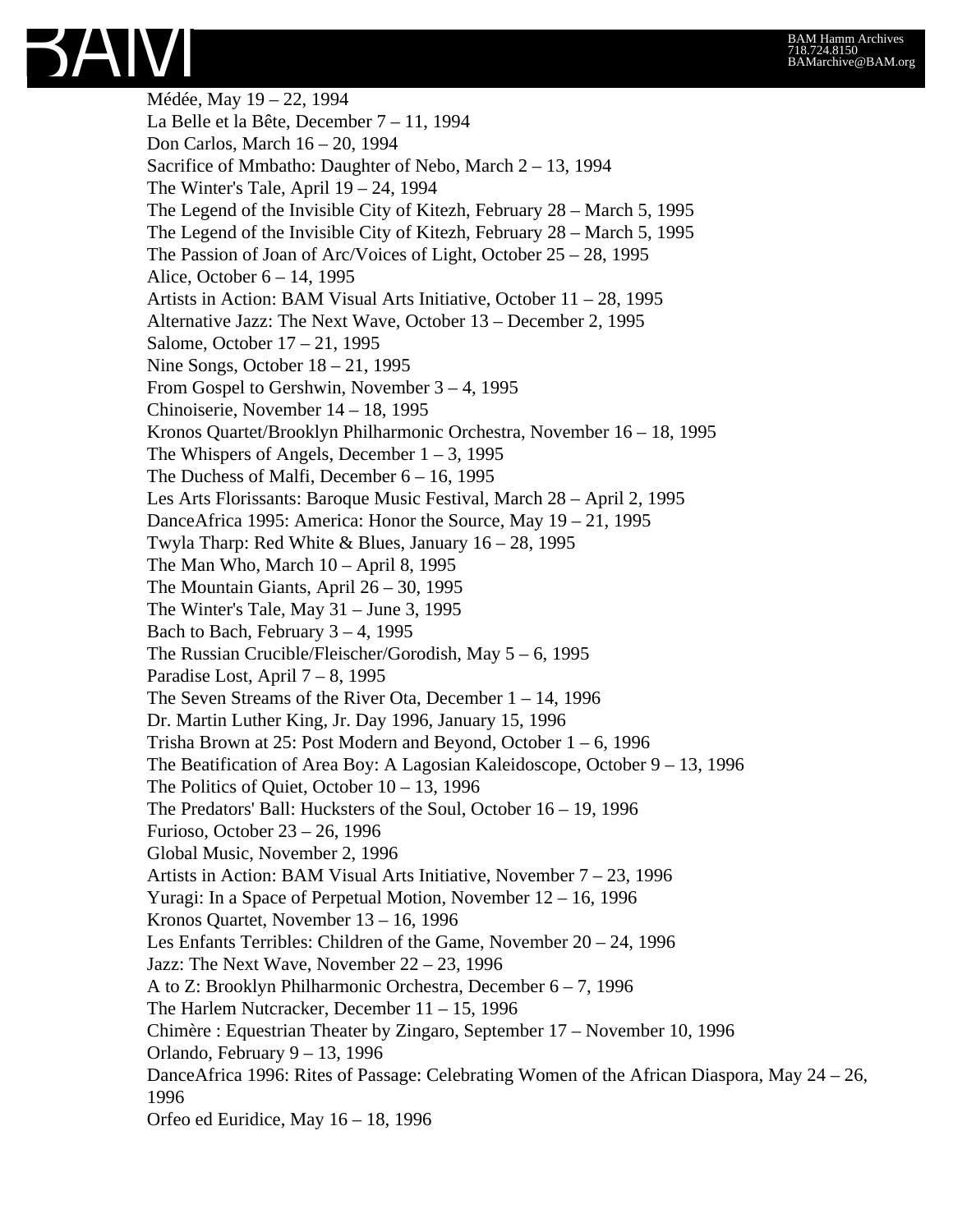

Orientalism, February 16 – 18, 1996 In the Loneliness of the Cottonfields, February 23 – March 3, 1996 Comédie-Française , April 30 – May 5, 1996 L'Incoronazione di Poppea, January 13 – 21, 1996 The Virgil Thomson Centenary: The Plow that Broke the Plains, March 29 – 30, 1996 Beethoven's Ninth: Brooklyn Philharmonic Orchestra, May 31 – June 1, 1996 Flamenco, March 7 – 8, 1997 Dr. Martin Luther King, Jr. Day 1997, January 20, 1997 Britten/Ravel , April 25 – 26, 1997 Der Fensterputzer, October 3 – 11, 1997 Tango, October 4 – 5, 1997 Elsinore, October 7 – 12, 1997 Cunningham Merce Forward & Reverse, October 14 – 19, 1997 Take My Breath Away, November 13 – 15, 1997 Antony & Cleopatra, October 28 – November 1, 1997 After Mahler, October 31 – November 1, 1997 Missionaries, November 4 – 8, 1997 Time Rocker, November 12 – 23, 1997 You ANC Nothing Yet!, November 13 – 22, 1997 Journey Beyond the West: The New Adventures of MONKEY, November 26 – 29, 1997 Jazz-The Next Wave, November 29, 1997 River, December  $3 - 7$ , 1997 Messiaen/Pärt, December 5 – 6, 1997 Geography, December 10 – 13, 1997 Amadigi, March 11 – 15, 1997 Hippolyte et Aricie, May 7 – 11, 1997 St. Matthew Passion, March 23 – 29, 1997 Mark Morris Dance Group, April 15 – 20, 1997 Russian Folk Festival, April 3 – 6, 1997 The Steward of Christendom, January 18 – February 23, 1997 White Oak Dance Project, March 25 – 29, 1997 DanceAfrica 1997: 20th Anniversary Celebration, May 23 – 25, 1997 BAM Salutes Sondheim, March 20, 1997 DanceAfrica 1998: African Roots in American Soil: Male Rites of Passage, June 19 – 21, 1998 DanceAfrica 1998: African Roots in American Soil: Male Rites of Passage, June 19 – 21, 1998 Much Ado About Nothing, March 25 – April 4, 1998 Much Ado About Nothing, March 28 – April 4, 1998 Dr. Martin Luther King, Jr. Day 1998, January 19, 1998 Much Ado About Nothing, March 28 – April 4, 1998 Eclipse, September 9 – November 1, 1998 We Set Out Early... Visibility Was Poor, October 6 – 11, 1998 Maria de Buenos Aires, October 7 – 9, 1998 The Mysteries of Eleusis, October 14 – 18, 1998 Hindenburg/Music for 18 Musicians, October 15 – 17, 1998 Romeo and Juliet, October 21 – 24, 1998 Kronos Quartet 25th Anniversary, October 22, 1998 Die Winterreise, November 4 – 8, 1998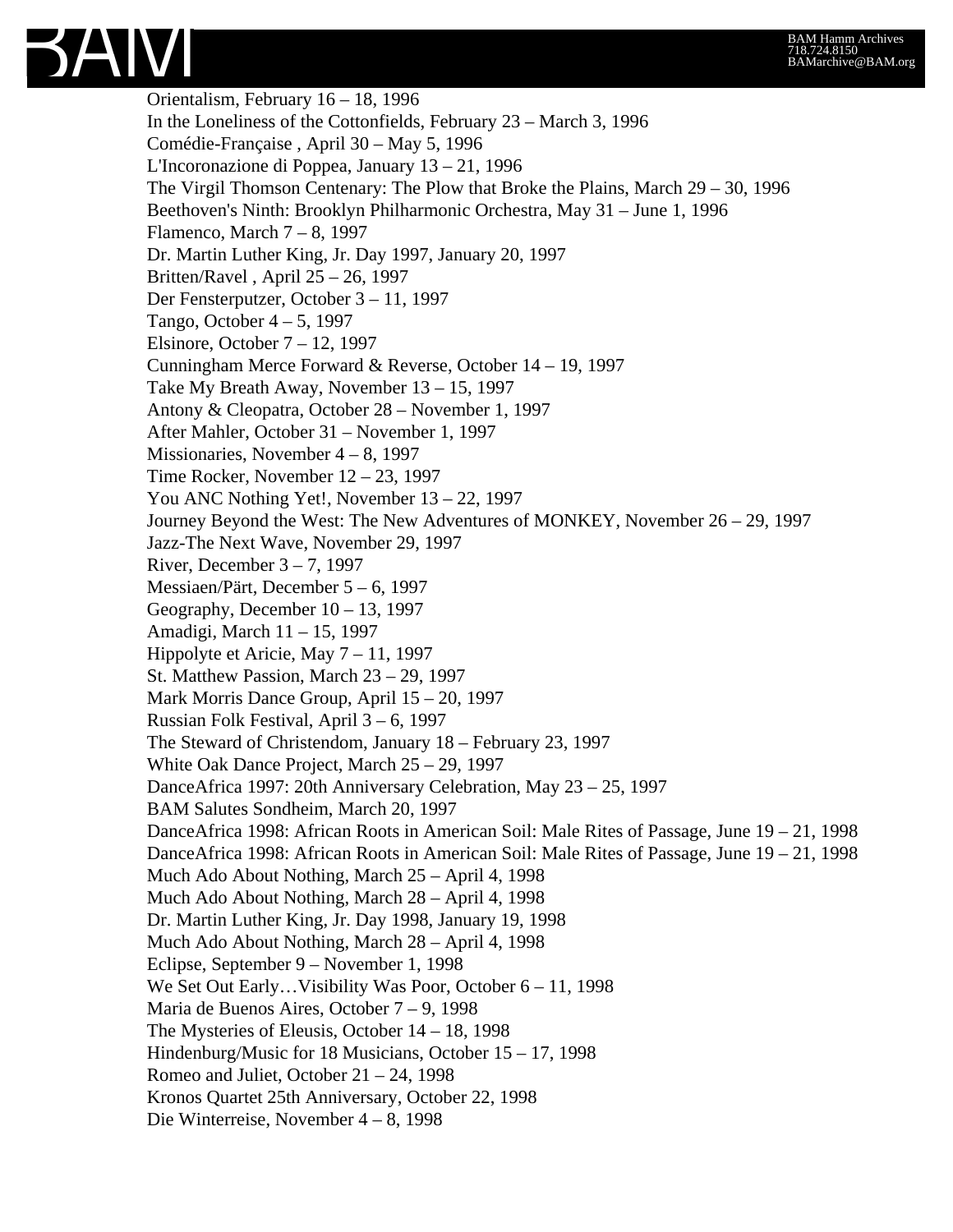

Anna Karenina, November 11 – 15, 1998 A B & C, November 13 – 14, 1998 Raga-In Search of Femininity, November 18 – 22, 1998 Jazz-The Next Wave, November 27, 1998 EIDOS : TELOS, December 2 – 6, 1998 Powder Her Face , December 8 – 12, 1998 Monsters of Grace, December 9 – 20, 1998 The Most Dangerous Room in the House, December 16 – 20, 1998 Zoroastre, March 28 – 29, 1998 Falstaff, April 22 – 25, 1998 Hamlet/Henry VIII/Krapp's Last Tape/Everyman/Cymbeline, 1998 The Harlem Nutcracker, December 22, 1998 – January 3, 1999 Handel's Heroes: Saul and Hercules, March 25 – 27, 1998 Othello, April 8 – 12, 1998 The Damnation of Faust: Dramatic legend in four parts, Opus 24, April 14 – 17, 1998 Three Sisters, February  $6 - 14$ , 1998 Vaganova Ballet Academy and the stars of the Kirov Ballet, February 25 – 28, 1998 Brooklyn Salutes Israel, featuring Noa, May 2, 1998 DanceAfrica 1999: Hear the movement, See the rhythm, May 28 – 30, 1999 Phèdre / Britannicus, January 5 – 17, 1999 Blue Heart, January 29 – February 21, 1999 Les Arts Florissants: Twentieth Anniversary Season 1979-1999, February 27 – 28, 1999 Le Cid, April 6 – 11, 1999 The Image Makers, June  $2 - 6$ , 1999 The Harvey Gala, June 3, 1999 L' Orfeo, June 10 – 13, 1999 Mark Morris and Yo-Yo Ma, March 30, 1999 Tunes and 'Toons, March 11 – 14, 1999 Princess' Soup, May 6 – 9, 1999 Promised Land, March 4 – 7, 1999 Two Cigarettes in the Dark, November 17 – 20, 1994 Reggae Gold Music Festival, November 30, 1996 Ancestral Choices with the Charles Moore Dance Theatre, March 15, 1997 The Hamburg Ballet: Program III, IV, V, March 12 – 24, 1985 Ninth Annual Martin Luther King Day Concert, January 15, 1989 The Russian Stravinsky Journal, 1994, May 6 – 8, 1994 Dr. Martin Luther King, Jr. Day 1999, January 18, 1999 The Celebration of Life: David Helfgott Piano, April 23, 1997 Merce Cunningham's Sixty Years of Dancing, May 19, 1997 Grammy Festival, October 12, 1994 The 1996 Ms. New York Pageants, December 8, 1996 21st Annual Awards Dinner Dance of the 88th Precinct Community and Youth Council, June 13, 1997 Haiti Focus Awards, April 12, 1997 Classical Action Performing Arts Against Aids, January 10, 1998 Mark Morris Dance Group: Medium and Dido and Aeneas, June 24 – 27, 1998 The Messenger Tour featuring Luciano, February 28, 1997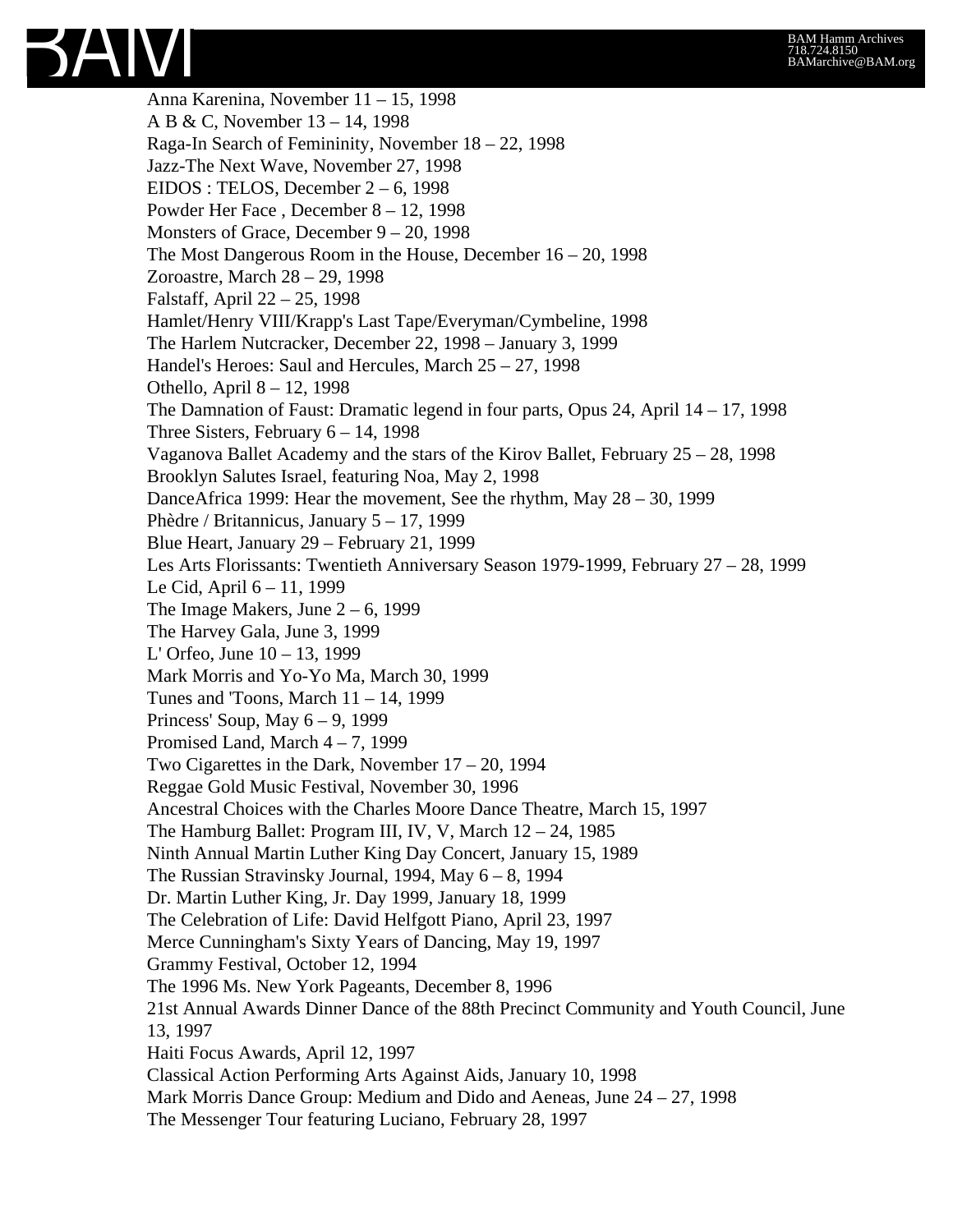

Thelonious Monk Legacy/Sounds of Protest/The Ladies Sing the Blues... & Jazz/Got My Mojo Workin', 1992 Last Supper at Uncle Tom's Cabin/The Promised Land - Text, 1990 100 Years of Jazz and Blues Festival, March 30 – May 30, 1992 DanceAfrica 1993: Sweet 16!, 1993 Jazz Explosion, January 14, 1989 Le Mahabharata Souvenir Book, 1985, 1985 SLASK: The National Folk Ballet of Poland, September 19 – 24, 1989 Programs and Playbills 1999 - present (966 records) Songs and Stories from Moby Dick, October 5 – 16, 1999 The Whiteheaded Boy, October 6 – 10, 1999 Life is a Dream, October 12 – 17, 1999 Carmen & Solo for Two, October 19 – 24, 1999 Operation : Orfeo, October 20 – 23, 1999 Dracula: The Music and Film, October 26 – 27, 1999 Morning Song, October 27 – 31, 1999 Danzón, November 2 – 7, 1999 Hiyomeki, November 10 – 14, 1999 Geometry of Miracles, November 30 – December 5, 1999 Nixon in China, December 3 – 4, 1999 Love Songs, December 8 – 11, 1999 Party At The End Of Time: 1999 Live, December 11 – 12, 1999 Jane Eyre, February  $8 - 13$ , 2010 New Europe/New Ideas , October 13 – 27, 1999 Carnaval Eletrônico, October 22, 2005 A Dream Play, November 28 – December 3, 2000 Dr. Martin Luther King, Jr. Day 2000, January 17, 2000 Symphony No. 5: Requiem, Bardo, Nirmanakaya, October 4 – 7, 2000 War of the Worlds, October  $4 - 8$ , 2000 Parcours, October 11 – 15, 2000 Máquina Hamlet, October 18 – 21, 2000 A Magic Science: Celebrating Jimi Hendrix, October 20 – 21, 2000 Tree: Part 2 of The Geography Trilogy, October 24 – 28, 2000 Uttar-Priyadarshi (The Final Beatitude), October 25 – 28, 2000 Songs of the Wanderers, November  $1 - 5$ , 2000 Requiem for Srebrenica, November 8 – 11, 2000 When Nights Were Dark, November 29 – December 3, 2000 To Lie Tenderly, December 6 – 10, 2000 Bang on a Can Millennium Marathon, December 10, 2000 Eternal Road, February 28 – March 5, 2000 Philip on Film, March  $21 - 26$ , 2000 Carmen, April 11 – 16, 2000 Theodora, May  $6 - 7$ , 2000 Family Reunion, May  $10 - 13$ , 2000 Don Carlos, May 16 – 20, 2000 A Midsummer Night's Dream, May 21 – 27, 2000 DanceAfrica 2000: Cultural Connections, June 2 – 4, 2000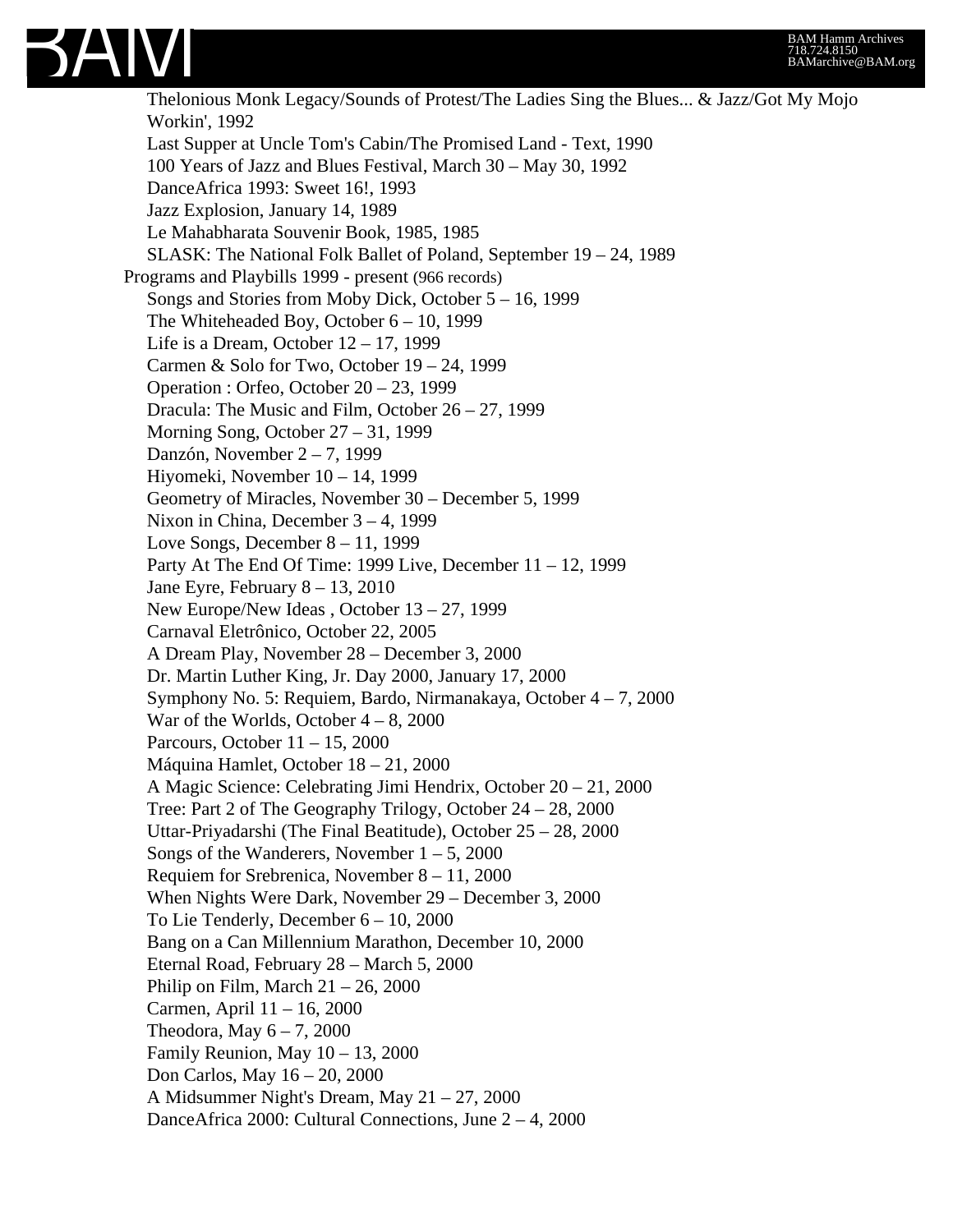

White Oak Dance Project, June 7 – 11, 2000 Richard II/Coriolanus, September 6 – October 1, 2000 Weill Style: A Kurt Weill Centenary Gala Celebration, February 10, 2000 Symphony No. 5: Requiem, Bardo, Nirmanakaya, October 4 – 7, 2000 The Century Program 4: Northern Lights, April 14 – 15, 2000 The Century Program 5: St. Francis of Assisi, May 13, 2000 Cloudstreet, October 2 – 7, 2001 Crumpled and Corrupted 2, October 10 – 13, 2001 Drumming, October 16 – 20, 2001 The Theft of Sita, October  $17 - 21$ , 2001 Corroboree, October 24 – 27, 2001 Next Wave of Song, October 25, 2001 Bang on a Can Marathon, October 28, 2001 King Lear, October 31 – November 4, 2001 Masurca Fogo, November 6 – 11, 2001 Once Upon a Time in Chinese America, November 7 – 11, 2001 Giant Empty, November 14 – 18, 2001 POEtry, November 27 – December 8, 2001 Big Love, November 30 – December 9, 2001 Ballett Frankfurt, December 14 – 20, 2001 The Makropulos Case, February 11 – 17, 2001 Mark Morris Dance Group 20th Anniversary, March 6 – 25, 2001 St. Matthew Passion, April 8 – 14, 2001 The Tragedy of Hamlet, April 24 – May 6, 2001 Shazam!, April 25 – 29, 2001 Le Jardin io io ito ito, May  $2 - 5$ , 2001 Rodelinda, May 16 – 20, 2001 DanceAfrica 2001: Rhythms from the Circle of Life, May 25 – 27, 2001 Hamlet, May 30 – June 2, 2001 PAST/Forward, June  $5 - 9$ , 2001 Ghost Sonata, June 20 – 24, 2001 Brooklyn Philharmonic Orchestra, April 6 – 8, 2001 Dr. Martin Luther King, Jr. Day 2001, January 15, 2001 Brooklyn Philharmonic Orchestra, February 23 – 24, 2001 The White Devil (replacement), January  $12 - 20$ , 2001 Galileo Galilei, October 1 – 5, 2002 Medea, October 1 – 12, 2002 The Next Wave of Song, October 11 – 12, 2002 Helikopter & Rite of Spring, October 16 – 19, 2002 Three Tales, October 16 – 19, 2002 21 & O Corpo, October 22 – 26, 2002 Woyzeck, October 29 – November 16, 2002 La Pasión Según San Marcos, October 30 – November 2, 2002 Körper (Bodies), November 13 – 17, 2002 mercy, December  $3 - 7$ , 2002 Macbeth, December  $4 - 7$ , 2002 Water Passion After St. Matthew, December 11 – 14, 2002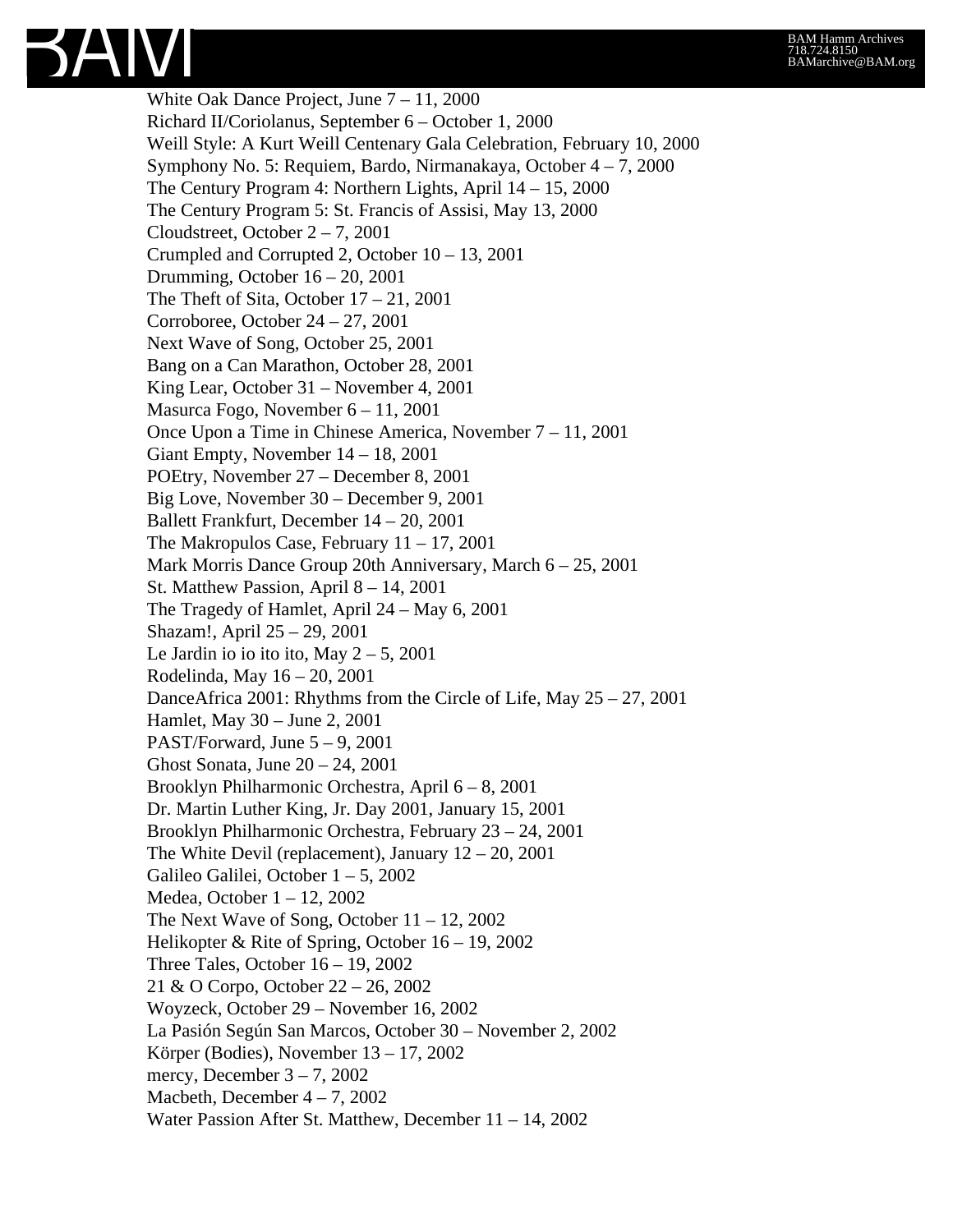The Hard Nut, December  $17 - 22$ , 2002 Hibiki (Resonance from Far Away), November 19 – 24, 2002 Mark Morris Dance Group, February 25 – 28, 2002 Cymbeline, March 5 – 17, 2002 Il Ritorno d'Ulisse in Patria, April 8 – 14, 2002 L'incoronazione di Poppea, April 16 – 21, 2002 DanceAfrica 2002: 25 Years of DanceAfrica: Africa, My Africa, May 24 – 25, 2002 Maria Stuart, June 12 – 16, 2002 Orfeo, April 22 – 27, 2002 Naharin's Virus, April 30 – May 4, 2002 Dr. Martin Luther King, Jr. Day 2002, January 21, 2002 Ballett Frankfurt, September 30 – October 5, 2003 Henry IV, Part 1, September 30 – October 4, 2003 The Sound of Ocean, October 7 – 11, 2003 bobrauschenbergamerica, October 14 – 18, 2003 Sleeping Beauty and Other Stories, October 21 – 25, 2003 The New Yorkers, October 22 – 25, 2003 The Hanging Man, November  $4 - 9$ , 2003 Omega, November 5 – 8, 2003 Rain, November 12 – 15, 2003 Moon Water, November 18 – 22, 2003 Alladeen, December 2 – 6, 2003 The Death of Klinghoffer, December  $3 - 6$ , 2003 The Flight Project, December 9 – 13, 2003 Uncle Vanya & Twelfth Night, January 10 – March 9, 2003 Rhythm & BAM, January 18, 2003 El Niño, March 20 – 22, 2003 Mark Morris Dance Group, March 25 – 30, 2003 The Island, April  $1 - 13$ , 2003 Cinderella, April 29 – May 3, 2003 DanceAfrica 2003: Rhythmic Rites and Rituals: Connecting Cultural Borders, May 23 – 25, 2003 Les Boréades, June 9 – 15, 2003 Ghosts, June 10 – 14, 2003 Hashirigaki, March 19 – 23, 2003 Così fan tutte, April 24 – May 2, 2003 American Lollapalooza, February 21 – 22, 2003 The Power of Shakespeare, May 9 – 10, 2003 Merce Cunningham Dance Company: 50th Anniversary Season, 2003 Rhythm & BAM: Praise Music, 2003 Dr. Martin Luther King, Jr. Day 2003, January 20, 2003 The Sound of Ocean, October  $7 - 11$ , 2003 BAM Rhythm & Blues Festival at Metrotech, 2004 , 2004 Othello, October 5 – 10, 2004 Sun Rings, October 6 – 9, 2004 The Dybbuk, October 13 – 16, 2004 Bush, October 19 – 23, 2004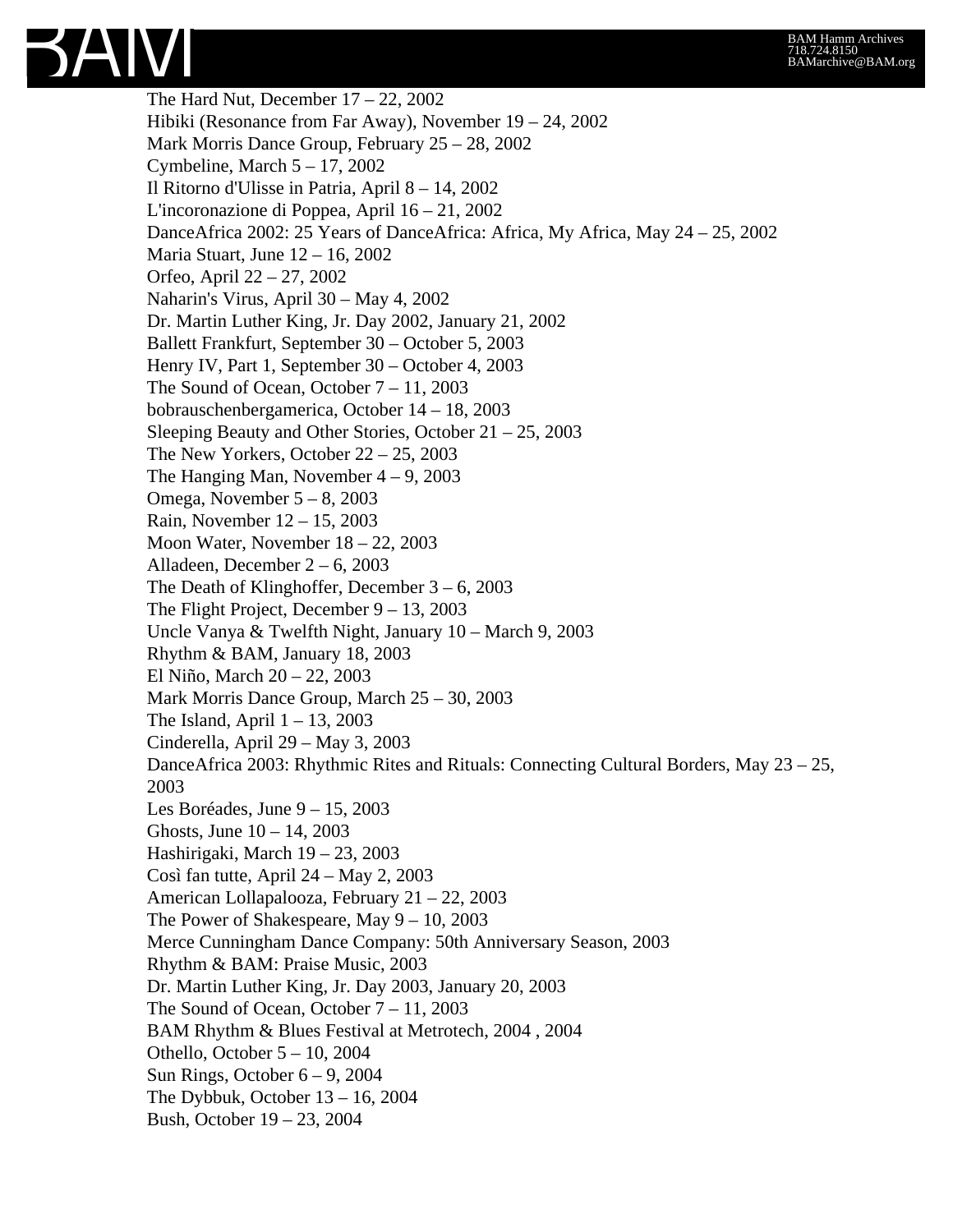

The Temptation of St. Anthony, October 19 – 24, 2004 Come home Charley Patton: Part 3 of the Geography Trilogy, October  $26 - 30$ , 2004 A Passage to India, November 2 – 6, 2004 Near Life Experience, November 3 – 6, 2004 Nora (A Doll's House), November 9 – 13, 2004 FAUST/How I Rose, November 16 – 20, 2004 Fur die Kinder von gestern, heute und morgen, November 16 – 21, 2004 Lost Objects, November 30 – December 4, 2004 The Chairs, December  $1 - 4$ , 2004 CALIFORNIA, December 7 – 11, 2004 Isabella's room, December 14 – 18, 2004 Rhythm & BAM, January 17 – 24, 2004 Bill T. Jones/Arnie Zane Company: The Phantom Project: The 20th Season, February  $3 - 7$ , 2004 Pericles, February 12 – 28, 2004 Nederlands Dans Theater, March 9 – 14, 2004 A Midsummer Night's Dream, March 16 – 28, 2004 Siroe, April 17 – 24, 2004 Tricodex, April 20 – 24, 2004 Homebody / Kabul, May 11 – 30, 2004 DanceAfrica 2004: A Dancer's Path: Ancient Traditions, Modern Trends, May 28 – 30, 2004 Mark Morris Dance Group, June 8 – 12, 2004 The Imaginary Invalid, June  $9 - 13$ , 2004 Dr. Martin Luther King, Jr. Day 2004, January 19, 2004 Tom Chapin, June 19, 2004 Mr. Tambourine Man, May 22, 2004 Celebrating Don Quixote, February 28, 2004 All Things Brooklyn...and Beyond, March 27, 2004 The Temptation of Saint Anthony, October 19 – 24, 2004 Eat, Drink & Be Literary 2005, January 13 – June 9, 2005 Brooklyn Goes Hollywood, January 15, 2005 Weill Goes Brooklyn, March 26, 2005 DanceAfrica 2005: Rhythmic Heritage: Going Full Circle, May 27 – 29, 2005 Black Dance: Traditions and Transformations: Ronald K. Brown \ Evidence, February 11, 2005 Orion, October  $4 - 8$ , 2005 Tall Horse, October  $4 - 9$ , 2005 Raise the Red Lantern, October  $11 - 15$ , 2005 Emilia Galotti, October 12 – 15, 2005 4.48 Psychose, October 19 – 30, 2005 Lecuona and Onqoto, October 25 – 29, 2005 The Winter's Tale, November  $2 - 6$ , 2005 Symphony No. 6 (Plutonian Ode) and Symphony No. 8, November 2 – 5, 2005 Les Noces & Petrušhka, November 8 – 12, 2005 Bright Abyss, November 9 – 13, 2005 Shelter, November 16 – 19, 2005 Super Vision, November 29 – December 3, 2005 Patti Smith, November 30 – December 1, 2005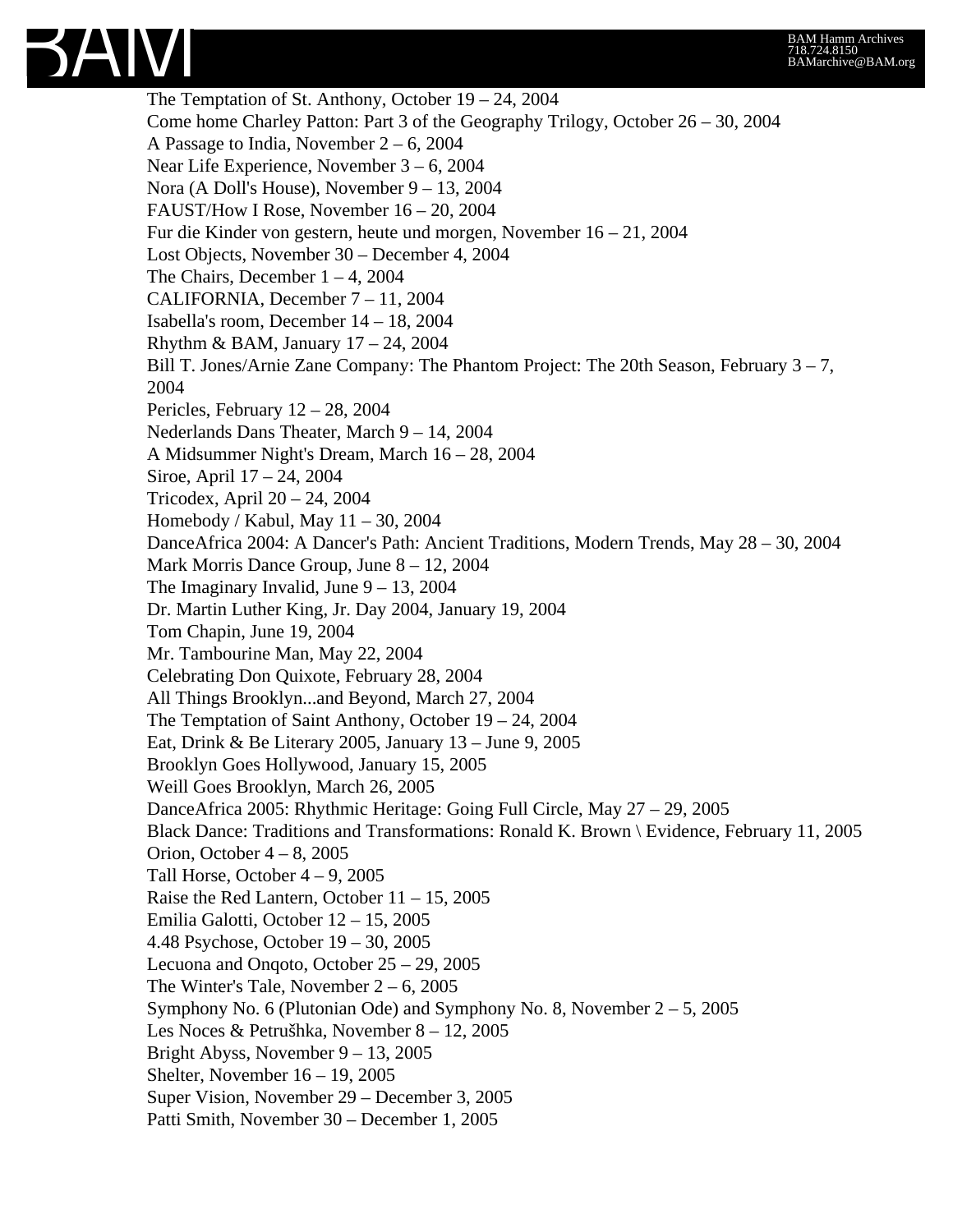Impromptus, December 6 – 10, 2005 Everywhere, December 13 – 17, 2005 As You Like It, January 18 – 30, 2005 Amelia, February  $1 - 5$ , 2005 The End of the Moon, February 22 – March 6, 2005 Play Without Words, March 15 – April 3, 2005 The Contract, April  $5 - 9$ , 2005 Mark Morris Dance Group, April 19 – 23, 2005 Songs of the Sufi Brotherhoods, May  $6 - 7$ , 2005 Hecuba, June 17 – 26, 2005 DanceAfrica 2005: Rhythmic Heritage: Going Full Circle, May 27 – 29, 2005 Dr. Martin Luther King, Jr. Day 2005, January 17, 2005 Brooklyn's Ode To Joy, April 16, 2005 An American In Brooklyn, May 7, 2005 Eat, Drink & Be Literary 2006, January 12 – June 1, 2006 Kagemi - Beyond the Metaphors of Mirrors, October 24 – 29, 2006 Mark Morris Dance Group: 25th Anniversary Season, March 8 – 25, 2006 Steve Reich @ 70, October 3 – 7, 2006 The End Of Cinematics, October  $4 - 7$ , 2006 Mycenaean, October 10 – 14, 2006 Nine Hills One Valley, October 11 – 14, 2006 DOGS, October 18 – 21, 2006 Violet Fire: A Multimedia Opera, October 18 – 21, 2006 The Wild Duck, October  $25 - 29$ , 2006 impermanence, November  $1 - 5$ , 2006 the 51st (dream) state, November  $8 - 11$ , 2006 Twelfth Night, November 7 – 12, 2006 Hedda Gabler, November 28 – December 2, 2006 Red Hot + RIOT LIVE! The Music and Spirit of Fela Kuti, December 1 – 2, 2006 Still Life with Commentator: An Oratorio, December 6 – 10, 2006 Nefés, December 8 – 16, 2006 Don Juan in Prague, December 13 – 16, 2006 underground, November 14 – 18, 2006 La Tempête, November 15 – 18, 2006 Dr. Martin Luther King, Jr. Day 2006, January 16, 2006 Hercules, February 14 – 19, 2006 Rhythm & BAM, January  $21 - 28$ , 2006 Hedda Gabler, February 28 – March 26, 2006 St. Matthew Passion, April 8 – 15, 2006 Peer Gynt, April 11 – 16, 2006 The Importance Of Being Earnest, April 18 – May 14, 2006 Kammer/Kammer, May  $2 - 6$ , 2006 DanceAfrica 2006, May 26 – 28, 2006 Brooklyn Philharmonic Orchestra: Elvis Costello/Freedom!, May 12 – 13, 2006 Sundance Institute at BAM, May 11 – 21, 2006 Unraveling the Usual Suspects, May 12, 2006 Stephanie Daley , May 13, 2006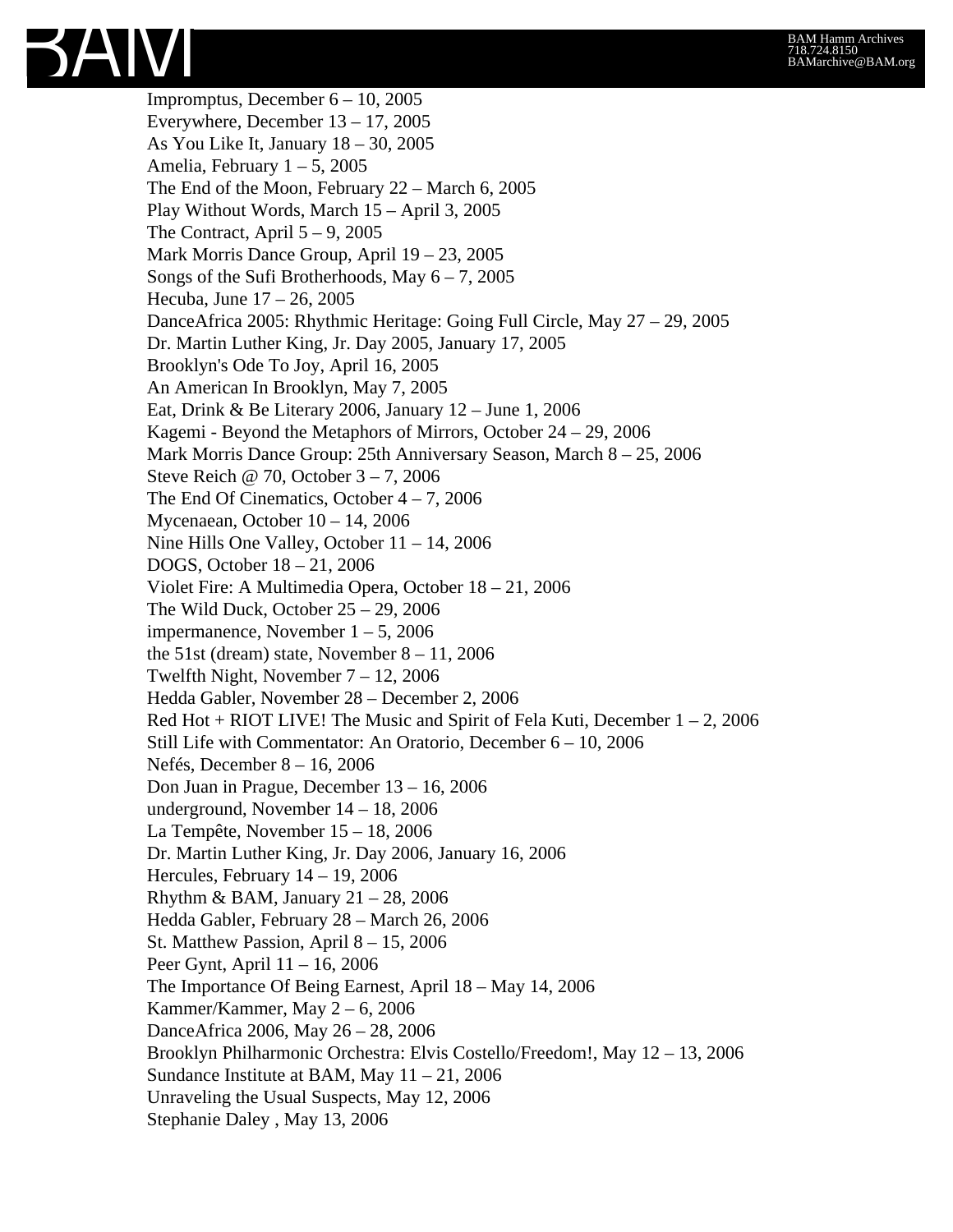Stringbean and Marcus , May 14, 2006 Sundance Theater Songbook , May 15, 2006 Four Independents that Turned the Tide, May 21, 2006 Sundance Institute at BAM, May  $11 - 21$ , 2006 A Tribute Celebration for Fred Ho, January 6, 2007 King Lear/The Seagull, September 6 – 30, 2007 Wild Cursive, October 2 – 7, 2007 Hotel Cassiopeia, October 9 – 13, 2007 Compañía Nacional de Danza, October 16 – 20, 2007 Krum, October 17 – 20, 2007 New Voices from Spain, October 26 – 27, 2007 Misuse liable to prosecution, October 31 – November 3, 2007 The BQE, November  $1 - 3$ , 2007 Cast No Shadow, November 6 – 10, 2007 Borrowed Light, November 7 – 10, 2007 Three, November 13 – 17, 2007 One Loss Plus, November 14 – 17, 2007 Lulu, November 27 – December 1, 2007 Au Revoir Parapluie, December 4 – 16, 2007 The Gate, December  $5 - 8$ , 2007 Kronos Quartet: More Than Four, October 3 – 6, 2007 Ship in a View, November 28 – December 1, 2007 Death in Venice, February 7 – 10, 2007 Brooklyn Next: Mos Def / Gordon Chambers, February 16 – 23, 2007 Three Atmospheric Studies, February 28 – March 3, 2007 Edward Scissorhands, March 14 – 31, 2007 The Taming of the Shrew/Twelfth Night, March 17 – April 1, 2007 The Magic Flute, April  $9 - 14$ , 2007 Dr. Martin Luther King, Jr. Day 2007 , January 15, 2007 Cymbeline, May 2 – 12, 2007 Dense Terrain, May 16 – 20, 2007 DanceAfrica 2007: 30 Years of DanceAfrica: Remember! Honor! Respect! An African Dance Odyssey, May 25 – 27, 2007 Dancewave Kids Company Spring Celebration 2007, June 9, 2007 A Quarreling Pair , September 30 – October 4, 2008 Sunken Red , October 7 – 11, 2008 Mazeppa, January 16, 2008 New Voices from Spain, October 11, 2008 ETHEL's TruckStop<sup>TM</sup>: The Beginning, October  $14 - 18$ , 2008 Woyzeck, October 15 – 18, 2008 Awakenings, October 21 – 25, 2008 Steve Reich Evening, October 22 – 25, 2008 Darwin's Meditation for The People of Lincoln, October 29 – November 1, 2008 Meeting with Bodhisattva, October 29 – November 1, 2008 Arjuna's Dilemma, November 5 – 8, 2008 Les sept planches de la ruse, November  $5 - 8$ , 2008 Amjad, November 12 – 15, 2008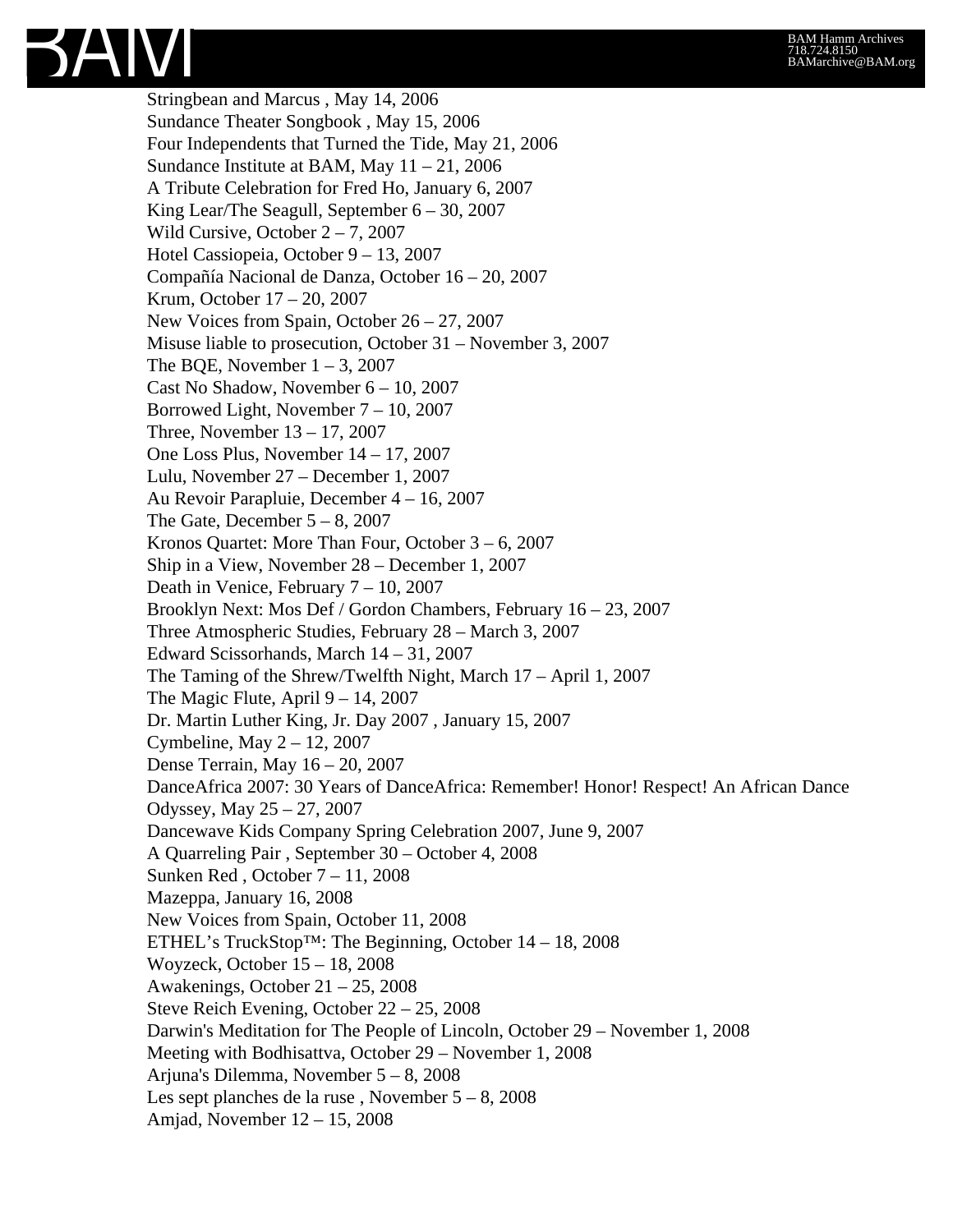Continuous City, November 18 – 22, 2008 Les écailles de la mémoire, November 19 – 22, 2008 Opening Night, December 2 – 6, 2008 Red Hot + Rio 2: The Next Generation of Samba Soul, December  $4 - 5$ , 2008 Lightning at our feet, December 9 – 13, 2008 Bamboo Blues, December 11 – 20, 2008 Dr. Martin Luther King, Jr. Day 2008, January 21, 2008 Happy Days, January 8 – February 2, 2008 Mavis Staples, January 22, 2008 Joanna Newsom, January 31 – February 1, 2008 Macbeth, February 12 – March 22, 2008 Brooklyn Next: Soulive/Citizen Cope/The National, February 15 – 23, 2008 Nina Ananiashvili and the State Ballet of Georgia, February 27 – March 2, 2008 Grupo Corpo: Benguelê / Breu, March 25 – 29, 2008 Paul Simon: Songs from The Capeman, April  $1 - 6$ , 2008 Sizwe Banzi Is Dead, April 8 – 19, 2008 Paul Simon: Under African Skies, April 9 – 13, 2008 Paul Simon: American Tunes, April 23 – 27, 2008 Endgame, April 25 – May 18, 2008 Il matrimonio segreto, May 28 – June 4, 2008 The Joyce Theater presents Alvin Ailey American Dance Theater at BAM, June 3 – 8, 2008 DanceAfrica 2008: Bridge to Cultural Rejuvenation & Enlightenment, May 23 – 28, 2008 Eat, Drink & Be Literary 2009, January 15 – May 7, 2009 In-I, September 15 – 26, 2009 Lipsynch, October  $3 - 11$ , 2009 Decreation, October 7 – 10, 2009 Imaginary City , October 14 – 17, 2009 Songs of Ascension, October 21 – 25, 2009 The Long Count , October 28 – 31, 2009 Quartett, November 4 – 14, 2009 Itutu, November  $4 - 7$ , 2009 Inside out, November  $12 - 15$ , 2009 Really Real, November 17 – 21, 2009 Kepler, November 18 – 21, 2009 Terra Nova: Sinfonia Antarctica, December 2 – 5, 2009 Mortal Engine, December 9 – 12, 2009 The Good Dance - dakar/brooklyn, December 16 – 19, 2009 The Winter's Tale, January 2 – March 8, 2009 Laurie & Friends, January 21, 2009 Sounds Like Brooklyn Music Festival, February 6 – 7, 2009 Max , March 4 – 7, 2009 Merce Cunningham at 90, April 16 – 19, 2009 St. Matthew Passion , April 17 – 25, 2009 Trisha Brown Dance Company, April 29 – May 2, 2009 The Merchant of Venice, May 6 – 17, 2009 DanceAfrica 2009: Rhythmic Reflection: African Legacies Revealed, May 22 – 25, 2009 Youssou N'Dour, June  $5 - 6$ , 2009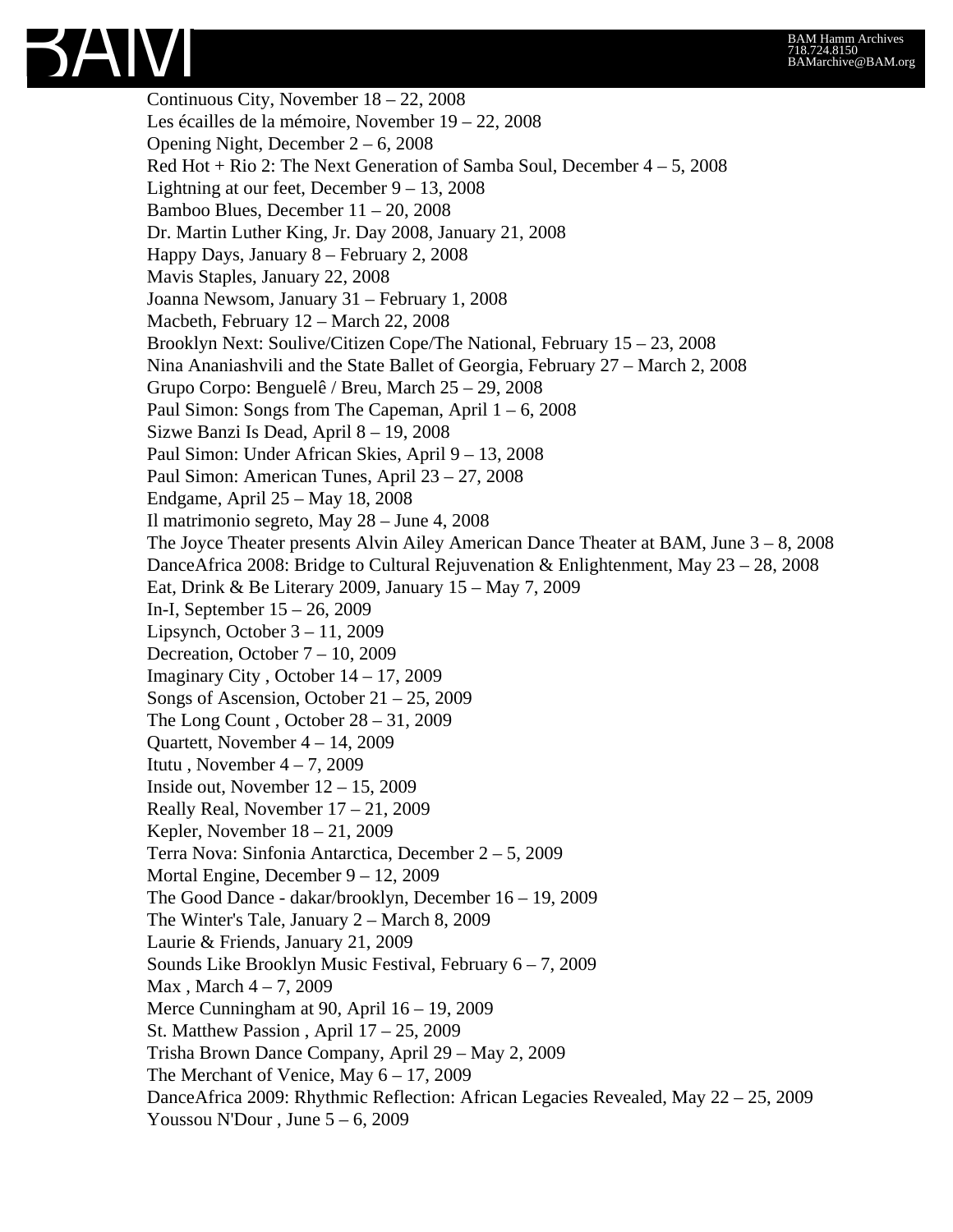Sufi Music Ensembles , June 6, 2009 Richard III: An Arab Tragedy, June 9 – 12, 2009 Alvin Ailey American Dance Theater , June 9 – 14, 2009 Qawwali Gospel Creation, June 13, 2009 A Streetcar Named Desire, 2009 The Cherry Orchard, 2009 Nuevo Latino Festino, 2009 Dr. Martin Luther King, Jr. Day 2009, January 19, 2009 Eat, Drink & Be Literary 2010, January 7 – June 3, 2010 Vollmond, September 29 – October 9, 2010 The Bridge Project: As You Like It / The Tempest , January 12 – March 13, 2010 Actéon / Dido and Aeneas, March 18 – 21, 2010 Love's Delights , March 21, 2010 The Tempest , March 24, 2010 Purcell Songs & Duets , March 28, 2010 The Fairy Queen, March  $23 - 27$ , 2010 Uncle Vanya, April 7 – 11, 2010 Creditors, April 16 – May 16, 2010 Falla and Flamenco: El Corregidor y la Molinera, April 17, 2010 DanceAfrica 2010: African Rhythms/American Echoes, May 28 – 31, 2010 Dr. Martin Luther King, Jr. Day 2010, January 18, 2010 Mark Morris Dance Group , February 23 – 27, 2010 Alvin Ailey American Dance Theater , June 10 – 20, 2010 The Nutcracker, December 22, 2010 – January 2, 2011 The Nutcracker, December 22, 2010 – January 2, 2011 Delusion, September 21 – October 3, 2010 The Deer House, October  $5 - 9$ , 2010 How Can You Stay in the House All Day and Not Go Anywhere?, October 13 – 16, 2010 A House in Bali, October 14 – 16, 2010 Brooklyn Omnibus, October 20 – 23, 2010 Persephone, October 26 – 30, 2010 Empty moves (parts I & II), October  $27 - 30$ , 2010 Gezeiten, November 3 – 6, 2010 Raoul, November 5 – 14, 2010 Throne of Blood, November 10 – 13, 2010 The Marriage of Maria Braun, November 17 – 20, 2010 Metamorphosis, November 30 – December 5, 2010 Red Hot + New Orleans, December  $3 - 4$ , 2010 Gravity Radio, December 7 – 11, 2010 The Hard Nut, December 10 – 19, 2010 As You Like It, January 12 – 31, 2010 Eat, Drink & Be Literary 2011, January 27 – May 12, 2011 Atys, September 18 – 24, 2011 Awakening, September 21 – 24, 2011 To the Ones I Love, September 29 – October 1, 2011 The Threepenny Opera, October  $4-8$ , 2011 Speaker's Progress, October 6 – 8, 2011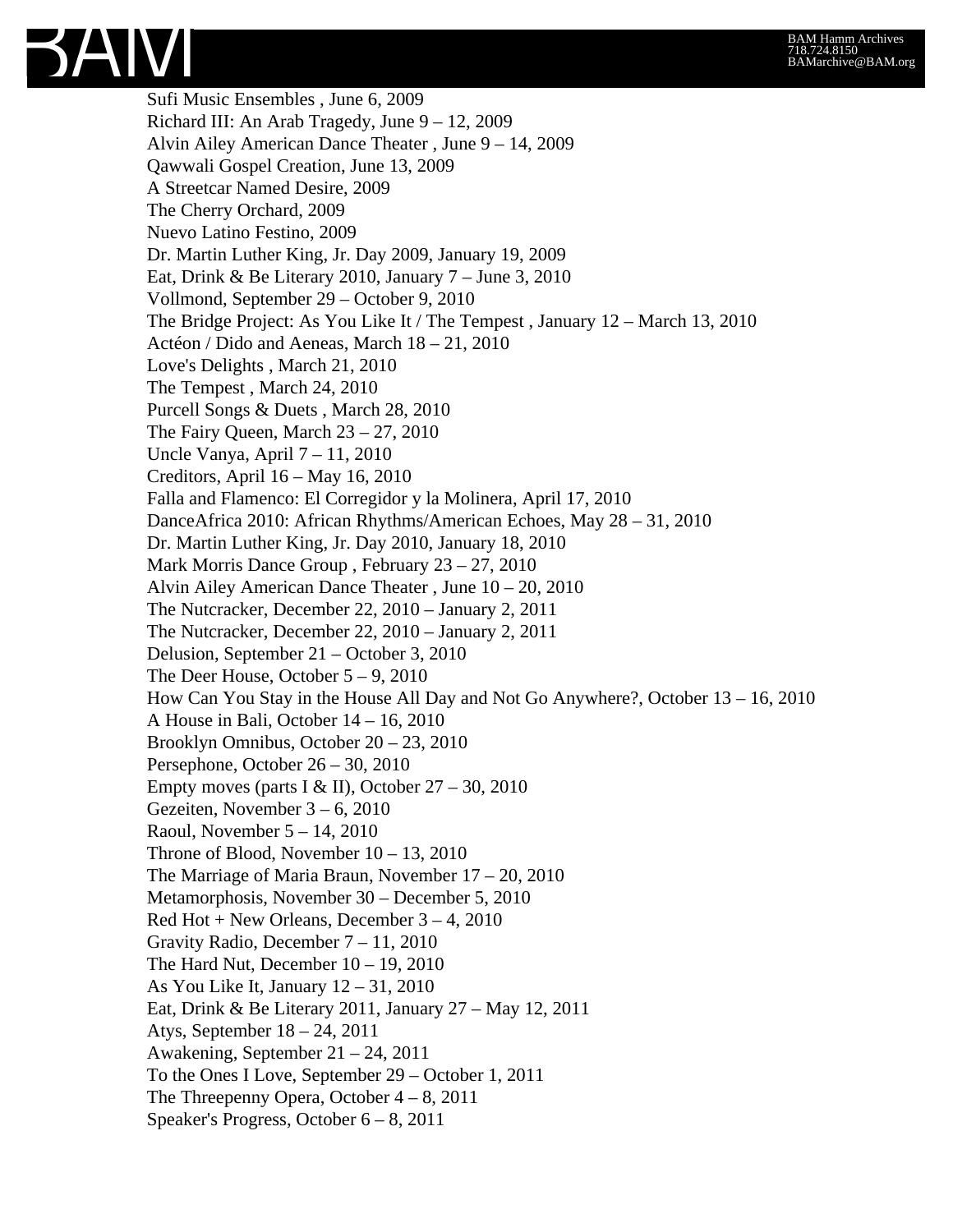

Water Stains on the Wall, October 12 – 15, 2011 Symphony for the Dance Floor, October 13 – 15, 2011 Haze, October 19 – 22, 2011 Cries and Whispers, October 25 – 29, 2011 I don't believe in outer space, October 26 – 29, 2011 69°S., November 2 – 5, 2011 Brooklyn Babylon, November 9 – 12, 2011 Canyon, November 16 – 19, 2011 The Infernal Comedy: Confessions of a Serial Killer, November 17 – 19, 2011 Supernatural Wife, November 29 – December 3, 2011 Tudo Isto É Fado, December 2 – 3, 2011 Krapp's Last Tape, December 6 – 18, 2011 The Legacy Tour, December 7 – 10, 2011 John Gabriel Borkman, January 7 – February 6, 2011 Dr. Martin Luther King, Jr. Day 2011, January 17, 2011 The Diary of a Madman, January 17, 2011 The Nightingale and Other Short Fables, March  $1 - 6$ , 2011 The Comedy of Errors, March  $16 - 27$ , 2011 Macbeth, April 5 – 17, 2011 King Lear, April 28 – June 5, 2011 DanceAfrica 2011: Expressions and Encounters: African, Cuban, and American Rhythms, May 27 – 30, 2011 Creole Choir of Cuba, June 4, 2011 La Magia de la Danza, June 8 – 11, 2011 Beyond This Place, 2011 Le Jardin de Monsieur Lully, September 25, 2011 Eat, Drink & Be Literary 2012, February 2 – June 21, 2012 The Nutcracker, 2012 love fail, December  $6 - 8$ , 2012 Dr. Martin Luther King, Jr. Day 2012, January 16, 2012 ECLIPSE, September 5 – 9, 2012 Miriam, September 12 – 15, 2012 Einstein on the Beach, September 14 – 23, 2012 The Channel, September 19 – 22, 2012 Lighthouse/Lightning Rod and Griot New York (excerpts) , September 27 – 30, 2012 Next Wave of Song, September 28 – 29, 2012 Paris Commune, October 3 – 7, 2012 Rhinoceros, October  $4 - 6$ , 2012 Political Mother, October 11 – 13, 2012 Brooklyn Bred, October 11 – 13, 2012 Elsewhere, October 17 – 20, 2012 "...como el musguito en la piedra, ay si, si, si...", October 18 – 27, 2012 The Loves of Pharaoh, October 18 – 20, 2012 HOUSE / DIVIDED, October 24 – 27, 2012 Out Cold / Zippo Songs, October 25 – 27, 2012 red, black & GREEN: a blues, October 31 – November 4, 2012 Ímã & Sem Mim, November 1 – 3, 2012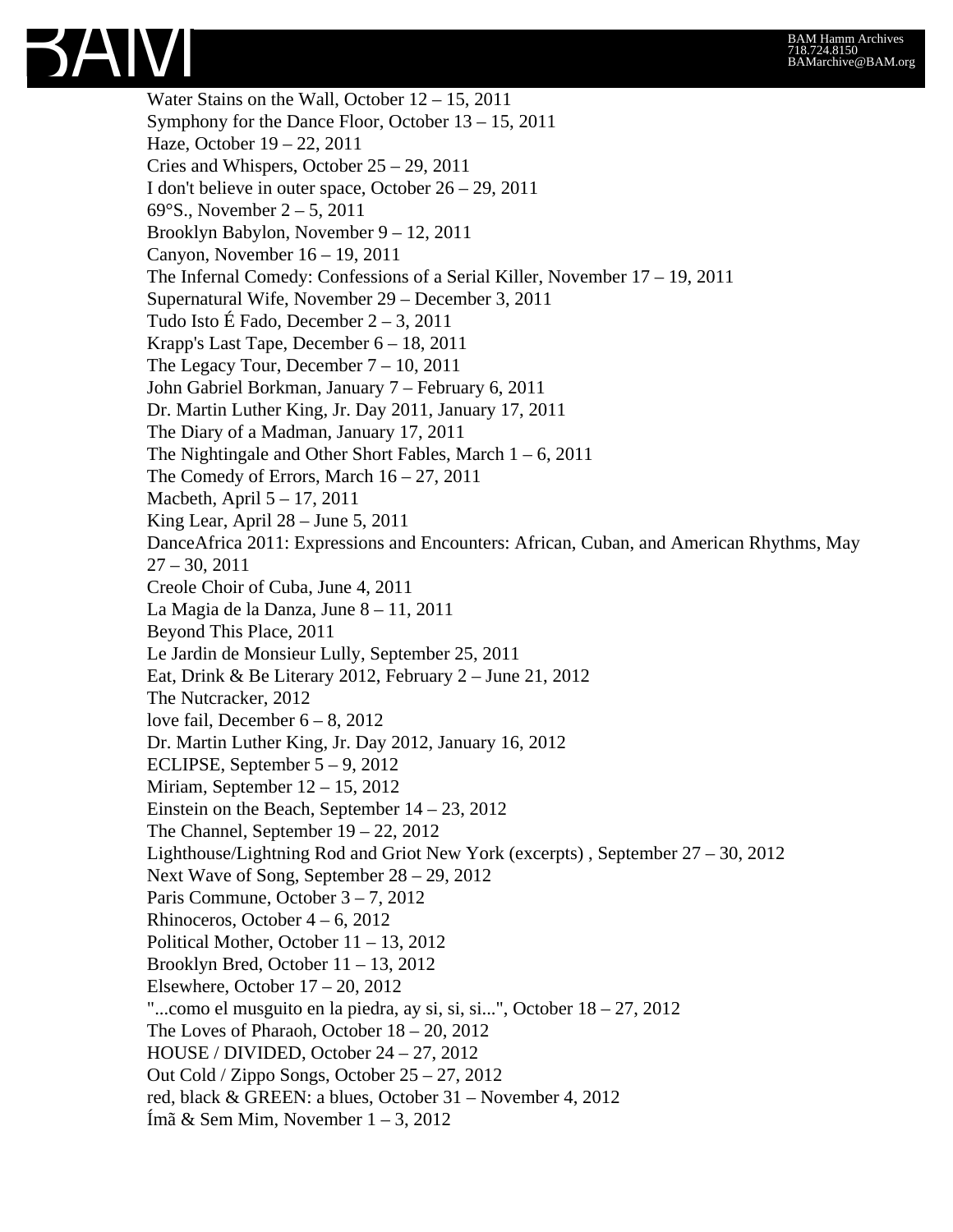The Shooting Gallery, November 8 – 10, 2012 Sans Objet, November 9 – 10, 2012 Donka: A Letter to Chekhov, November 14 – 18, 2012 [Full Program, DanceMotion USA?: Trey McIntyre Project/Korea National Contemporary Dance Company, November 14-17, 2012], November 14 – 17, 2012 Roman Tragedies, November 16 – 18, 2012 Untrained, November 27 – December 1, 2012 Trojan Women (After Euripides), November 28 – December 2, 2012 Red Hot + Cuba, November 30 – December 1, 2012 And lose the name of action, December  $4 - 8$ , 2012 Faust: A Love Story, December 12 – 16, 2012 Timber, December 13 – 15, 2012 Where (we) Live, December  $19 - 22$ ,  $2012$ All That Fall, December 19 – 23, 2012 Richard III, January 10 – March 4, 2012 La Traviata, February 12 – 18, 2012 Prima Donna, February 19 – 25, 2012 Four Saints in Three Acts / A Choral Fantasy, March  $1 - 3$ , 2012 Hora, March 7 – 10, 2012 Dr. John: Insides Out: A Louis Armstrong Tribute, March 29 – 31, 2012 'Tis Pity She's a Whore, March 20 – 31, 2012 Being Shakespeare, April 4 – 14, 2012 Dr. John: Insides Out: Locked Down, April 5 – 7, 2012 Dr. John: Insides Out: Funky But It's Nu Awlins , April 12 – 14, 2012 Three Sisters, April  $18 - 28$ , 2012 Shuffle Culture, April 19 – 20, 2012 The Caretaker, May 3 – June 17, 2012 Wear It Like A Crown, June  $1 - 3$ , 2012 DanceAfrica 2012: One Africa/Many Rhythms, May 20 – 28, 2012 The Blue Dragon, September 18 – 21, 2013 The Suit, January 17 – February 3, 2013 Trisha Brown Dance Company, January 30 – February 2, 2013 The Laramie Project Cycle, February 12 – 24, 2013 Powder Her Face, February 15 – 23, 2013 The Turn of the Screw, February 24 – March 2, 2013 Play/Pause, November 20 – 23, 2013 The Table, September  $19 - 21$ , 2013 A Rite, October 3 – 5, 2013 Come, and Back Again, October 16 – 19, 2013 Goldberg's Variations, October 17 – 19, 2013 Hans was Heiri, October 23 – 26, 2013 Nosferatu, October 30 – November 2, 2013 And then, one thousand years of peace, November  $7 - 9$ , 2013 War Sum Up: Music. Manga. Machine., November  $1 - 2$ , 2013 Water, November 13 – 16, 2013 The Humans, November  $13 - 17$ , 2013 Sun, November 14 – 16, 2013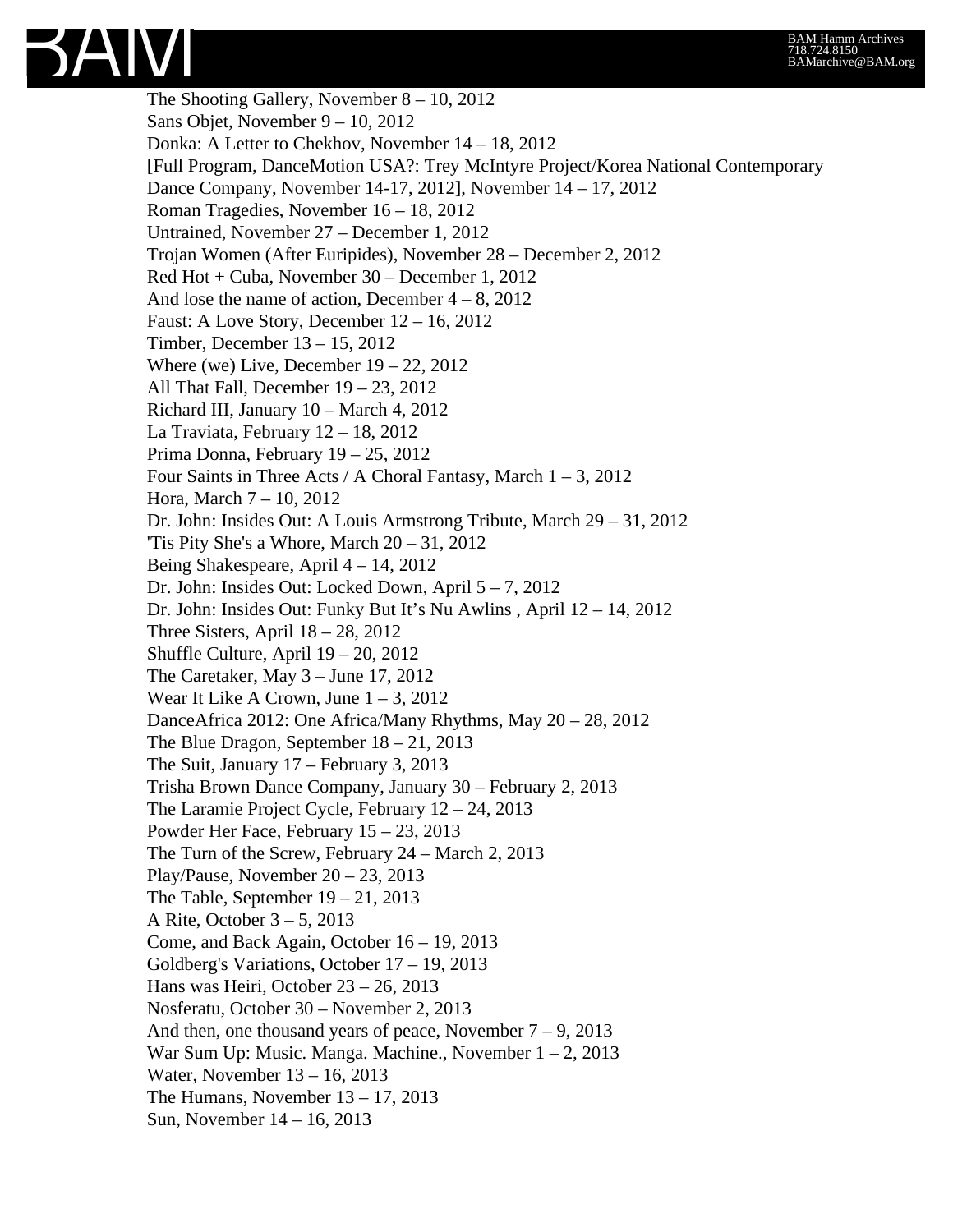La Belle et la Bête, November 21 – 23, 2013 21c Liederabend, op. 3, November 22 – 23, 2013 Bodycast, December 3 – 7, 2013 The Rime of the Ancient Mariner, December 10 – 22, 2013 BLEED, December 11 – 14, 2013 Dark Lark, November 6 – 9, 2013 We Have An Anchor, September 26 – 28, 2013 The Edge of Heaven, October  $4 - 5$ , 2013 Run Don't Run, October 22 – 26, 2013 [Program, DanceMotion USA?: Doug Varone and Dancers/Brenda Angiel Aerial Dance Company, October 10-13, 2013], October 10 – 13, 2013 An Enemy of the People, November 6 – 10, 2013 A Kate McGarrigle Tribute, June 26, 2013 When Past & Future Collide, January 16 – 19, 2013 Herakles, March 27 – 30, 2013 Dark Theater, October 29 – November 2, 2013 Electronium: The Future Was Then, October 25 – 26, 2013 Documerica, October 2 – 5, 2013 Sider, October 9 – 12, 2013 En Atendant/Cesena, October 19 – 20, 2013 The Sweet Science Suite, October 11 – 12, 2013 Anna Nicole, September 17 – 28, 2013 Not What Happened, September 25 – 29, 2013 The Nutcracker, December 13 – 22, 2013 Dr. Martin Luther King, Jr. Day 2013, January 21, 2013 Mic Check: Hip-Hop from North Africa & the Middle East, March 9, 2013 Poetry 2013: Game Changers, March 15 – 16, 2013 Planetarium, March  $21 - 24$ , 2013 Julius Caesar, April 10 – 28, 2013 David et Jonathas, April 17 – 20, 2013 Le Jardin de Monsieur Rameau, April 19, 2013 Crossing Brooklyn Ferry, 2013, April 25 – 27, 2013 The Legend of Apsara Mera, May  $2 - 4$ , 2013 The Master Builder, May 12 – June 9, 2013 DanceAfrica 2013, May 19 – 27, 2013 Billy Budd, February  $7 - 13$ , 2014 King Lear, January 7 – February 8, 2014 Green Porno, January  $16 - 25$ , 2014 A Doll's House, February 21 – March 16, 2014 Lyon Opera Ballet: ni fleurs, ni ford-mustang, May 7 – 9, 2014 Carolina Chocolate Drops/Emmylou Harris Wrecking Ball Tour, April 10 – 12, 2014 Dr. Martin Luther King, Jr. Day, 2014, January 20, 2014 ATOMIC BOMB! , May 2 – 3, 2014 Fran Lebowitz in Conversation with Martin Scorsese/Art Spiegelman and Phillip Johnston: WORDLESS!, January 18 – 19, 2014 StarTalk Live! with Neil deGrasse Tyson, February 24, 2014 River of Fundament, February 12 – 16, 2014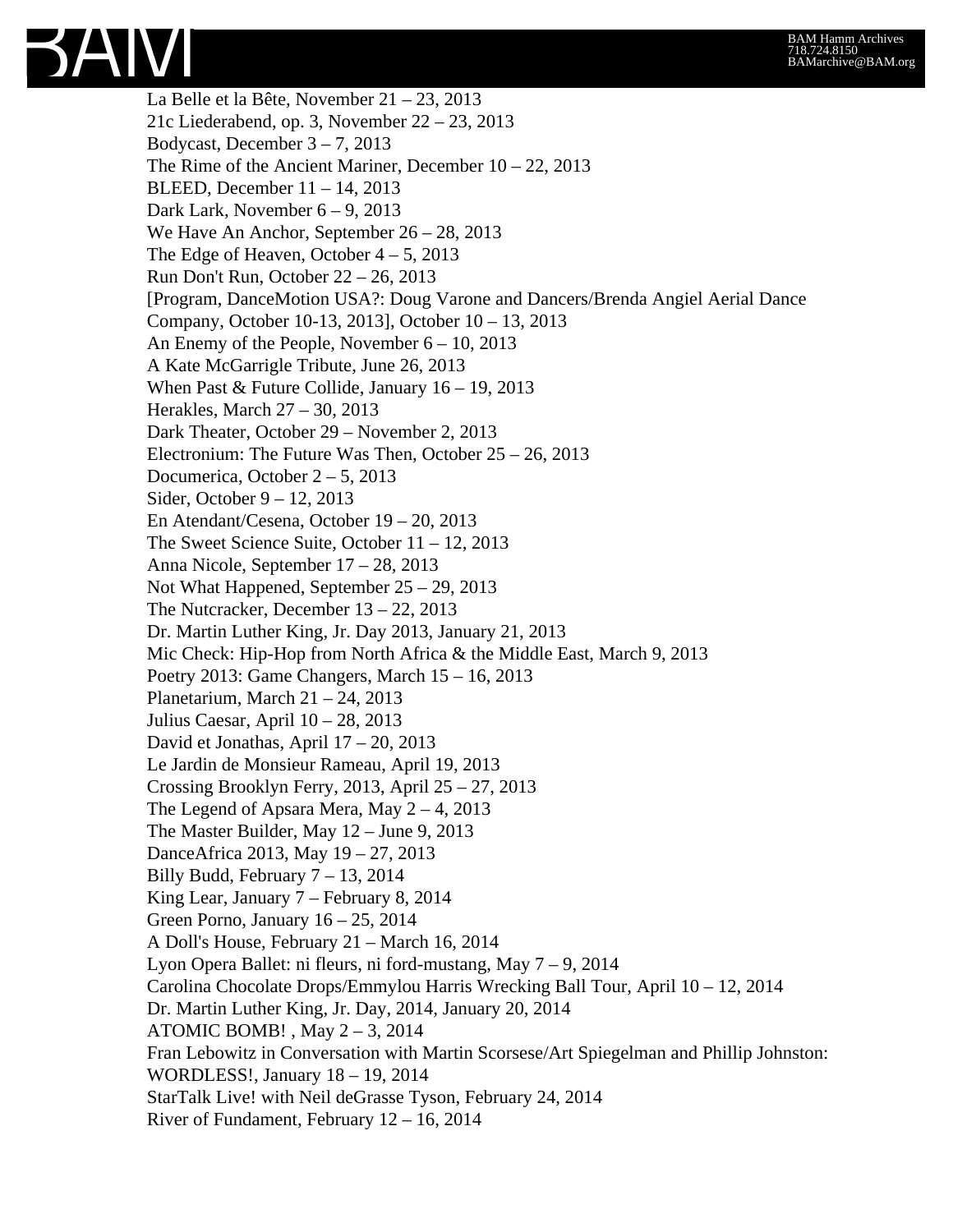

The Philip Glass Ensemble & Steve Reich and Musicians, September 9 – 11, 2014 Brad Mehldau/Chris Thile & Brad Mehldau Duo/Dawn Upshaw and Gilbert Kalish, September 9, 2014 Alarm Will Sound/Youssou Ndour, September 12 – 13, 2014 Embers, September 17 – 20, 2014 riverrun, September 17 – 20, 2014 Carolina Chocolate Drops, September 18, 2014 Devendra Banhart, Stephin Merritt, & Iron and Wine, September 19, 2014 Kronos Quartet, Natalie Merchant, Rhiannon Giddens, Sam Amidon, and Olivia Chaney , September 20, 2014 Tweedy/Rokia Traoré, Toumani Diabaté, and Sidiki Diabaté , September 23, 2014 Landfall, September 23 – 27, 2014 ABACUS, September 24 – 27, 2014 Alan Smithee Directed This Play: Triple Feature, September 30 – October 4, 2014 Quantum, October  $2 - 4$ , 2014 Shakespeare's Sonnets, October 7 – 12, 2014 Not I, Footfalls, Rockaby, October 7 – 12, 2014 Moment Marigold, October 8 – 11, 2014 Wild Grass, October 15 – 18, 2014 L.A. Dance Project, October 16 – 18, 2014 Brooklyn Bred 2, October 16 – 18, 2014 The Source, October 22 – 25, 2014 Kontakthof, October 23 – November 2, 2014 Angels in America, October 23 – 25, 2014 Six Characters in Search of an Author, October 29 – November 2, 2014 Salt of the Earth, October 28 – November 1, 2014 The Object Lesson, November  $5 - 8$ , 2014 Exposed: Songs for Unseen Warhol Films, November  $6 - 8$ , 2014 BASETRACK Live, November 11 – 15, 2014 Sadeh21, November 12 – 15, 2014 Oxbow, 2014 Birds With Skymirrors, November 19 – 22, 2014 Wayfinders, November 19 – 22, 2014 Black Mountain Songs, November 20 – 23, 2014 Caetano Veloso/Robert Plant and the Sensational Space Shifters, September  $25 - 26$ , 2014 On Behalf of Nature, December 3 – 7, 2014 The Wanderer, December 3 – 6, 2014 The Etudes, December  $5 - 6$ , 2014 The Ambassador, December 10 – 13, 2014 Howie the Rookie, December 10 – 14, 2014 VIJAY IYER: Music of Transformation, December 18 – 20, 2014 The Nutcracker, December 12 – 21, 2014 The Old Woman, June 22 – 29, 2014 DanceAfrica 2014: Celebrating Africa's Bantaba, May 18 – 26, 2014 Cedar Lake Contemporary Ballet 10th Anniversary Celebration, June 11 – 14, 2014 [Program insert from the VIJAY IYER: Music of Transformation performance during BAM Next Wave Festival, 2014], December 10, 2014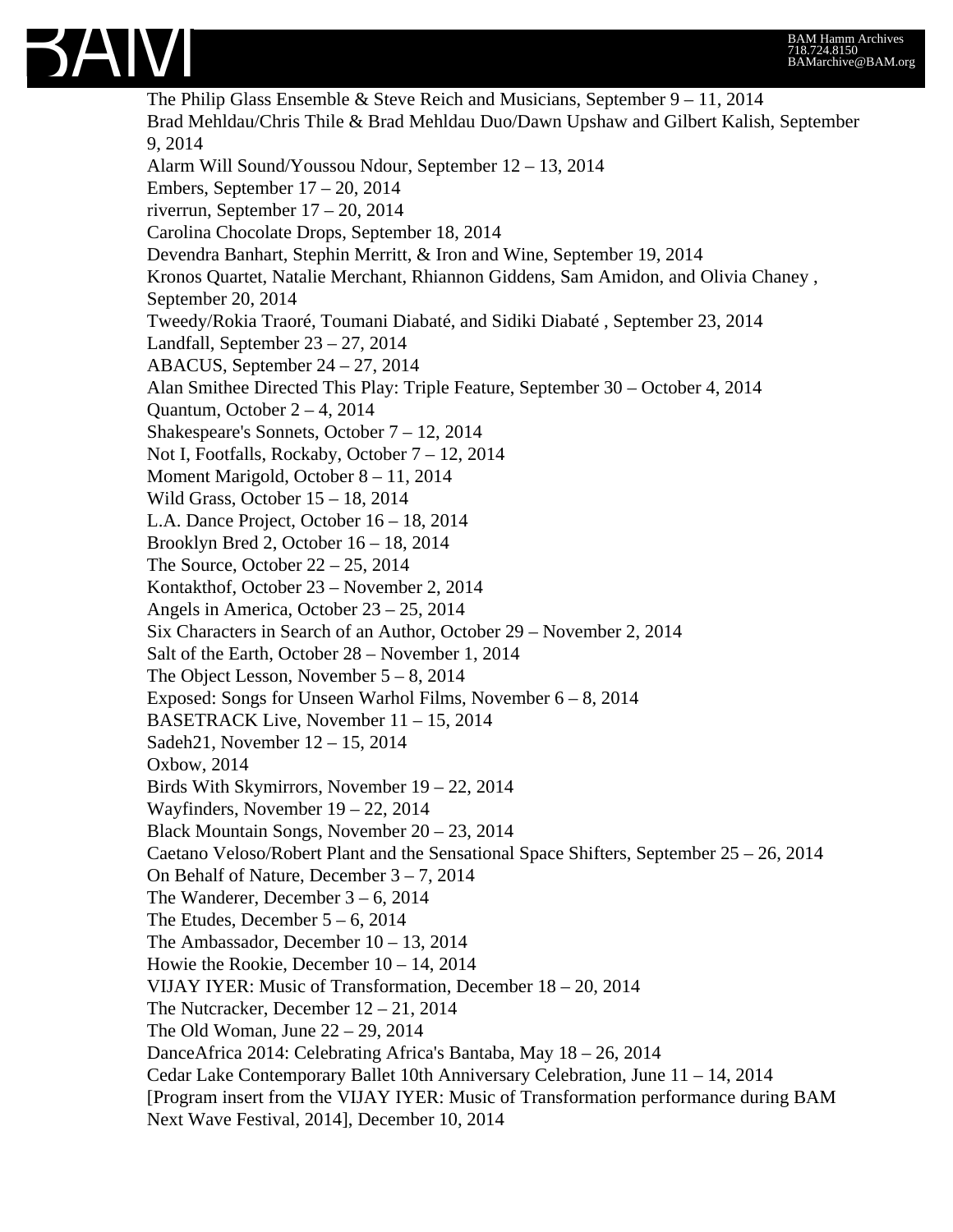

David Lynch in Conversation with Paul Holdengräber, April 29, 2014 RadioLoveFest, June 4 – 8, 2014 [Program insert from "RadioLoveFest: This American Life at BAM: The Radio Drama Episode" during BAM Spring Series, 2014], June 7, 2014 [Program insert from the "RadioLoveFest: The Moth Radio Hour Live" performance during BAM Spring Series, 2014], June 5, 2014 Werner Herzog in Conversation with Paul Holdengräber, September 4, 2014 The Enchanted Wanderer, January 15, 2015 Swan Lake, January 15 – 23, 2015 Cinderella, January 17 – 20, 2015 Chopin: Dances for Piano, January 24 – 25, 2015 Round-Up, January 20 – 25, 2015 The Iceman Cometh, February 5 – March 15, 2015 Semele, March 4 – 10, 2015 Kodo One Earth Tour 2015: Mystery, March 19 – 21, 2015 The Tallest Tree in the Forest, March  $22 - 28$ , 2015 Ghosts, April 5 – May 3, 2015 Mark Morris Dance Group, April 22 – 25, 2015 The Karen Gala, April 28, 2015 Samba Noise, May  $1 - 2$ , 2015 [Program insert from "RadioLoveFest: Islamophobia: A Conversation" during BAM Spring Series, 2015], May 7, 2015 [Program insert from "RadioLoveFest: WQXR Beethoven Piano Sonata Marathon" during BAM Spring Series, 2015], May 9, 2015 DanceAfrica 2015, May 22 – 24, 2015 Dr. Martin Luther King, Jr. Day 2015, January 19, 2015 Miranda July in Conversation with Lena Dunham, January 28, 2015 Sowing the Seeds of Hope: An Evening with Dr. Jane Goodall, April 15, 2015 RadioLoveFest, May 5 – 10, 2015 A Human Being Died that Night, May 29 – June 21, 2015 Cedar Lake Contemporary Ballet, June 3 – 6, 2015 Rice, September 16 – 19, 2015 Nufonia Must Fall, September 17 – 20, 2015 COLLAPSE, September 17 – 19, 2015 Tape, September 23 – 26, 2015 Antigone, September 24 – October 3, 2015 Tabac Rouge, September 30 – October 4, 2015 17 Border Crossings, September 30 – October 3, 2015 Dream'd in a Dream, October 7 – 10, 2015 New Society, October 7 – 10, 2015 Reconfiguration: An Evening with Other Lives , October 9 – 10, 2015 Helen Lawrence , October 14 – 17, 2015 All Vows , October 14 – 17, 2015 Hallo, October 15 – 17, 2015 texts&beheadings/ElizabethR, October 21 – 24, 2015 Refuse the Hour, October 22 – 25, 2015 The Exalted , October  $28 - 31$ , 2015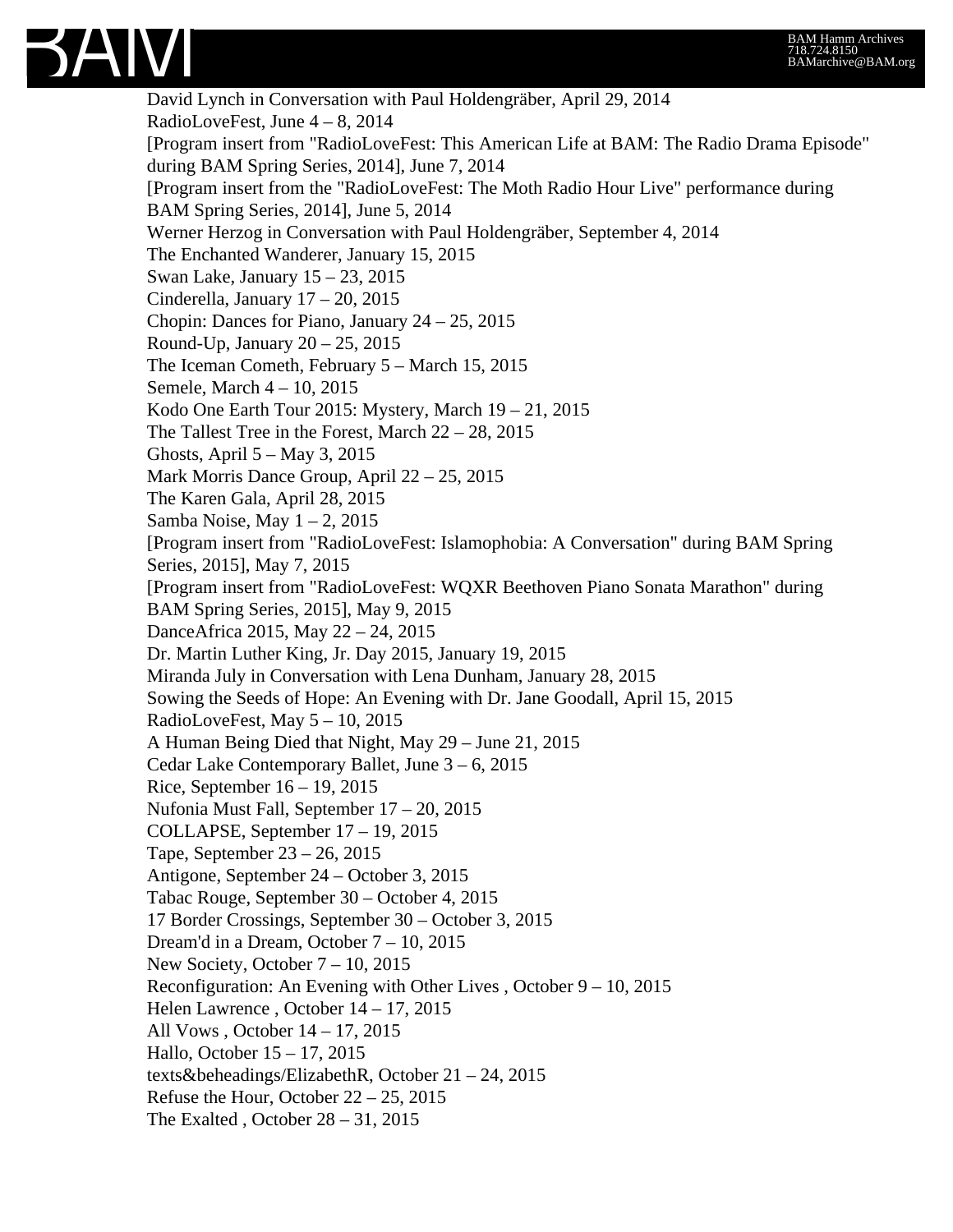## SAIVI

Umusuna: Memories Before History , October 28 – 31, 2015 Epiphany: The Cycle of Life, November  $4 - 7$ , 2015 Opus, November  $4 - 8$ , 2015 Hagoromo, November 3 – 8, 2015 Savannah Bay , November 11 – 14, 2015 YOU US WE ALL, November 11 – 14, 2015 More up a Tree, November  $19 - 21$ , 2015 Real Enemies , November 18 – 22, 2015 Beyond Time, November 19 – 21, 2015 Yimbégré, December 2 – 5, 2015 Steel Hammer , December 2 – 6, 2015 Continu, December  $4 - 5$ , 2015 Walking with 'Trane, December  $9 - 12$ , 2015 Alas, The Nymphs..., December 9 – 12, 2015 The Hard Nut, December  $12 - 20$ ,  $2015$ Sancho: An Act of Remembrance , December 16 – 20, 2015 Unbound: Elizabeth Gilbert with Sarah Jones, September 24, 2015 Talk: Binge-Worthy Journalism with the Creators of Serial Sarah Koenig and Julie Snyder, September 25, 2015 Unbound: Sara Bareilles with Ben Folds, October 6, 2015 Unbound: Elvis Costello with Rosanne Cash, November 10, 2015 Unbound: Elvis Costello with Rosanne Cash, November 10, 2015 Dr. Martin Luther King, Jr. Day 2016, January 18, 2016 Glory of the World, January 16 – February 6, 2016 Trisha Brown Dance Company, January 28 – 30, 2016 The Cherry Orchard, February  $17 - 27$ ,  $2016$ The Mariinksy at BAM, February 24 – 28, 2016 Rimbaud in New York, March  $1 - 6$ , 2016 Torobaka, March  $2 - 5$ , 2016 RadioLoveFest, March 10 – 12, 2016 American Fault Line: Race and the American Ideal, 2016 Fran Lebowitz & Frank Rich: A Conversation on Art and Politics, March 18, 2016 Punch-Drunk Love, March 19, 2016 King and Country: Shakespeare's Great Cycle of Kings, March 24 – May 1, 2016 Les Fe?tes Ve?nitiennes, April 14 – 17, 2016 Judas Kiss, May 11 – June 12, 2016 DanceAfrica 2016 Senegal: Doors of Ancient Futures, May 27 – 30, 2016 the loser, 2016 Bridge Over Mud, 2016 Phaedra(s), 2016 portrait of myself as my father, 2016 Monumental, 2016 Remains, 2016 Undertaking, 2016 Battlefield, 2016 Songs of Lear, 2016 Hunger, 2016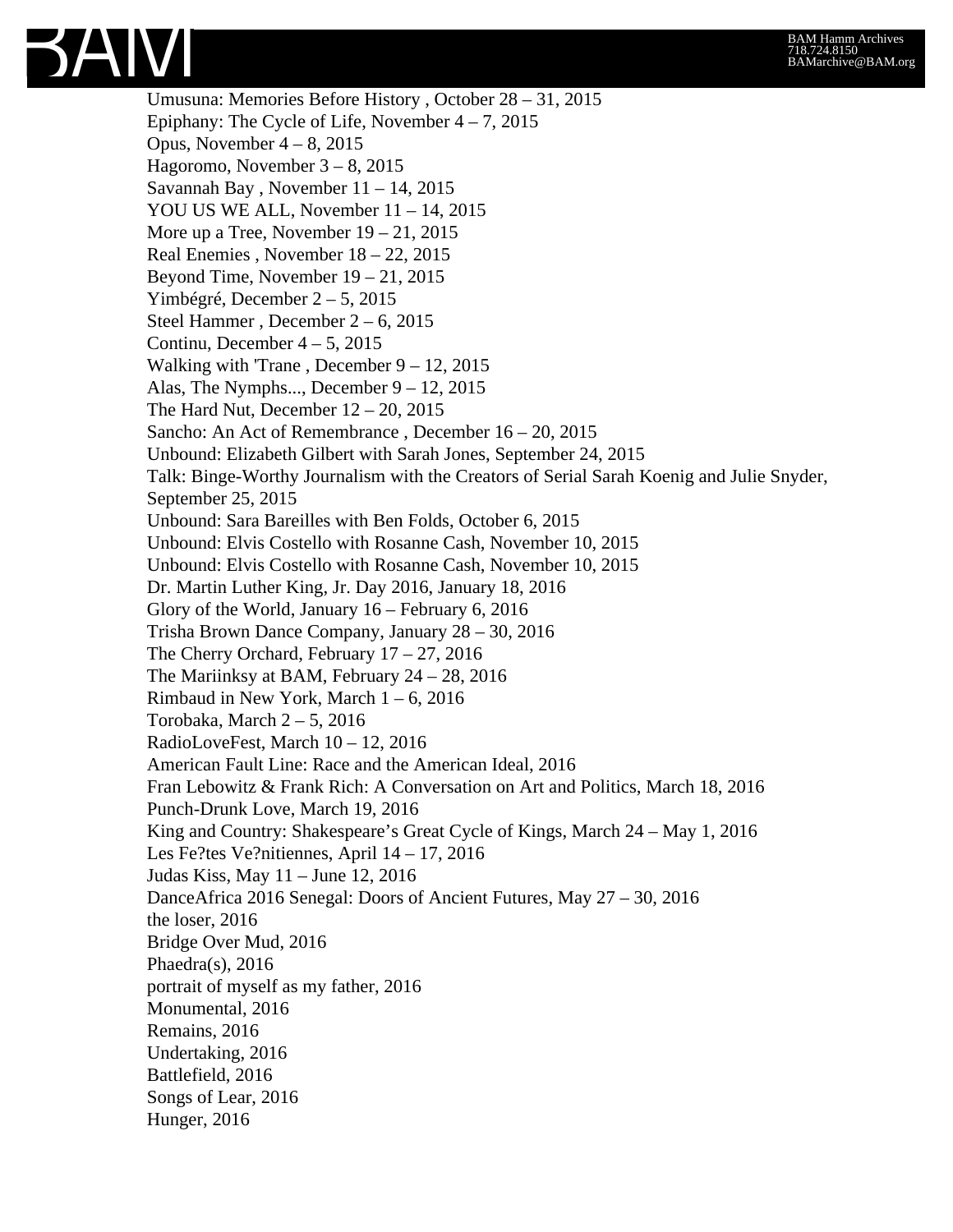

Minuit, 2016 Neither, 2016 Vortex Temporum, 2016 Letter To A Man, 2016 Rememberer, October 19 – 22, 2016 Roger Peltzman Piano, April 17, 2016 The Heart is Not Made of Stone, April 27 – May 1, 2016 Stars of Today Meet the Stars of Tomorrow / Youth America Grand Prix 2016 Gala, April 28 – 29, 2016 William Alexander Middle School 51: 2016 Commencement, June 23, 2016 Request Concert, 2016 Pavement, 2016 Kings of War, 2016 A Star Has Burnt My Eye, 2016 Plexus, 2016 Rules of the Game, 2016 Memory Rings, 2016 Tree of Life, 2016 A Gun Show, 2016 Thank You for Coming: Play, 2016 On The Road, 2016 The Magnetic Fields: 50 Song Memoir, 2016 The Winter's Tale, 2016 Brent Green and Sam Green: Live Cinema, 2016 The Hard Nut, 2016 Amplified, 2016 Citizen, 2016 Mamootot, November 15 – 27, 2005 Dr. Martin Luther King, Jr. Day 2017, January 16, 2017 The Beauty Queen of Leenane, January 11 – February 5, 2017 Escaped Alone, February 15 – 26, 2017 Last Work, February  $1 - 4$ , 2017 A Man of Good Hope, February 15 – 18, 2017 RadioLoveFest, February 7 – 11, 2017 Brooklyn: NextNext Visual Art Part 1, October 1 – 26, 2002 Brooklyn: NextNext Visual Art Part 2, October 30 – November 24, 2002 Dadan, March 1 – 4, 2017 Dreaming of Lions, March  $1 - 5$ , 2017 887, March 16 – 26, 2017 BAM Presents The Alan Gala, April 4, 2017 Unbound: Alec Baldwin in conversation with Anna Sale Doug Varone and Dancers, March 29 – April 1, 2017 A Nonesuch Celebration, April 1, 2017 Mark Morris: Two Operas, an evening of Britten and Purcell, March 15 – 18, 2017 An Evening with George Takei in conversation with Jay Kuo, May 1, 2017 Café Müller / The Rite of Spring, September 14 – 23, 2017 Olivier Py Sings Les Premiers Adieux de Miss Knife, September 27 – 30, 2017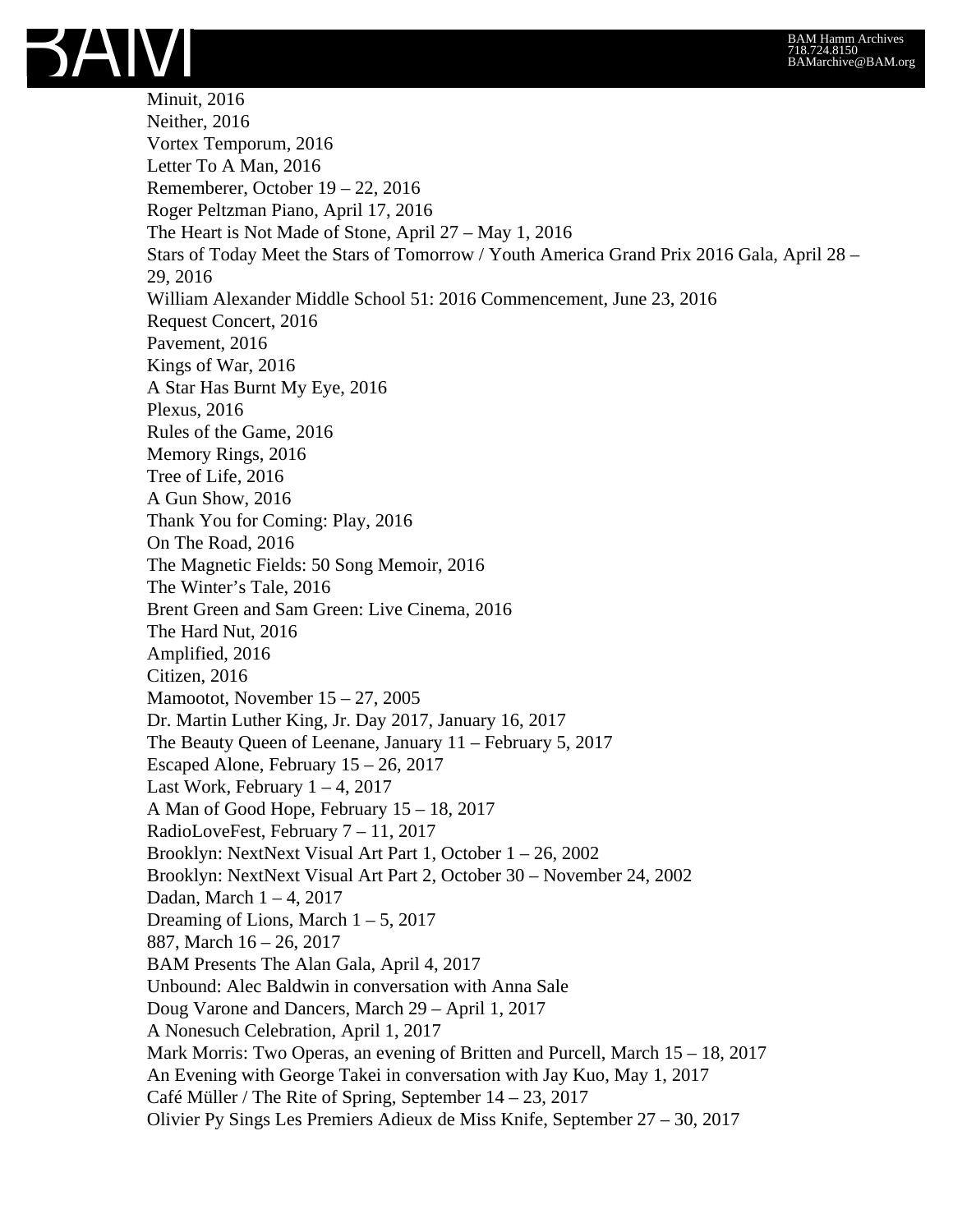

The Principles of Uncertainty, September 27 – 30, 2017 My Lai, September 27 – 30, 2017 Crossing, October  $3 - 7$ , 2017 A Letter to My Nephew, October 3 – 7, 2017 La grenouille avait raison (The Toad Knew), October 12 – 14, 2017 Mon élue noire (My Black Chosen One): Sacre #2, October 4 – 7, 2017 Saudade, October 11 – 15, 2017 Mementos Mori, 2017 /peh-LO-tah/ a fútbol framed freedom suite, October 18 – 21, 2017 2017f.01025\_Boulders\_and\_Bones\_Brenda\_Way\_program.pdf, October 25 – 28, 2017 Virago-Man Dem, October 25 – 28, 2017 Road Trip, October 27 – 28, 2017 Buffer State of Siege, November 2 – 4, 2017 Aroundtown, November 8 – 11, 2017 Grand Finale, November 9, 2017 17c, November 14 – 18, 2017 John Cale: The Velvet Underground & Nico, November 16 – 18, 2017 A Billion Nights on Earth, November 15 – 18, 2017 A Billion Nights on Earth [BAMkids], November 18, 2017 The Fountainhead, November 28 – December 2, 2017 Haruki Murakami's Sleep, November 29 – December 2, 2017 8980: Book of Travelers, November 30 – December 2, 2017 Dr. Martin Luther King, Jr. Day 2018, January 15, 2018 [Program for DanceMotion USA? Season 5 Residency, Dance Heginbotham, in Indonesian, 2016], 2016 [Program for DanceMotion USA? Season 5 Residency, Dance Heginbotham, in Lao, 2016], 2016 Distance Learning Event with Master Teacher Lim, Yi-Jo, November 9, 2012 Cellular Songs, May 14 – 17, 2018 King Lear, 2018 Paul Thomas Anderson's Phantom Thread with Live Score, 2018 Qyrq Qyz: Forty Girls, 2018 RadioLoveFest, 2018 The Jerome Robbins Prize , November 3, 2004 The Jazz Epistles, April 18 – 19, 2018 DanceAfrica 2018 School-time Performance, May 23 – 24, 2018 DanceAfrica 2018, 2018 Long Day's Journey Into Night, 2018 Long Day's Journey Into Night, 2018 Love and Intrigue, June  $6 - 16$ , 2018 Mycenean The Sound of Brooklyn: Shuffle Mode, Grizzly Bear & Final Fantasy, February 26 – 28, 2009 Frantic Beauty, September 14 – 17, 2017 Dorothy & Lillian Gish Prize: Award Ceremony Honoring Meredith Monk, October 26, 2017 Our Trojan War , April 19 – 23, 2017 War Stories: A Veterans Project, June 22, 2017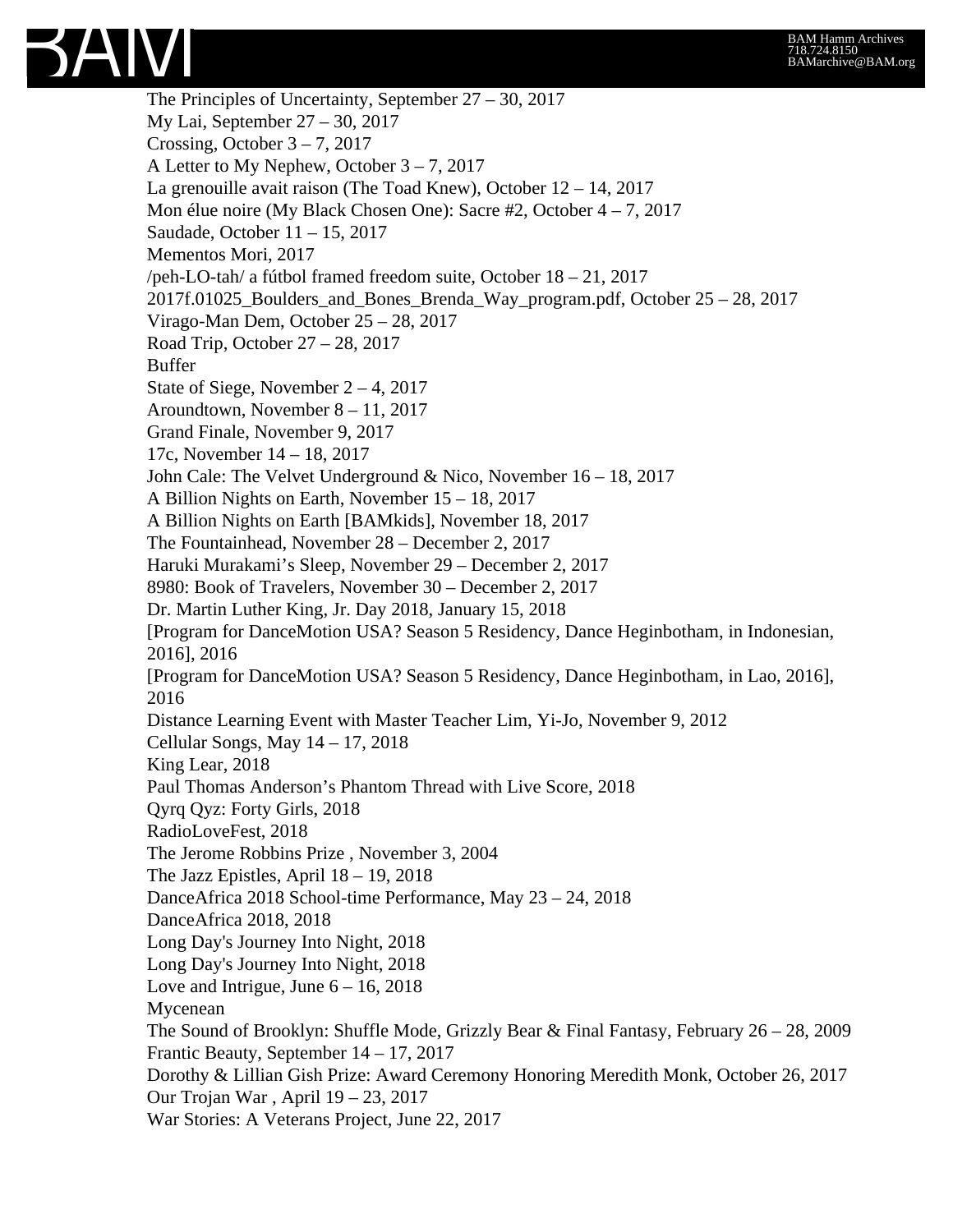

One: Union of the Senses, May 25, 2017 Between the Lines: Literature, Film, Music, Performance, Failure Is an Option, October 16, 2008 Between the Lines: Literature, Film, Music, Performance, Life is a Pitch, November 6, 2008 Between the Lines: Literature, Film, Music, Performance, You Can't Be Anything You Want, October 15, 2009 Abstract Dreams, A Dancing into the Future culminating performance, May 10, 2017 Arts & Justice presents The Class Ceiling, March 29, 2018 Brooklyn Interns for Arts and Culture Culminating Presentation and Graduation, June 1, 2018 [Program for DanceMotion USA? Season 7 Residency, Ririe-Woodbury Dance Company, in Korean, 2018], 2018 [Program for DanceMotion USA? Season 7 Residency, Ririe-Woodbury Dance Company, in English, 2018], 2018 [Program for DanceMotion USA? Season 7 Residency, Ririe-Woodbury Dance Company, in Mongolian, 2018], 2018 [Program for DanceMotion USA? Season 7 Residency, Dayton Contemporary Dance Company, in English, 2018], 2018 [Program for DanceMotion USA? Season 7 Residency, Dayton Contemporary Dance Company, in Russian, 2018], 2018 [Program for DanceMotion USA? Season 7 Residency, Bebe Miller Company, in English, 2018] , 2018 [Program for DanceMotion USA? Season 7 Residency in Colombia, Bebe Miller Company, in Spanish, 2018], 2018 [Program for DanceMotion USA? Season 7 Residency in Peru, Bebe Miller Company, in Spanish, 2018], 2018 [Program for DanceMotion USA? Season 6 Residency, KEIGWIN + COMPANY, in English, 2017] , 2017 [Program for DanceMotion USA? Season 6 Residency, KEIGWIN + COMPANY, in Amharic, 2017], 2017 [Program for DanceMotion USA? Season 6 Residency, KEIGWIN + COMPANY, in Arabic, 2017], 2017 [Program for DanceMotion USA? Season 6 Residency, KEIGWIN + COMPANY, in French, 2017], 2017 [Program for DanceMotion USA? Season 6 Residency, Reggie Wilson/Fist & Heel Performance Group, in English, 2017], 2017 [Program for DanceMotion USA? Season 6 Residency, Reggie Wilson/Fist & Heel Performance Group, in French, 2017] , 2017 [Program for DanceMotion USA? Season 6 Residency in the Dominican Republic, Reggie Wilson/Fist & Heel Performance Group, in Spanish, 2017] , 2017 [Program for DanceMotion USA? Season 6 Residency in Panama, Reggie Wilson/Fist & Heel Performance Group, in Spanish, 2017] , 2017 [Program for DanceMotion USA? Season 6 Residency, Stephen Petronio Company, in English, 2017], 2017 [Program for DanceMotion USA? Season 6 Residency, Stephen Petronio Company, in Vietnamese, 2017], 2017 [Program for DanceMotion USA? Season 5 Residency, Dance Heginbotham, in English, 2016], 2016 [Program for DanceMotion USA? Season 1 Residency, Urban Bush Women, 2010], 2010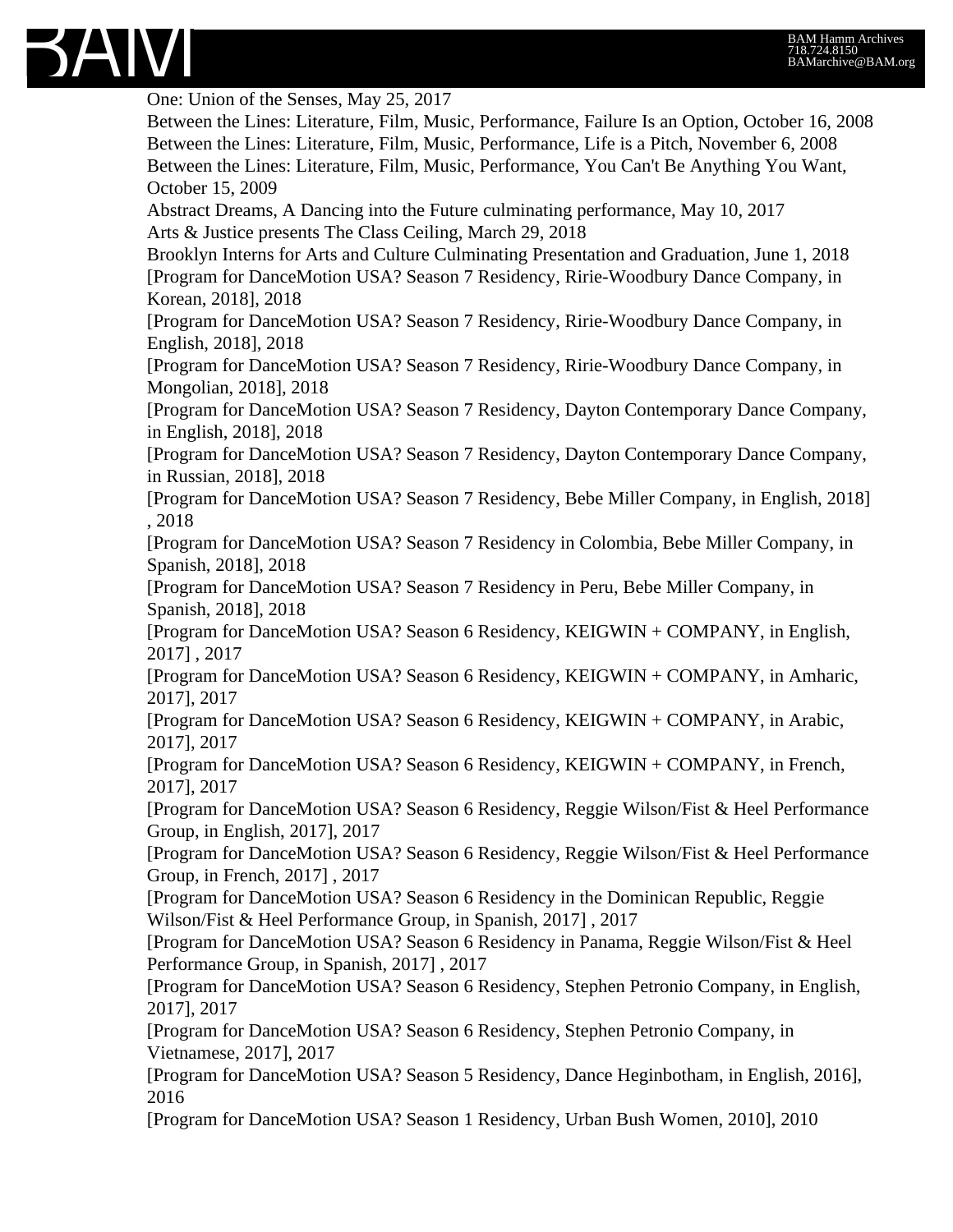

[Program for DanceMotion USA? Season 1 Residency in Nigeria, Evidence, A Dance Company, 2010], 2010 [Program for DanceMotion USA? Season 1 Residency in Senegal , Evidence, A Dance Company, 2010], 2010 [Program for DanceMotion USA? Season 1 Residency in South Africa, Evidence, A Dance Company, 2010], 2010 [Program for DanceMotion USA? Season 1 Residency in Burma, ODC/Dance, 2010], 2010 [Program for DanceMotion USA? Season 1 Residency in Indonesia and Thailand, ODC/Dance, 2010], 2010 [Program for DanceMotion USA? Season 2 Residency, Rennie Harris Puremovement, in English, 2012], 2012 [Program for DanceMotion USA? Season 2 Residency, Rennie Harris Puremovement, in Arabic, 2012], 2012 [Program for DanceMotion USA? Season 2 Residency, Rennie Harris Puremovement, in Hebrew, 2012], 2012 [Program for DanceMotion USA? Season 2 Residency, Jazz Tap Ensemble, in English, 2012], 2012 [Program for DanceMotion USA? Season 2 Residency, Jazz Tap Ensemble, in French, 2012], 2012 [Program for DanceMotion USA? Season 2 Residency, Jazz Tap Ensemble, in Portuguese, 2012], 2012 [Program for DanceMotion USA? Season 2 Residency, Seán Curran Company, in English, 2012], 2012 [Program for DanceMotion USA? Season 2 Residency, Seán Curran Company, in Russian, 2012], 2012 [Program for DanceMotion USA? Season 2 Residency, Seán Curran Company, in Turkmen, 2012], 2012 [Program for DanceMotion USA? Season 2 Residency, Trey McIntyre Project, in Chinese, 2012], 2012 [Program for DanceMotion USA? Season 2 Residency, Trey McIntyre Project, in English, 2012], 2012 [Program for DanceMotion USA? Season 2 Residency, Trey McIntyre Project, in Korean, 2012], 2012 [Program for DanceMotion USA? Season 2 Residency, Trey McIntyre Project, in Vietnamese, 2012], 2012 [Program for DanceMotion USA? Season 2 US-Based Residency Distance Learning Event, Trey McIntyre Project and Korean National Contemporary Dance Company, 2012], 2012 [Program, DanceMotion USA?: Trey McIntyre Project/Korea National Contemporary Dance Company, November 14-17, 2012], November 14 – 17, 2012 [Program Insert for Post-Show Artist Talk, DanceMotion USA?: Trey McIntyre Project/Korea National Contemporary Dance Company, November 14-17, 2012], November 14 – 17, 2012 [Program for School Time Performance, DanceMotion USA?: Trey McIntyre Project/Korea National Contemporary Dance Company, November 14-17, 2012], November 14 – 17, 2012 [Program for DanceMotion USA? Season 3 Residency, Spectrum Dance Theater, in Sinhala, 2013], 2013 [Program for DanceMotion USA? Season 3 Residency, Spectrum Dance Theater, in Bengali, 2013], 2013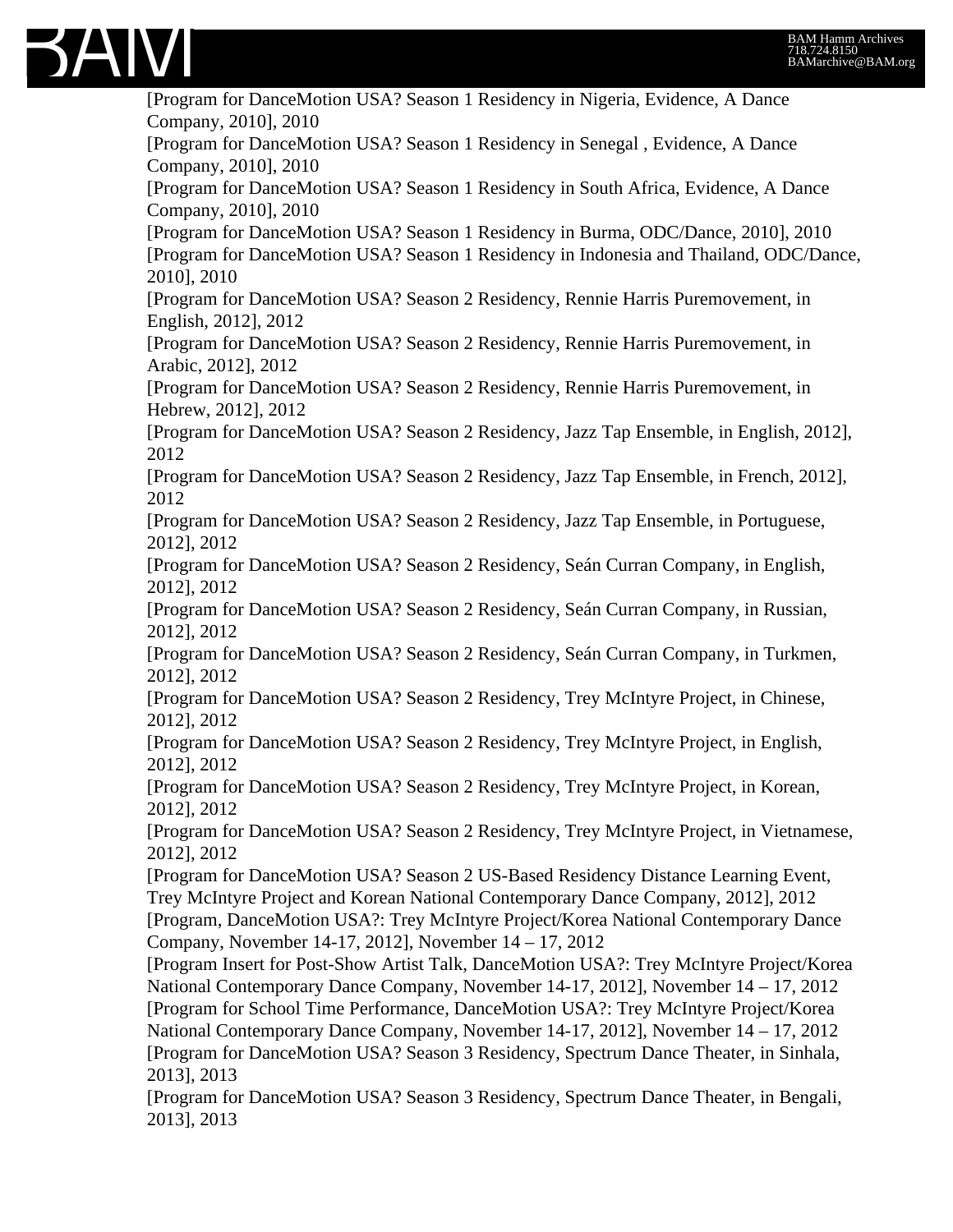

[Program for DanceMotion USA? Season 3 Residency, Spectrum Dance Theater, in Nepali, 2013], 2013 [Program for DanceMotion USA? Season 3 Residency, Spectrum Dance Theater, in Tamil, 2013], 2013 [Program for DanceMotion USA? Season 3 Residency, Spectrum Dance Theater, in English, 2013], 2013 [Program for DanceMotion USA? Season 3 Residency, Doug Varone and Dancers, in English, 2013], 2013 [Program for DanceMotion USA? Season 3 Residency, Doug Varone and Dancers, in Spanish, 2013], 2013 [Program for DanceMotion USA? Season 3 Residency, Illstyle & Peace Productions, in English, 2013], 2013 [Program for DanceMotion USA? Season 3 Residency, Illstyle & Peace Productions, in Russian, 2013], 2013 [Program for DanceMotion USA? Season 3 Residency, Illstyle & Peace Productions, in Ukranian, 2013], 2013 [Program for DanceMotion USA? Season 3 Residency, Hubbard Street Dance Chicago, in Arabic, 2013], 2013 [Program for DanceMotion USA? Season 3 Residency, Hubbard Street Dance Chicago, in French, 2013], 2013 [Program for DanceMotion USA? Season 3 Residency, Hubbard Street Dance Chicago, in Spanish, 2013], 2013 [Program for DMUSA Season 3 Residency, Hubbard Street Dance Chicago, in English, 2013], 2013 [Program for DanceMotion USA? Season 4 Residency, Mark Morris Dance Group, in English, 2014], 2014 [Program for DanceMotion USA? Season 4 Residency, Mark Morris Dance Group, in Khmer, 2014], 2014 [Program for DanceMotion USA? Season 4 Residency, Mark Morris Dance Group, in Portuguese, 2014], 2014 [Program for DanceMotion USA? Season 4 Residency, Mark Morris Dance Group, in Simplified Chinese, 2014], 2014 [Program for DanceMotion USA? Season 4 Residency, Mark Morris Dance Group, in Tetun, 2014], 2014 [Program for DMUSA Season 4 Residency, Mark Morris Dance Group, in Traditional Chinese, 2014], 2014 [Program for DanceMotion USA? Season 4 Residency, CONTRA-TIEMPO, in English, 2014], 2014 [Program for DanceMotion USA? Season 4 Residency in Bolivia and Ecuador, CONTRA-TIEMPO, in Spanish, 2014], 2014 [Program for DanceMotion USA? Season 4 Residency in Chile, CONTRA-TIEMPO, in Spanish, 2014], 2014 [Program for DanceMotion USA? Season 4 Residency, David Dorfman Dance, in English, 2014], 2014 [Program for DanceMotion USA? Season 4 Residency, David Dorfman Dance, in Armenian, 2014], 2014 [Program for DanceMotion USA? Season 4 Residency, David Dorfman Dance, in Tajik, 2014],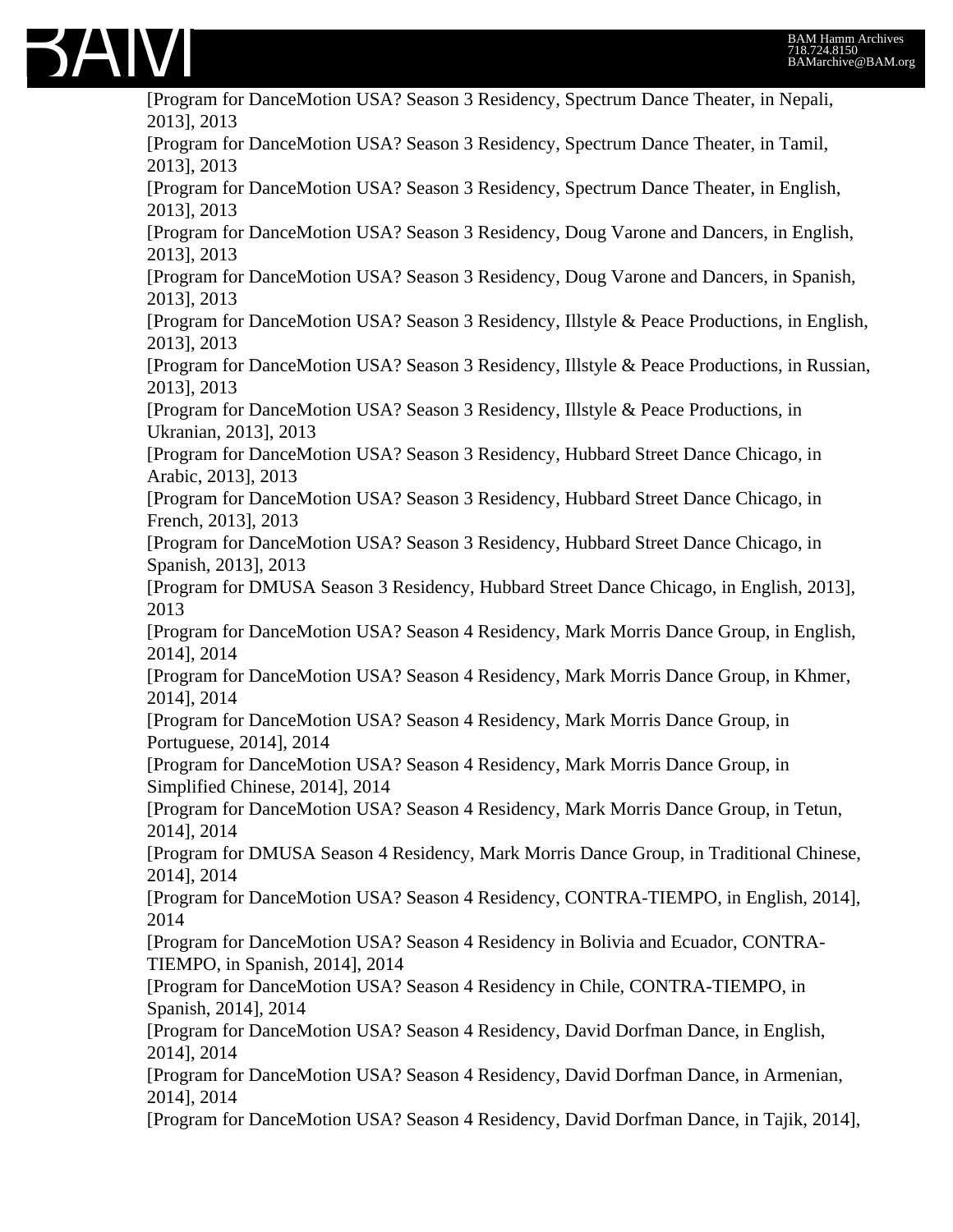

2014

[Program for DanceMotion USA? Season 4 Residency, David Dorfman Dance, in Turkish, 2014], 2014 [Program, DanceMotion USA?: David Dorfman Dance/Korhan Basaran Company, August 14- 16, 2014], August 14 – 16, 2014 [Program for DanceMotion USA? Season 3 Residency, Limón Dance Company, in English, 2016], 2016 [Program for DanceMotion USA? Season 5 Residency, Limón Dance Company, in French, 2016], 2016 [Program for DanceMotion USA? Season 5 Residency, BODYTRAFFIC, in English, 2015], 2015 [Program for DanceMotion USA? Season 5 Residency, BODYTRAFFIC, in Arabic, 2015], 2015 [Program for DanceMotion USA? Season 5 Residency, BODYTRAFFIC, in Hebrew, 2015], 2015 [Program for DanceMotion USA? Season 3 US-Based Residency, Doug Varone and Dancers and Brenda Angiel Dance Company, 2013], 2013 The Bacchae, October  $3 - 7$ , 2018 Humans, October 3 – 5, 2018 The Ecstatic Music of Alice Coltrane Place, October 11 – 13, 2018 Indumba, April 28 – 29, 2018 Cupid and the Animals, May  $4 - 5$ , 2018 Talk: America, Real and Imagined, April 22, 2018 Talk: Bringing Home the Opioid Epidemic, May 18, 2018 Unbound: Darnell L. Moore, May 31, 2018 Talk: Looking Out, In, and Back: Artists on Citizenship, June 5, 2018 Unbound: BAM: The Next Wave Festival, September 26, 2018 Unbound: Patrisse Cullors & asha bandele, January 15, 2018 Eat, Drink & Be Literary: Valeria Luiselli, May 29, 2018 Eat, Drink & Be Literary: Lorrie Moore, May 18, 2018 Eat, Drink & Be Literary: Kevin Young, April 17, 2018 Unbound: Leslie Jamison in conversation with Mitchell S. Jackson, April 3, 2018 Eat, Drink & Be Literary: Hari Kunzru, March 13, 2018 Unbound: Dave Eggers in conversation with Mokhtar Alkhanshali, February 11, 2018 Trisha Brown Dance Company, October 10 – 13, 2018 Measure for Measure, October 16 – 20, 2018 Everywhere All The Time, October 24 – 27, 2018 Jack &, October 17 – 20, 2018 I hunger for you, October 31 – November 3, 2018 Kreatur, November  $2 - 5$ , 2018 Savage Winter, November 7 – 10, 2018 Circus: Wandering City, 2018 Watermill, October 24 – 27, 2018 Falling Out, November 7 – 10, 2018 Satyagraha, October 31 – November 4, 2018 In A Pickle, April 22 – 28, 2017 Interpassivities, November 15 – 17, 2018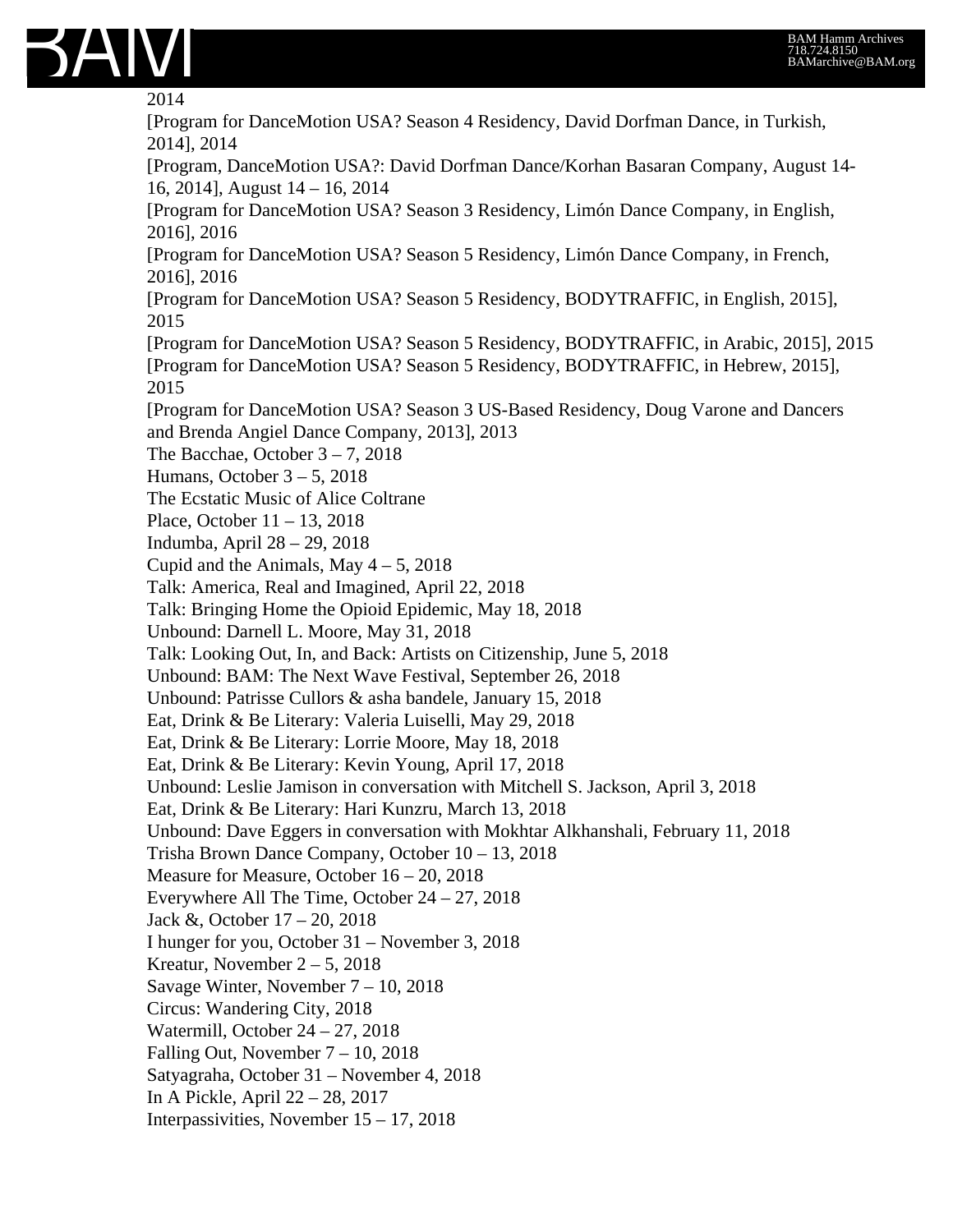

The Good Swimmer, November 28 – December 1, 2018 Greek, December 5 – 9, 2018 Halfway To Dawn, December 5 – 8, 2018 The White Album, November 28 – December 1, 2018 Voyage of Time, November 16 – 17, 2018 As You Like It / Mistress Nell, December 30, 1901 Strange Window: The Turn of the Screw, December 12 – 15, 2018 NERVOUS/SYSTEM, December 12 – 15, 2018 The Hard Nut, December  $14 - 23$ , 2018 Elemental, December 5 – 8, 2018 [Program for School Time Performance, DanceMotion USA?: Doug Varone and Dancers, October 11, 2013], October 11, 2013 Ronald K. Brown/EVIDENCE: 25 YEARS, December 17, 2010 Pop-Up Magazine, 2018 Fall, September 27, 2018 Pop-up Magazine, 2019 Winter, February 7, 2019 Dr. Martin Luther King, Jr. Day, during BAM Spring Series, 2019, January 21, 2019 Ionesco Suite, January 23 – 26, 2019 Bach & Gira, January 31 – February 2, 2019 Fly Feather, February  $5 - 10$ , 2019 Fly Feather (Schooltime), February  $6 - 8$ , 2019 Non Solus, February 14 – 16, 2019 Rameau, maître à danser, March 1 – 3, 2019 Venezuela, March 27 – 30, 2019 Diary of One Who Disappeared, April 4 – 6, 2019 Ofertório, 2019 Night of 100 Solos: A Centennial Event, April 16, 2019 Batsheva Dance Company Gala, March 28, 2019 Glimpse, May 4 – 12, 2019 Pepperland, May  $8 - 11$ , 2019 DanceAfrica 2019, May 24 – 27, 2019 Youssou NDOUR, May 31 – June 1, 2019 in the shelter of the fold / epilogue, June  $5 - 8$ , 2019 Triptych (Eyes of One on Another), June  $6 - 8$ , 2019 Ballet British Columbia (Ballet BC), June 13 – 15, 2019 Espæce, June 20 – 22, 2019 Brooklyn Remembers, New York Rises, October 8, 2001 Crossing Brooklyn Ferry, 2012, May 3 – 5, 2019 Handbill for Al Green, Shirley Caesar and Joe Williams concert, at Brooklyn Academy of Music, 1988, September 17, 1988 Souvenir songbook from "The Ecstatic Music of Alice Coltrane" during BAM Next Wave Festival, 2018, October 10, 2018 Unbound: José Andrés, September 11, 2018 Unbound: BAM: The Next Wave Festival, September 26, 2018 Unbound: Deana Lawson, October 23, 2018 Then and Now: "The Gospel at Colonus" + Screening of "The Book of Clarence", September 12, 2018 Oedipus: Sex with Mum was Blinding, September 25 – 29, 2019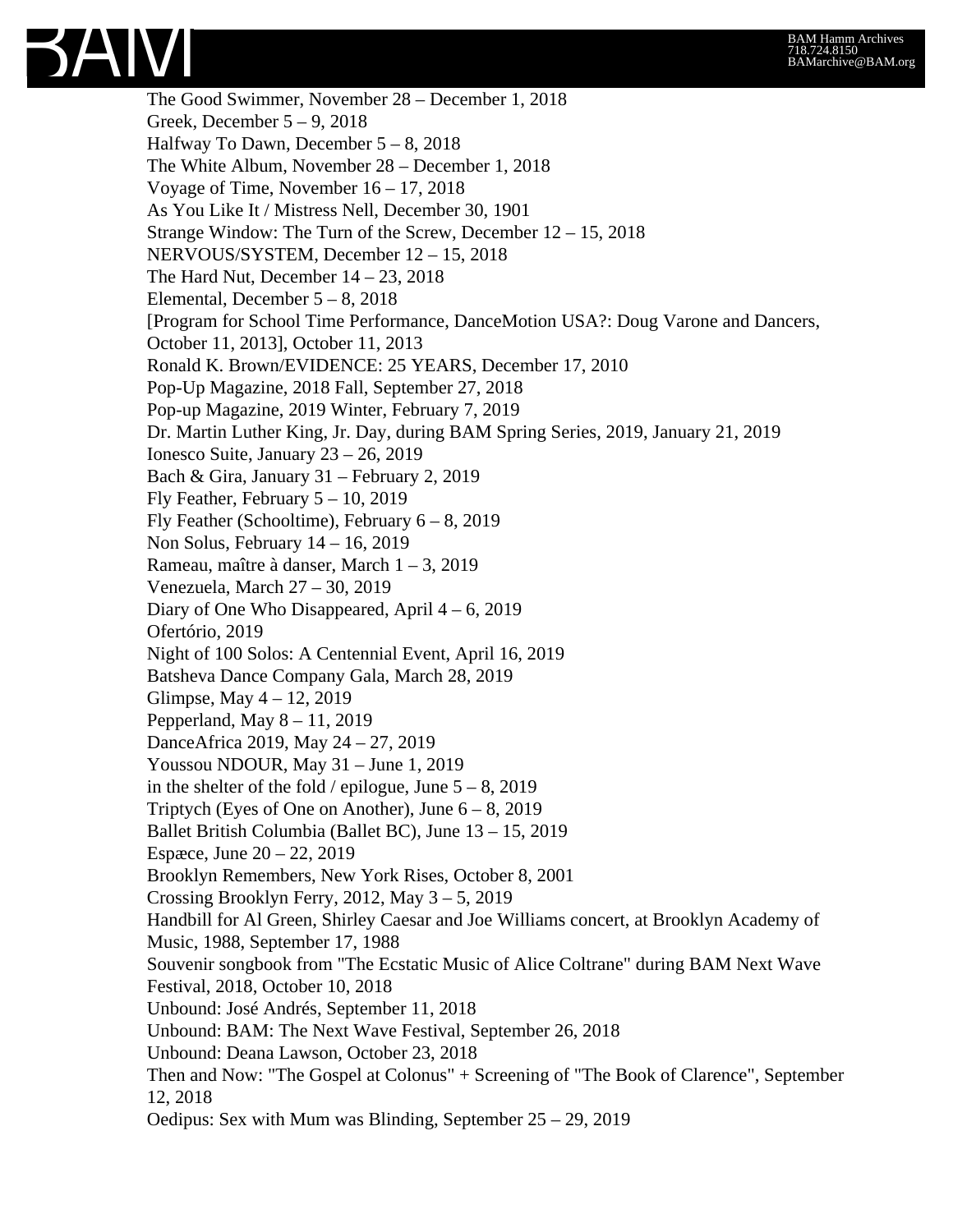

Speaking Truth to Power, October – December, 2018 Teknopolis™ Your Digital Playground, February 23 – March 10, 2019 Colors, March 23 – 24, 2019 Word. Sound. Power. 2019, April 4 – 12, 2019 Unbound: Malala Yousafzai, January 8, 2019 Unbound: Ink Knows No Borders, March 14, 2019 Eat, Drink & Be Literary: Feb. - May, 2019, February – May, 2019 Eat, Drink & Be Literary: John Edgar Wideman, March 20, 2019 Eat, Drink & Be Literary: Sloane Crosley, April 9, 2019 Eat, Drink & Be Literary: Min Jin Lee, May 1, 2019 Essex Hemphill: Remembering and Reimagining, May 9, 2019 Whitewalling on Stage: Art, Race, and Protest in Performance, May 13, 2019 Unbound: Anna Deavere Smith, May 21, 2019 Mapplethorpe in Performance, June 7, 2019 Aperture Conversations: Young New York, June 19, 2019 Unbound: Dapper Dan, July 10, 2019 Perú Negro joined by BAM/Restoration DanceAfrica Ensemble, May 24 – 25, 2006 2018 New York Comedy Festival, November 5 – 11, 2018 As We Are: Refracted Images, May 9, 2018 DMUSA Culminating Event, August 11, 2018 Celebrating Women Composers, May 18, 2019 Swan Lake/Loch na hEala, October 15 – 20, 2019 The Second Woman, October 18 – 19, 2019 What if they went to Moscow?, October 23 – 27, 2019 Hamnet, October 30 – November 3, 2019 Inoah, October 31 – November 2, 2019 User Not Found, November 6 – 16, 2019 Bacchae: Prelude to a Purge, October 23 – 27, 2019 The End of Eddy, November  $14 - 21$ , 2019 The Great Tamer, November 14 – 17, 2019 32 rue Vandenbranden, November 20 – 23, 2019 Barber Shop Chronicles, December 3 – 8, 2019 A.D. & Colored, December 4 – 7, 2019 A Very Meow Meow Holiday Show, December 12 – 14, 2019 He Did What, October 27 – November 2, 2019 When A Pot Finds Its Purpose, November – December, 2019 Medea, January 13, 2020 Pop-Up Magazine, 2020 Winter, February 12, 2018 Dr. Martin Luther King, Jr. Day, during BAM Spring Series, 2020, January 20, 2019 America2 024: Playwrights on Our Country's Future, April 22, 2019 Swan Lake, February 15 – 16, 2020 Ann Jones Dancing Kiddies, 1938 Spark Breakfast, February 27, 2020 Pop-Up Magazine Sidewalk Issue Map, 2021, June 4 – 20, 2021 Pop-Up Magazine Sidewalk Issue, 2021, June 4 – 20, 2021 What to Send Up When It Goes Down, 2021 What to Send Up When It Goes Down, 2021